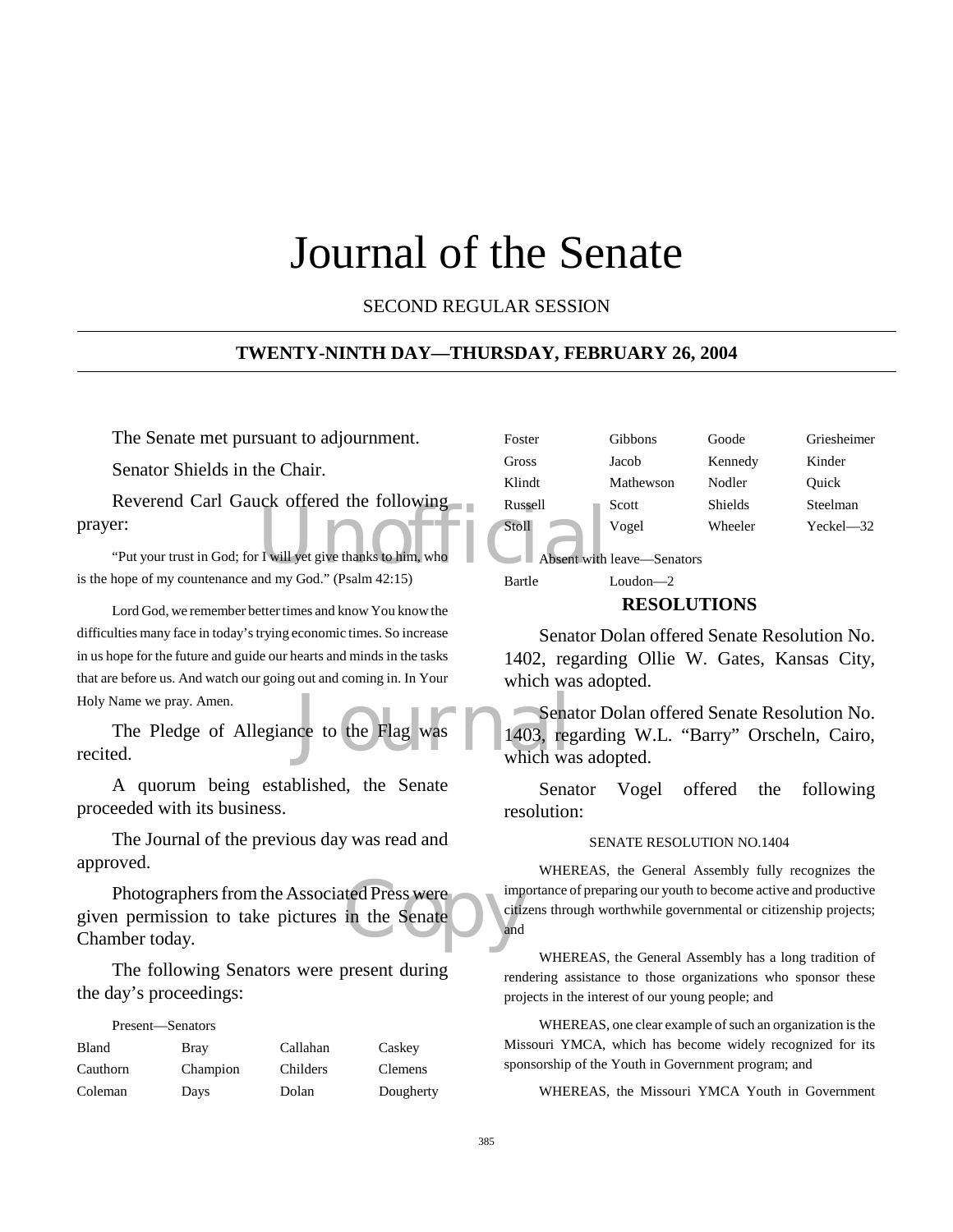program provides its participants with a unique insight into the day to day operation of our state government;

NOW, THEREFORE, BE IT RESOLVED by the Missouri Senate that the Missouri YMCA be hereby granted permission to use the Senate Chamber for the purposes of its Youth in Government program on November 20, 2004, and again December 2 through December 4, 2004.

Senator Vogel requested unanimous consent of the Senate that the rules be suspended for the purpose of taking **SR 1404** up for adoption, which request was granted.

On motion of Senator Vogel, **SR 1404** was adopted.

## **BILLS DELIVERED TO THE GOVERNOR**

**SCS** for **SB 1003**, after having been duly signed by the Speaker of the House of Representatives in open session, was delivered to the Governor by the Secretary of the Senate.

# **INTRODUCTION OF BILLS**

BOVET SOVER TO SUPPOSE THE SUPPORT OF SUPPORT OF BILLS<br>The following Bills were read the 1st time and<br>The following Bills were read the 1st time and ordered printed:

### **SB 1307**–By Gibbons.

new sections relating to child pornography, with<br>
penalty provisions.<br>
SB 1308–By Klindt.<br>
An A An Act to repeal sections 573.010 and 573.037, RSMo, and to enact in lieu thereof two penalty provisions.

## **SB 1308**–By Klindt.

An Act to amend chapter 105, RSMo, by adding thereto one new section relating to state employee's pay.

#### **SB 1309**–By Stoll.

4, RSMo, by<br>ting to the use<br>effective date. An Act to amend chapter 174, RSMo, by adding thereto one new section relating to the use of Social Security numbers, with an effective date.

**SB 1310**–By Gross.

An Act to repeal sections 327.011, 327.111, 327.201, 327.291, 327.441, 327.633 and 621.045, RSMo, and to enact in lieu thereof six new sections relating to architects, professional engineers, and land surveyors, with a penalty provision.

## **SB 1311**–By Wheeler.

An Act to repeal section 143.081, RSMo, and

to enact in lieu thereof one new section relating to credit for income taxes paid to another state or the District of Columbia, with an effective date.

## **SB 1312**–By Callahan.

An Act to repeal section 353.110, RSMo, and to enact in lieu thereof one new section relating to property tax abatement.

### **SB 1313**–By Bray.

An Act to amend chapter 191, RSMo, by adding thereto one new section relating to contraception.

**SB 1314**–By Bray, Days, Coleman, Champion, Bland and Wheeler.

An Act to amend chapter 565, RSMo, by adding thereto three new sections relating to domestic assault offenses, with penalty provisions.

#### **SB 1315**–By Steelman and Clemens.

An Act to repeal sections 444.765 and 444.770, RSMo, and to enact in lieu thereof two new sections relating to excavation activities of noncommercial operators.

**SB 1316**–By Steelman.

An Act to repeal section 168.126, RSMo, and to enact in lieu thereof one new section relating to probationary teachers.

## **SB 1317**–By Steelman.

An Act to repeal sections 193.045, 193.085, 193.115, 193.125, 193.145, 193.225, 193.245, and 193.265, RSMo, and to enact in lieu thereof eight new sections relating to vital statistics.

#### **SB 1318**–By Scott.

An Act to repeal sections 570.020 and 570.030, RSMo, and to enact in lieu thereof two new sections relating to stealing, with penalty provisions.

#### **SB 1319**–By Shields.

An Act to repeal section 376.1230, RSMo, and to enact in lieu thereof one new section relating to health benefits for chiropractic care.

## **SB 1320**–By Kinder.

An Act to repeal sections 110.070 and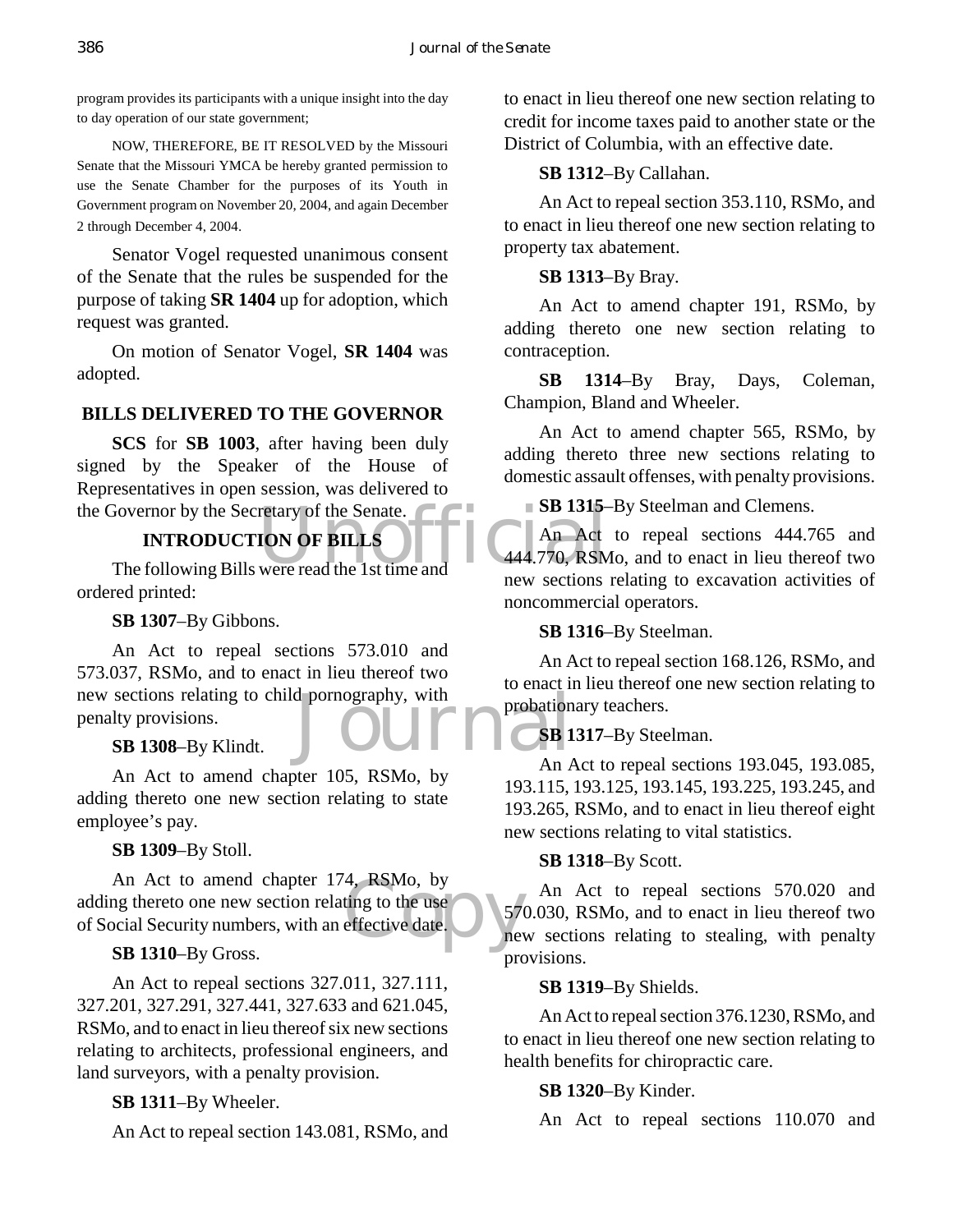110.080, RSMo, and to enact in lieu thereof two new sections relating to bids for depositaries of public institutions.

**SB 1321**–By Callahan.

An Act to amend chapter 407, RSMo, by adding thereto five new sections relating to cigarette sales, with penalty provisions.

President Pro Tem Kinder assumed the Chair.

# **REPORTS OF STANDING COMMITTEES**

On behalf of Senator Yeckel, Chairman of the Committee on Financial and Governmental Organization, Veterans' Affairs and Elections, Senator Gibbons submitted the following reports:

was referred **SB 920**, begs<br>considered the same and<br>l do pass.<br>mental Accou Mr. President: Your Committee on Financial and Governmental Organization, Veterans' Affairs and Elections, to which was referred **SB 920**, begs leave to report that it has considered the same and recommends that the bill do pass.

Also,

recommends that the Senate Committee Substitute, on Rules<br>hereto attached, do pass.<br>Senator Foster, Chairman of the Committee on Mr. President: Your Committee on Financial and Governmental Organization, Veterans' Affairs and Elections, to which was referred **SB 937**, begs leave to report that it has considered the same and hereto attached, do pass.

Senator Foster, Chairman of the Committee on Education, submitted the following report:

Mr. President: Your Committee on Education, to which was referred **SB 968**, begs leave to report that it has considered the same and recommends that the Senate Committee Substitute, hereto attached, do pass.

Committee on a voir view Senator Scott, Chairman of the Committee on Pensions and General Laws, submitted the following report:

Mr. President: Your Committee on Pensions and General Laws, to which was referred **SB 1045**, begs leave to report that it has considered the same and recommends that the Senate Committee Substitute, hereto attached, do pass.

Senator Vogel, Chairman of the Committee on

Ways and Means, submitted the following report:

Mr. President: Your Committee on Ways and Means, to which was referred **SB 754**, begs leave to report that it has considered the same and recommends that the Senate Committee Substitute, hereto attached, do pass.

Senator Shields, Chairman of the Committee on Aging, Families, Mental and Public Health, submitted the following report:

Mr. President: Your Committee on Aging, Families, Mental and Public Health, to which was referred **SB 1160**, begs leave to report that it has considered the same and recommends that the Senate Committee Substitute, hereto attached, do pass.

Senator Cauthorn, Chairman of the Committee on Governmental Accountability and Fiscal Oversight, submitted the following reports:

Mr. President: Your Committee on Governmental Accountability and Fiscal Oversight, to which were referred **SCS** for **SB 1038** and **SCS** for **SB 969**, begs leave to report that it has considered the same and recommends that the bills do pass.

Senator Gibbons, Chairman of the Committee on Rules, Joint Rules, Resolutions and Ethics, submitted the following reports:

Mr. President: Your Committee on Rules, Joint Rules, Resolutions and Ethics, after examination of **SB 885**, respectfully requests that it be removed from the Senate Consent Calendar in accordance with the provisions of Senate Rule 45.

Also,

Mr. President: Your Committee on Rules, Joint Rules, Resolutions and Ethics, to which were referred **SB 870** and **SCS** for **SB 700**, begs leave to report that it has examined the same and finds that the bills have been truly perfected and that the printed copies furnished the Senators are correct.

## **SENATE BILLS FOR PERFECTION**

Senator Childers moved that **SB 715**, with **SCS**, **SS** for **SCS** and **SA 6** (pending), be called from the Informal Calendar and again taken up for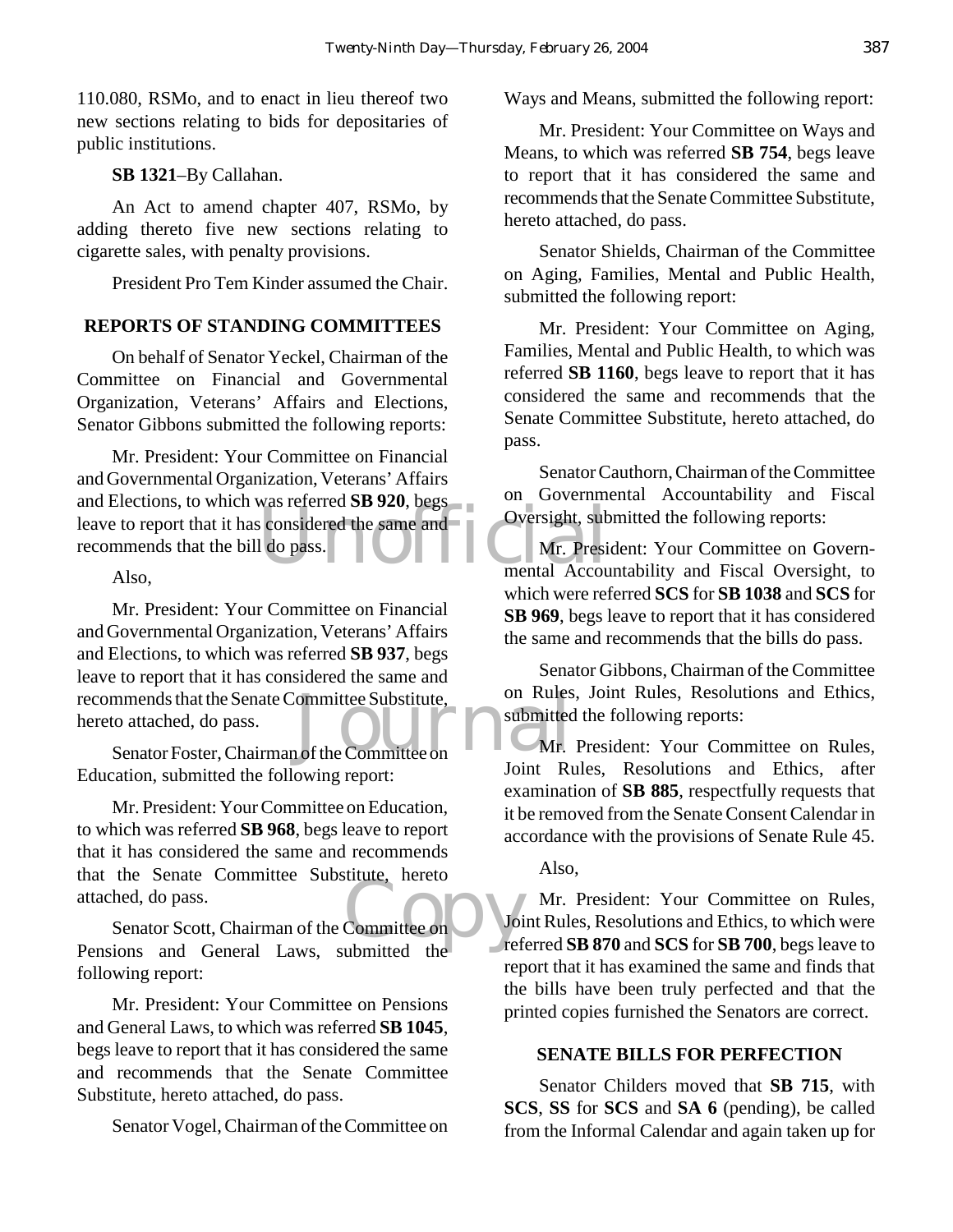perfection, which motion prevailed.

Senator Shields assumed the Chair.

**SA 6** was again taken up.

At the request of Senator Gross, the above amendment was withdrawn.

Senator Gross offered **SA 7**:

SENATE AMENDMENT NO. 7

Amend Senate Substitute for Senate Committee Substitute for Senate Bill No. 715, Page 13, Section 67.799, Line 12, by inserting immediately after said line the following:

section shall restrict the district's entering into<br>
and initiating projects dealing with parks not<br>
necessarily connected to trails. The metropolitan accordingly. Frecreation systems as<br>
and private entities.<br> **Sand private the Committer**  "67.1706. The metropolitan district shall have as its **[**primary**]** duty the development, operation and maintenance of a public system of interconnecting trails and parks throughout the counties comprising the district. **Nothing in this section shall restrict the district's entering into and initiating projects dealing with parks not** district shall supplement but shall not substitute for the powers and responsibilities of the other parks and recreation systems within the metropolitan district **or other conservation and environmental regulatory agencies** and shall have the power to contract with other parks and recreation systems as well as with other public and private entities. **Nothing in this section shall give the metropolitan district authority to regulate water quality, watershed or land use issues in the counties comprising the district.**

67.1754. The sales tax authorized in sections 67.1712 to 67.1721 shall be collected and allocated as follows:

as follows:<br>
(1) Fifty percent of the sales taxes collected<br>
from each county shall be deposited in the (1) Fifty percent of the sales taxes collected metropolitan park and recreational fund to be administered by the board of directors of the district to pay costs associated with the establishment, administration, operation and maintenance of public recreational facilities, parks, and public recreational grounds associated with the district. Costs for office administration beginning in the second fiscal year of district operations may

be up to but shall not exceed fifteen percent of the amount deposited pursuant to this subdivision;

(2) Fifty percent of the sales taxes collected from each county shall be returned to the source county for park purposes, except that forty percent of such fifty percent amount shall be reserved for distribution to municipalities within the county in the form of grant revenue sharing funds. Each county in the district shall establish its own process for awarding the grant proceeds to its municipalities for park purposes **provided the purposes of such grants are consistent with the purpose of the district**. In the case of a county of the first classification with a charter form of government having a population of at least nine hundred thousand inhabitants, such grant proceeds shall be awarded to municipalities by a municipal grant commission as described in section 67.1757."; and

Further amend the title and enacting clause accordingly.

Senator Gross moved that the above amendment be adopted, which motion prevailed.

Senator Cauthorn offered **SA 8**:

## SENATE AMENDMENT NO. 8

Amend Senate Substitute for Senate Committee Substitute for Senate Bill No. 715, Page 36, Section 304.010, Line 1, of said page, by inserting immediately after "speed." the following: "**The maximum speed limit set by the county commission of any county of the second, third, or fourth classification for any road under the commission's jurisdiction shall not exceed fiftyfive miles per hour if such road is properly marked by signs indicating such speed limit. If the county commission does not mark the roads with signs indicating the speed limit, the speed limit shall be forty-five miles per hour.**".

Senator Cauthorn moved that the above amendment be adopted.

Senator Scott offered **SA 1** to **SA 8**, which was read: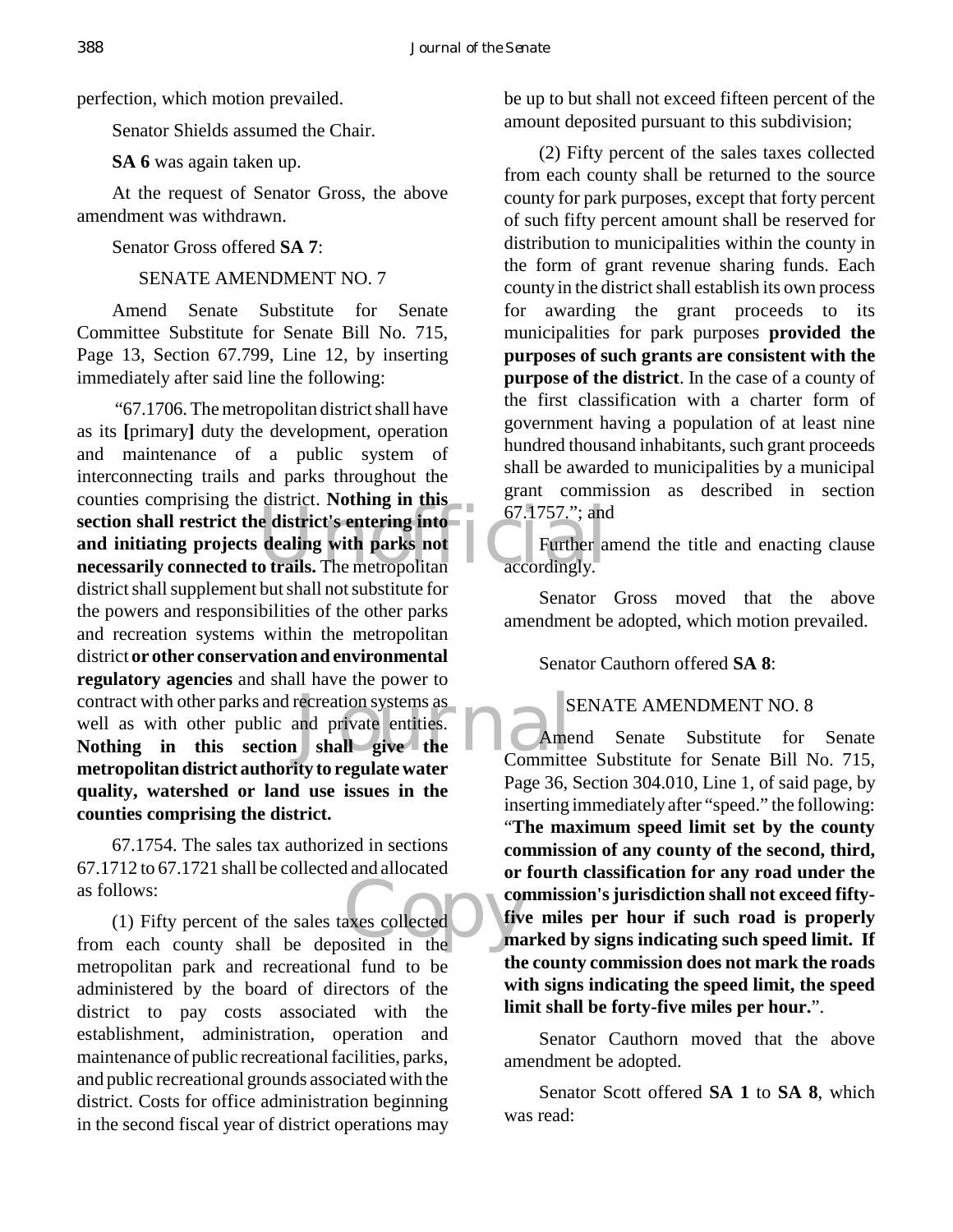# SENATE AMENDMENT NO. 1 TO SENATE AMENDMENT NO. 8

Amend Senate Amendment No. 8 to Senate Substitute for Senate Committee Substitute for Senate Bill No. 715, Page 1, Line 9, by deleting the words "forty-five" and inserting the words "fifty".

Senator Scott moved that the above amendment be adopted, which motion prevailed.

**SA 8**, as amended, was again taken up.

Senator Cauthorn moved that the above amendment be adopted, which motion prevailed on a standing division vote.

Senator Childers offered **SA 9**:

#### SENATE AMENDMENT NO. 9

24, Section 67.2000, Line 17 of said page, by<br>trustees beging immediately after said line the following:<br>"87.177. 1. Any firefighter who terminates subsequent Amend Senate Substitute for Senate Committee Substitute for Senate Bill No. 715, Page 24, Section 67.2000, Line 17 of said page, by inserting immediately after said line the following:

two percent times years of service times the<br>average final compensation, and the member<br>shall also be repaid the total amount of the<br>service, **employment with five or more years of service but less than twenty years may apply at age sixty-two for a service retirement allowance. Upon written application to the board of trustees the benefit payable shall be equal to average final compensation, and the member shall also be repaid the total amount of the member's contribution, without interest.**

**2. The benefits provided in subsection 1 of this section shall be in lieu of any benefits payable pursuant to the provisions of section 87.240.**

the settlement of the contraction of the contraction of the contraction of the contraction of the contraction of the contraction of the contraction of the contraction of the contraction of the contraction of the contractio **3. Any survivor of a firefighter retiring pursuant to the provisions of subsection 1 of this section shall be entitled to fifty percent of the retirement allowance of the retired member at his or her date of death.**

**4. Any surviving spouse of a firefighter who had five or more years of service but less than twenty years and who dies prior to application for retirement benefits payable pursuant to this section shall be entitled to fifty percent of the**

**retirement allowance of the member at his or her date of death payable at the date the member would have reached age sixty-two, or to the immediate refund of the member's contribution plus interest. If no surviving spouse exists, a benefit shall be payable pursuant to subdivisions (2) and (3) of subsection 1 of section 87.220, or by the immediate refund of the member's contribution plus interest.**

**5. Any firefighter retiring pursuant to the provisions of this section shall be entitled to receive a cost-of-living allowance of five percent per year for a maximum of five years.**

**87.207. The following allowances due under the provisions of sections 87.120 to 87.371 of any member who retired from service shall be increased annually, as approved by the board of trustees beginning with the first increase in the October following his or her retirement and subsequent increases in each October thereafter, at the rates designated:** 

**(1) With a retirement service allowance or ordinary disability allowance:** 

**(a) One and one-half percent per year, compounded each year, up to age sixty for those retiring with twenty to twenty-four years of service,** 

**(b) Two and one-fourth percent per year, compounded each year, up to age sixty for those retiring with twenty-five to twenty-nine years of service,** 

**(c) Three percent per year, compounded each year, up to age sixty for those retiring with thirty or more years of service,** 

**(d) After age sixty, five percent per year for five years;** 

**(2) With an accidental disability allowance, three percent per year, compounded each year, up to age sixty, then five percent per year for five years.**

**87.231. 1. In lieu of any benefits payable pursuant to section 87.230, any surviving spouse**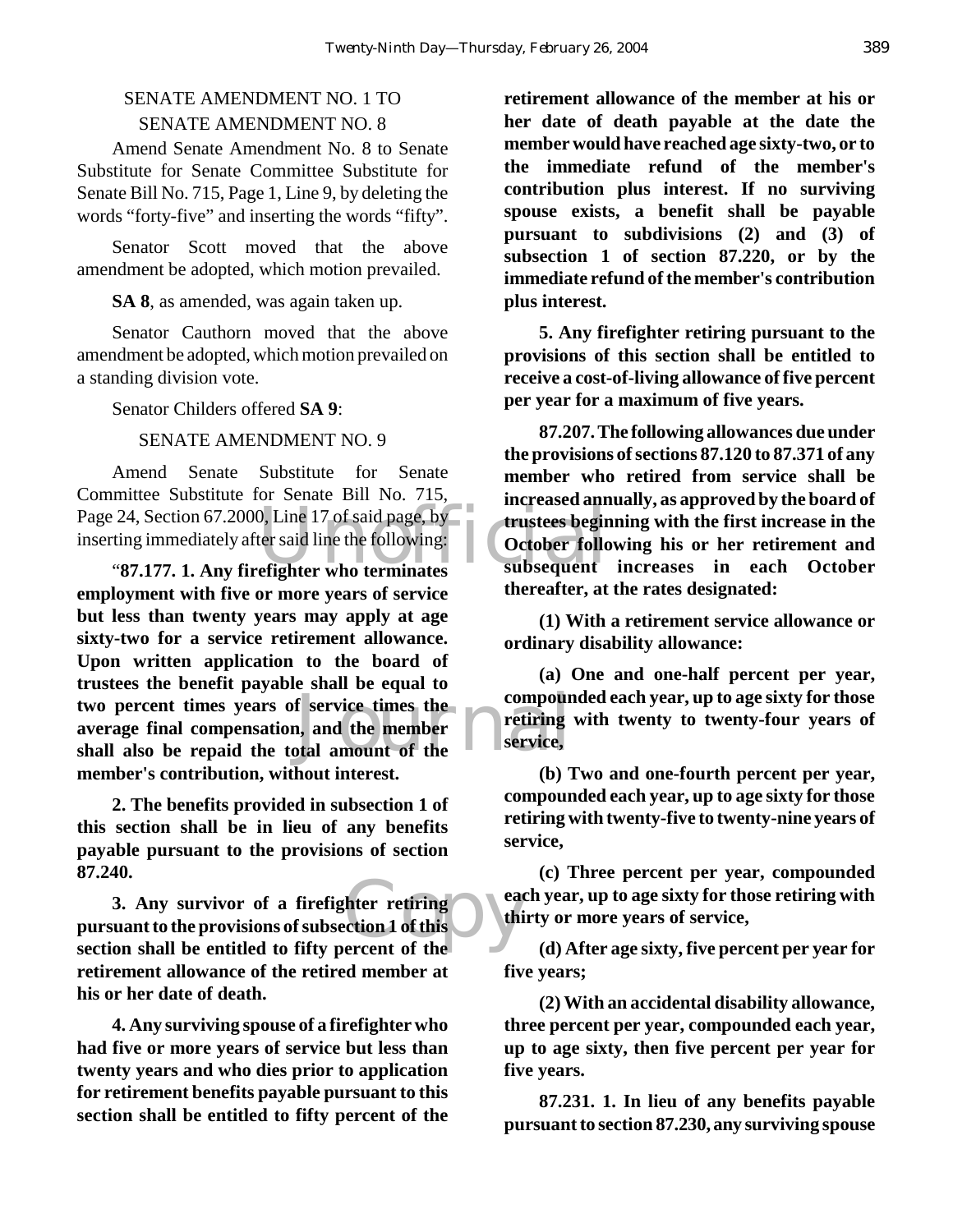**who is receiving retirement benefits, upon application to the board of trustees of the retirement system, shall be made, constituted, appointed and employed by the board as a special consultant on the problems of retirement, aging, and other state matters, for the remainder of his or her life, and upon request of the board, give opinions, and be available to give opinions in writing, or orally, in response to such request, as may be required, and for such services shall be compensated monthly, in an amount, which, when added to any monthly retirement benefits being received, shall not exceed fifty percent of the deceased member's average final compensation or five hundred twenty-five dollars, whichever is greater.**

with any other retirement benefits payable to physically dis<br>
such surviving spouse, and shall be paid in the<br>
manner and from the same fund as his or her<br>
sther retirement benefits under this shorter **2. This compensation shall be consolidated such surviving spouse, and shall be paid in the manner and from the same fund as his or her other retirement benefits under this chapter, and shall be treated in all aspects under the laws of this state as retirement benefits paid pursuant to this chapter.**

section shall in no way affect any person's paid to eligibility for retirement benefits under this dependent chapter, or in any way have the effect of direct, to **3. The employment provided for by this section shall in no way affect any person's eligibility for retirement benefits under this reducing retirement benefits, anything to the contrary notwithstanding.**

simulated that at the set of the set of the set of the set of the set of the set of the set of the set of the set of the set of the set of the set of the set of the set of the set of the set of the set of the set of the se **87.235. 1. Effective May 1, 2005, upon the receipt of evidence and proof that the death of a member was the result of an accident or exposure at any time or place, provided that at such time or place the member was in the actual performance of the member's duty and, in the case of an exposure, while in response to an emergency call, or was acting pursuant to orders, there shall be paid in lieu of all other benefits the following benefits:** 

**(1) A retirement allowance to the widow during the person's widowhood of seventy percent of the pay then provided by law for the highest step in the range of salary for the next**

**title or next rank above the member's range or title held at the time of the member's death, plus ten percent of such compensation to or for the benefit of each unmarried dependent child of the deceased member, who is either under the age of eighteen, or who is totally and permanently mentally or physically disabled and incapacitated, regardless of age, but not in excess of a total of three children, including both classes, and paid as the board of trustees in its discretion directs;** 

**(2) If no widow benefits are payable pursuant to subdivision (1), such total allowance as would have been paid had there been a widow shall be divided among the unmarried dependent children under the age of eighteen and such unmarried children, regardless of age, who are totally and permanently mentally or physically disabled and incapacitated, and paid to or for the benefit of such children as the board of trustees in its discretion shall direct;** 

**(3) If there is no widow, or child under the age of eighteen years, or child, regardless of age, who is totally and permanently mentally or physically disabled and incapacitated, then an amount equal to the widow's benefit shall be paid to the member's dependent father or dependent mother, as the board of trustees shall direct, to continue until remarriage or death;** 

**(4) Any benefit payable to, or for the benefit of, a child or children under the age of eighteen years pursuant to subdivisions (1) and (2) of this section shall be paid beyond the age of eighteen years through the age of twenty-five years in such cases where the child is a full-time student at a regularly accredited college, business school, nursing school, school for technical or vocational training or university, but such benefit shall cease whenever the child ceases to be a student. A college or university shall be deemed to be regularly accredited which maintains membership in good standing in a national or regional accrediting agency recognized by any state college or university.**

**2. No benefits pursuant to this section shall**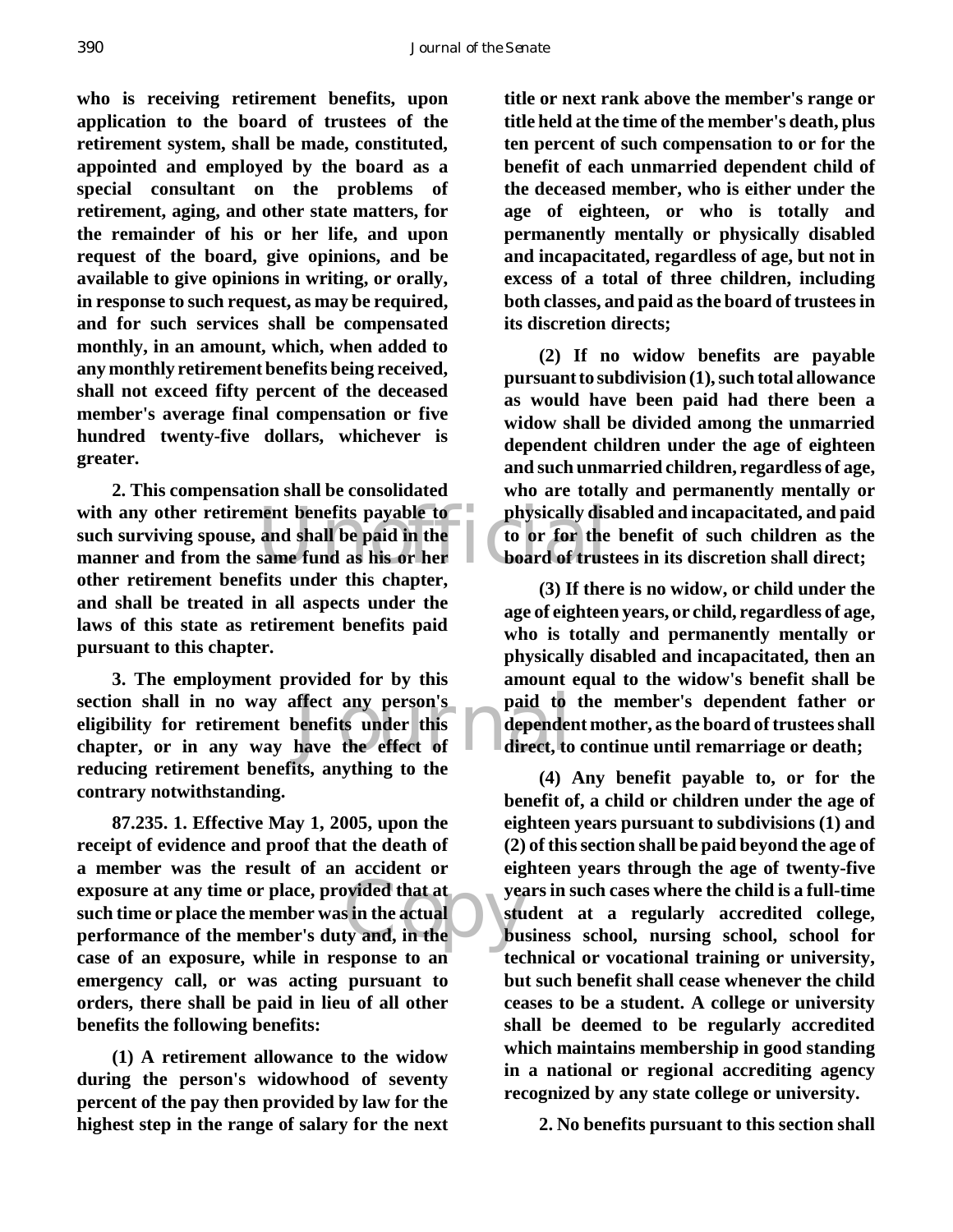**be paid to a child over eighteen years of age who is totally and permanently mentally or physically disabled and incapacitated, if such child is a patient or ward in a public-supported institution.** 

**3. Wherever any dependent child designated by the board of trustees to receive benefits pursuant to this section is in the care of the widow of the deceased member, the child's benefits may be paid to the widow for the child.**

**87.238. 1. In lieu of any benefit payable pursuant to section 87.237, any person who served as a firefighter and who is retired and receiving a retirement allowance of less than six hundred twenty-five dollars may act as a special advisor to the retirement system.** 

person shall receive, in the county<br>
uent allowance provided each decenni<br>
r, an additional amount, Notwithstand<br>
er with the retirement the number Frefighters' retirement and relief system fund<br>
and no moneys shall be withdrawn from the<br>
general revenue fund of any city not within a **2. For the additional service as a special advisor, each retired person shall receive, in addition to the retirement allowance provided pursuant to this chapter, an additional amount, which amount, together with the retirement allowance he or she is receiving pursuant to other provisions of this chapter, shall equal, but not exceed, six hundred twenty-five dollars. Any retirement allowance paid to a retiree pursuant to this subsection shall be withdrawn from the firefighters' retirement and relief system fund and no moneys shall be withdrawn from the county.**"; and

Further amend said bill, Page 33, Line 2 of said page, by inserting after all of said line the following:

"190.050. 1. After the ambulance district<br>been declared organized, the declaring<br>ty commission, except in counties of the **has been declared organized, the declaring county commission, except in counties of the second class having more than one hundred five thousand inhabitants located adjacent to a county of the first class having a charter form of government which has a population of over nine hundred thousand inhabitants, shall divide the district into six election districts as equal in population as possible, and shall by lot number the districts from one to six inclusive. The county commission shall cause an election to be**

**held in the ambulance district within ninety days after the order establishing the ambulance district to elect ambulance district directors. Each voter shall vote for one director from the ambulance election district in which the voter resides. The directors elected from districts one and four shall serve for a term of one year, the directors elected from districts two and five shall serve for a term of two years, and the directors from districts three and six shall serve for a term of three years; thereafter, the terms of all directors shall be three years. All directors shall serve the term to which they were elected or appointed, and until their successors are elected and qualified, except in cases of resignation or disqualification. The county commission shall reapportion the ambulance districts within sixty days after the population of the county is reported to the governor for each decennial census of the United States. Notwithstanding any other provision of law, if the number of candidates for the office of director is no greater than the number of directors to be elected, no election shall be held, and the candidates shall assume the responsibilities of their offices at the same time and in the same manner as if they have been elected.**

**2. In all counties of the second class having more than one hundred five thousand inhabitants located adjacent to a county of the first class having a charter form of government which has a population of over nine hundred thousand inhabitants, the voters shall vote for six directors elected at large from within the district for a term of three years. Those directors holding office in any district in such a county on August 13, 1976, shall continue to hold office until the expiration of their terms, and their successors shall be elected from the district at large for a term of three years. In any district formed in such counties after August 13, 1976, the governing body of the county shall cause an election to be held in that district within ninety days after the order establishing the ambulance district to elect ambulance**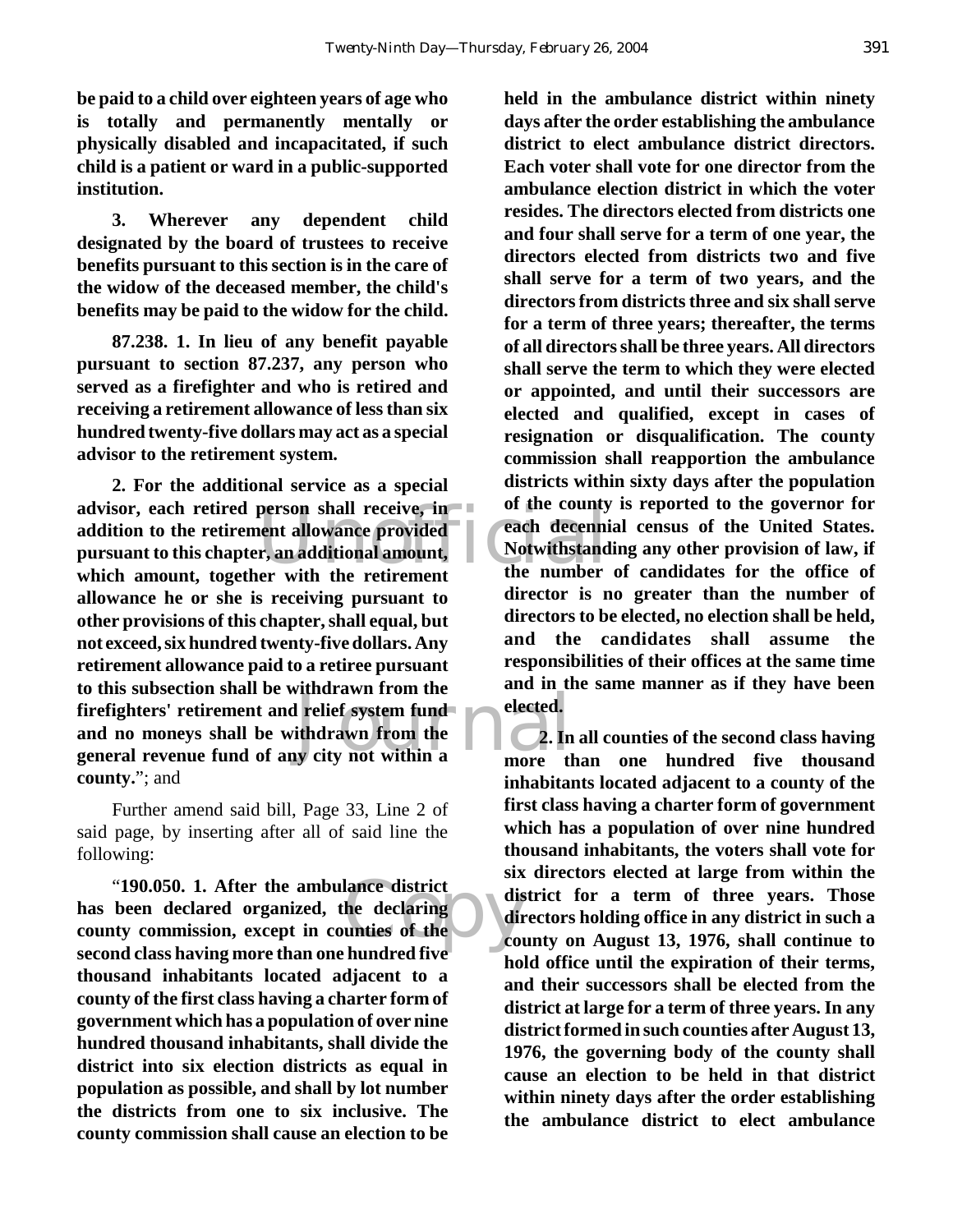**district directors. Each voter shall vote for six directors. The two candidates receiving the highest number of votes at such election shall be elected for a term of three years, the two candidates receiving the third and fourth highest number of votes shall be elected for a term of two years, the two candidates receiving the fifth and sixth highest number of votes shall be elected for a term of one year; thereafter, the term of all directors shall be three years.**

of more than one election authority, the directors as the candidate shall file his or her declaration of wide.<br>
candidacy with the secretary of the board. In all 3. If a m be printed on any<br>
mdidate has filed a<br>
didacy pursuant to<br>
1.127, RSMo. If the their suck special election, set the closing date for filing<br>declarations of candidacy. **3. A candidate for director of the ambulance district shall, at the time of filing, be a citizen of the United States, a qualified voter of the election district as provided in subsection 1 of this section, a resident of the district for two years next preceding the election, and shall be at least twenty-four years of age. In an established district which is located within the jurisdiction candidate shall file his or her declaration of candidacy with the secretary of the board. In all other districts, a candidate shall file a declaration of candidacy with the county clerk of the county in which he or she resides. A candidate shall file a statement under oath that he or she possesses the required qualifications. No candidate's name shall be printed on any official ballot unless the candidate has filed a written declaration of candidacy pursuant to subsection 5 of section 115.127, RSMo. If the time between the county commission's call for a special election and the date of the election is not sufficient to allow compliance with subsection 5 of section 115.127, RSMo, the county commission shall, at the time it calls the declarations of candidacy.**

**190.051. 1. Notwithstanding the provisions of sections 190.050 and 190.052 to the contrary, upon a motion by the board of directors in districts where there are six-member boards, and upon approval by the voters in the district, the number of directors may be increased to seven with one board member running district wide, or decreased to five or three board members. The ballot to be used for the approval**

**of the voters to increase or decrease the number of members on the board of directors of the ambulance district shall be substantially in the following form:** 

**Shall the number of members of the board of directors of the .............. (Insert name of district) Ambulance District be (increased to seven members/decreased to five members/decreased to three members)?** 

#### **[ ] YES [ ] NO**

**2. If a majority of the voters voting on a proposition to increase the number of board members to seven vote in favor of the proposition, then at the next election of board members after the voters vote to increase the number of directors, the voters shall select one person to serve in addition to the existing six directors as the member who shall run district wide.** 

**3. If a majority of the voters voting on a proposition to decrease the number of board members vote in favor of the proposition, then the county clerk shall redraw the district into the resulting number of subdistricts with equal population bases and hold elections by subdistricts pursuant to section 190.050. Thereafter, members of the board shall be elected to serve terms of three years and until their successors are duly elected and qualified.**

**4. Members of the board of directors in office on the date of an election pursuant to this section to increase or decrease the number of members of the board of directors shall serve the term to which they were elected or appointed and until their successors are elected and qualified.**

**5. The provisions of this section shall apply in all counties within the state and to any city not within a county.**

**190.092. 1. A person or entity who acquires an automated external defibrillator shall ensure that:** 

**(1) Expected defibrillator users receive**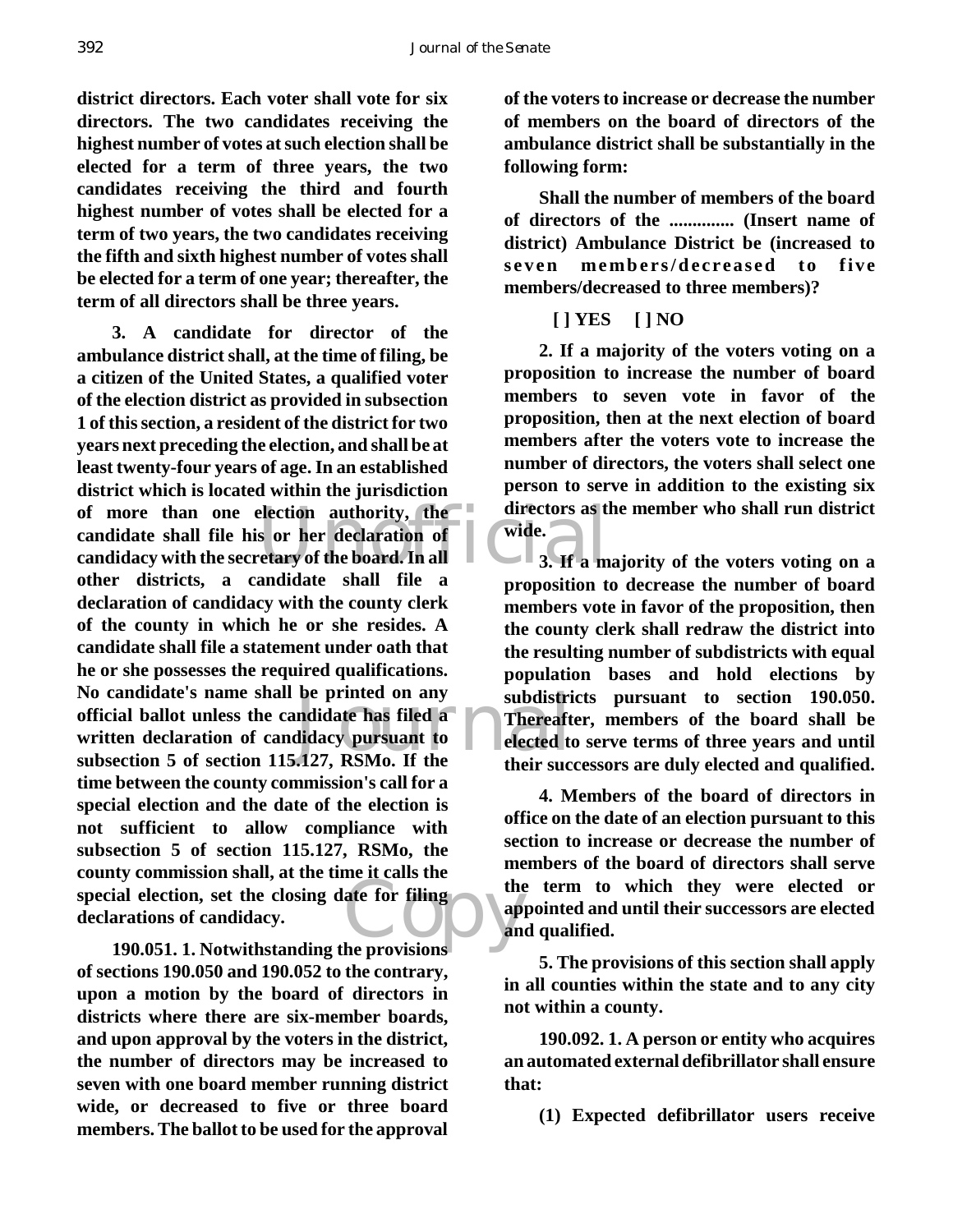**training by the American Red Cross or American Heart Association in cardiopulmonary resuscitation and the use of automated external defibrillators, or an equivalent nationally recognized course in defibrillator use and cardiopulmonary resuscitation;** 

**(2) The defibrillator is maintained and tested according to the manufacturer's operational guidelines;** 

**(3) Any person who renders emergency care or treatment on a person in cardiac arrest by using an automated external defibrillator activates the emergency medical services system as soon as possible; and** 

outside of a health care facility shall have a<br>
physician review and approve the clinical<br>
protocol for the use of the defibrillator, review<br>
and advise regarding the training and skill<br>
ambulance, w **(4) Any person or entity that owns an automated external defibrillator that is for use physician review and approve the clinical protocol for the use of the defibrillator, review and advise regarding the training and skill maintenance of the intended users of the defibrillator and assure proper review of all situations when the defibrillator is used to render emergency care.** 

y who acquires an egistere<br>ator shall notify the attendance attendance<br>is district or the compart **2. Any person or entity who acquires an automated external defibrillator shall notify the emergency communications district or the ambulance dispatch center of the primary provider of emergency medical services where the automated external defibrillator is to be located.**

liopulmonary<br>
proficiency in<br>
defibrillator,<br>
foith rondors **3. Any person who has had appropriate training, including a course in cardiopulmonary resuscitation, has demonstrated a proficiency in the use of an automated external defibrillator, and who gratuitously and in good faith renders emergency care when medically appropriate by use of or provision of an automated external defibrillator, without objection of the injured victim or victims thereof, shall not be held liable for any civil damages as a result of such care or treatment, where the person acts as an ordinarily reasonable, prudent person, or with regard to a health care professional, including**

**the licensed physician who reviews and approves the clinical protocol, as a reasonably prudent and careful health care provider would have acted, under the same or similar circumstances. Nothing in this section shall affect any claims brought pursuant to chapter 537 or 538, RSMo.**

**4. The provisions of this section shall apply in all counties within the state and any city not within a county.**

**190.094. In any county of the second classification containing part of a city which is located in four counties and any county bordering said county on the east and south and in any county of the third classification with a population of at least eight thousand four hundred but less than eight thousand five hundred inhabitants containing part of a lake of nine hundred fifty-eight miles of shoreline but less than one thousand miles of shoreline each ambulance, when in use as an ambulance, shall be staffed with a minimum of one emergency medical technician and one other crew member as set forth in rules adopted by the department. When transporting a patient, at least one licensed emergency medical technician, registered nurse or physician shall be in attendance with the patient in the patient compartment at all times.**

**190.100. As used in sections 190.001 to 190.245, the following words and terms mean:**

**(1) "Advanced life support (ALS)", an advanced level of care as provided to the adult and pediatric patient such as defined by national curricula, and any modifications to that curricula specified in rules adopted by the department pursuant to sections 190.001 to 190.245;**

**(2) "Ambulance", any privately or publicly owned vehicle or craft that is specially designed, constructed or modified, staffed or equipped for, and is intended or used, maintained or operated for the transportation of persons who are sick, injured, wounded or otherwise incapacitated or helpless, or who require the**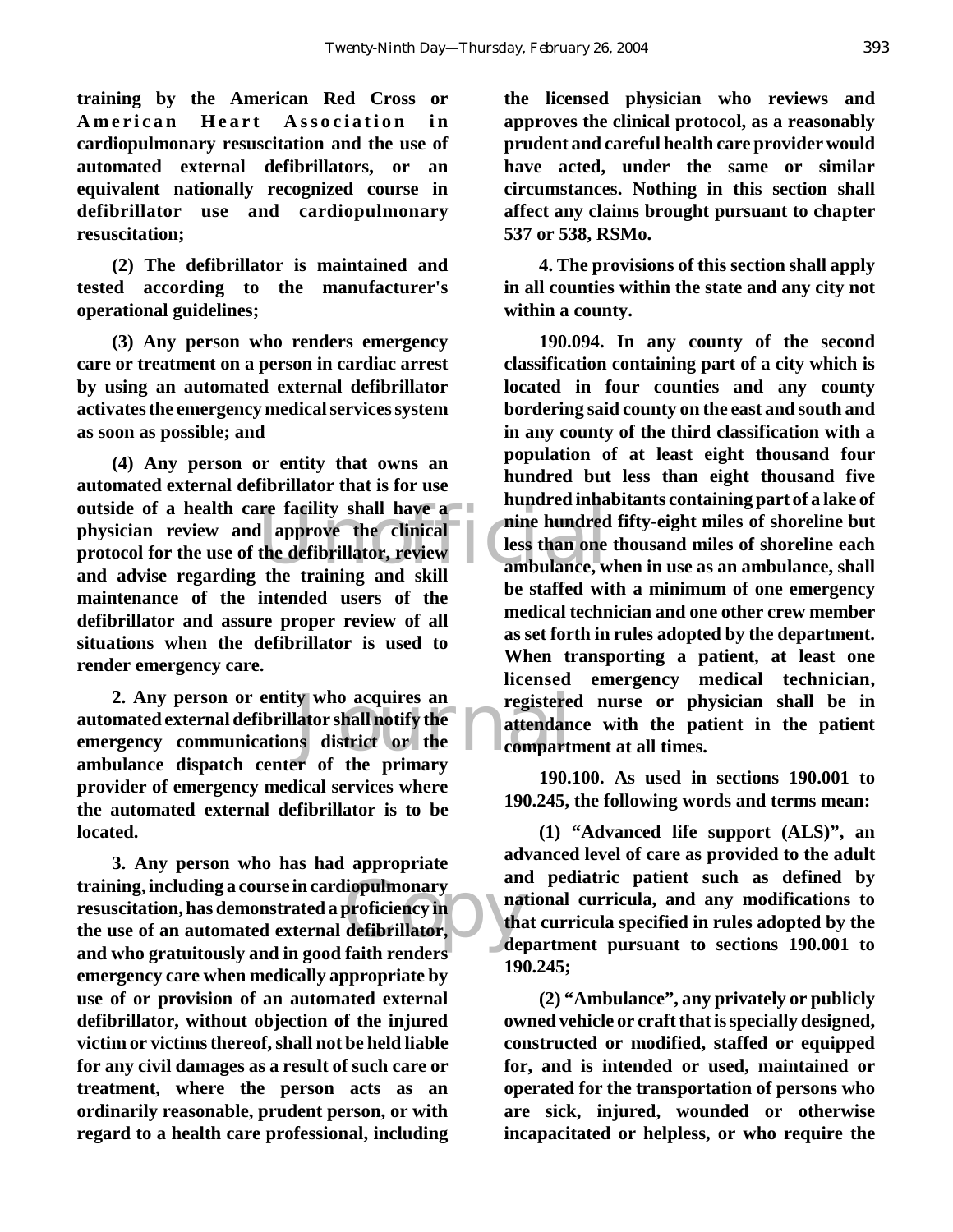**presence of medical equipment being used on such individuals, but the term does not include any motor vehicle specially designed, constructed or converted for the regular transportation of persons who are disabled, handicapped, normally using a wheelchair, or otherwise not acutely ill, or emergency vehicles used within airports;**

**(3) "Ambulance service", a person or entity that provides emergency or nonemergency ambulance transportation and services, or both, in compliance with sections 190.001 to 190.245, and the rules promulgated by the department pursuant to sections 190.001 to 190.245;**

**(4) "Ambulance service area", a specific geographic area in which an ambulance service has been authorized to operate;**

Nort (BLS)", a basic level<br>the adult and pediatric is national curricula, and<br>at curricula specified in any person that **(5) "Basic life support (BLS)", a basic level of care, as provided to the adult and pediatric patient as defined by national curricula, and any modifications to that curricula specified in rules adopted by the department pursuant to sections 190.001 to 190.245;**

**(6) "Council", the state advisory council on emergency medical services;**

(7) "Department", the department of health<br>
senior services, state of Missouri;<br>
(8) "Director", the director of the emergen **and senior services, state of Missouri;**

**(8) "Director", the director of the department of health and senior services or the director's duly authorized representative;**

the public, by<br>esponsible for<br>ervices;<br>and del **(9) "Dispatch agency", any person or organization that receives requests for emergency medical services from the public, by telephone or other means, and is responsible for dispatching emergency medical services;**

**(10) "Emergency", the sudden and, at the time, unexpected onset of a health condition that manifests itself by symptoms of sufficient severity that would lead a prudent layperson, possessing an average knowledge of health and medicine, to believe that the absence of immediate medical care could result in:**

**(a) Placing the person's health, or with**

**respect to a pregnant woman, the health of the woman or her unborn child, in significant jeopardy;**

**(b) Serious impairment to a bodily function;**

**(c) Serious dysfunction of any bodily organ or part;**

**(d) Inadequately controlled pain;**

**(11) "Emergency medical dispatcher", a person who receives emergency calls from the public and has successfully completed an emergency medical dispatcher course, meeting or exceeding the national curriculum of the United States Department of Transportation and any modifications to such curricula specified by the department through rules adopted pursuant to sections 190.001 to 190.245;**

**(12) "Emergency medical response agency", any person that regularly provides a level of care that includes first response, basic life support or advanced life support, exclusive of patient transportation;**

**(13) "Emergency medical services for children (EMS-C) system", the arrangement of personnel, facilities and equipment for effective and coordinated delivery of pediatric emergency medical services required in prevention and management of incidents which occur as a result of a medical emergency or of an injury event, natural disaster or similar situation;**

**(14) "Emergency medical services (EMS) system", the arrangement of personnel, facilities and equipment for the effective and coordinated delivery of emergency medical services required in prevention and management of incidents occurring as a result of an illness, injury, natural disaster or similar situation;**

**(15) "Emergency medical technician", a person licensed in emergency medical care in accordance with standards prescribed by sections 190.001 to 190.245, and by rules**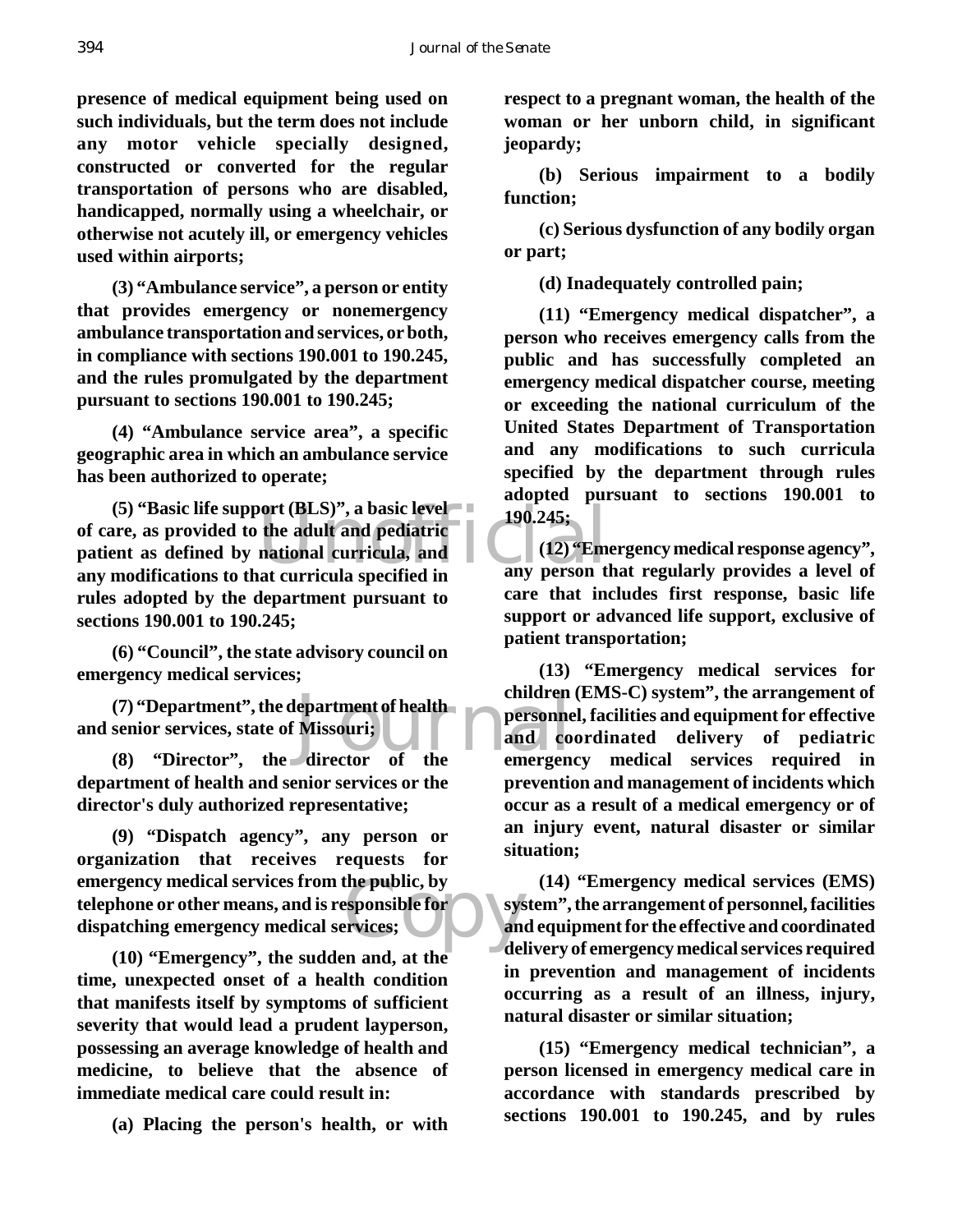**adopted by the department pursuant to sections 190.001 to 190.245;**

**(16) "Emergency medical technician-basic" or "EMT-B", a person who has successfully completed a course of instruction in basic life support as prescribed by the department and is licensed by the department in accordance with standards prescribed by sections 190.001 to 190.245 and rules adopted by the department pursuant to sections 190.001 to 190.245;**

**(17) "Emergency medical technician-intermediate" or "EMT-I", a person who has successfully completed a course of instruction in certain aspects of advanced life support care as prescribed by the department and is licensed by the department in accordance with sections 190.001 to 190.245 and rules and regulations adopted by the department pursuant to sections 190.001 to 190.245;**

Unofficial ections 190.001 to agreement<br>response<br>ices" health care ambulan **(18) "Emergency medical technician-paramedic" or "EMT-P", a person who has successfully completed a course of instruction in advanced life support care as prescribed by the department and is licensed by the department in accordance with sections 190.001 to 190.245 and rules adopted by the department pursuant to sections 190.001 to 190.245;**

Propriate incomes<br>
Copy: Copy<br>
Copy and the copy of the copy<br>
Copy of the copy of the copy of the copy of the copy of the copy of the copy of the copy of the copy of the copy of the copy of the copy of the copy of the copy **(19) "Emergency services", health care items and services furnished or required to screen and stabilize an emergency which may include, but shall not be limited to, health care services that are provided in a licensed hospital's emergency facility by an appropriate provider or by an ambulance service or emergency medical response agency;**

**(20) "First responder", a person who has successfully completed an emergency first response course meeting or exceeding the national curriculum of the United States Department of Transportation and any modifications to such curricula specified by the department through rules adopted pursuant to sections 190.001 to 190.245 and who provides emergency medical care through employment**

**by or in association with an emergency medical response agency;**

**(21) "Health care facility", a hospital, nursing home, physician's office or other fixed location at which medical and health care services are performed;**

**(22) "Hospital", an establishment as defined in the hospital licensing law, subsection 2 of section 197.020, RSMo, or a hospital operated by the state;**

**(23) "Medical control", supervision provided by or under the direction of physicians to providers by written or verbal communications;**

**(24) "Medical direction", medical guidance and supervision provided by a physician to an emergency services provider or emergency medical services system;**

**(25) "Medical director", a physician licensed pursuant to chapter 334, RSMo, designated by the ambulance service or emergency medical response agency and who meets criteria specified by the department by rules pursuant to sections 190.001 to 190.245;**

**(26) "Memorandum of understanding", an agreement between an emergency medical response agency or dispatch agency and an ambulance service or services within whose territory the agency operates, in order to coordinate emergency medical services;**

**(27) "Patient", an individual who is sick, injured, wounded, diseased, or otherwise incapacitated or helpless, or dead, excluding deceased individuals being transported from or between private or public institutions, homes or cemeteries, and individuals declared dead prior to the time an ambulance is called for assistance;**

**(28) "Person", as used in these definitions and elsewhere in sections 190.001 to 190.245, any individual, firm, partnership, copartnership, joint venture, association, cooperative organization, corporation,**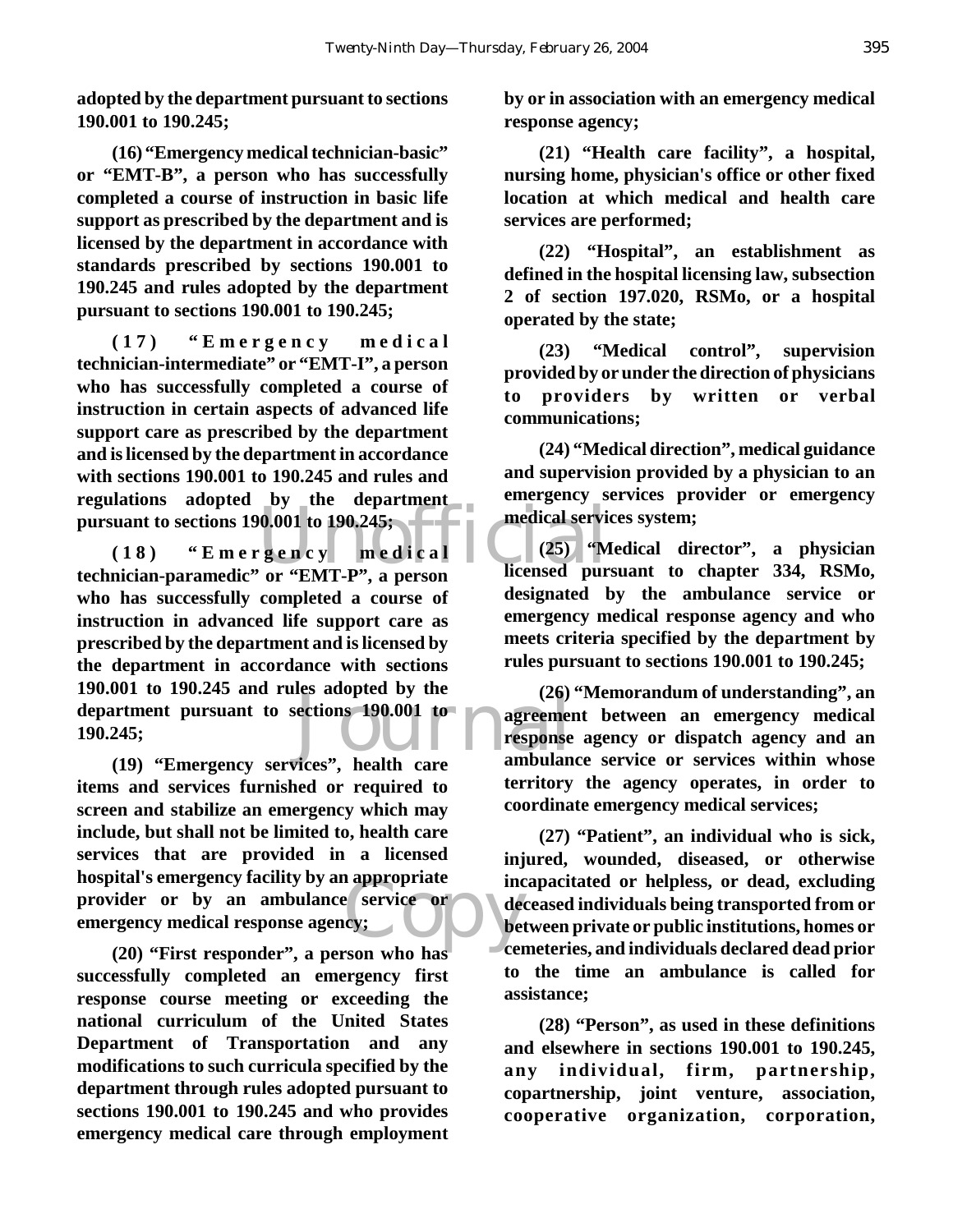396 *Journal of the Senate*

**municipal or private, and whether organized for profit or not, state, county, political subdivision, state department, commission, board, bureau or fraternal organization, estate, public trust, business or common law trust, receiver, assignee for the benefit of creditors, trustee or trustee in bankruptcy, or any other service user or provider;**

**(29) "Physician", a person licensed as a physician pursuant to chapter 334, RSMo;**

**(30) "Political subdivision", any municipality, city, county, city not within a county, ambulance district or fire protection district located in this state which provides or has authority to provide ambulance service;**

rgency medical services.<br>
ociations could include<br>
volunteers, labor,<br>
ters. EMT-R's, nurses,<br>
treatment as s, communication<br>Labor unions and<br>medical s **(31) "Professional organization", any organized group or association with an ongoing interest regarding emergency medical services. Such groups and associations could include those representing volunteers, labor, management, firefighters, EMT-B's, nurses, EMT-P's, physicians, communications specialists and instructors. Organizations could also represent the interests of ground ambulance services, air ambulance services, fire service organizations, law enforcement, hospitals, trauma centers, communication centers, pediatric services, labor unions and poison control services;**

notenance or<br>
ncial amount<br>
partment, but<br>
partment, but<br>
on<br>
on **(32) "Proof of financial responsibility", proof of ability to respond to damages for liability, on account of accidents occurring subsequent to the effective date of such proof, arising out of the ownership, maintenance or use of a motor vehicle in the financial amount set in rules promulgated by the department, but in no event less than the statutory minimum required for motor vehicles. Proof of financial responsibility shall be used as proof of self-insurance;**

**(33) "Protocol", a predetermined, written medical care guideline, which may include standing orders;**

**(34) "Regional EMS advisory committee",**

**a committee formed within an emergency medical services (EMS) region to advise ambulance services, the state advisory council on EMS and the department;**

**(35) "Specialty care transportation", the transportation of a patient requiring the services of an emergency medical technician-paramedic who has received additional training beyond the training prescribed by the department. Specialty care transportation services shall be defined in writing in the appropriate local protocols for ground and air ambulance services and approved by the local physician medical director. The protocols shall be maintained by the local ambulance service and shall define the additional training required of the emergency medical technician-paramedic;**

**(36) "Stabilize", with respect to an emergency, the provision of such medical treatment as may be necessary to attempt to assure within reasonable medical probability that no material deterioration of an individual's medical condition is likely to result from or occur during ambulance transportation unless the likely benefits of such transportation outweigh the risks;**

**(37) "State advisory council on emergency medical services", a committee formed to advise the department on policy affecting emergency medical service throughout the state;**

**(38) "State EMS medical directors advisory committee", a subcommittee of the state advisory council on emergency medical services formed to advise the state advisory council on emergency medical services and the department on medical issues;**

**(39) "Trauma", an injury to human tissues and organs resulting from the transfer of energy from the environment;**

**(40) "Trauma care" includes injury prevention, triage, acute care and rehabilitative services for major single system or multisystem injuries that potentially require immediate**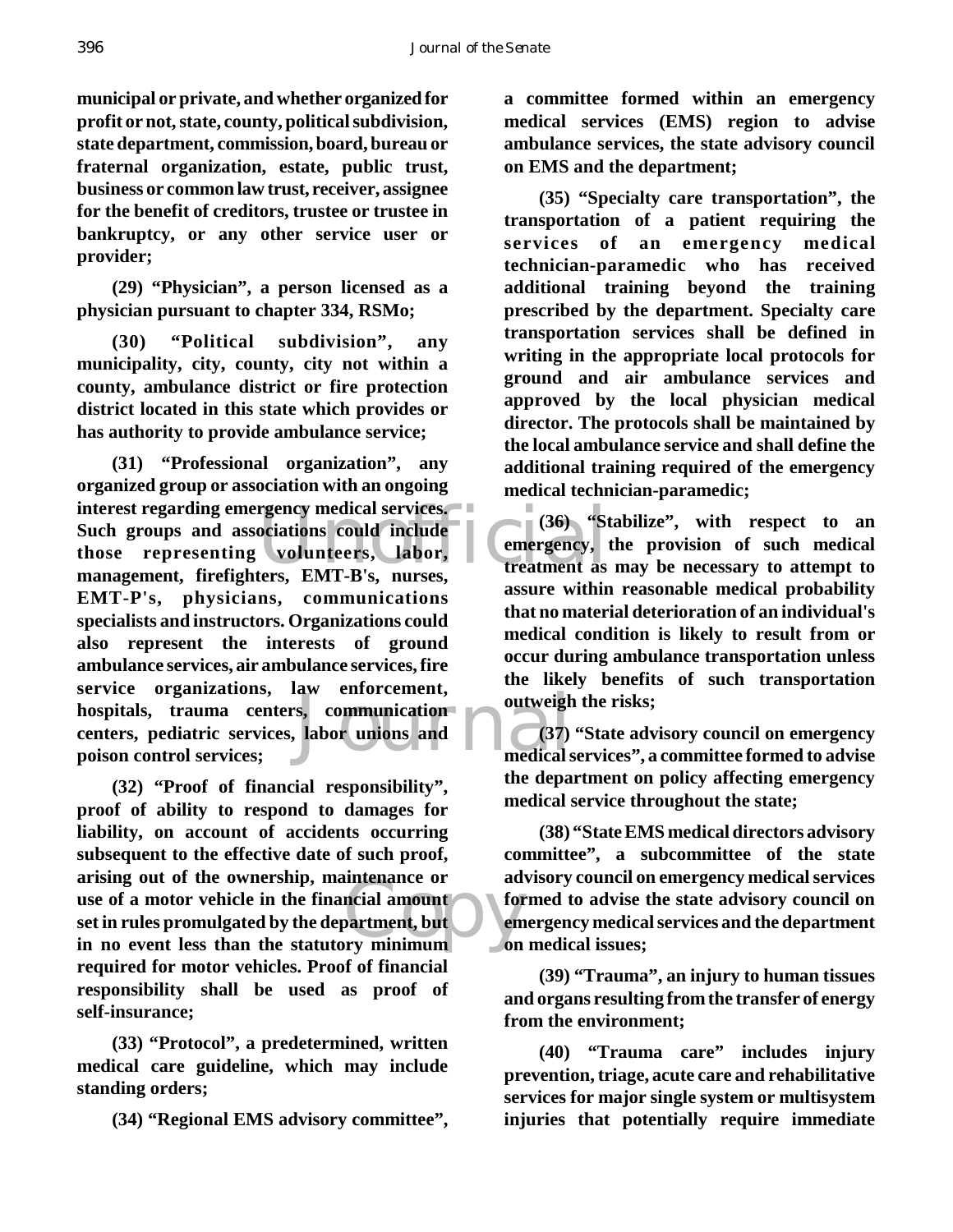**medical or surgical intervention or treatment;**

**(41) "Trauma center", a hospital that is currently designated as such by the department.**

**190.101. 1. There is hereby established a "State Advisory Council on Emergency Medical Services" which shall consist of sixteen members, one of which shall be a resident of a city not within a county. The members of the council shall be appointed by the governor with the advice and consent of the senate and shall serve terms of four years. The governor shall designate one of the members as chairperson. The chairperson may appoint subcommittees that include noncouncil members.**

subcommittees of the state advisory council on the ambulance<br>
emergency medical services.<br>
3. The council shall have geographical ground ambu **2. The state EMS medical directors advisory committee and the regional EMS advisory committees will be recognized as emergency medical services.**

ghters, physicians, required<br>istrators, hospital technicia<br>ealth care providers<br>with the responsi **3. The council shall have geographical representation and representation from appropriate areas of expertise in emergency medical services including volunteers, professional organizations involved in emergency medical services, EMT's, paramedics, nurses, firefighters, physicians, ambulance service administrators, hospital administrators and other health care providers concerned with emergency medical services. The regional EMS advisory committees shall serve as a resource for the identification of potential members of the state advisory council on emergency medical services.**

council and<br>
e without<br>
an<br>
notions he<br>
notions he<br>
an **4. The members of the council and subcommittees shall serve without compensation except that members of the council shall, subject to appropriations, be reimbursed for reasonable travel expenses and meeting expenses related to the functions of the council.**

**5. The purpose of the council is to make recommendations to the governor, the general assembly, and the department on policies, plans, procedures and proposed regulations on how to** **improve the statewide emergency medical services system. The council shall advise the governor, the general assembly, and the department on all aspects of the emergency medical services system.**

**190.105. 1. No person, either as owner, agent or otherwise, shall furnish, operate, conduct, maintain, advertise, or otherwise be engaged in or profess to be engaged in the business or service of the transportation of patients by ambulance in the air, upon the streets, alleys, or any public way or place of the state of Missouri unless such person holds a currently valid license from the department for an ambulance service issued pursuant to the provisions of sections 190.001 to 190.245.**

**2. No ground ambulance shall be operated for ambulance purposes, and no individual shall drive, attend or permit it to be operated for such purposes in the state of Missouri unless the ground ambulance is under the immediate supervision and direction of a person who is holding a currently valid Missouri license as an emergency medical technician. Nothing in this section shall be construed to mean that a duly registered nurse or a duly licensed physician be required to hold an emergency medical technician's license. Each ambulance service is responsible for assuring that any person driving its ambulance is competent in emergency vehicle operations and has a safe driving record. Each ground ambulance shall be staffed with at least two licensed individuals when transporting a patient, except as provided in section 190.094.**

**3. No license shall be required for an ambulance service, or for the attendant of an ambulance, which:**

**(1) Is rendering assistance in the case of an emergency, major catastrophe or any other unforeseen event or series of events which jeopardizes the ability of the local ambulance service to promptly respond to emergencies; or**

**(2) Is operated from a location or headquarters outside of Missouri in order to transport patients who are picked up beyond**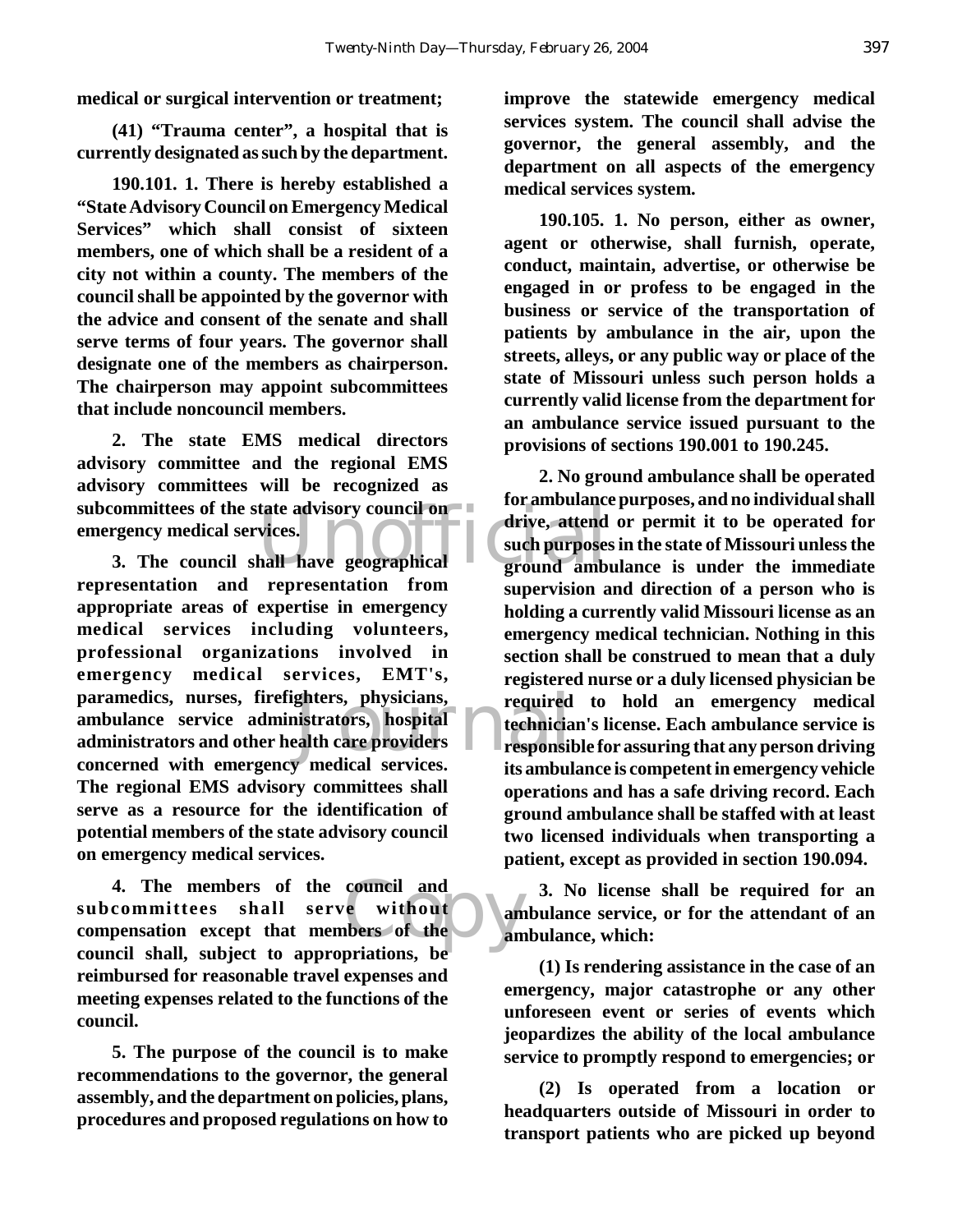398 *Journal of the Senate*

**the limits of Missouri to locations within or outside of Missouri, but no such outside ambulance shall be used to pick up patients within Missouri for transportation to locations within Missouri, except as provided in subdivision (1) of this subsection.**

**4. The issuance of a license pursuant to the provisions of sections 190.001 to 190.245 shall not be construed so as to authorize any person to provide ambulance services or to operate any ambulances without a franchise in any city not within a county or in a political subdivision in any county with a population of over nine hundred thousand inhabitants, or a franchise, contract or mutual-aid agreement in any other political subdivision which has enacted an ordinance making it unlawful to do so.**

preclude the adoption of any law, ordinance or<br>
regulation not in conflict with such sections by<br>
any city not within a county, or at least as strict district or a bitants except by the county's governing<br> **6.** In a county with a population of over<br> **6.** In a county with a population of over<br>
11. **5. Sections 190.001 to 190.245 shall not regulation not in conflict with such sections by any city not within a county, or at least as strict as such sections by any county, municipality or political subdivision except that no such regulations or ordinances shall be adopted by a political subdivision in a county with a population of over nine hundred thousand inhabitants except by the county's governing body.**

department. The governing body of such county<br>
shall not prohibit a licensed ambulance service<br>
from operating in the county, as long as the<br>
pro **nine hundred thousand inhabitants, the governing body of the county shall set the standards for all ambulance services which shall comply with subsection 5 of this section. All such ambulance services must be licensed by the shall not prohibit a licensed ambulance service from operating in the county, as long as the ambulance service meets county standards.**

**7. An ambulance service or vehicle when operated for the purpose of transporting persons who are sick, injured, or otherwise incapacitated shall not be treated as a common or contract carrier under the jurisdiction of the Missouri division of motor carrier and railroad safety.**

**8. Sections 190.001 to 190.245 shall not apply to, nor be construed to include, any motor vehicle used by an employer for the transportation of such employer's employees whose illness or injury occurs on private property, and not on a public highway or property, nor to any person operating such a motor vehicle.**

**9. A political subdivision that is authorized to operate a licensed ambulance service may establish, operate, maintain and manage its ambulance service, and select and contract with a licensed ambulance service. Any political subdivision may contract with a licensed ambulance service.**

**10. Except as provided in subsections 5 and 6, nothing in section 67.300, RSMo, or subsection 2 of section 190.109, shall be construed to authorize any municipality or county which is located within an ambulance district or a fire protection district that is authorized to provide ambulance service to promulgate laws, ordinances or regulations related to the provision of ambulance services. This provision shall not apply to any municipality or county which operates an ambulance service established prior to August 28, 1998.**

**11. Nothing in section 67.300, RSMo, or subsection 2 of section 190.109 shall be construed to authorize any municipality or county which is located within an ambulance district or a fire protection district that is authorized to provide ambulance service to operate an ambulance service without a franchise in an ambulance district or a fire protection district that is authorized to provide ambulance service which has enacted an ordinance making it unlawful to do so. This provision shall not apply to any municipality or county which operates an ambulance service established prior to August 28, 1998.**

**12. No provider of ambulance service within the state of Missouri which is licensed by the department to provide such service shall**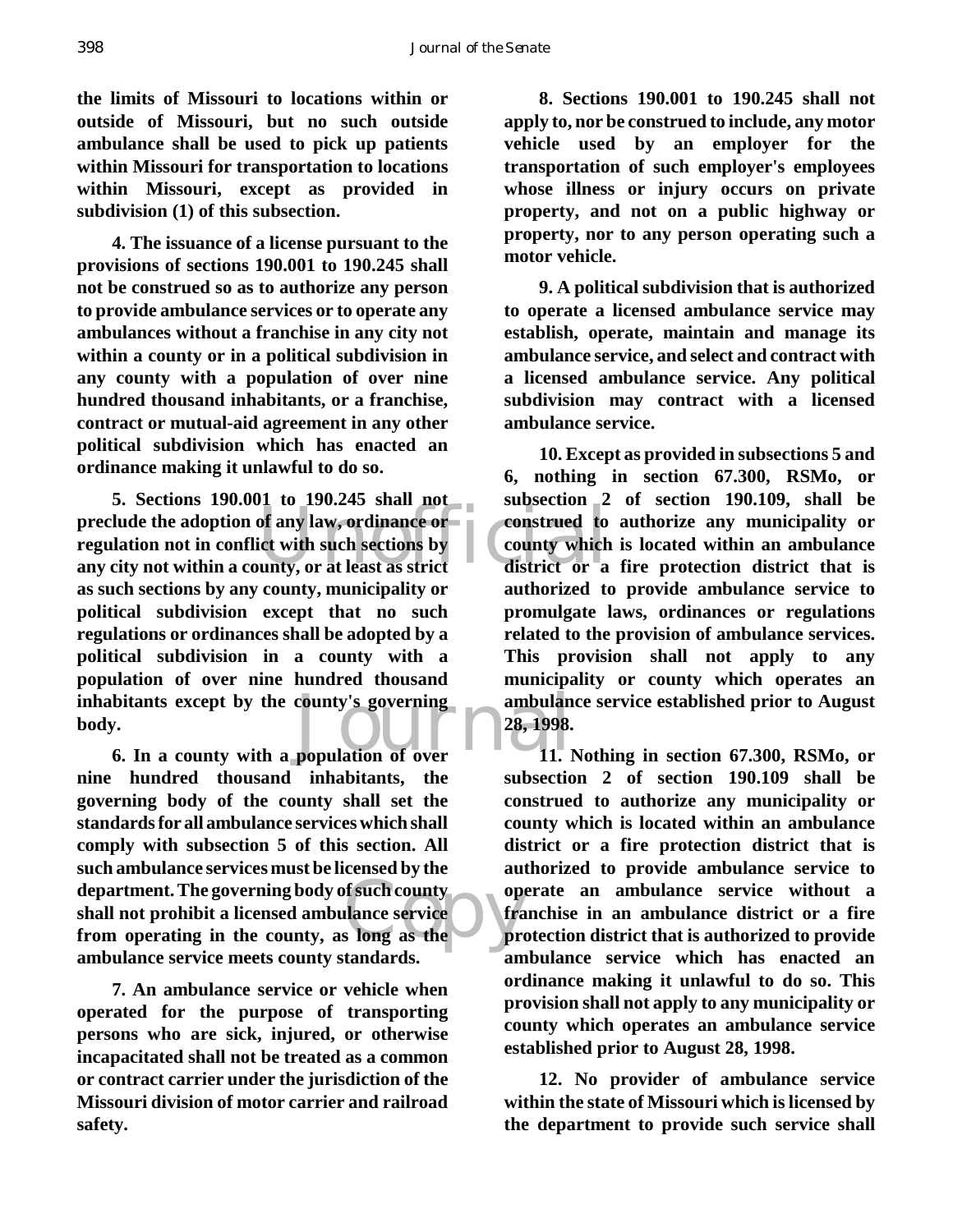**discriminate regarding treatment or transportation of emergency patients on the basis of race, sex, age, color, religion, sexual preference, national origin, ancestry, handicap, medical condition or ability to pay.**

**13. No provision of this section, other than subsections 5, 6, 10 and 11 of this section, is intended to limit or supersede the powers given to ambulance districts pursuant to this chapter or to fire protection districts pursuant to chapter 321, RSMo, or to counties, cities, towns and villages pursuant to chapter 67, RSMo.**

ambulance service to verify compliance with the<br>
licensure standards of sections 190.001 to 190.245.<br>
ambulance se **14. Upon the sale or transfer of any ground ambulance service ownership, the owner of such service shall notify the department of the change in ownership within thirty days of such sale or transfer. After receipt of such notice, the department shall conduct an inspection of the licensure standards of sections 190.001 to 190.245.**

**190.108. 1. The department shall, within a reasonable time after receipt of an application, cause such investigation as the department deems necessary to be made of the applicant for an air ambulance license.**

l have the authority<br>
e an air ambulance<br>
sections 190,001 to<br>  $\begin{array}{|c|c|c|}\n\hline\n190.245.\n\hline\n\end{array}$ **2. The department shall have the authority and responsibility to license an air ambulance service in accordance with sections 190.001 to 190.245, and in accordance with rules adopted by the department pursuant to sections 190.001 to 190.245. The department may promulgate rules relating to the requirements for an air ambulance license including, but not limited to:**

**(1) Medical control plans;**

**(2) Medical director qualifications;**

**(3) Air medical staff qualifications;**

**(4) Response and operations standards to assure that the health and safety needs of the public are met;**

**(5) Standards for air medical communications;**

**(6) Criteria for compliance with licensure**

**requirements;**

**(7) Records and forms;**

**(8) Equipment requirements;**

**(9) Five-year license renewal;**

**(10) Quality improvement committees; and**

**(11) Response time, patient care and transportation standards.**

**3. Application for an air ambulance service license shall be made upon such forms as prescribed by the department in rules adopted pursuant to sections 190.001 to 190.245. The application form shall contain such information as the department deems necessary to make a determination as to whether the air ambulance service meets all the requirements of sections 190.001 to 190.245 and rules promulgated pursuant to sections 190.001 to 190.245.**

**4. Upon the sale or transfer of any air ambulance service ownership, the owner of such service shall notify the department of the change in ownership within thirty days of such sale or transfer. After receipt of such notice, the department shall conduct an inspection of the ambulance service to verify compliance with the licensure standards of sections 190.001 to 190.245.**

**190.109. 1. The department shall, within a reasonable time after receipt of an application, cause such investigation as the department deems necessary to be made of the applicant for a ground ambulance license.**

tions; **2. Any person that owned and operated a licensed ambulance on December 31, 1997, shall receive an ambulance service license from the department, unless suspended, revoked or terminated, for that ambulance service area which was, on December 31, 1997, described and filed with the department as the primary service area for its licensed ambulances on August 28, 1998, provided that the person makes application and adheres to the rules and regulations promulgated by the department pursuant to sections 190.001 to 190.245.**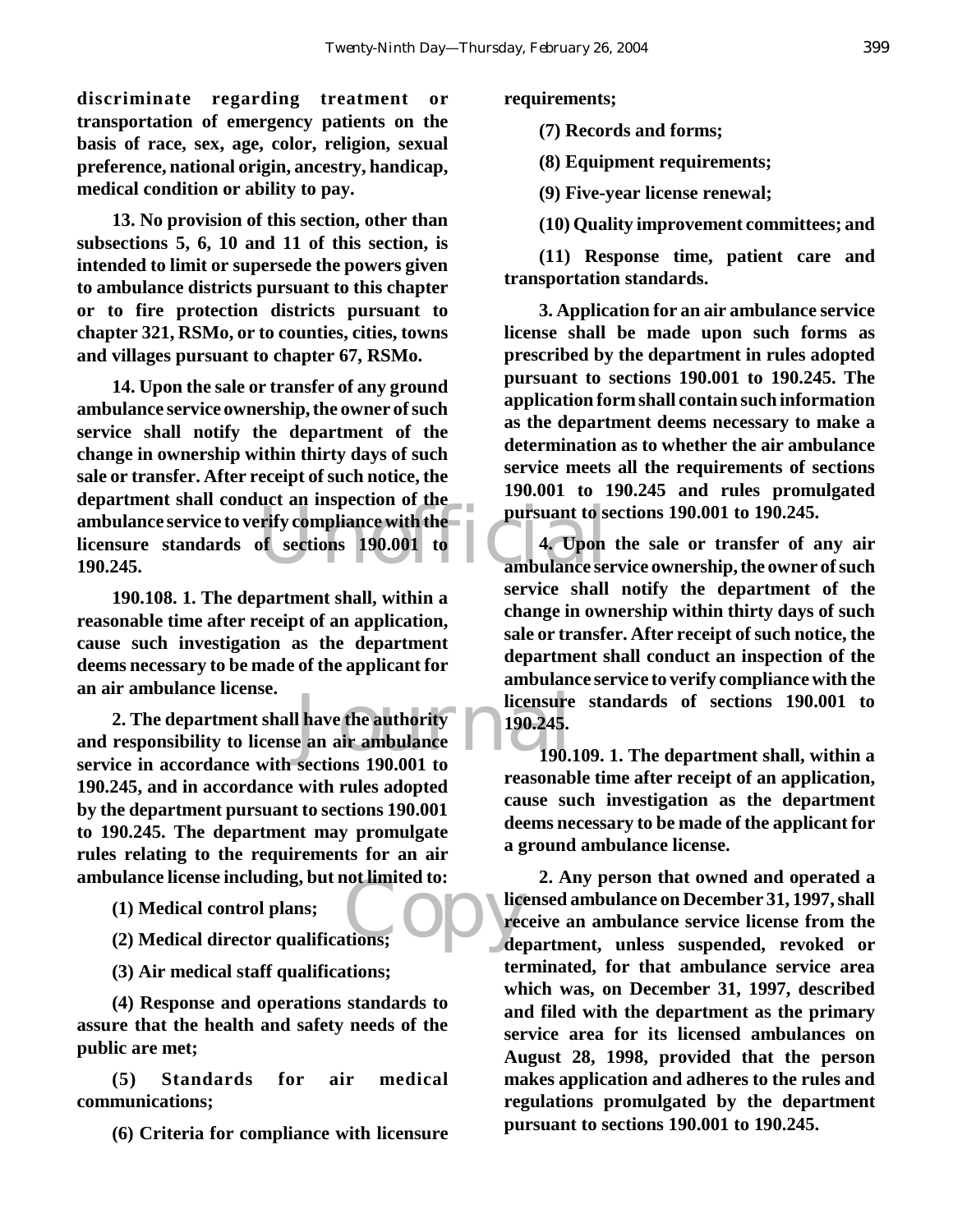provide ambulance service, or from each<br>
municipality not within an ambulance district—<br>
or fire protection district that is authorized to<br>
provide ambulance service, in which the subdivision f Forthe different construction of the service icense, the ambulance service shall submit to the department a letter of sections a resolution am<br>
he letter of line **3. The department shall issue a new ground ambulance service license to an ambulance service that is not currently licensed by the department, or is currently licensed by the department and is seeking to expand its ambulance service area, except as provided in subsection 4 of this section, to be valid for a period of five years, unless suspended, revoked or terminated, when the director finds that the applicant meets the requirements of ambulance service licensure established pursuant to sections 190.100 to 190.245 and the rules adopted by the department pursuant to sections 190.001 to 190.245. In order to be considered for a new ambulance service license, an ambulance service shall submit to the department a letter of endorsement from each ambulance district or fire protection district that is authorized to provide ambulance service, or from each municipality not within an ambulance district or fire protection district that is authorized to ambulance service proposes to operate. If an ambulance service proposes to operate in unincorporated portions of a county not within an ambulance district or fire protection district that is authorized to provide ambulance service, in order to be considered for a new ambulance service license, the ambulance service shall endorsement from the county. Any letter of endorsement required pursuant to this section shall verify that the political subdivision has conducted a public hearing regarding the endorsement and that the governing body of the political subdivision has adopted a resolution approving the endorsement. The letter of endorsement shall affirmatively state that the proposed ambulance service:**

**(1) Will provide a benefit to public health that outweighs the associated costs;**

**(2) Will maintain or enhance the public's access to ambulance services;**

**(3) Will maintain or improve the public health and promote the continued development**

**of the regional emergency medical service system;**

**(4) Has demonstrated the appropriate expertise in the operation of ambulance services; and**

**(5) Has demonstrated the financial resources necessary for the operation of the proposed ambulance service.**

**4. A contract between a political subdivision and a licensed ambulance service for the provision of ambulance services for that political subdivision shall expand, without further action by the department, the ambulance service area of the licensed ambulance service to include the jurisdictional boundaries of the political subdivision. The termination of the aforementioned contract shall result in a reduction of the licensed ambulance service's ambulance service area by removing the geographic area of the political subdivision from its ambulance service area, except that licensed ambulance service providers may provide ambulance services as are needed at and around the state fair grounds for protection of attendees at the state fair.**

**5. The department shall renew a ground ambulance service license if the applicant meets the requirements established pursuant to sections 190.001 to 190.245, and the rules adopted by the department pursuant to sections 190.001 to 190.245.**

**6. The department shall promulgate rules relating to the requirements for a ground ambulance service license including, but not limited to:**

**(1) Vehicle design, specification, operation and maintenance standards;**

**(2) Equipment requirements;**

**(3) Staffing requirements;**

- **(4) Five-year license renewal;**
- **(5) Records and forms;**
- **(6) Medical control plans;**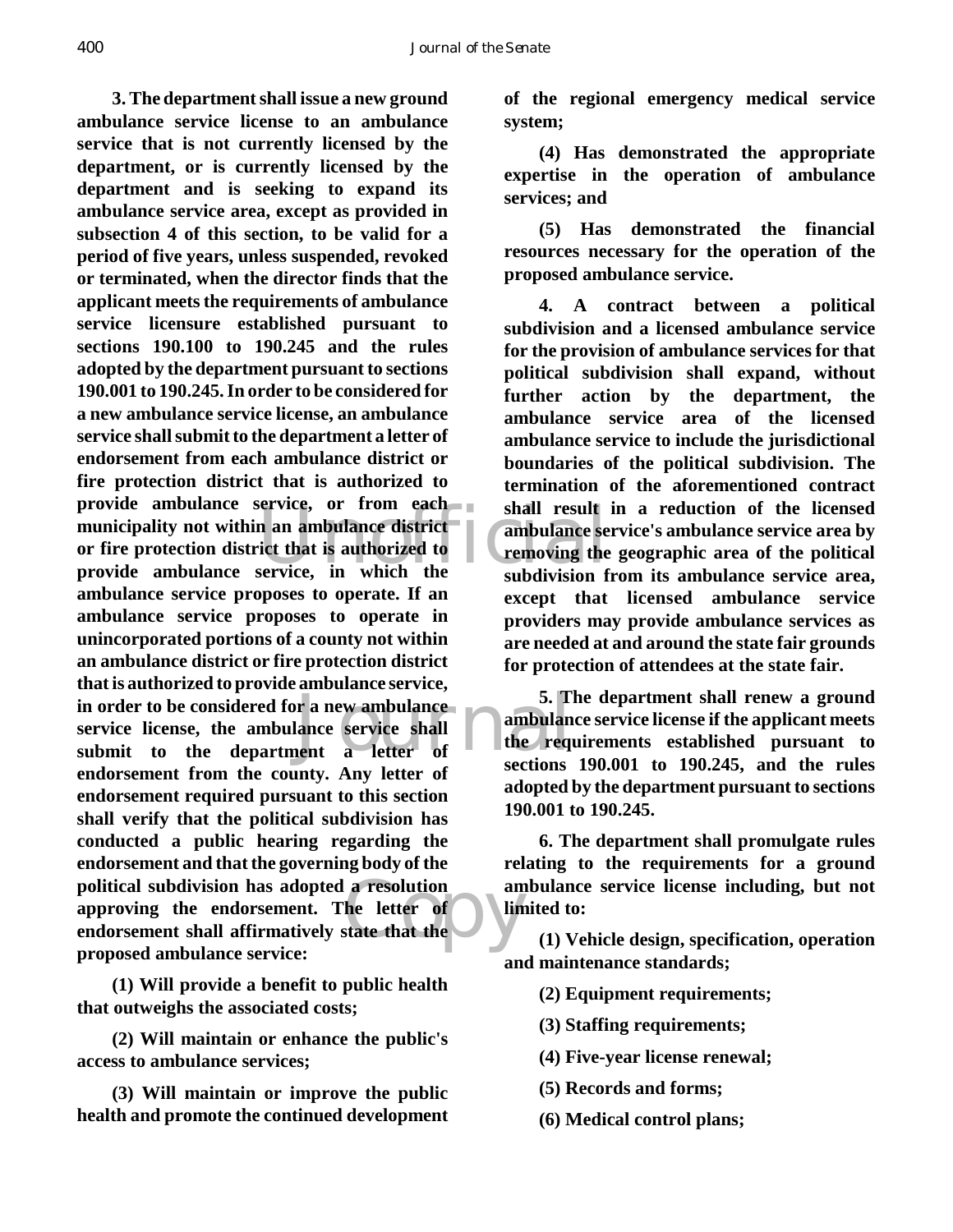**(7) Medical director qualifications;**

**(8) Standards for medical communications;**

**(9) Memorandums of understanding with emergency medical response agencies that provide advanced life support;**

**(10) Quality improvement committees; and**

**(11) Response time, patient care and transportation standards.**

190.245 and rules<br>t to sections 190.001-to-<br>or omission of insurance **7. Application for a ground ambulance service license shall be made upon such forms as prescribed by the department in rules adopted pursuant to sections 190.001 to 190.245. The application form shall contain such information as the department deems necessary to make a determination as to whether the ground ambulance service meets all the requirements of sections 190.001 to 190.245 and rules promulgated pursuant to sections 190.001 to 190.245.**

erage or proot of the applicant of this see or the applicant or the applicant or the set of this see or the applicant or the set of this see the set of this set of this set of the set of the set of the set of the set of th **190.120. 1. No ambulance service license shall be issued pursuant to sections 190.001 to 190.245, nor shall such license be valid after issuance, nor shall any ambulance be operated in Missouri unless there is at all times in force and effect insurance coverage or proof of financial responsibility with adequate reserves maintained for each and every ambulance owned or operated by or for the applicant or licensee to provide for the payment of damages in an amount as prescribed in regulation:**

be liable on da<br>
im or her by<br>
ibulance was<br>
wner's agent: **(1) For injury to or death of individuals in accidents resulting from any cause for which the owner of such vehicle would be liable on account of liability imposed on him or her by law, regardless of whether the ambulance was being driven by the owner or the owner's agent; and**

**(2) For the loss of or damage to the property of another, including personal property, under like circumstances.**

**2. The insurance policy or proof of financial responsibility shall be submitted by all licensees required to provide such insurance pursuant to** **sections 190.001 to 190.245. The insurance policy, or proof of the existence of financial responsibility, shall be submitted to the director, in such form as the director may specify, for the director's approval prior to the issuance of each ambulance service license.**

**3. Every insurance policy or proof of financial responsibility document required by the provisions of this section shall contain proof of a provision for a continuing liability thereunder to the full amount thereof, notwithstanding any recovery thereon; that the liability of the insurer shall not be affected by the insolvency or the bankruptcy of the assured; and that until the policy is revoked the insurance company or self-insured licensee or entity will not be relieved from liability on account of nonpayment of premium, failure to renew license at the end of the year, or any act or omission of the named assured. Such policy of insurance or self-insurance shall be further conditioned for the payment of any judgments up to the limits of such policy, recovered against any person other than the owner, the owner's agent or employee, who may operate the same with the consent of the owner.**

**4. Every insurance policy or self-insured licensee or entity as required by the provisions of this section shall extend for the period to be covered by the license applied for and the insurer shall be obligated to give not less than thirty days' written notice to the director and to the insured before any cancellation or termination thereof earlier than its expiration date, and the cancellation or other termination of any such policy shall automatically revoke and terminate the licenses issued for the ambulance service covered by such policy unless covered by another insurance policy in compliance with sections 190.001 to 190.245.**

**190.131. 1. The department shall accredit or certify training entities for first responders, emergency medical dispatchers, emergency medical technicians-basic, emergency medical technicians-intermediate, and emergency**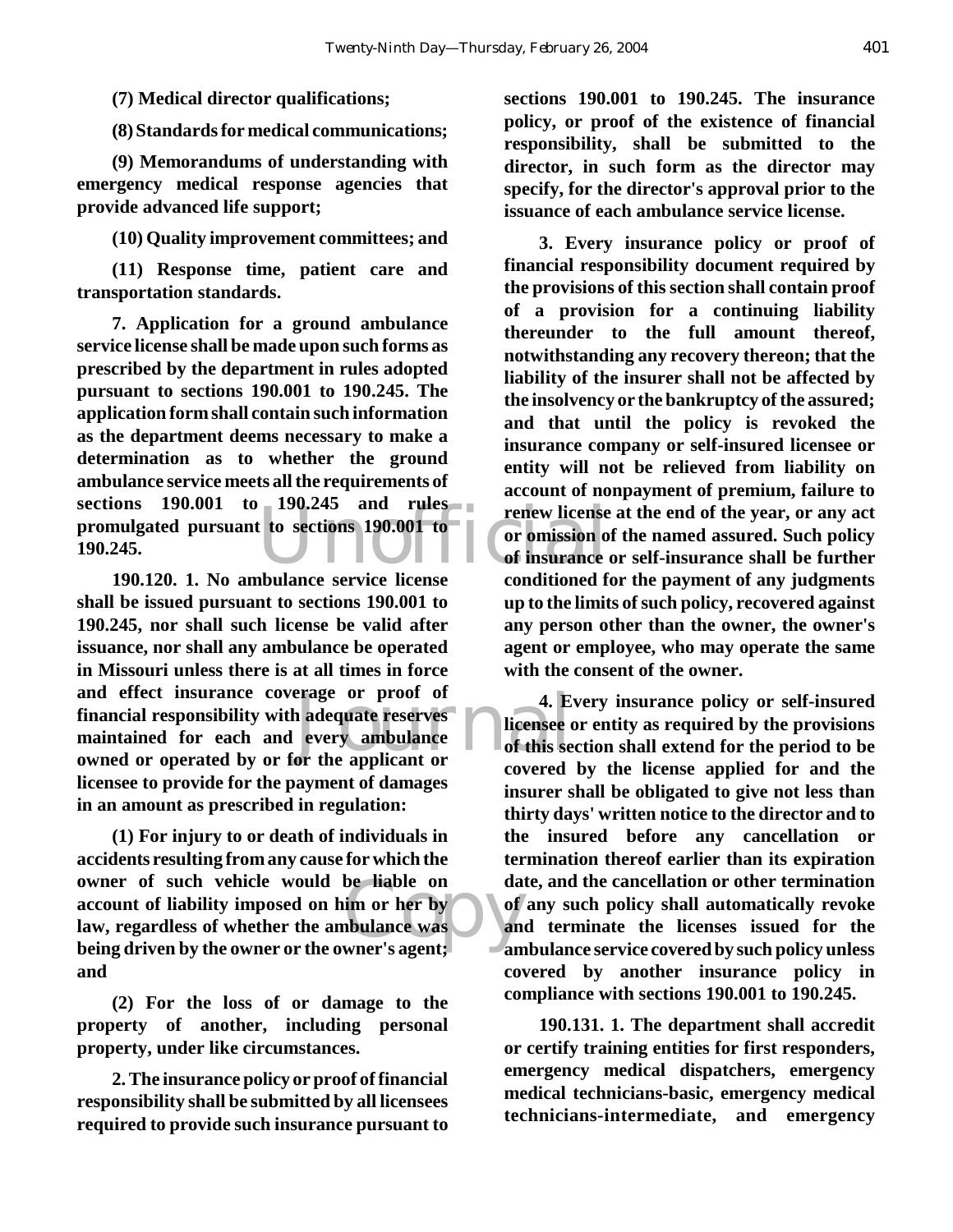**medical technicians-paramedic, for a period of five years, if the applicant meets the requirements established pursuant to sections 190.001 to 190.245.**

**2. Such rules promulgated by the department shall set forth the minimum requirements for entrance criteria, training program curricula, instructors, facilities, equipment, medical oversight, record keeping, and reporting.**

entity meets all requirements of sections 190.001<br>to 190.245 and rules promulgated pursuant to<br>sections 190.001 to 190.245. **3. Application for training entity accreditation or certification shall be made upon such forms as prescribed by the department in rules adopted pursuant to sections 190.001 to 190.245. The application form shall contain such information as the department deems reasonably necessary to make a determination as to whether the training to 190.245 and rules promulgated pursuant to sections 190.001 to 190.245.**

Exercise and the sections 190.001 to<br>gated pursuant to the such form<br>rules add<br> $100.245$ **4. Upon receipt of such application for training entity accreditation or certification, the department shall determine whether the training entity, its instructors, facilities, equipment, curricula and medical oversight meet the requirements of sections 190.001 to 190.245 and rules promulgated pursuant to sections 190.001 to 190.245.**

**5. Upon finding these requirements satisfied, the department shall issue a training entity accreditation or certification in accordance with rules promulgated by the department pursuant to sections 190.001 to 190.245.**

 $\begin{array}{c} \text{S} \end{array}$  190,001 to 190 **6. Subsequent to the issuance of a training entity accreditation or certification, the department shall cause a periodic review of the training entity to assure continued compliance with the requirements of sections 190.001 to 190.245 and all rules promulgated pursuant to sections 190.001 to 190.245.**

**7. No person or entity shall hold itself out**

**or provide training required by this section without accreditation or certification by the department.**

**190.133. 1. The department shall, within a reasonable time after receipt of an application, cause such investigation as the department deems necessary to be made of the applicant for an emergency medical response agency license.**

**2. The department shall issue a license to any emergency medical response agency which provides advanced life support if the applicant meets the requirements established pursuant to sections 190.001 to 190.245, and the rules adopted by the department pursuant to sections 190.001 to 190.245. The department may promulgate rules relating to the requirements for an emergency medical response agency including, but not limited to:**

**(1) A licensure period of five years;**

**(2) Medical direction;**

**(3) Records and forms; and**

**(4) Memorandum of understanding with local ambulance services.**

**3. Application for an emergency medical response agency license shall be made upon such forms as prescribed by the department in rules adopted pursuant to sections 190.001 to 190.245. The application form shall contain such information as the department deems necessary to make a determination as to whether the emergency medical response agency meets all the requirements of sections 190.001 to 190.245 and rules promulgated pursuant to sections 190.001 to 190.245.**

**4. No person or entity shall hold itself out as an emergency medical response agency that provides advanced life support or provide the services of an emergency medical response agency that provides advanced life support unless such person or entity is licensed by the department.**

**5. Only emergency medical response agencies licensed and serving in any county of**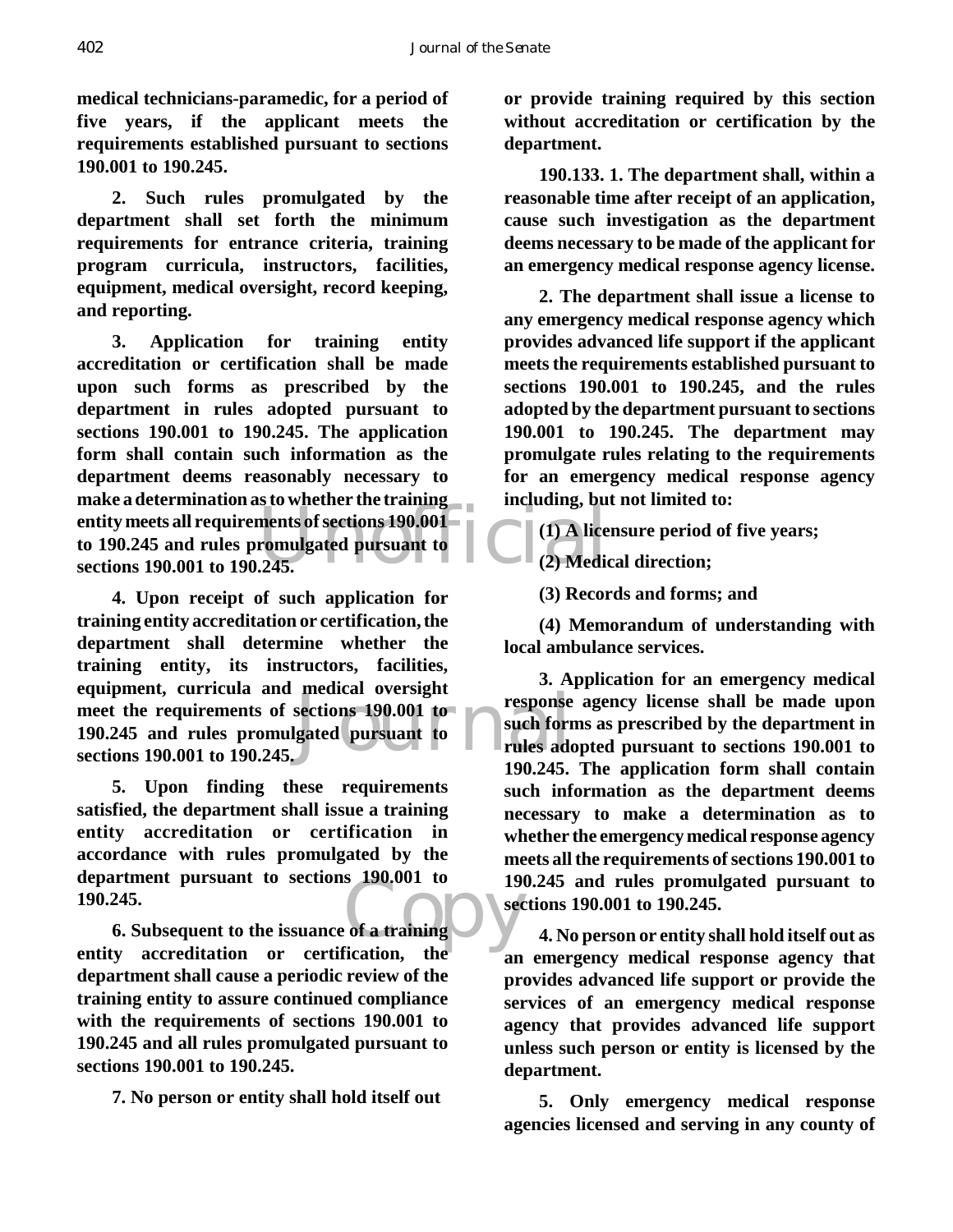**the first classification without a charter form of government and with more than one hundred eighty-four thousand but less than one hundred eighty-eight thousand inhabitants, any county with a charter form of government and with more than six hundred thousand but less than seven hundred thousand inhabitants, or any county of the first classification with more than seventy-three thousand seven hundred but less than seventy-three thousand eight hundred inhabitants will be licensed to provide certain ALS services with the services of EMT-Is.**

**6. Emergency medical response agencies functioning with the services of EMT-Is must work in collaboration with an ambulance service providing advanced life support with personnel trained to the emergency medical technician-paramedic level.**

190.142. 1. The department shall, within a structure and experient onable time after receipt of an application,<br> **190.142. 1. The department shall, within a** straight on a medical technomes used in vestigation as it deems **reasonable time after receipt of an application, cause such investigation as it deems necessary to be made of the applicant for an emergency medical technician's license. The director may authorize investigations into criminal records in other states for any applicant.**

department<br>applicant meets the<br>ursuant to sections the term is do **2. The department shall issue a license to all levels of emergency medical technicians, for a period of five years, if the applicant meets the requirements established pursuant to sections 190.001 to 190.245 and the rules adopted by the department pursuant to sections 190.001 to 190.245. The department may promulgate rules relating to the requirements for an emergency medical technician including but not limited to:**

**(1) Age requirements;**

requirements<br>
Figure 2018<br>
Figure 2019<br>
pu **(2) Education and training requirements based on respective national curricula of the United States Department of Transportation and any modification to such curricula specified by the department through rules adopted pursuant to sections 190.001 to 190.245;**

**(3) Initial licensure testing requirements;**

**(4) Continuing education and relicensure requirements; and**

**(5) Ability to speak, read and write the English language.**

**3. Application for all levels of emergency medical technician license shall be made upon such forms as prescribed by the department in rules adopted pursuant to sections 190.001 to 190.245. The application form shall contain such information as the department deems necessary to make a determination as to whether the emergency medical technician meets all the requirements of sections 190.001 to 190.245 and rules promulgated pursuant to sections 190.001 to 190.245.**

**4. All levels of emergency medical technicians may perform only that patient care which is:**

**(1) Consistent with the training, education and experience of the particular emergency medical technician; and**

**(2) Ordered by a physician or set forth in protocols approved by the medical director.**

**5. No person shall hold themselves out as an emergency medical technician or provide the services of an emergency medical technician unless such person is licensed by the department.**

**6. Any rule or portion of a rule, as that term is defined in section 536.010, RSMo, that is created under the authority delegated in this section shall become effective only if it complies with and is subject to all of the provisions of chapter 536, RSMo, and, if applicable, section 536.028, RSMo. This section and chapter 536, RSMo, are nonseverable and if any of the powers vested with the general assembly pursuant to chapter 536, RSMo, to review, to delay the effective date, or to disapprove and annul a rule are subsequently held unconstitutional, then the grant of rulemaking authority and any rule proposed or adopted after August 28, 2004, shall be invalid and void.**

**190.143. 1. Notwithstanding any other provisions of law, the department may grant a ninety-day temporary emergency medical**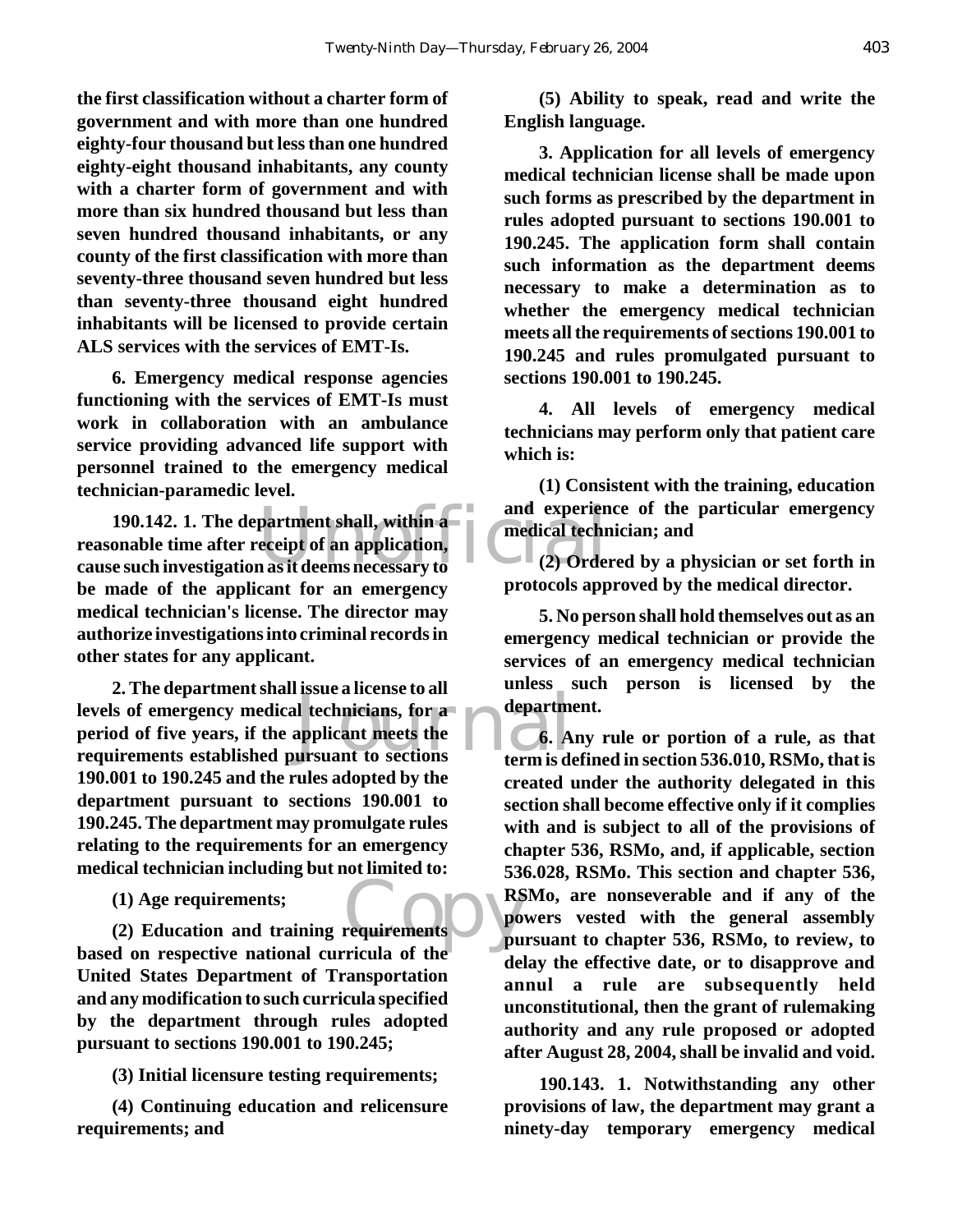**technician license to all levels of emergency medical technicians who meet the following:**

**(1) Can demonstrate that they have, or will have, employment requiring an emergency medical technician license;** 

**(2) Are not currently licensed as an emergency medical technician in Missouri or have been licensed as an emergency medical technician in Missouri and fingerprints need to be submitted to the Federal Bureau of Investigation to verify the existence or absence of a criminal history, or they are currently licensed and the license will expire before a verification can be completed of the existence or absence of a criminal history;** 

department in rules adopted pursuant to<br>sections 190.001 to 190.245;<br>(4) Have not been disciplined pursuant to<br>department **(3) Have submitted a complete application upon such forms as prescribed by the sections 190.001 to 190.245;**

**(4) Have not been disciplined pursuant to sections 190.001 to 190.245 and rules promulgated pursuant to sections 190.001 to 190.245;**

**(5) Meet all the requirements of rules promulgated pursuant to sections 190.001 to 190.245.**

example and the second to be fill<br>to be fill to be fill<br>not authorize the commissi **2. A temporary emergency medical technician license shall only authorize the license to practice while under the immediate supervision of a licensed emergency medical technician-basic, emergency medical technician-paramedic, registered nurse or physician who is currently licensed, without restrictions, to practice in Missouri.**

ri.<br>
ncy medical<br>
tically expire **3. A temporary emergency medical technician license shall automatically expire either ninety days from the date of issuance or upon the issuance of a five-year emergency medical technician license.**

**190.146. Any licensee allowing a license to lapse may within two years of the lapse request that their license be returned to active status by notifying the department in advance of such** **intention, and submit a complete application upon such forms as prescribed by the department in rules adopted pursuant to sections 190.001 to 190.245. If the licensee meets all the requirements for relicensure, the department shall issue a new emergency medical technician license to the licensee.**

**190.160. The renewal of any license shall require conformance with sections 190.001 to 190.245 and sections 190.525 to 190.537, and rules adopted by the department pursuant to sections 190.001 to 190.245 and sections 190.525 to 190.537.**

**190.165. 1. The department may refuse to issue or deny renewal of any certificate, permit or license required pursuant to sections 190.100 to 190.245 for failure to comply with the provisions of sections 190.100 to 190.245 or any lawful regulations promulgated by the department to implement its provisions as described in subsection 2 of this section. The department shall notify the applicant in writing of the reasons for the refusal and shall advise the applicant of his or her right to file a complaint with the administrative hearing commission as provided by chapter 621, RSMo.**

**2. The department may cause a complaint to be filed with the administrative hearing commission as provided by chapter 621, RSMo, against any holder of any certificate, permit or license required by sections 190.100 to 190.245 or any person who has failed to renew or has surrendered his or her certificate, permit or license for failure to comply with the provisions of sections 190.100 to 190.245 or any lawful regulations promulgated by the department to implement such sections. Those regulations shall be limited to the following:**

**(1) Use or unlawful possession of any controlled substance, as defined in chapter 195, RSMo, or alcoholic beverage to an extent that such use impairs a person's ability to perform the work of any activity licensed or regulated by sections 190.100 to 190.245;**

**(2) Being finally adjudicated and found**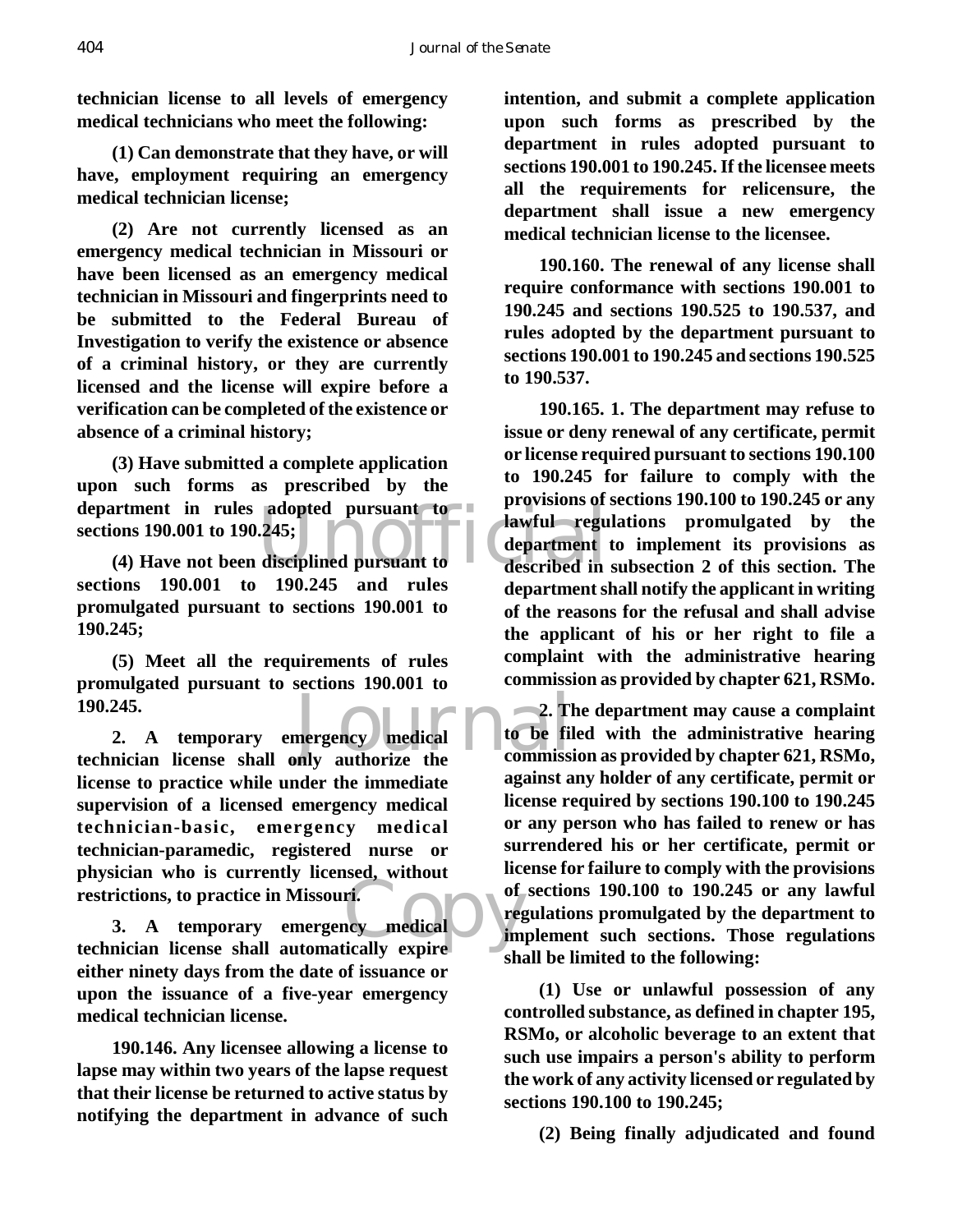**guilty, or having entered a plea of guilty or nolo contendere, in a criminal prosecution under the laws of any state or of the United States, for any offense reasonably related to the qualifications, functions or duties of any activity licensed or regulated pursuant to sections 190.100 to 190.245, for any offense an essential element of which is fraud, dishonesty or an act of violence, or for any offense involving moral turpitude, whether or not sentence is imposed;**

**(3) Use of fraud, deception, misrepresentation or bribery in securing any certificate, permit or license issued pursuant to sections 190.100 to 190.245 or in obtaining permission to take any examination given or required pursuant to sections 190.100 to 190.245;**

(4) Obtaining or attempting to obtain any<br>fee, charge, tuition or other compensation by<br>fraud, deception or misrepresentation;<br>(5) Incompetency, misconduct, gross senior service **(4) Obtaining or attempting to obtain any fraud, deception or misrepresentation;**

**(5) Incompetency, misconduct, gross negligence, fraud, misrepresentation or dishonesty in the performance of the functions or duties of any activity licensed or regulated by sections 190.100 to 190.245;**

ting or enabling any perform:<br>
ovision of sections<br>
any lawful rule or 190.100 to<br>
an<br>
performant pursuant **(6) Violation of, or assisting or enabling any person to violate, any provision of sections 190.100 to 190.245, or of any lawful rule or regulation adopted by the department pursuant to sections 190.100 to 190.245;**

**(7) Impersonation of any person holding a certificate, permit or license or allowing any person to use his or her certificate, permit, license or diploma from any school;** 

**a** license or diploma from any school;<br>
(8) Disciplinary action against the holder of action are all the practice any activity **(8) Disciplinary action against the holder of regulated by sections 190.100 to 190.245 granted by another state, territory, federal agency or country upon grounds for which revocation or suspension is authorized in this state;**

**(9) For an individual being finally adjudged insane or incompetent by a court of competent jurisdiction;**

**(10) Assisting or enabling any person to practice or offer to practice any activity licensed or regulated by sections 190.100 to 190.245 who is not licensed and currently eligible to practice pursuant to sections 190.100 to 190.245;**

**(11) Issuance of a certificate, permit or license based upon a material mistake of fact;**

**(12) Violation of any professional trust or confidence;**

**(13) Use of any advertisement or solicitation which is false, misleading or deceptive to the general public or persons to whom the advertisement or solicitation is primarily directed;**

**(14) Violation of the drug laws or rules and regulations of this state, any other state or the federal government;**

**(15) Refusal of any applicant or licensee to cooperate with the department of health and senior services during any investigation;**

**(16) Any conduct or practice which is or might be harmful or dangerous to the mental or physical health of a patient or the public;**

**(17) Repeated negligence in the performance of the functions or duties of any activity licensed or regulated by sections 190.100 to 190.245.**

**3. After the filing of such complaint, the proceedings shall be conducted in accordance with the provisions of chapter 621, RSMo. Upon a finding by the administrative hearing commission that the grounds, provided in subsection 2 of this section, for disciplinary action are met, the department may, singly or in combination, censure or place the person named in the complaint on probation on such terms and conditions as the department deems appropriate for a period not to exceed five years, or may suspend, for a period not to exceed three years, or revoke the license, certificate or permit.**

**4. An individual whose license has been revoked shall wait one year from the date of**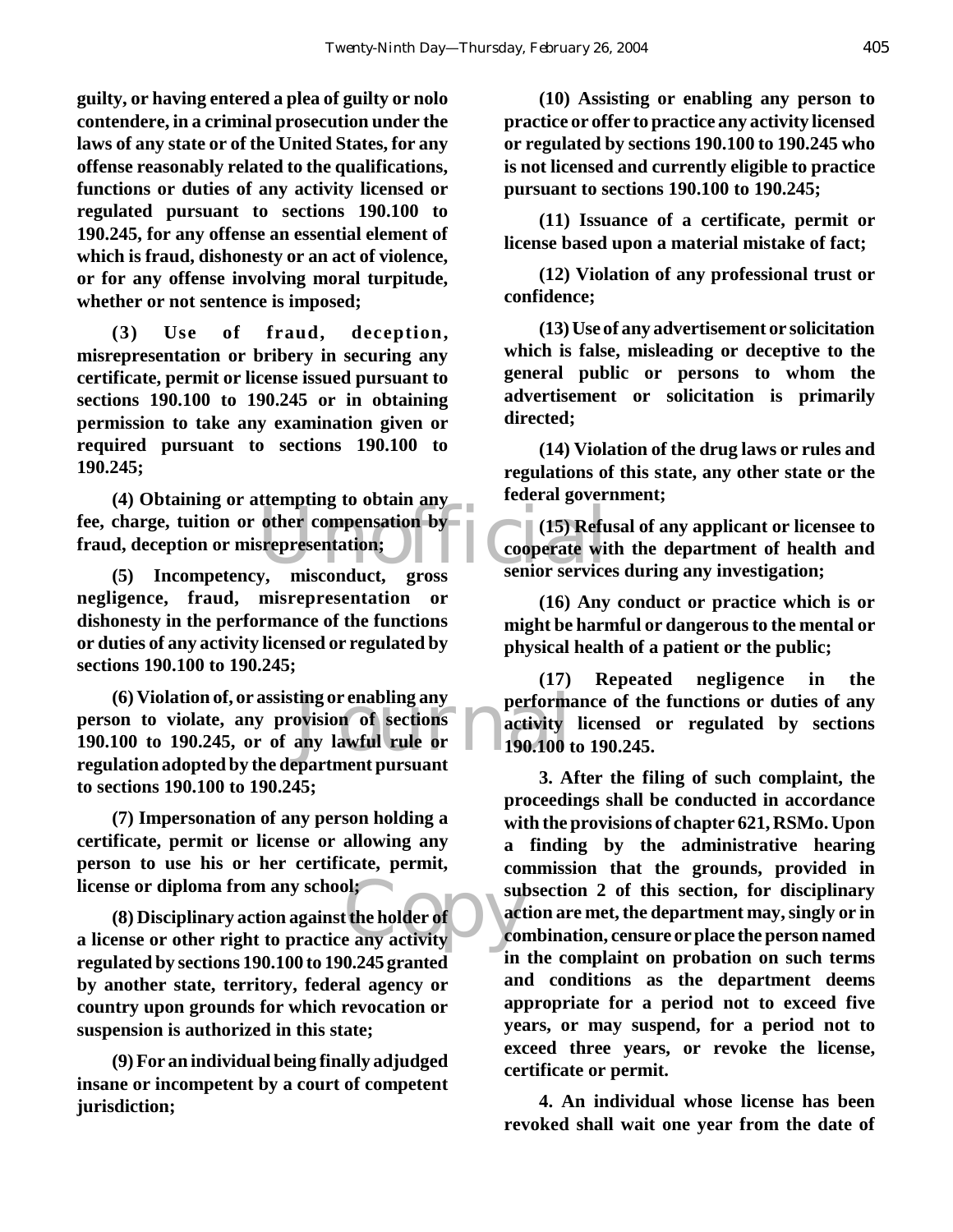406 *Journal of the Senate*

**revocation to apply for relicensure. Relicensure shall be at the discretion of the department after compliance with all the requirements of sections 190.100 to 190.245 relative to the licensing of an applicant for the first time. Any individual whose license has been revoked twice within a ten-year period shall not be eligible for relicensure.**

**5. The department may notify the proper licensing authority of any other state in which the person whose license was suspended or revoked was also licensed of the suspension or revocation.**

**6. Any person, organization, association or corporation who reports or provides information to the department pursuant to the provisions of sections 190.100 to 190.245 and who does so in good faith shall not be subject to**

an action for civil damages as a result thereof.<br>
The department of health and senior<br>
Services may suspend any certificate, permit or<br> **Exervices** agreed the services may suspend any certificate, permit or Example and the right to appeal<br>the right to appeal by the department within ten days from the date<br>the appeal is filed. The suspension shall an<br>continue in effect until the conclusion of the **7. The department of health and senior services may suspend any certificate, permit or license required pursuant to sections 190.100 to 190.245 simultaneously with the filing of the complaint with the administrative hearing commission as set forth in subsection 2 of this section, if the department finds that there is an imminent threat to the public health. The notice of suspension shall include the basis of the suspension and notice of the right to appeal such suspension. The licensee may appeal the decision to suspend the license, certificate or permit to the department. The appeal shall be filed within ten days from the date of the filing of the complaint. A hearing shall be conducted by the department within ten days from the date the appeal is filed. The suspension shall proceedings, including review thereof, unless sooner withdrawn by the department, dissolved by a court of competent jurisdiction or stayed by the administrative hearing commission.**

**190.171. Any person aggrieved by an official action of the department of health and senior services affecting the licensed status of a person pursuant to the provisions of sections**

**190.001 to 190.245 and sections 190.525 to 190.537, including the refusal to grant, the grant, the revocation, the suspension, or the failure to renew a license, may seek a determination thereon by the administrative hearing commission pursuant to the provisions of section 621.045, RSMo, and it shall not be a condition to such determination that the person aggrieved seek a reconsideration, a rehearing, or exhaust any other procedure within the department of health and senior services or the department of social services.**

**190.172. Notwithstanding the provisions of subdivision (3) of subsection 3 of section 621.045, RSMo, to the contrary, if no contested case has been filed against the licensee, the agency shall submit a copy of the settlement agreement signed by all of the parties within fifteen days after signature to the administrative hearing commission for determination that the facts agreed to by the parties to the settlement constitute grounds for denying or disciplining the license of the licensee. Any person who is directly harmed by the specific conduct for which the discipline is sought may submit a written impact statement to the administrative hearing commission for consideration in connection with the commission's review of the settlement agreement.**

**190.175. 1. Each ambulance service licensee or emergency medical response agency licensee shall maintain accurate records, which contain information concerning the care and, if applicable, the transportation of each patient.**

**2. Records will be retained by the ambulance service licensees and emergency medical response agency licensees for five years, readily available for inspection by the department, notwithstanding transfer, sale or discontinuance of the ambulance services or business.**

**3. A patient care report, approved by the department, shall be completed for each ambulance run on which are entered pertinent remarks by the emergency medical technician,**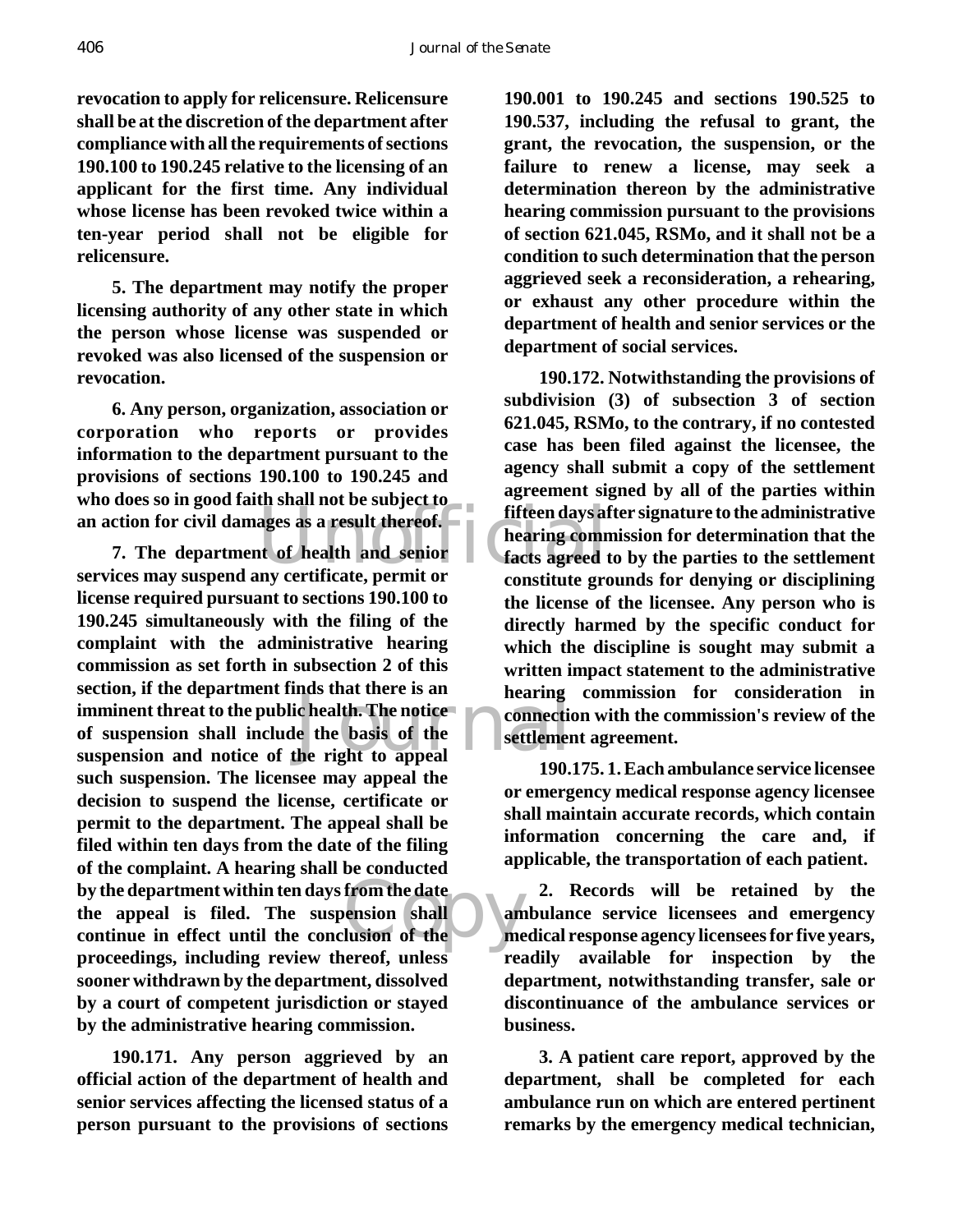**registered nurse or physician and such other items as specified by rules promulgated by the department.**

**4. A written or electronic patient care document shall be completed and given to the ambulance service personnel by the health care facility when a patient is transferred between health care facilities. Such patient care record shall contain such information pertinent to the continued care of the patient as well as the health and safety of the ambulance service personnel during the transport. Nothing in this section shall be construed as to limit the reporting requirements established in federal law relating to the transfer of patients between health care facilities.**

**5. Such records shall be available for inspection by the department at any reasonable time during business hours.**

ours.<br>partment shall adopt, 1 3. Any<br>and enforce such rules, pursuant to promulgating such<br>
edepartment shall<br>
tions of the state<br>  $(2)$  C with and is subject to all of the provisions of<br>
chapter 536, RSMo, and, if applicable, section<br>
536.028, RSMo. This section and chapter 536, **190.185. The department shall adopt, amend, promulgate, and enforce such rules, regulations and standards with respect to the provisions of this chapter as may be designed to further the accomplishment of the purpose of this law in promoting state-of-the-art emergency medical services in the interest of public health, safety and welfare. When promulgating such rules and regulations, the department shall consider the recommendations of the state advisory council on emergency medical services. Any rule or portion of a rule, as that term is defined in section 536.010, RSMo, that is created under the authority delegated in this section shall become effective only if it complies chapter 536, RSMo, and, if applicable, section 536.028, RSMo. This section and chapter 536, RSMo, are nonseverable and if any of the powers vested with the general assembly pursuant to chapter 536, RSMo, to review, to delay the effective date, or to disapprove and annul a rule are subsequently held unconstitutional, then the grant of rulemaking authority and any rule proposed or adopted after August 28, 2004, shall be invalid**

#### **and void.**

**190.196. 1. No employer shall knowingly employ or permit any employee to perform any services for which a license, certificate or other authorization is required by sections 190.001 to 190.245, or by rules adopted pursuant to sections 190.001 to 190.245, unless and until the person so employed possesses all licenses, certificates or authorizations that are required.**

**2. Any person or entity that employs or supervises a person's activities as a first responder, emergency medical dispatcher, emergency medical technician-basic, emergency medical technician-paramedic, registered nurse or physician shall cooperate with the department's efforts to monitor and enforce compliance by those individuals subject to the requirements of sections 190.001 to 190.245.**

**3. Any person or entity who employs individuals licensed by the department pursuant to sections 190.001 to 190.245 shall report to the department within seventy-two hours of their having knowledge of any charges filed against a licensee in their employ for possible criminal action involving the following felony offenses:**

**(1) Child abuse or sexual abuse of a child; (2) Crimes of violence; or** 

**(3) Rape or sexual abuse.** 

**4. Any licensee who has charges filed against him or her for the felony offenses in subsection 3 of this section shall report such an occurrence to the department within seventy-two hours of the charges being filed.**

**5. The department will monitor these reports for possible licensure action authorized pursuant to section 190.165.** 

**190.246. 1. As used in this section, the following terms shall mean:**

**(1) "Eligible person, firm, organization or other entity", an ambulance service or emergency medical response agency, a certified first responder, emergency medical**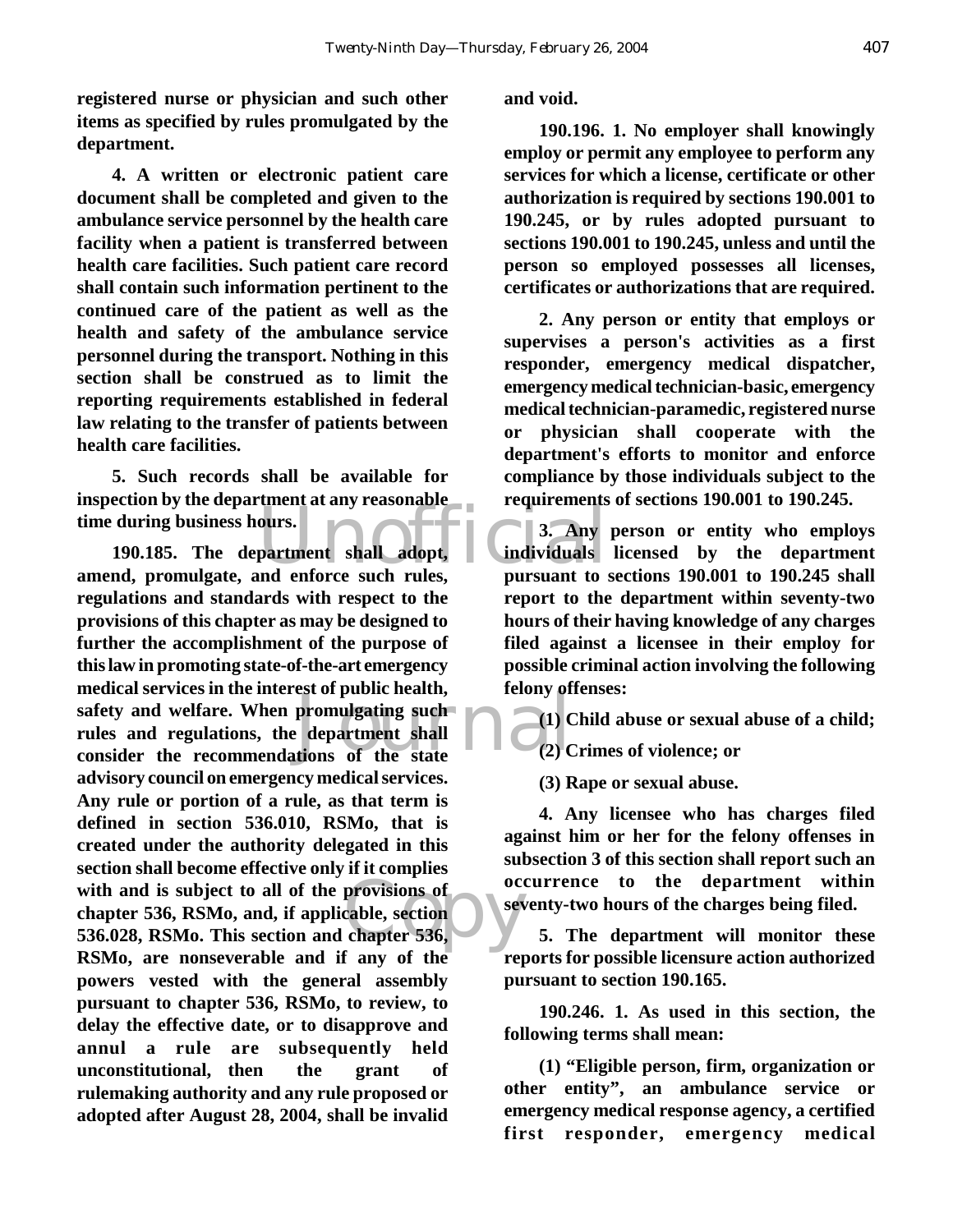**technical-basic or emergency medical technician-paramedic who is employed by, or an enrolled member, person, firm, organization or entity designated by, rule of the department of health and senior services in consultation with other appropriate agencies. All such eligible persons, firms, organizations or other entities shall be subject to the rules promulgated by the director of the department of health and senior services;**

**(2) "Emergency health care provider":** 

**(a) A physician licensed pursuant to chapter 334, RSMo, with knowledge and experience in the delivery of emergency care; or**

**(b) A hospital licensed pursuant to chapter 197, RSMo, that provides emergency care.**

**2. Possession and use of epinephrine auto-injector devices shall be limited as follows:**

auto-injector devices shall be limited as follows:<br>
(1) No person shall use an epinephrine<br>
auto-injector device unless such person has directly relat **(1) No person shall use an epinephrine successfully completed a training course in the use of epinephrine auto-injector devices approved by the director of the department of health and senior services. Nothing in this section shall prohibit the use of an epinephrine auto-injector device:**

agencies<br>
fessional licensed or<br>
is acting within the **(a) By a health care professional licensed or certified by this state who is acting within the scope of his or her practice; or** 

**(b) By a person acting pursuant to a lawful prescription;** 

entity authorized to possess and use epinephrine<br>auto-injector devices pursuant to this section<br>shall use, maintain and dispose of such devices **(2) Every person, firm, organization and auto-injector devices pursuant to this section shall use, maintain and dispose of such devices in accordance with the rules of the department;**

**(3) Every use of an epinephrine auto-injector device pursuant to this section shall immediately be reported to the emergency health care provider.**

**3. (1) Use of an epinephrine auto-injector device pursuant to this section shall be considered first aid or emergency treatment for** **the purpose of any law relating to liability.**

**(2) Purchase, acquisition, possession or use of an epinephrine auto-injector device pursuant to this section shall not constitute the unlawful practice of medicine or the unlawful practice of a profession.**

**(3) Any person otherwise authorized to sell or provide an epinephrine auto-injector device may sell or provide it to a person authorized to possess it pursuant to this section.**

**4. Any person, firm, organization or entity that violates the provisions of this section is guilty of a class B misdemeanor.**

**190.248. 1. All investigations conducted in response to allegations of violations of sections 190.001 to 190.245 shall be completed within six months of receipt of the allegation.**

**2. In the course of an investigation the department shall have access to all records directly related to the alleged violations from persons or entities licensed pursuant to this chapter or chapter 197 or 198, RSMo.**

**3. Any department investigations that involve other administrative or law enforcement agencies shall be completed within six months of notification and final determination by such administrative or law enforcement agencies.**

**190.250. 1. As used in this section, the following terms mean:**

**(1) "Claim", a claim of a patient for:**

**(a) Damages from a tort-feasor; or**

**(b) Benefits from an insurance carrier;**

**(2) "Insurance carrier", any person, firm, corporation, association or aggregation of persons conducting an insurance business pursuant to chapter 375, 376, 377, 378, 379, 380, 381, or 383, RSMo;**

**(3) "Patient", any person to whom an ambulance service delivers treatment, care, or transportation for sickness or injury caused by a tort-feasor from whom such person seeks damages or any insurance carrier which has**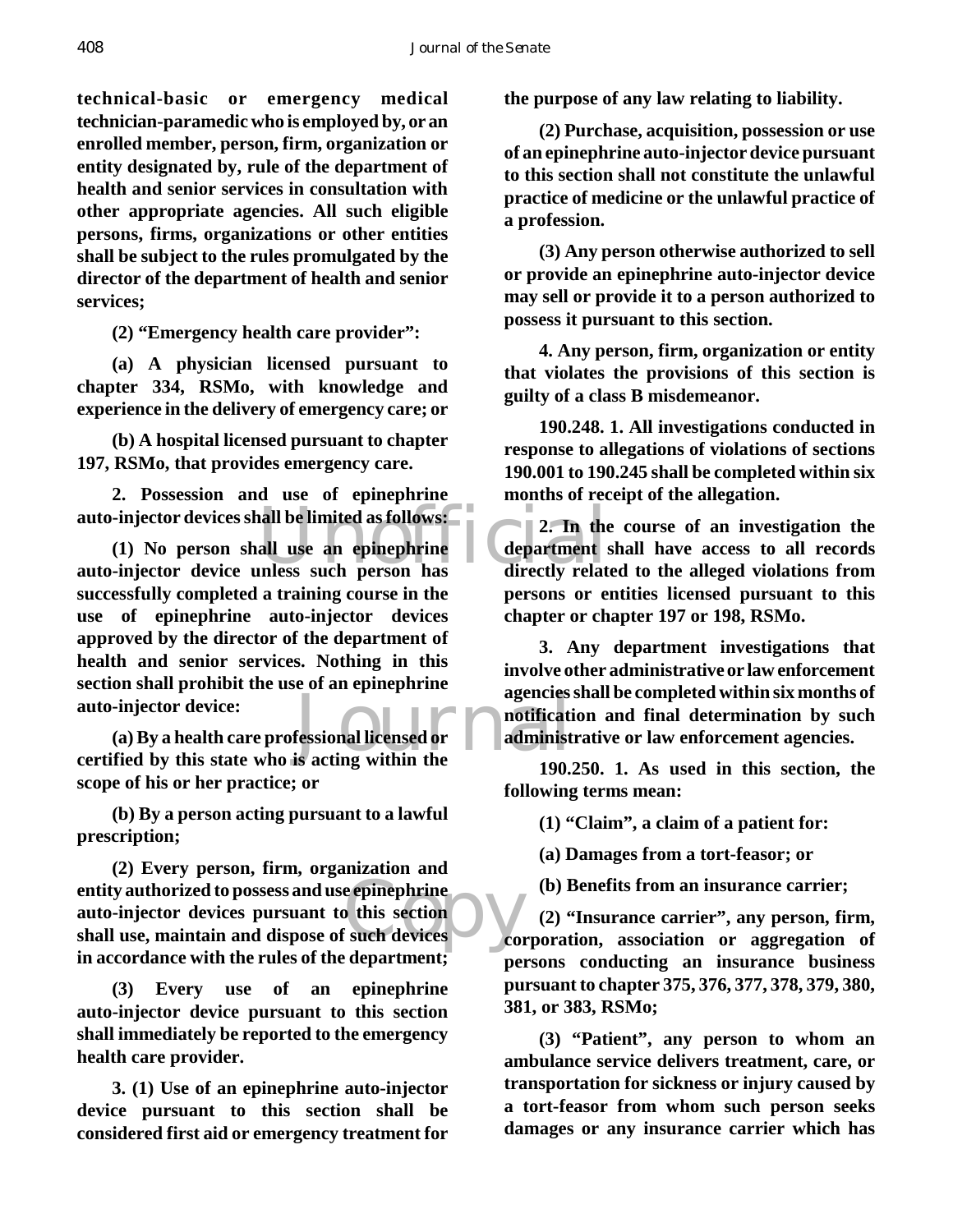**insured such tort-feasor.**

**2. Ambulance services shall have the same rights granted to hospitals in sections 430.230 to 430.250, RSMo.**

**3. If the liens of such ambulance services or hospitals exceed fifty percent of the amount due the patient, every ambulance service or hospital giving notice of its lien, as aforesaid, shall share in up to fifty percent of the net proceeds due the patient, in the proportion that each claim bears to the total amount of all other liens of ambulance services or hospitals. "Net proceeds", as used in this section, means the amount remaining after the payment of contractual attorney fees, if any, and other expenses of recovery.**

Example the settlem of the term of the term of the term of the term of the term of the term of the term of challenge the amount (6) "Stret **4. In administering the lien of the ambulance service, the insurance carrier may pay the amount due secured by the lien of the ambulance service directly, if the claimant authorizes it and does not challenge the amount of the customary charges or that the treatment provided was for injuries caused by the tort-feasor.**

 $\begin{array}{c} \text{the claimant from} \\ \text{of the services and} \\ \text{point in time.} \\ \text{in time.} \\ \text{in state} \\ \end{array}$ **5. Any ambulance service electing to receive benefits hereunder releases the claimant from further liability on the cost of the services and treatment provided to that point in time.**"; and

Further amend said bill, Page 33, Section 190.306, Line 11 of said page, by inserting after all of said line the following:

 "**190.525. As used in sections 190.525 to 190.537, the following terms mean:**

ment of health **(1) "Department", the department of health and senior services;**

**(2) "Director", the director of the department of health and senior services or the director's duly authorized representative;**

**(3) "Passenger", an individual needing transportation in a supine position who does not require medical monitoring, observation, aid, care or treatment during transportation, with the exception of self-administered oxygen as**

**ordered by a physician during transportation;**

**(4) "Patient", an individual who is sick, injured, wounded, diseased, or otherwise incapacitated or helpless, and who may require medical monitoring, medical observation, aid, care or treatment during transportation, with the exception of self-administered oxygen as ordered by a physician;**

**(5) "Person", any individual, firm, partnership, copartnership, joint venture, association, cooperative organization, corporation, municipal or private, and whether organized for profit or not, state, county, political subdivision, state department, commission, board, bureau or fraternal organization, estate, public trust, business or common law trust, receiver, assignee for the benefit of creditors, trustee or trustee in bankruptcy, or any other service user or provider;**

**(6) "Stretcher van", any vehicle other than an ambulance designed and equipped to transport passengers in a supine position. No such vehicle shall be used to provide medical services;** 

**(7) "Stretcher van service", any person or agency that provides stretcher van transportation to passengers who are confined to stretchers and whose conditions are such that they do not need and are not likely to need medical attention during transportation.**

**190.528. 1. No person, either as owner, agent or otherwise, shall furnish, operate, conduct, maintain, advertise, or otherwise be engaged in or profess to be engaged in the business or service of the transportation of passengers by stretcher van upon the streets, alleys, or any public way or place of the state of Missouri unless such person holds a currently valid license from the department for a stretcher van service issued pursuant to the provisions of sections 190.525 to 190.537 notwithstanding any provisions of chapter 390 or 622, RSMo, to the contrary.**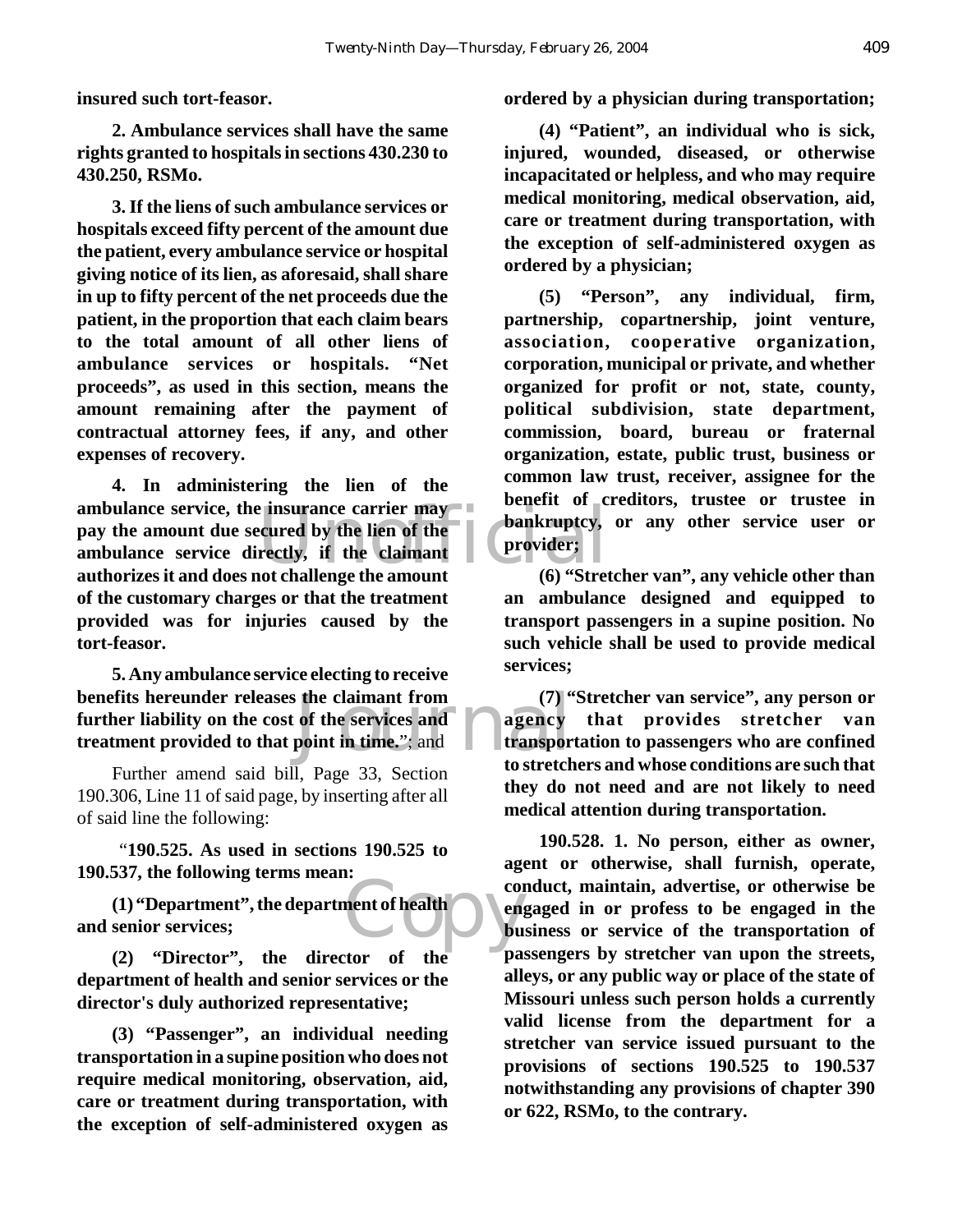**2. Subsection 1 of this section shall not preclude any political subdivision that is authorized to operate a licensed ambulance service from adopting any law, ordinance or regulation governing the operation of stretcher vans that is at least as strict as the minimum state standards, and no such regulations or ordinances shall prohibit stretcher van services that were legally picking up passengers within a political subdivision prior to January 1, 2004, from continuing to operate within that political subdivision and no political subdivision which did not regulate or prohibit stretcher van services as of January 1, 2004, shall implement unreasonable regulations or ordinances to prevent the establishment and operation of such services.**

government and with more than one million form shall c<br>
inhabitants, the governing body of the county<br>
shall set reasonable standards for all stretcher<br>
shall set reasonable standards for all stretcher<br>
agency meets For the county, as long as the stretcher<br>
service meets county standards.<br>
4. Nothing shall preclude the enforcement<br>
12. **3. In any county with a charter form of inhabitants, the governing body of the county shall set reasonable standards for all stretcher van services which shall comply with subsection 2 of this section. All such stretcher van services must be licensed by the department. The governing body of such county shall not prohibit a licensed stretcher van service from operating in the county, as long as the stretcher van service meets county standards.**

**of any laws, ordinances or regulations of any political subdivision authorized to operate a licensed ambulance service that were in effect prior to August 28, 2003.**

**5. Stretcher van services may transport passengers.** 

passengers.<br>
6. A stretcher van shall be staffed by at the state of the state of the state of the state of the state of the state of the state of the state of the state of the state of the state of the state of the state o **6. A stretcher van shall be staffed by at passengers.**

**7. The crew of the stretcher van is required to immediately contact the appropriate ground ambulance service if a passenger's condition deteriorates.**

**8. Stretcher van services shall not transport patients, persons currently admitted to a**

**hospital or persons being transported to a hospital for admission or emergency treatment.**

**9. The department of health and senior services shall promulgate regulations, including but not limited to adequate insurance, on-board equipment, vehicle staffing, vehicle maintenance, vehicle specifications, vehicle communications, passenger safety and records and reports.**

**10. The department of health and senior services shall issue service licenses for a period of no more than five years for each service meeting the established rules.**

**11. Application for a stretcher van license shall be made upon such forms as prescribed by the department in rules adopted pursuant to sections 190.525 to 190.537. The application form shall contain such information as the department deems necessary to make a determination as to whether the stretcher van agency meets all the requirements of sections 190.525 to 190.537 and rules promulgated pursuant to sections 190.525 to 190.537. The department shall conduct an inspection of the stretcher van service to verify compliance with the licensure standards of sections 190.525 to 190.537.**

**12. Upon the sale or transfer of any stretcher van service ownership, the owner of the stretcher van service shall notify the department of the change in ownership within thirty days prior to the sale or transfer. The department shall conduct an inspection of the stretcher van service to verify compliance with the licensure standards of sections 190.525 to 190.537.**

**13. Ambulance services licensed pursuant to this chapter or any rules promulgated by the department of health and senior services pursuant to this chapter may provide stretcher van and wheelchair transportation services pursuant to sections 190.525 to 190.537.**

**14. Any rule or portion of a rule, as that term is defined in section 536.010, RSMo, that is**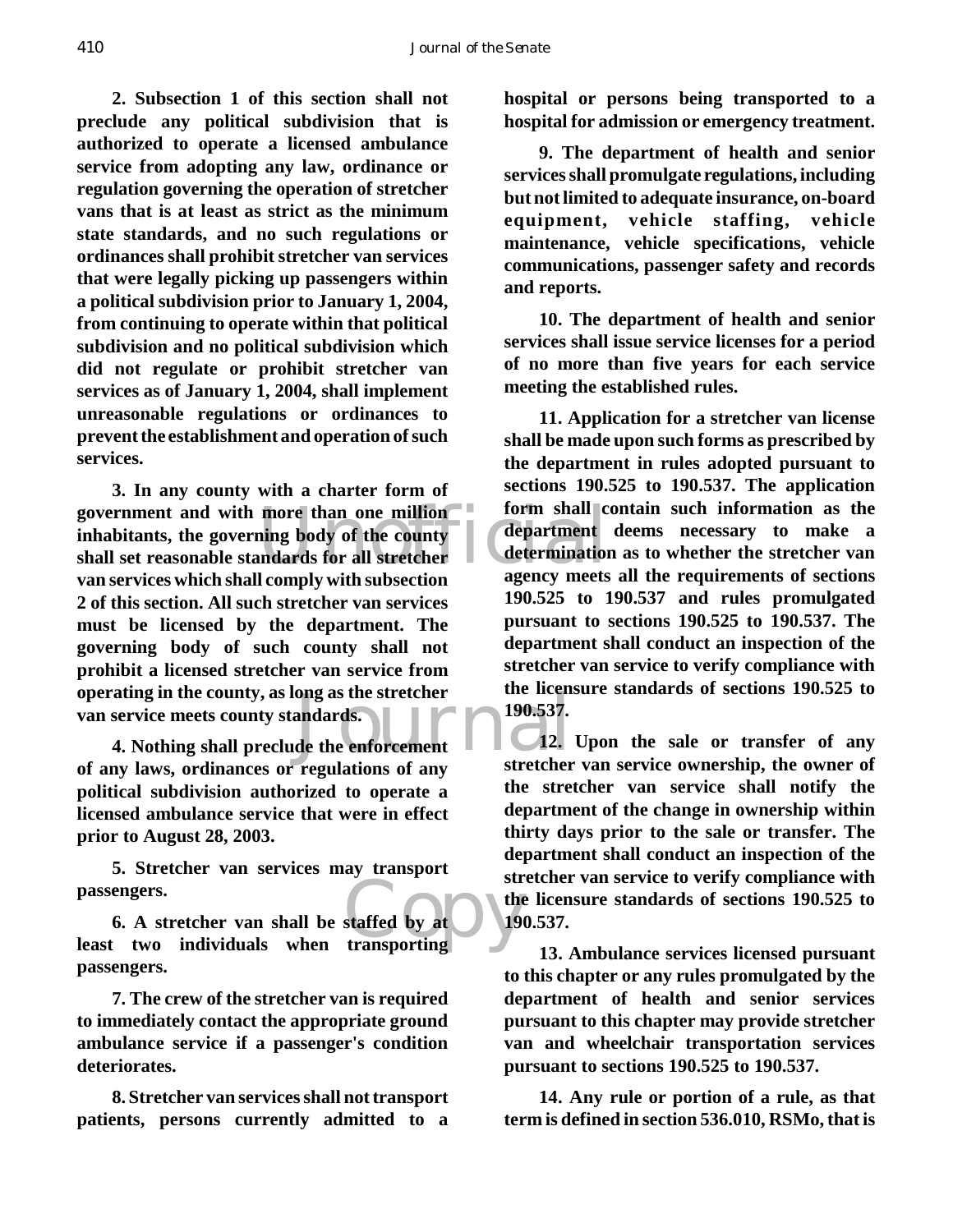**created under the authority delegated in this section shall become effective only if it complies with and is subject to all of the provisions of chapter 536, RSMo, and, if applicable, section 536.028, RSMo. This section and chapter 536, RSMo, are nonseverable and if any of the powers vested with the general assembly pursuant to chapter 536, RSMo, to review, to delay the effective date, or to disapprove and annul a rule are subsequently held unconstitutional, then the grant of rulemaking authority and any rule proposed or adopted after August 28, 2004, shall be invalid and void.**

promulgated by the department to implement<br>the provisions of sections 190.525 to 190.537. (5) Inco<br>The department shall notify the applicant in angligence, **190.531. 1. The department may refuse to issue or deny renewal of any license required pursuant to sections 190.525 to 190.537 for failure to comply with the provisions of sections 190.525 to 190.537 or any lawful regulations the provisions of sections 190.525 to 190.537. The department shall notify the applicant in writing of the reasons for the refusal and shall advise the applicant of his or her right to file a complaint with the administrative hearing commission as provided by chapter 621, RSMo.**

to be filed with the administrative hearing 190.525<br>
commission as provided by chapter 621, RSMo,<br>
against any holder of any license required by to section Fortnent to implement such sections. Those<br>
lations shall be limited to the following:<br>
(1) Use or unlawful possession of any<br>
counter the contract of the contract of the contract of the contract of the contract of the con **2. The department may cause a complaint commission as provided by chapter 621, RSMo, against any holder of any license required by sections 190.525 to 190.537 or any person who has failed to renew or has surrendered his or her license for failure to comply with the provisions of sections 190.525 to 190.537 or any lawful regulations promulgated by the department to implement such sections. Those regulations shall be limited to the following:**

**controlled substance, as defined in chapter 195, RSMo, or alcoholic beverage to an extent that such use impairs a person's ability to perform the work of any activity licensed or regulated by sections 190.525 to 190.537;**

**(2) Being finally adjudicated and found guilty, or having entered a plea of guilty or nolo contendere, in a criminal prosecution pursuant**

**to the laws of any state or of the United States, for any offense reasonably related to the qualifications, functions or duties of any activity licensed or regulated pursuant to sections 190.525 to 190.537, for any offense an essential element of which is fraud, dishonesty or an act of violence, or for any offense involving moral turpitude, whether or not sentence is imposed;**

**(3) Use of fraud, deception, misrepresentation or bribery in securing any certificate, permit or license issued pursuant to sections 190.525 to 190.537 or in obtaining permission to take any examination given or required pursuant to sections 190.537 to 190.540;**

**(4) Obtaining or attempting to obtain any fee, charge, tuition or other compensation by fraud, deception or misrepresentation;**

**(5) Incompetency, misconduct, gross negligence, fraud, misrepresentation or dishonesty in the performance of the functions or duties of any activity licensed or regulated by sections 190.525 to 190.537;**

**(6) Violation of, or assisting or enabling any person to violate, any provision of sections 190.525 to 190.537, or of any lawful rule or regulation adopted by the department pursuant to sections 190.525 to 190.537;**

**(7) Impersonation of any person holding a license or allowing any person to use his or her license;**

**(8) Disciplinary action against the holder of a license or other right to practice any activity regulated by sections 190.525 to 190.537 granted by another state, territory, federal agency or country upon grounds for which revocation or suspension is authorized in this state;**

**(9) For an individual, being finally adjudged insane or incompetent by a court of competent jurisdiction;**

**(10) Issuance of a license based upon a material mistake of fact;**

**(11) Violation of any professional trust or**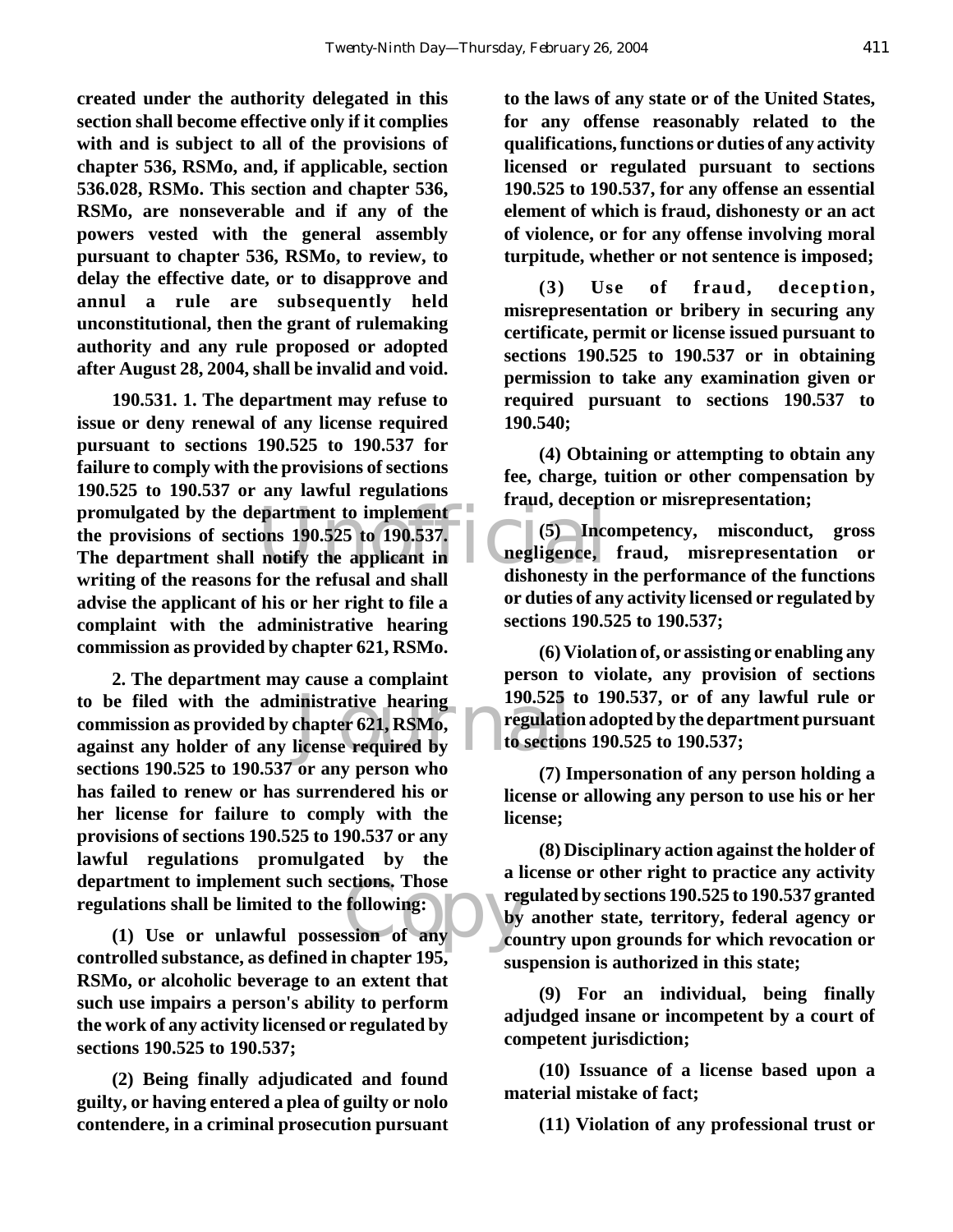## **confidence;**

**(12) Use of any advertisement or solicitation which is false, misleading or deceptive to the general public or persons to whom the advertisement or solicitation is primarily directed;**

**(13) Violation of the drug laws or rules and regulations of this state, any other state or the federal government;**

**(14) Refusal of any applicant or licensee to cooperate with the department of health and senior services during any investigation;**

**(15) Any conduct or practice which is or might be harmful or dangerous to the mental or physical health of a patient or the public;**

performance of the functions or duties of any decision to<br>activity licensed by this chapter.<br>3. After the filing of such complaint, the days from the **(16) Repeated negligence in the activity licensed by this chapter.**

ent may, singly or in<br>
ce the person named<br>
tion on such terms<br>
department<br>
deems **3. After the filing of such complaint, the proceedings shall be conducted in accordance with the provisions of chapter 621, RSMo. Upon a finding by the administrative hearing commission that the grounds, as provided in subsection 2 of this section, for disciplinary action are met, the department may, singly or in combination, censure or place the person named in the complaint on probation on such terms and conditions as the department deems appropriate for a period not to exceed five years, or may suspend, for a period not to exceed three years, or revoke the license.**

n the date of<br>
e. Relicensure<br>
artment after<br>
onts of sections **4. An individual whose license has been revoked shall wait one year from the date of revocation to apply for relicensure. Relicensure shall be at the discretion of the department after compliance with all the requirements of sections 190.525 to 190.537 relative to the licensing of an applicant for the first time.**

**5. The department may notify the proper licensing authority of any other state in which the person whose license was suspended or revoked was also licensed of the suspension or revocation.**

**6. Any person, organization, association or corporation who reports or provides information to the department pursuant to the provisions of sections 190.525 to 190.537 and who does so in good faith and without negligence shall not be subject to an action for civil damages as a result thereof.**

**7. The department of health and senior services may suspend any license required pursuant to sections 190.525 to 190.537 simultaneously with the filing of the complaint with the administrative hearing commission as set forth in subsection 2 of this section, if the department finds that there is an imminent threat to the public health. The notice of suspension shall include the basis of the suspension and notice of the right to appeal such suspension. The licensee may appeal the decision to suspend the license to the department. The appeal shall be filed within ten days from the date of the filing of the complaint. A hearing shall be conducted by the department within ten days from the date the appeal is filed. The suspension shall continue in effect until the conclusion of the proceedings, including review thereof, unless sooner withdrawn by the department, dissolved by a court of competent jurisdiction or stayed by the administrative hearing commission.**

**190.534. 1. Any person violating, or failing to comply with, the provisions of sections 190.525 to 190.537 is guilty of a class B misdemeanor.**

**2. Each day that any violation of, or failure to comply with, sections 190.525 to 190.537 is committed or permitted to continue shall constitute a separate and distinct offense, and shall be punishable as a separate offense pursuant to this section; but the court may, in appropriate cases, stay the cumulation of penalties.**

**3. The attorney general shall have concurrent jurisdiction with any and all prosecuting attorneys to prosecute persons in violation of sections 190.525 to 190.537, and the**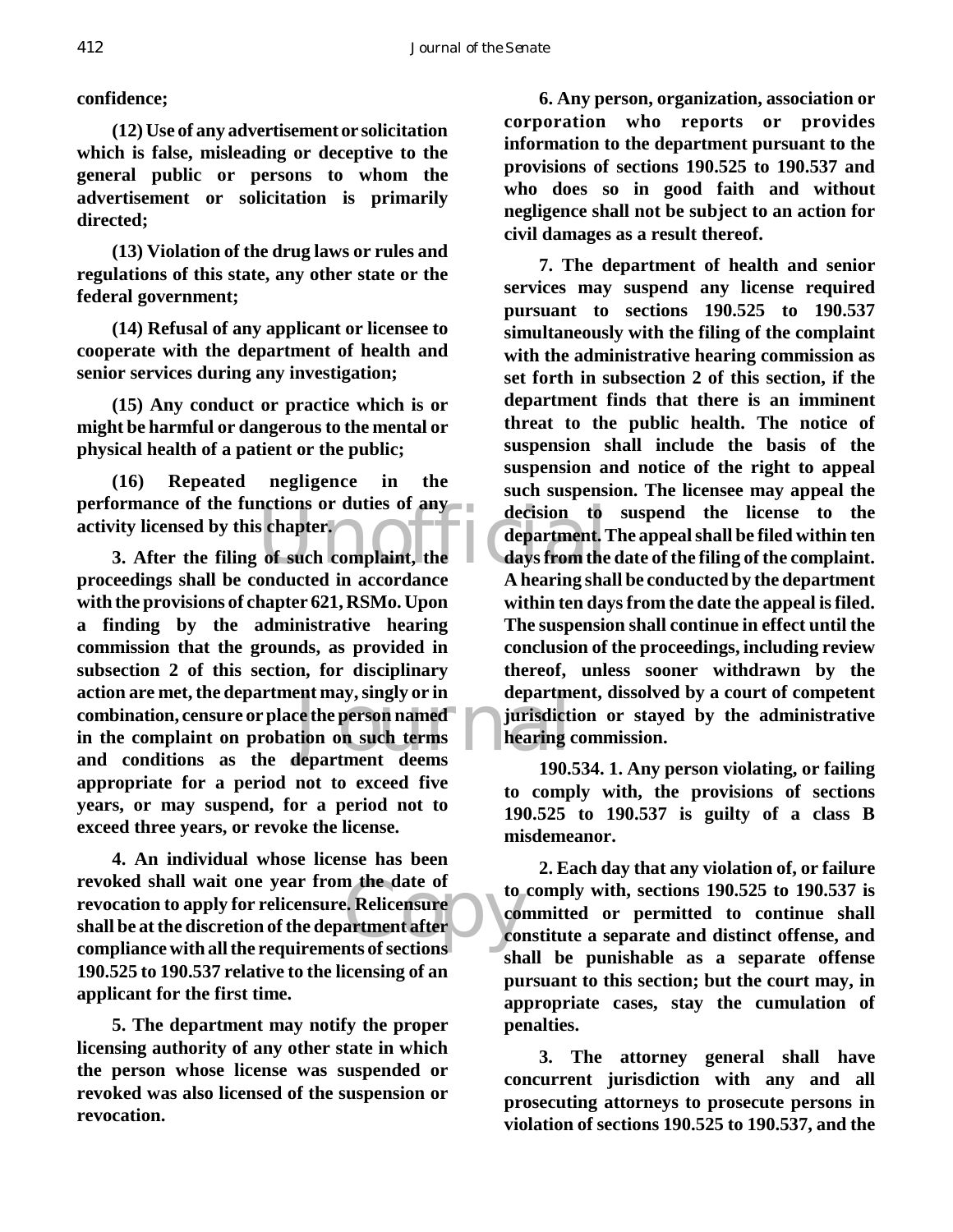**attorney general or prosecuting attorney may institute injunctive proceedings against any person operating in violation of sections 190.525 to 190.537.**

proposed or adopted after August 28, 2004, a deemed to co<br>
shall be invalid and void.<br>
191.630. As used in sections 191.630 and submission of **190.537. Any rule or portion of a rule, as that term is defined in section 536.010, RSMo, that is created pursuant to the authority of sections 190.525 to 190.537 shall become effective only if it complies with and is subject to all of the provisions of chapter 536, RSMo, and, if applicable, section 536.028, RSMo. This section and chapter 536, RSMo, are nonseverable and if any of the powers vested with the general assembly pursuant to chapter 536, RSMo, to review, to delay the effective date or to disapprove and annul a rule are subsequently held unconstitutional, then the grant of rulemaking authority and any rule shall be invalid and void.**

**191.630. As used in sections 191.630 and 191.631, the following terms mean:**

**(1) "Care provider", a person who is employed as an emergency medical care provider, firefighter, or police officer;**

mfectious disease",<br>
and any other<br>
defined in section<br>
Sor HIV infection<br>
(3) and Human **(2) "Contagious or infectious disease", hepatitis in any form and any other communicable disease as defined in section 192.800, RSMo, except AIDS or HIV infection as defined in section 191.650, determined to be life- threatening to a person exposed to the disease as established by rules adopted by the department, in accordance with guidelines of the Centers for Disease Control and Prevention of the Department of Health and Human Services;** 

**(3) "Department", the Missouri department of health and senior services;** 

**(4) "Emergency medical care provider", a licensed or certified person trained to provide emergency and nonemergency medical care as a first responder, EMT-B, or EMT-P as defined in section 190.100, RSMo, or other certification or licensure levels adopted by rule of the**

#### **department;**

**(5) "Exposure", a specific eye, mouth, other mucous membrane, nonintact skin, or parenteral contact with blood or other potentially infectious materials that results from the performance of an employee's duties;** 

**(6) "HIV", the same meaning as defined in section 191.650;** 

**(7) "Hospital", the same meaning as defined in section 197.020, RSMo.** 

**191.631. 1. (1) Notwithstanding any other law to the contrary, if a care provider sustains an exposure from a person while rendering emergency health care services, the person to whom the care provider was exposed is deemed to consent to a test to determine if the person has a contagious or infectious disease and is deemed to consent to notification of the care provider of the results of the test, upon submission of an exposure report by the care provider to the hospital where the person is delivered by the care provider.** 

**(2) The hospital where the person is delivered shall conduct the test. The sample and test results shall only be identified by a number and shall not otherwise identify the person tested.** 

**(3) A hospital shall have written policies and procedures for notification of a care provider pursuant to this section. The policies and procedures shall include designation of a representative of the care provider to whom notification shall be provided and who shall, in turn, notify the care provider. The identity of the designated representative of the care provider shall not be disclosed to the person tested. The designated representative shall inform the hospital of those parties who receive the notification, and following receipt of such information and upon request of the person tested, the hospital shall inform the person of the parties to whom notification was provided.**

**2. If a person tested is diagnosed or confirmed as having a contagious or infectious**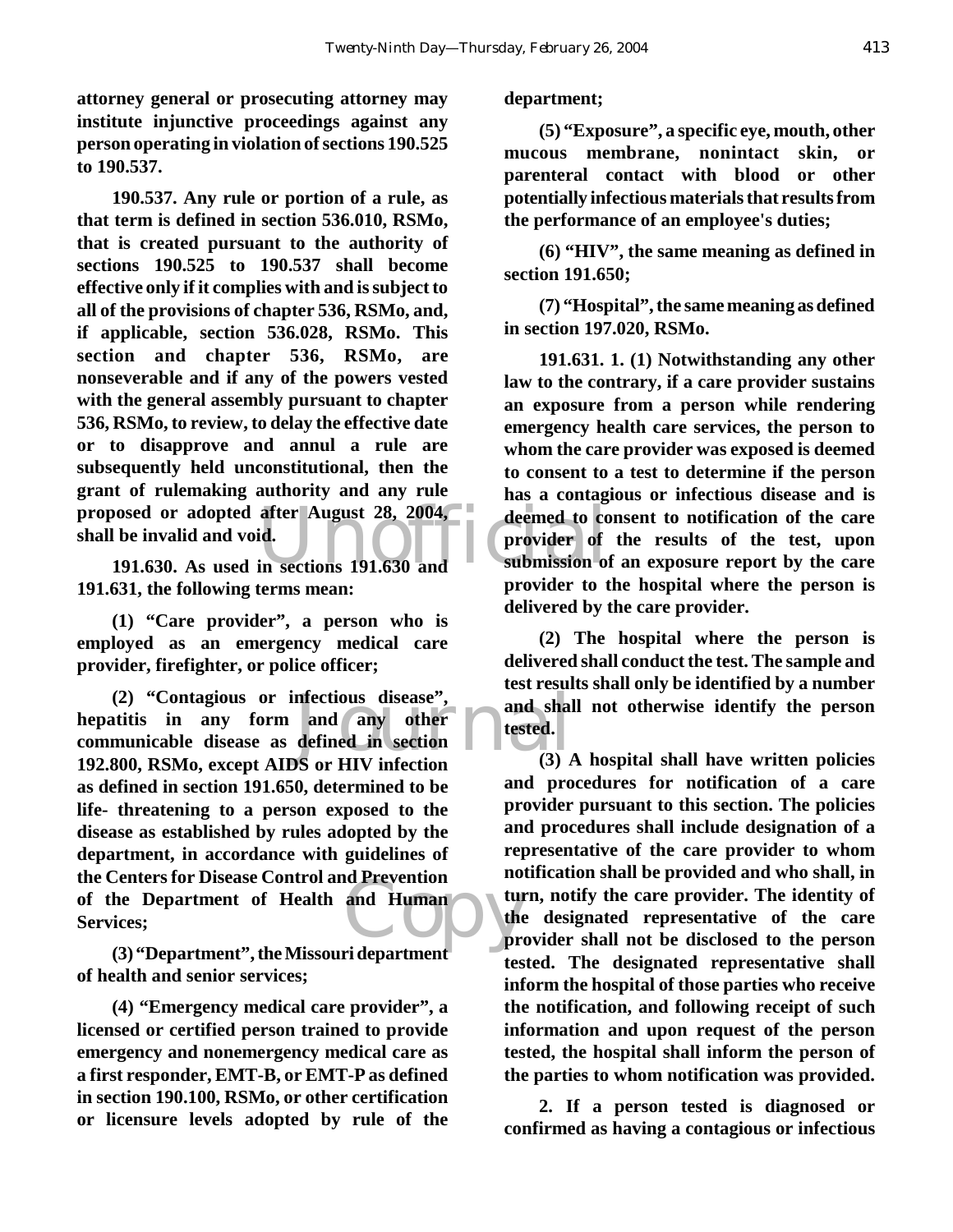**disease pursuant to this section, the hospital shall notify the care provider or the designated representative of the care provider who shall then notify the care provider.** 

disease, the identity of the person shall be diseases for confidential information and shall not be disclosed by the care provider to any other appropriate individual unless a specific written release. **3. The notification to the care provider shall advise the care provider of possible exposure to a particular contagious or infectious disease and recommend that the care provider seek medical attention. The notification shall be provided as soon as is reasonably possible following determination that the individual has a contagious or infectious disease. The notification shall not include the name of the person tested for the contagious or infectious disease unless the person consents. If the care provider who sustained an exposure determines the identity of the person diagnosed or confirmed as having a contagious or infectious confidential information and shall not be disclosed by the care provider to any other individual unless a specific written release obtained by the person diagnosed with or confirmed as having a contagious or infectious disease.**

d, a hospital to shall pay<br>express purpose of is the source of a contagious or of the contagious or sustained **4. This section does not require or permit, unless otherwise provided, a hospital to administer a test for the express purpose of determining the presence of a contagious or infectious disease; except that testing may be performed if the person consents and if the requirements of this section are satisfied.**

under circumstances in which the hospital's policy provides for notification of the hospital's of of our employees of exposure to a contagious or **5. This section does not preclude a hospital from providing notification to a care provider policy provides for notification of the hospital's own employees of exposure to a contagious or infectious disease that is not life-threatening if the notice does not reveal a patient's name, unless the patient consents.**

**6. A hospital participating in good faith in complying with the provisions of this section is immune from any liability, civil or criminal, which may otherwise be incurred or imposed.**

**7. A hospital's duty of notification pursuant**

**to this section is not continuing but is limited to diagnosis of a contagious or infectious disease made in the course of admission, care, and treatment following the rendering of health care services to which notification pursuant to this section applies.**

**8. A hospital that performs a test in compliance with this section or that fails to perform a test authorized pursuant to this section is immune from any liability, civil or criminal, which may otherwise be incurred or imposed.**

**9. A hospital has no duty to perform the test authorized.**

**10. The department shall adopt rules to implement this section. The department may determine by rule the contagious or infectious diseases for which testing is reasonable and appropriate and which may be administered pursuant to this section. No rule or portion of a rule promulgated under the authority of this section shall become effective unless it has been promulgated pursuant to chapter 536, RSMo.**

**11. The employer of a care provider who sustained an exposure pursuant to this section shall pay the costs of testing for the person who is the source of the exposure and of the testing of the care provider if the exposure was sustained during the course of employment.**

**12. The provisions of this section shall apply to all counties within the state and to any city not within a county.**"; and

Further amend said bill, Page 38, Section 304.010, Line 2 of said page, by inserting after all of said line the following:

"**321.130. 1. A person, to be qualified to serve as a director, shall be a voter of the district at least two years before the election or appointment and be over the age of twenty-five years; except as provided in subsections 2 and 3 of this section. Nominations and declarations of candidacy shall be filed at the headquarters of the fire protection district by paying a ten dollar filing fee and filing a statement under oath that**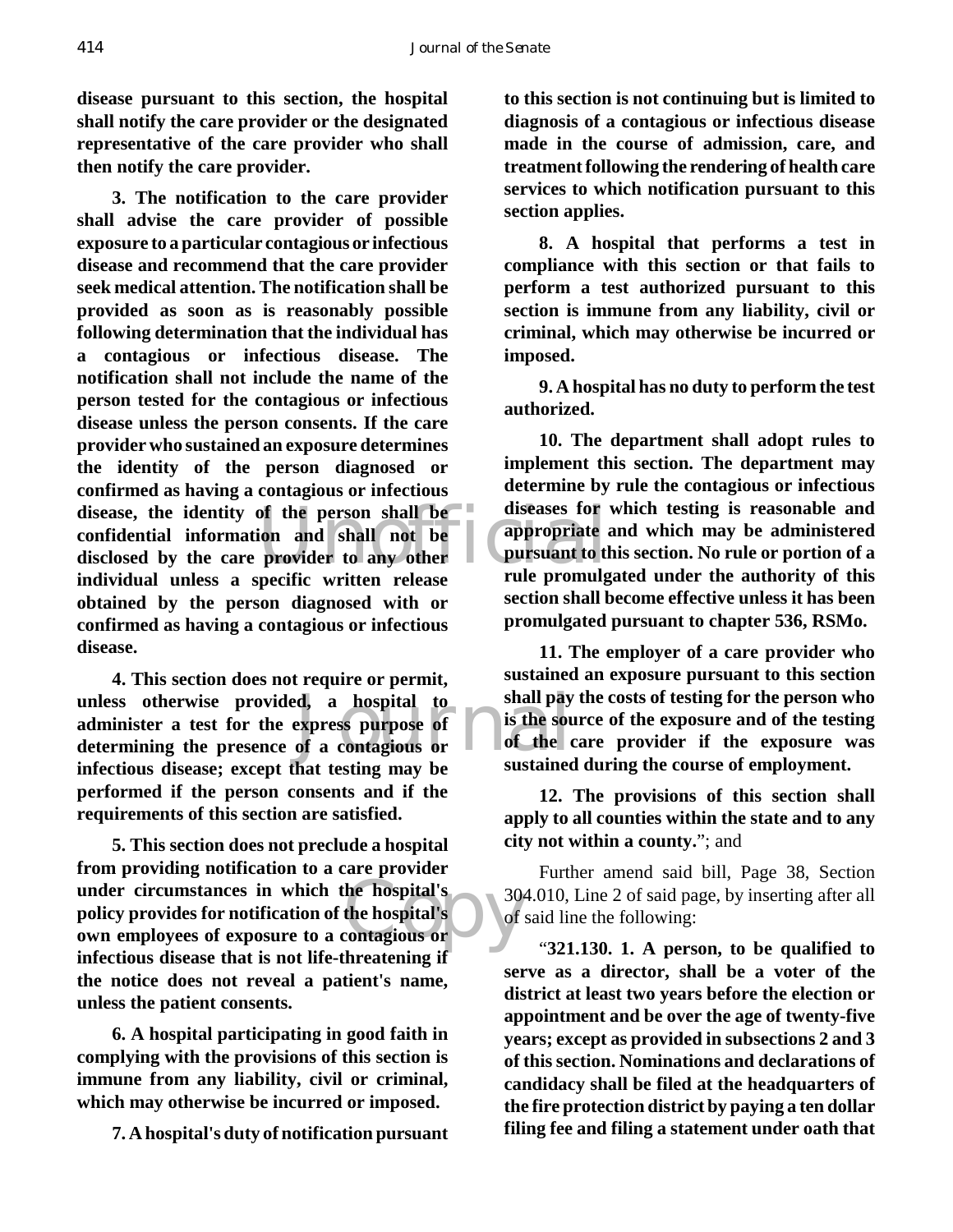**such person possesses the required qualifications.**

**2. In any fire protection district located in more than one county one of which is a first class county without a charter form of government having a population of more than one hundred ninety-eight thousand and not adjoining any other first class county or located wholly within a first class county as described herein, a resident shall have been a resident of the district for more than one year to be qualified to serve as a director.**

For the first board of directors in such district,<br>a person need only be a voter of the district for<br>one year before the election or appointment. **3. In any fire protection district located in a county of the third or fourth classification, a person to be qualified to serve as a director shall be over the age of twenty-five years and shall be a voter of the district for more than two years before the election or appointment, except that a person need only be a voter of the district for one year before the election or appointment.**

possesses all of the<br>
possesses all of the<br>
this chapter for a<br>
district. Thereafter,<br>
adjustme **4. A person desiring to become a candidate for the first board of directors of the proposed district shall pay the sum of five dollars as a filing fee to the treasurer of the county and shall file with the election authority a statement under oath that such person possesses all of the qualifications set out in this chapter for a director of a fire protection district. Thereafter, such candidate shall have the candidate's name placed on the ballot as a candidate for director.**

**5. The provisions of this section shall apply to any county within the state and to any city not within a county.**

eep strict and<br>
ceived by and<br>
he district in **321.180. The treasurer shall keep strict and accurate accounts of all money received by and disbursed for and on behalf of the district in permanent records. He shall file with the clerk of the court, at the expense of the district, a corporate fidelity bond in an amount to be determined by the board for not less than five thousand dollars, conditioned on the faithful performance of the duties of his office. He shall file in the office of the county clerk of each**

**county in which all or part of the district lies a detailed financial statement for the preceding fiscal year of the district on behalf of the board, on or before April first of the following year.**

**321.554. 1. Except in any county of the first classification with over two hundred thousand inhabitants, or any county of the first classification without a charter form of government and with more than seventy-three thousand seven hundred but less than seventy-three thousand eight hundred inhabitants; or any county of the first classification without a charter form of government and with more than one hundred eighty-four thousand but less than one hundred eighty-eight thousand inhabitants; or any county with a charter form of government with over one million inhabitants; or any county with a charter form of government with over two hundred eighty thousand inhabitants but less than three hundred thousand inhabitants, when the revenue from the ambulance or fire protection district sales tax is collected for distribution pursuant to section 321.552, the board of the ambulance or fire protection district, after determining its budget for the year pursuant to section 67.010, RSMo, and the rate of levy needed to produce the required revenue and after making any other adjustments to the levy that may be required by any other law, shall reduce the total operating levy of the district in an amount sufficient to decrease the revenue it would have received therefrom by an amount equal to fifty percent of the previous fiscal year's sales tax receipts. Loss of revenue, due to a decrease in the assessed valuation of real property located within the ambulance or fire protection district as a result of general reassessment, and from state-assessed railroad and utility distributable property based upon the previous fiscal year's receipts shall be considered in lowering the rate of levy to comply with this section in the year of general reassessment and in each subsequent year. In the event that in the immediately preceding year the ambulance or fire protection**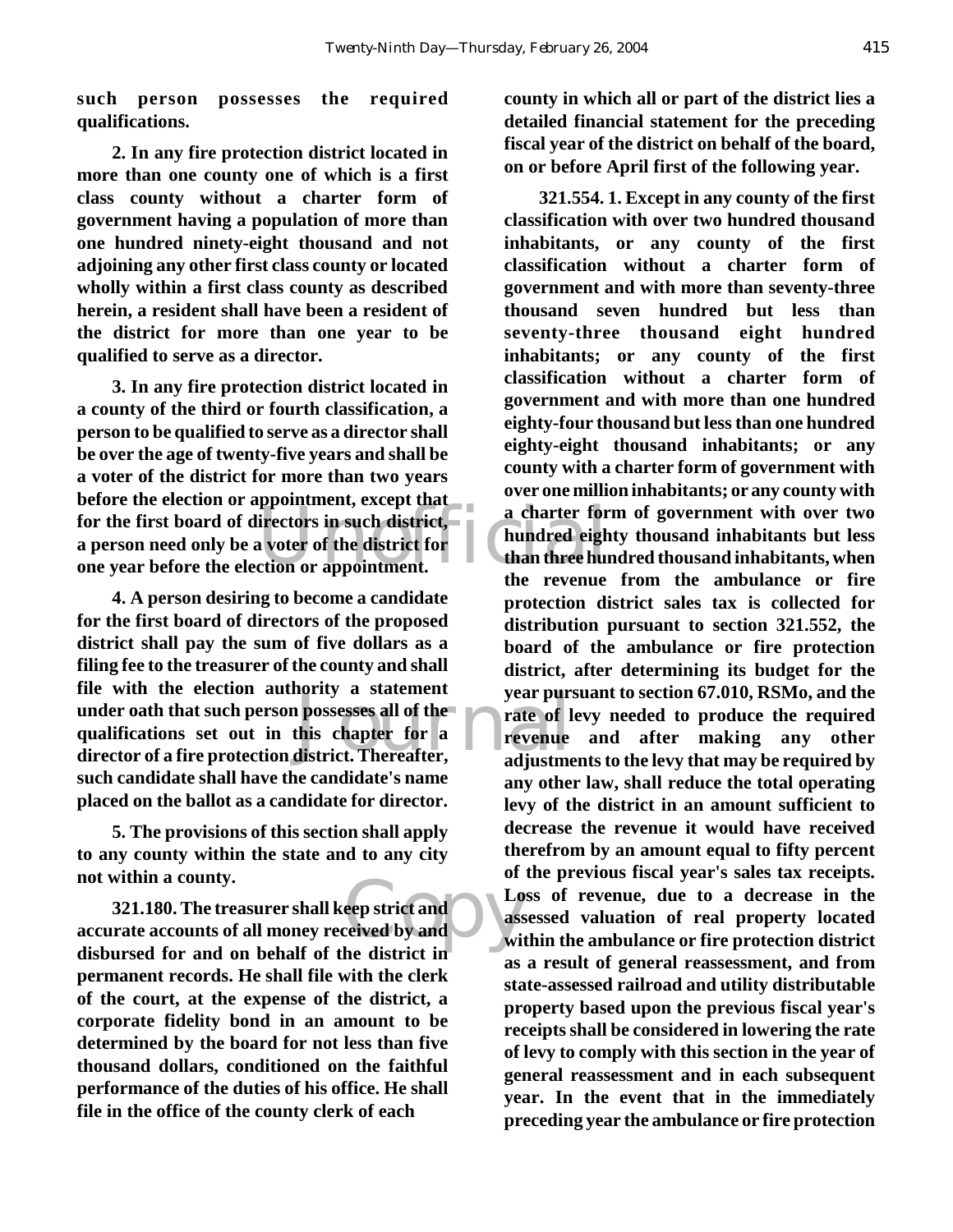**district actually received more or less sales tax revenue than estimated, the ambulance or fire protection district board may adjust its operating levy for the current year to reflect such increase or decrease. The director of revenue shall certify the amount payable from the ambulance or fire protection district sales tax trust fund to the general revenue fund to the state treasurer.**

**2. Except that, in the first year in which any sales tax is collected pursuant to section 321.552, the collector shall not reduce the tax rate as defined in section 137.073, RSMo.**

information then available to it relating to the<br>
total assessed valuation of such ambulance or<br>
fire protection district revises its property tax<br>
the eighty-eight Fassessed valuations protections of such ambulance petition s<br>s been changed, and registere Copy **3. In a year of general reassessment, as defined by section 137.073, RSMo, or assessment maintenance as defined by section 137.115, RSMo, in which an ambulance or fire protection district in reliance upon the total assessed valuation of such ambulance or fire protection district revises its property tax levy pursuant to section 137.073 or 137.115, RSMo, and it is subsequently determined by decisions of the state tax commission or a court pursuant to sections 138.430 to 138.433, RSMo, or due to clerical errors or corrections in the calculation or recordation of assessed valuations that the assessed valuation of such ambulance or fire protection district has been changed, and but for such change the ambulance or fire protection district would have adopted a different levy on the date of its original action, then the ambulance or fire protection district may adjust its levy to an amount to reflect such change in assessed valuation, including, if necessary, a change in the levy reduction required by this section to the amount it would have levied had the correct assessed valuation been known to it on the date of its original action, provided:**

**(1) The ambulance or fire protection district first levies the maximum levy allowed without a vote of the people by article X, section 11(b) of the constitution; and**

**(2) The ambulance or fire protection**

**district first adopts the tax rate ceiling otherwise authorized by other laws of this state; and**

**(3) The levy adjustment or reduction may include a one-time correction to recoup lost revenues the ambulance or fire protection district was entitled to receive during the prior year.**

**321.556. 1. Except in any county of the first classification with over two hundred thousand inhabitants, or any county of the first classification without a charter form of government and with more than seventy-three thousand seven hundred but less than seventy-three thousand eight hundred inhabitants; or any county of the first classification without a charter form of government and with more than one hundred eighty-four thousand but less than one hundred eighty-eight thousand inhabitants; or any county with a charter form of government with over one million inhabitants; or any county with a charter form of government with over two hundred eighty thousand inhabitants but less than three hundred thousand inhabitants, the governing body of any ambulance or fire protection district, when presented with a petition signed by at least twenty percent of the registered voters in the ambulance or fire protection district that voted in the last gubernatorial election, calling for an election to repeal the tax pursuant to section 321.552, shall submit the question to the voters using the same procedure by which the imposition of the tax was voted. The ballot of submission shall be in substantially the following form:**

 **"Shall .................. (insert name of ambulance or fire protection district) repeal the ........ (insert amount up to one-half) of one percent sales tax now in effect in the .......... (insert name of ambulance or fire protection district) and reestablish the property tax levy in the district to the rate in existence prior to the enactment of the sales tax?**

**[ ] Yes [ ] No**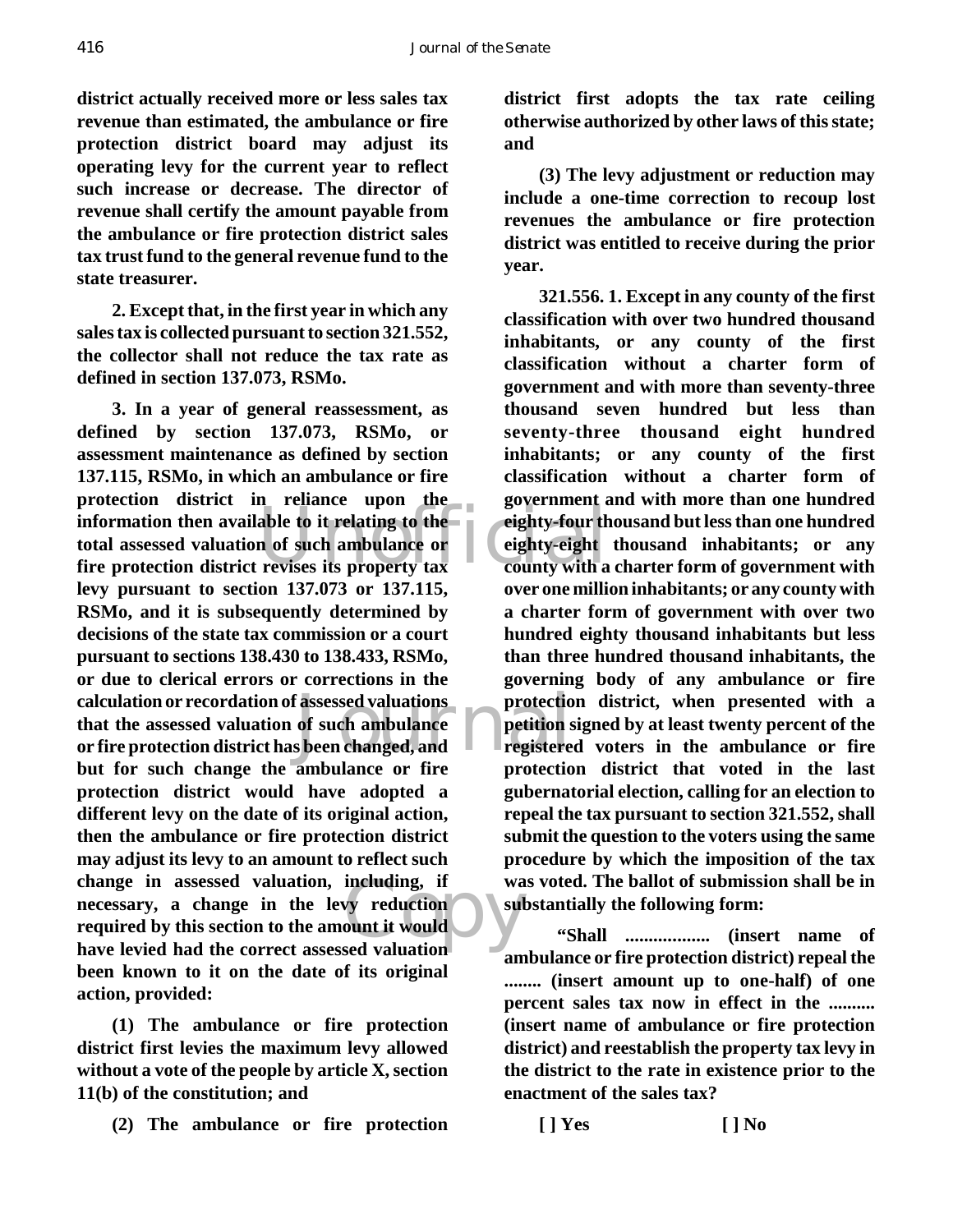**If you are in favor of the question, place an "X" in the box opposite "Yes". If you are opposed to the question, place an "X" in the box opposite "No"."**

**2. If a majority of the votes cast on the proposal by the qualified voters of the district voting thereon are in favor of repeal, that repeal shall become effective December thirty-first of the calendar year in which such repeal was approved.**"; and

Further amend said bill, Page 41, Section 644.583, Line 28 of said page, by inserting after all of said line the following:

nee. Upon written<br>
board of trustees the<br>
all be equal to two<br>
of service times the<br>
of service times the "**[**87.177. 1. Any firefighter who terminates employment with five or more years of service but less than twenty years may apply at age sixty-two for a service retirement allowance. Upon written application to the board of trustees the benefit payable shall be equal to two percent times years of service times the average final compensation, and the member shall also be repaid the total amount of the member's contribution, without interest.

provided in<br>tion shall be in<br>able pursuant to  $\prod_{\text{year,}}$ 2. The benefits provided in subsection 1 of this section shall be in lieu of any benefits payable pursuant to the provisions of section 87.240.

r at his or<br>se of a 3. Any survivor of a firefighter retiring pursuant to the provisions of subsection 1 of this section shall be entitled to fifty percent of the retirement allowance of the retired member at his or her date of death.

4. Any surviving spouse of a firefighter who had five or more years of service but less than twenty years and who dies prior to application for retirement benefits payable pursuant to this section shall be entitled to fifty percent of the retirement allowance of the member at his or her date of death payable at the date the member would have reached age sixty-two, or to the immediate refund of the member's contribution plus interest. If no surviving spouse exists, a benefit shall be payable pursuant to subdivisions (2) and (3) of subsection 1 of section 87.220, or by the immediate refund of the member's contribution plus interest.

5. Any firefighter retiring pursuant to the provisions of this section shall be entitled to receive a cost-of-living allowance of five percent per year for a maximum of five years.**]**

**[**87.207. The following allowances due under the provisions of sections 87.120 to 87.371 of any member who retired from service shall be increased annually, as approved by the board of trustees beginning with the first increase in the October following his or her retirement and subsequent increases in each October thereafter, at the rates designated:

(1) With a retirement service allowance or ordinary disability allowance:

(a) One and one-half percent per year, compounded each year, up to age sixty for those retiring with twenty to twenty-four years of service,

(b) Two and one-fourth percent per year, compounded each year, up to age sixty for those retiring with twenty-five to twenty-nine years of service,

(c) Three percent per year, compounded each year, up to age sixty for those retiring with thirty or more years of service,

(d) After age sixty, five percent per year for five years;

(2) With an accidental disability allowance, three percent per year, compounded each year, up to age sixty,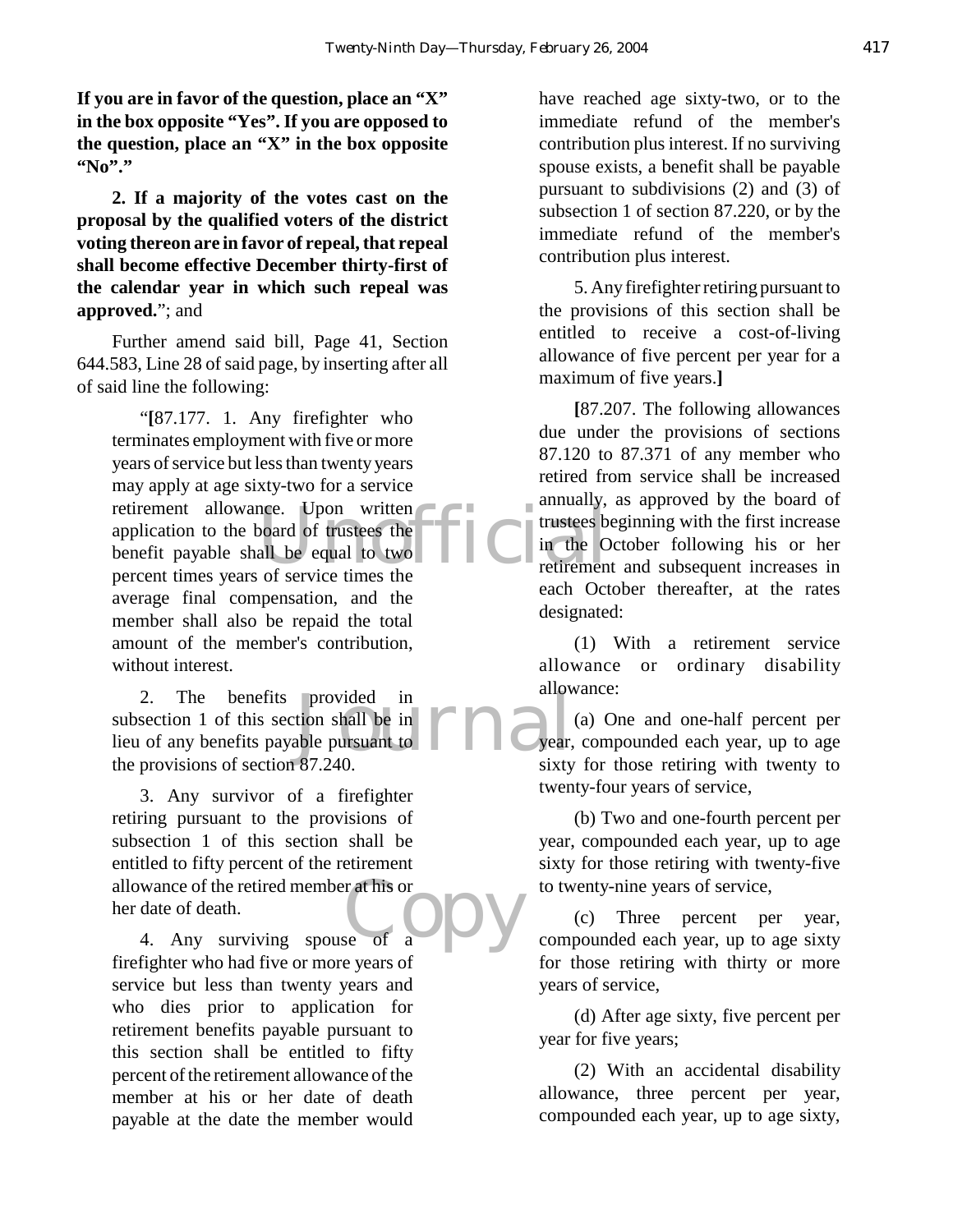then five percent per year for five years.**]**

received, shall not exceed fifty percent of<br>
the deceased member's average final<br>
compensation or five hundred **[**87.231. 1. In lieu of any benefits payable pursuant to section 87.230, any surviving spouse who is receiving retirement benefits, upon application to the board of trustees of the retirement system, shall be made, constituted, appointed and employed by the board as a special consultant on the problems of retirement, aging, and other state matters, for the remainder of his or her life, and upon request of the board, give opinions, and be available to give opinions in writing, or orally, in response to such request, as may be required, and for such services shall be compensated monthly, in an amount, which, when added to any monthly retirement benefits being the deceased member's average final compensation or five hundred twenty-five dollars, whichever is greater.

d as his or her<br>fits under this<br>ted in all aspects 2. This compensation shall be consolidated with any other retirement benefits payable to such surviving spouse, and shall be paid in the manner and from the same fund as his or her other retirement benefits under this chapter, and shall be treated in all aspects under the laws of this state as retirement benefits paid pursuant to this chapter.

whave the<br>benefits,<br>b n trary 3. The employment provided for by this section shall in no way affect any person's eligibility for retirement benefits under this chapter, or in any way have the effect of reducing retirement benefits, anything to the contrary notwithstanding.**]**

**[**87.235. 1. Effective May 1, 2002, upon the receipt of evidence and proof that the death of a member was the result of an accident or exposure at any time or place, provided that at such time or place the member was in the actual performance of the member's duty and, in the case of an exposure, while in response to an emergency call, or was acting pursuant to orders, there shall be paid in lieu of all other benefits the following benefits:

(1) A retirement allowance to the widow during the person's widowhood of seventy percent of the pay then provided by law for the highest step in the range of salary for the next title or next rank above the member's range or title held at the time of the member's death, plus ten percent of such compensation to or for the benefit of each unmarried dependent child of the deceased member, who is either under the age of eighteen, or who is totally and permanently mentally or physically disabled and incapacitated, regardless of age, but not in excess of a total of three children, including both classes, and paid as the board of trustees in its discretion directs;

(2) If no widow benefits are payable pursuant to subdivision (1), such total allowance as would have been paid had there been a widow shall be divided among the unmarried dependent children under the age of eighteen and such unmarried children, regardless of age, who are totally and permanently mentally or physically disabled and incapacitated, and paid to or for the benefit of such children as the board of trustees in its discretion shall direct;

(3) If there is no widow, or child under the age of eighteen years, or child, regardless of age, who is totally and permanently mentally or physically disabled and incapacitated, then an amount equal to the widow's benefit shall be paid to the member's dependent father or dependent mother, as the board of trustees shall direct, to continue until remarriage or death;

(4) Any benefit payable to, or for the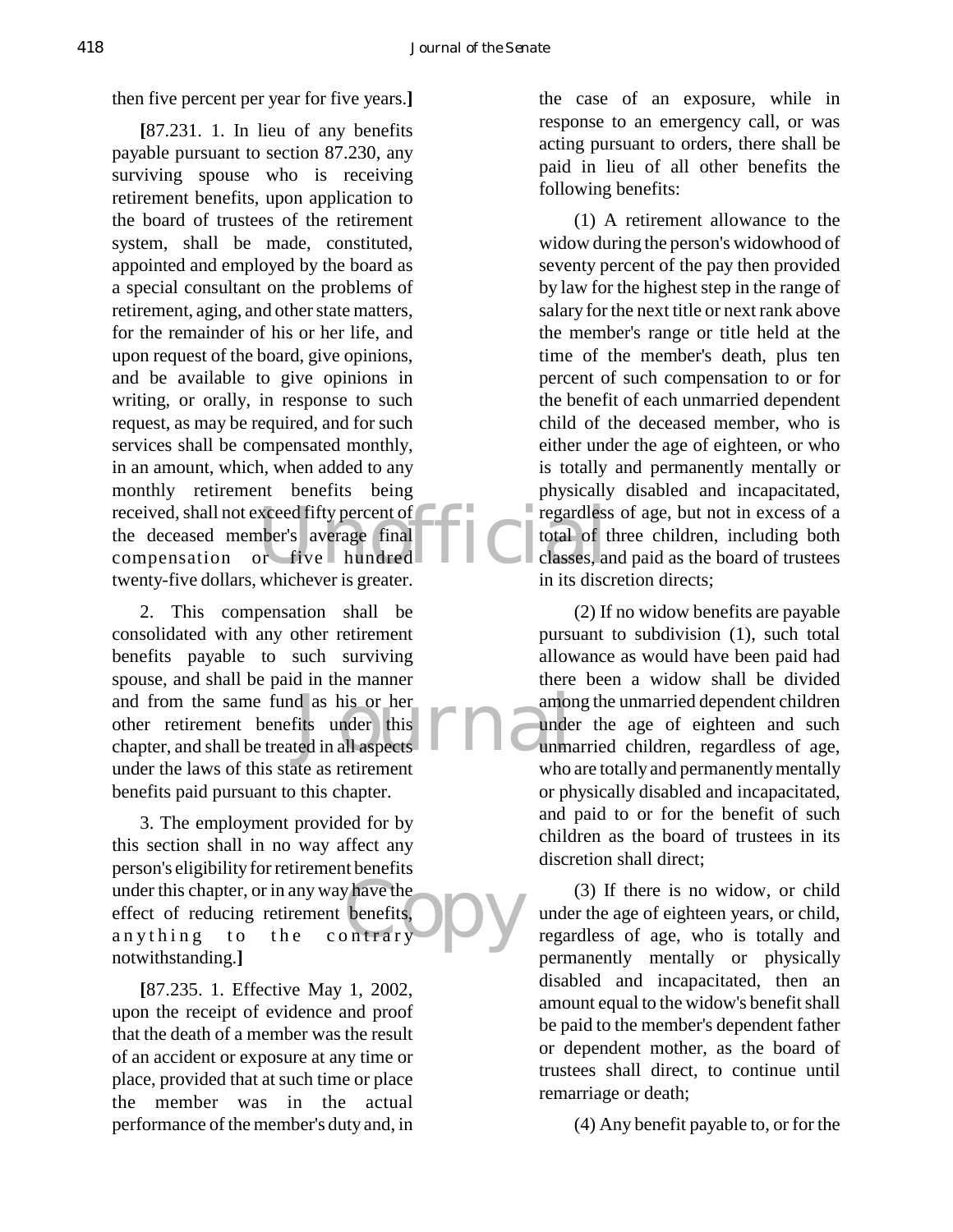benefit of, a child or children under the age of eighteen years pursuant to subdivisions (1) and (2) of this section shall be paid beyond the age of eighteen years through the age of twenty-five years in such cases where the child is a full-time student at a regularly accredited college, business school, nursing school, school for technical or vocational training or university, but such benefit shall cease whenever the child ceases to be a student. A college or university shall be deemed to be regularly accredited which maintains membership in good standing in a national or regional accrediting agency recognized by any state college or university.

shall be paid to a child over eighteen<br>
years of age who is totally and<br>
permanently mentally or physically 2. No benefits pursuant to this section years of age who is totally and permanently mentally or physically disabled and incapacitated, if such child is a patient or ward in a public-supported institution.

receive benefits pursuant to this section is<br>
in the care of the widow of the deceased<br>
member, the child's benefits may be paid<br>
distributed the child of the distribution of the distribution of the distribution of the dis 3. Wherever any dependent child designated by the board of trustees to receive benefits pursuant to this section is in the care of the widow of the deceased to the widow for the child.**]**

hundred<br>a special DV **[**87.238. 1. In lieu of any benefit payable pursuant to section 87.237, any person who served as a firefighter and who is retired and receiving a retirement allowance of less than six hundred twenty-five dollars may act as a special advisor to the retirement system.

2. For the additional service as a special advisor, each retired person shall receive, in addition to the retirement allowance provided pursuant to this chapter, an additional amount, which amount, together with the retirement allowance he or she is receiving pursuant to other provisions of this chapter, shall

equal, but not exceed, six hundred twenty-five dollars. Any retirement allowance paid to a retiree pursuant to this subsection shall be withdrawn from the firefighters' retirement and relief system fund and no moneys shall be withdrawn from the general revenue fund of any city not within a county.**]**

**[**190.050. 1. After the ambulance district has been declared organized, the declaring county commission, except in counties of the second class having more than one hundred five thousand inhabitants located adjacent to a county of the first class having a charter form of government which has a population of over nine hundred thousand inhabitants, shall divide the district into six election districts as equal in population as possible, and shall by lot number the districts from one to six inclusive. The county commission shall cause an election to be held in the ambulance district within ninety days after the order establishing the ambulance district to elect ambulance district directors. Each voter shall vote for one director from the ambulance election district in which the voter resides. The directors elected from districts one and four shall serve for a term of one year, the directors elected from districts two and five shall serve for a term of two years, and the directors from districts three and six shall serve for a term of three years; thereafter, the terms of all directors shall be three years. All directors shall serve the term to which they were elected or appointed, and until their successors are elected and qualified, except in cases of resignation or disqualification. The county commission shall reapportion the ambulance districts within sixty days after the population of the county is reported to the governor for each decennial census of the United States. Notwithstanding any other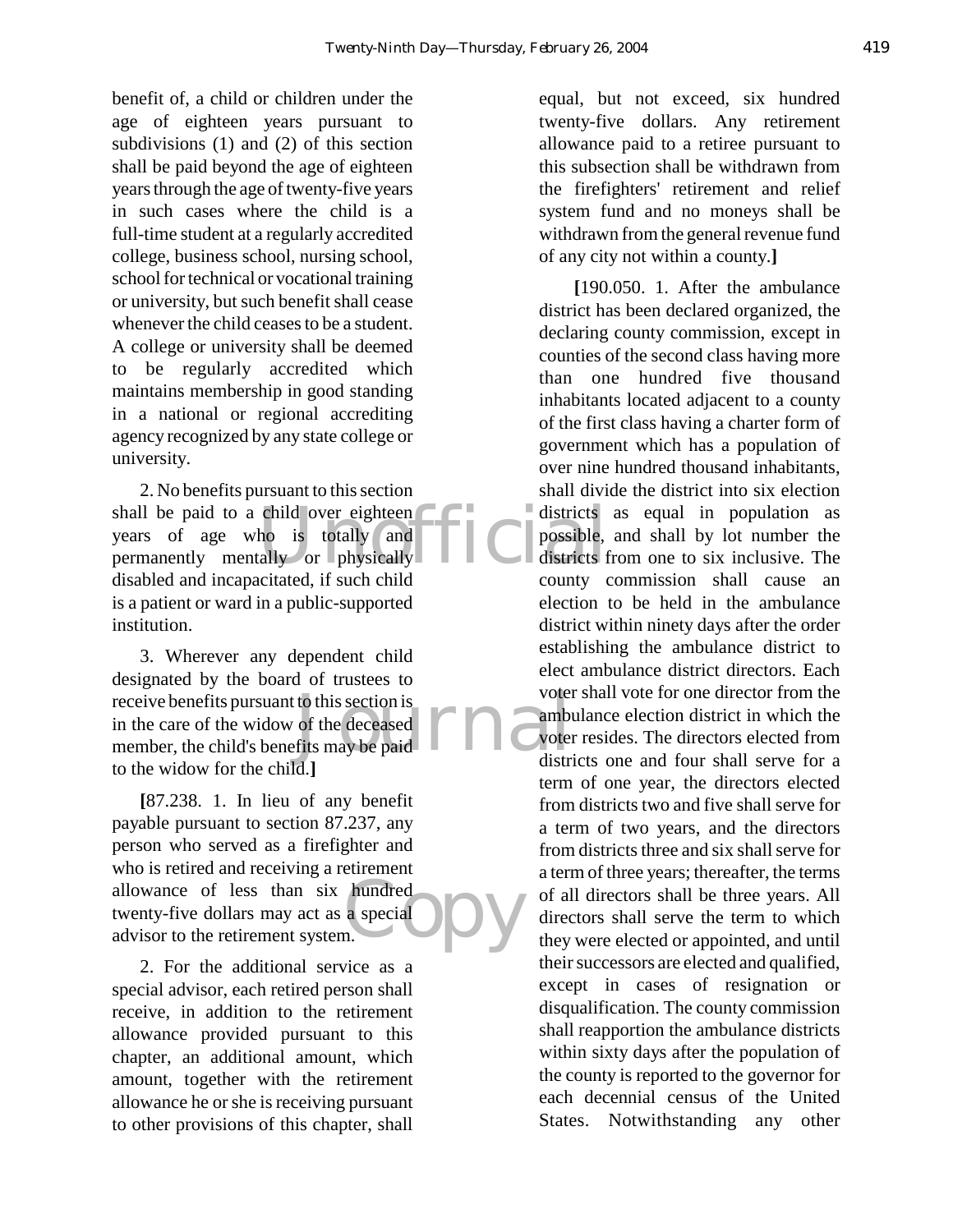provision of law, if the number of candidates for the office of director is no greater than the number of directors to be elected, no election shall be held, and the candidates shall assume the responsibilities of their offices at the same time and in the same manner as if they have been elected.

such a county on August 13, 1976, shall<br>
continue to hold office until the terms and their<br>
expiration of their terms, and their<br>
sufficient ext within ninety<br>
stablishing the<br>
lect ambulance<br>
voter shall vote<br>
by t ted for a<br>andidates<br>highest 2. In all counties of the second class having more than one hundred five thousand inhabitants located adjacent to a county of the first class having a charter form of government which has a population of over nine hundred thousand inhabitants, the voters shall vote for six directors elected at large from within the district for a term of three years. Those directors holding office in any district in such a county on August 13, 1976, shall continue to hold office until the successors shall be elected from the district at large for a term of three years. In any district formed in such counties after August 13, 1976, the governing body of the county shall cause an election to be held in that district within ninety days after the order establishing the ambulance district to elect ambulance district directors. Each voter shall vote for six directors. The two candidates receiving the highest number of votes at such election shall be elected for a term of three years, the two candidates receiving the third and fourth highest number of votes shall be elected for a term of two years, the two candidates receiving the fifth and sixth highest number of votes shall be elected for a term of one year; thereafter, the term of all directors shall be three years.

3. A candidate for director of the ambulance district shall, at the time of filing, be a citizen of the United States, a qualified voter of the election district as provided in subsection 1 of this section,

a resident of the district for two years next preceding the election, and shall be at least twenty-four years of age. In an established district which is located within the jurisdiction of more than one election authority, the candidate shall file his or her declaration of candidacy with the secretary of the board. In all other districts, a candidate shall file a declaration of candidacy with the county clerk of the county in which he or she resides. A candidate shall file a statement under oath that he or she possesses the required qualifications. No candidate's name shall be printed on any official ballot unless the candidate has filed a written declaration of candidacy pursuant to subsection 5 of section 115.127, RSMo. If the time between the county commission's call for a special election and the date of the election is not sufficient to allow compliance with subsection 5 of section 115.127, RSMo, the county commission shall, at the time it calls the special election, set the closing date for filing declarations of candidacy.**]**

**[**190.051. 1. Notwithstanding the provisions of sections 190.050 and 190.052 to the contrary, upon a motion by the board of directors in districts where there are six-member boards, and upon approval by the voters in the district, the number of directors may be increased to seven with one board member running district wide, or decreased to five or three board members. The ballot to be used for the approval of the voters to increase or decrease the number of members on the board of directors of the ambulance district shall be substantially in the following form:

Shall the number of members of the board of directors of the .............. (Insert name of district) Ambulance District be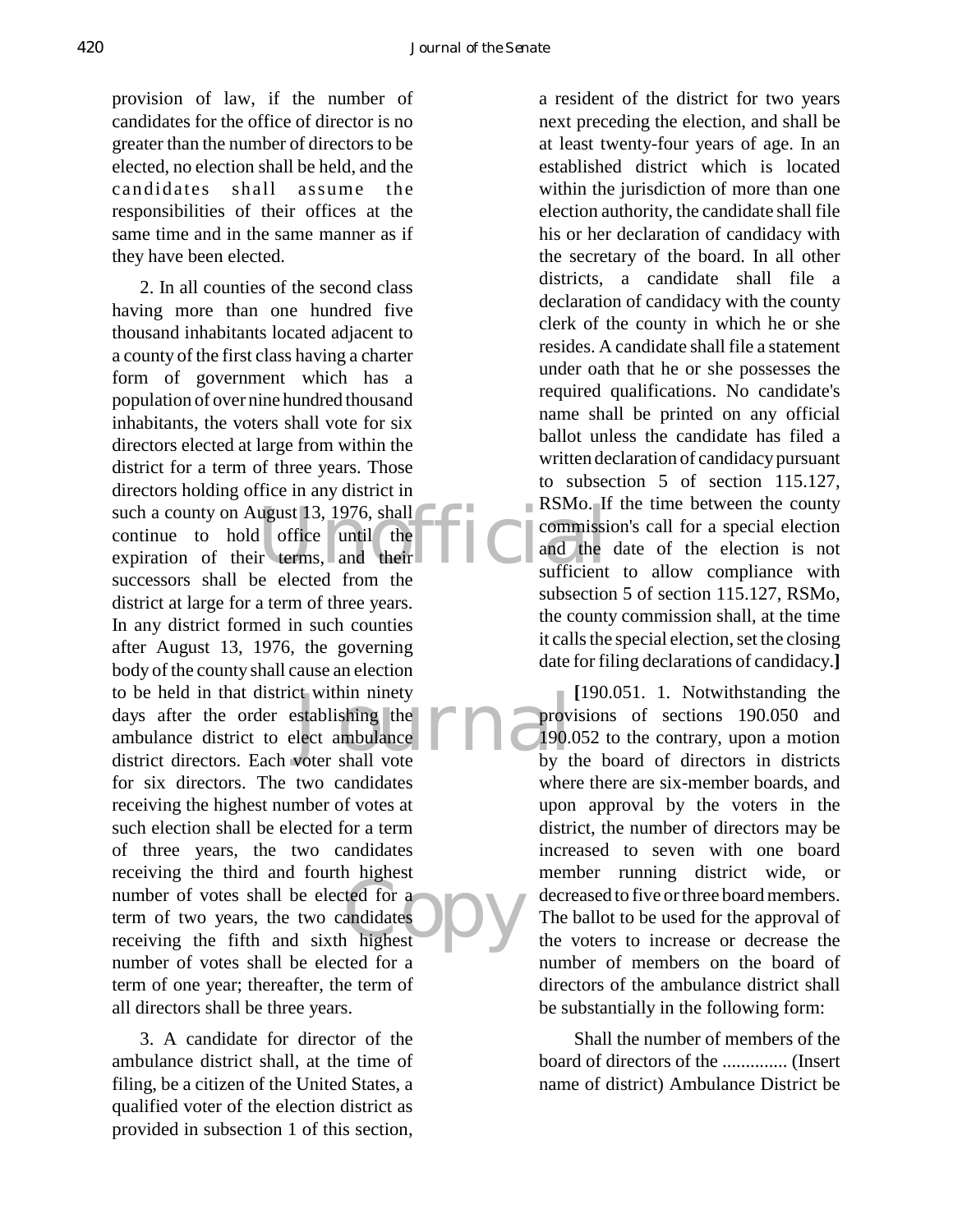(increased to seven members/decreased to five members/decreased to three members)?

# **[ ]** YES **[ ]** NO

2. If a majority of the voters voting on a proposition to increase the number of board members to seven vote in favor of the proposition, then at the next election of board members after the voters vote to increase the number of directors, the voters shall select one person to serve in addition to the existing six directors as the member who shall run district wide.

t into the resulting<br>
istricts with equal defibrillat<br>
all situation<br>
to section 190,050<br>
used to re 3. If a majority of the voters voting on a proposition to decrease the number of board members vote in favor of the proposition, then the county clerk shall redraw the district into the resulting number of subdistricts with equal population bases and hold elections by subdistricts pursuant to section 190.050. Thereafter, members of the board shall be elected to serve terms of three years and until their successors are duly elected and qualified.

beard of directors of the<br>of an election<br>of the contract of the<br>members of the 4. Members of the board of directors in office on the date of an election pursuant to this section to increase or decrease the number of members of the board of directors shall serve the term to which they were elected or appointed and until their successors are elected and qualified.**]**

ntity who<br>externated the N **[**190.092. 1. A person or entity who acquires an automated external defibrillator shall ensure that:

(1) Expected defibrillator users receive training by the American Red Cross or American Heart Association in cardiopulmonary resuscitation and the use of automated external defibrillators, or an equivalent nationally recognized course in defibrillator use and cardiopulmonary resuscitation;

(2) The defibrillator is maintained and tested according to the manufacturer's operational guidelines;

(3) Any person who renders emergency care or treatment on a person in cardiac arrest by using an automated external defibrillator activates the emergency medical services system as soon as possible; and

(4) Any person or entity that owns an automated external defibrillator that is for use outside of a health care facility shall have a physician review and approve the clinical protocol for the use of the defibrillator, review and advise regarding the training and skill maintenance of the intended users of the defibrillator and assure proper review of all situations when the defibrillator is used to render emergency care.

2. Any person or entity who acquires an automated external defibrillator shall notify the emergency communications district or the ambulance dispatch center of the primary provider of emergency medical services where the automated external defibrillator is to be located.

3. Any person who has had appropriate training, including a course in cardiopulmonary resuscitation, has demonstrated a proficiency in the use of an automated external defibrillator, and who gratuitously and in good faith renders emergency care when medically appropriate by use of or provision of an automated external defibrillator, without objection of the injured victim or victims thereof, shall not be held liable for any civil damages as a result of such care or treatment, where the person acts as an ordinarily reasonable, prudent person, or with regard to a health care professional, including the licensed physician who reviews and approves the clinical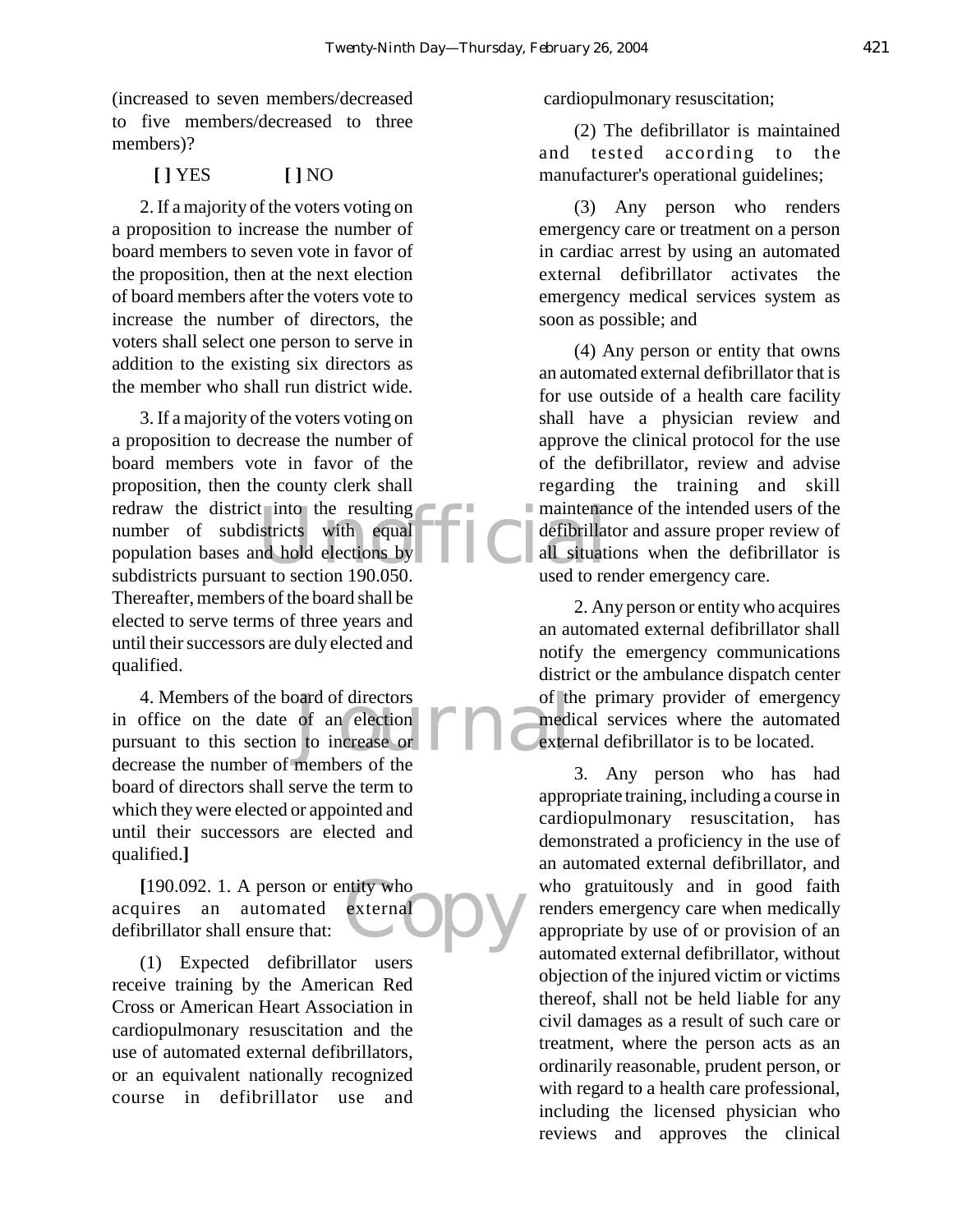protocol, as a reasonably prudent and careful health care provider would have acted, under the same or similar circumstances. Nothing in this section shall affect any claims brought pursuant to chapter 537 or 538, RSMo.**]**

shall be staffed with a minimum of one<br>
emergency medical technician and one<br>
other crew member as set forth in rules<br>
operate;<br>
operate;<br>
operate;<br>  $(5)$ **[**190.094. In any county of the second classification containing part of a city which is located in four counties and any county bordering said county on the east and south and in any county of the third classification with a population of at least eight thousand four hundred but less than eight thousand five hundred inhabitants containing part of a lake of nine hundred fifty-eight miles of shoreline but less than one thousand miles of shoreline each ambulance, when in use as an ambulance, emergency medical technician and one other crew member as set forth in rules adopted by the department. When transporting a patient, at least one licensed emergency medical technician, registered nurse or physician shall be in attendance with the patient in the patient compartment at all times.**]**

i. J<br>d in sections **FID** adopted<br>following words **FID** and **[**190.100. As used in sections 190.001 to 190.245, the following words and terms mean:

specified<br>partment<br>190.245; (1) "Advanced life support (ALS)", an advanced level of care as provided to the adult and pediatric patient such as defined by national curricula, and any modifications to that curricula specified in rules adopted by the department pursuant to sections 190.001 to 190.245;

(2) "Ambulance", any privately or publicly owned vehicle or craft that is specially designed, constructed or modified, staffed or equipped for, and is intended or used, maintained or operated for the transportation of persons who are sick, injured, wounded or otherwise incapacitated or helpless, or who require

the presence of medical equipment being used on such individuals, but the term does not include any motor vehicle specially designed, constructed or converted for the regular transportation of persons who are disabled, handicapped, normally using a wheelchair, or otherwise not acutely ill, or emergency vehicles used within airports;

(3) "Ambulance service", a person or entity that provides emergency or nonemergency ambulance transportation and services, or both, in compliance with sections 190.001 to 190.245, and the rules promulgated by the department pursuant to sections 190.001 to 190.245;

(4) "Ambulance service area", a specific geographic area in which an ambulance service has been authorized to operate;

(5) "Basic life support (BLS)", a basic level of care, as provided to the adult and pediatric patient as defined by national curricula, and any modifications to that curricula specified in rules adopted by the department pursuant to sections 190.001 to 190.245;

 $\Box$ (6) "Council", the state advisory council on emergency medical services;

(7) "Department", the department of health and senior services, state of Missouri;

(8) "Director", the director of the department of health and senior services or the director's duly authorized representative;

(9) "Dispatch agency", any person or organization that receives requests for emergency medical services from the public, by telephone or other means, and is responsible for dispatching emergency medical services;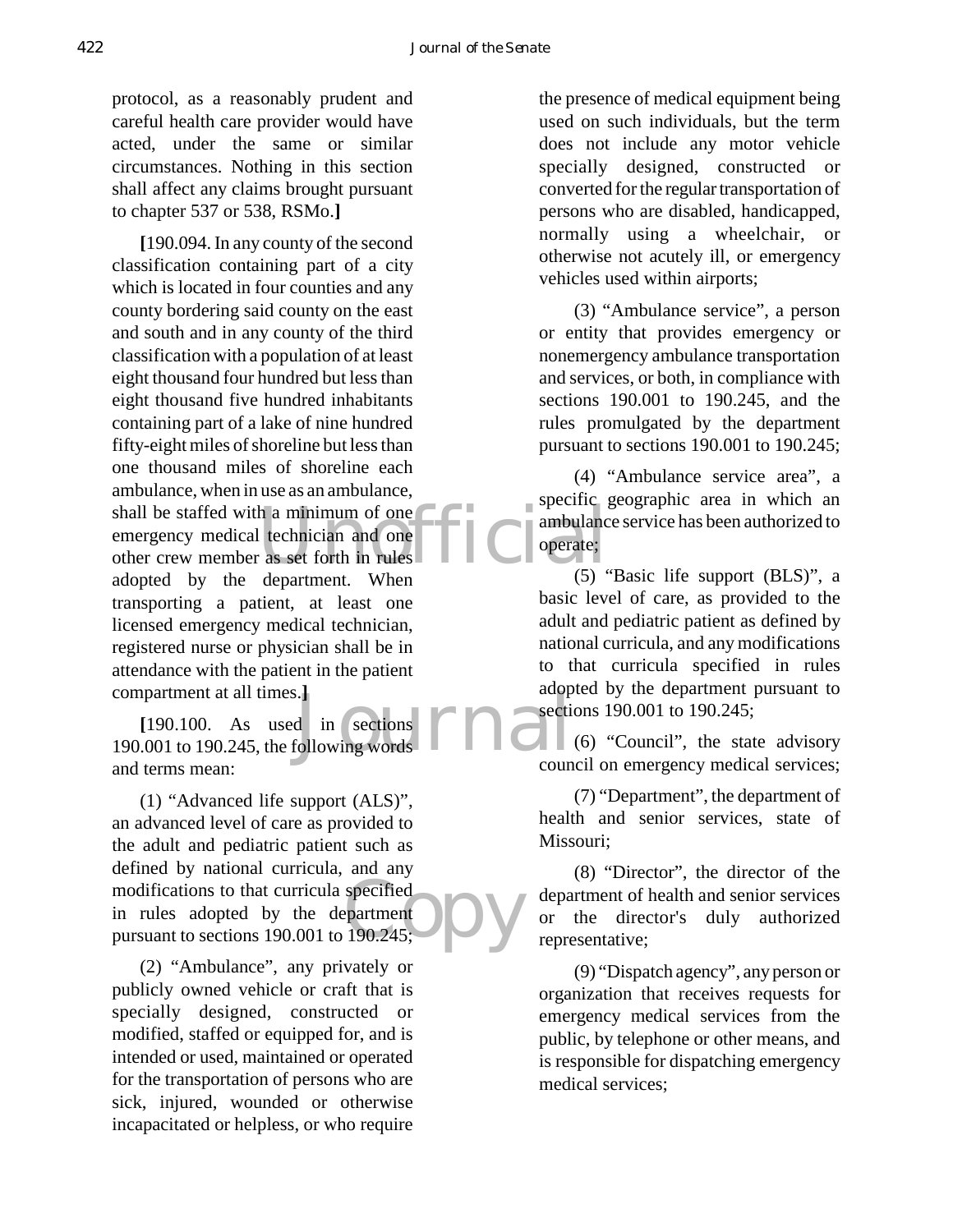(10) "Emergency", the sudden and, at the time, unexpected onset of a health condition that manifests itself by symptoms of sufficient severity that would lead a prudent layperson, possessing an average knowledge of health and medicine, to believe that the absence of immediate medical care could result in:

(a) Placing the person's health, or with respect to a pregnant woman, the health of the woman or her unborn child, in significant jeopardy;

(b) Serious impairment to a bodily function;

(c) Serious dysfunction of any bodily organ or part;

(d) Inadequately controlled pain;

(d) Inadequately controlled pain;<br>
(11) "Emergency medical who has s<br>
dispatcher", a person who receives prescribed modifications to<br>ified by the **FIRE**<br>rules adopted (11) "Emergency medical emergency calls from the public and has successfully completed an emergency medical dispatcher course, meeting or exceeding the national curriculum of the United States Department of Transportation and any modifications to such curricula specified by the department through rules adopted pursuant to sections 190.001 to 190.245;

patient<br> **CODY**<br> **CODY** (12) "Emergency medical response agency", any person that regularly provides a level of care that includes first response, basic life support or advanced life support, exclusive of patient transportation;

(13) "Emergency medical services for children (EMS-C) system", the arrangement of personnel, facilities and equipment for effective and coordinated delivery of pediatric emergency medical services required in prevention and management of incidents which occur as a result of a medical emergency or of an injury event, natural disaster or similar

#### situation;

(14) "Emergency medical services (EMS) system", the arrangement of personnel, facilities and equipment for the effective and coordinated delivery of emergency medical services required in prevention and management of incidents occurring as a result of an illness, injury, natural disaster or similar situation;

(15) "Emergency medical technician", a person licensed in emergency medical care in accordance with standards prescribed by sections 190.001 to 190.245, and by rules adopted by the department pursuant to sections 190.001 to 190.245;

(16) "Emergency medical technician-basic" or "EMT-B", a person who has successfully completed a course of instruction in basic life support as prescribed by the department and is licensed by the department in accordance with standards prescribed by sections 190.001 to 190.245 and rules adopted by the department pursuant to sections 190.001 to 190.245;

(17) "Emergency medical technician-intermediate" or "EMT-I", a person who has successfully completed a course of instruction in certain aspects of advanced life support care as prescribed by the department and is licensed by the department in accordance with sections 190.001 to 190.245 and rules and regulations adopted by the department pursuant to sections 190.001 to 190.245;

(18) "Emergency medical technician-paramedic" or "EMT-P", a person who has successfully completed a course of instruction in advanced life support care as prescribed by the department and is licensed by the department in accordance with sections 190.001 to 190.245 and rules adopted by the department pursuant to sections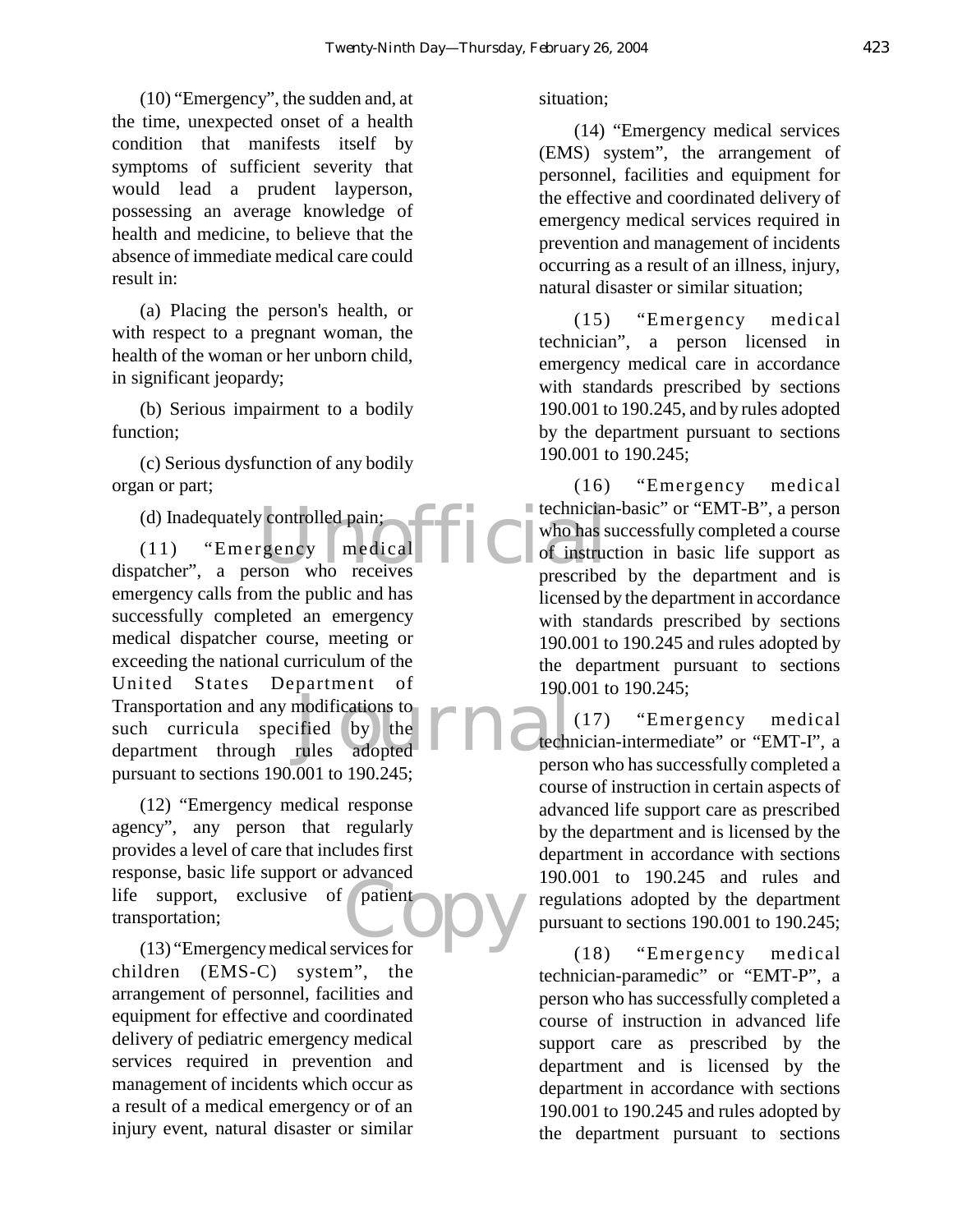190.001 to 190.245;

(19) "Emergency services", health care items and services furnished or required to screen and stabilize an emergency which may include, but shall not be limited to, health care services that are provided in a licensed hospital's emergency facility by an appropriate provider or by an ambulance service or emergency medical response agency;

pursuant to sections 190.001 to 190.245<br>
and who provides emergency medical<br>
care through employment by or in (20) "First responder", a person who has successfully completed an emergency first response course meeting or exceeding the national curriculum of the United States Department of Transportation and any modifications to such curricula specified by the department through rules adopted and who provides emergency medical care through employment by or in association with an emergency medical response agency;

(21) "Health care facility", a hospital, nursing home, physician's office or other fixed location at which medical and health care services are performed;

erformed:<br>
Stablishment as **FIRE** department of the department of the department of the department of the department of the department of the department of the department of the department of the department of the departme (22) "Hospital", an establishment as defined in the hospital licensing law, subsection 2 of section 197.020, RSMo, or a hospital operated by the state;

**Contract OF THE CONTRACT OF THE CONTRACT OF THE CONTRACT OF THE CONTRACT OF THE CONTRACT OF THE CONTRACT OF THE CONTRACT OF THE CONTRACT OF THE CONTRACT OF THE CONTRACT OF THE CONTRACT OF THE CONTRACT OF THE CONTRACT OF T** (23) "Medical control", supervision provided by or under the direction of physicians to providers by written or verbal communications;

(24) "Medical direction", medical guidance and supervision provided by a physician to an emergency services provider or emergency medical services system;

(25) "Medical director", a physician licensed pursuant to chapter 334, RSMo, designated by the ambulance service or emergency medical response agency and who meets criteria specified by the department by rules pursuant to sections 190.001 to 190.245;

(26) "Memorandum of understanding", an agreement between an emergency medical response agency or dispatch agency and an ambulance service or services within whose territory the agency operates, in order to coordinate emergency medical services;

(27) "Patient", an individual who is sick, injured, wounded, diseased, or otherwise incapacitated or helpless, or dead, excluding deceased individuals being transported from or between private or public institutions, homes or cemeteries, and individuals declared dead prior to the time an ambulance is called for assistance;

(28) "Person", as used in these definitions and elsewhere in sections 190.001 to 190.245, any individual, firm, partnership, copartnership, joint venture, association, cooperative organization, corporation, municipal or private, and whether organized for profit or not, state, county, political subdivision, state department, commission, board, bureau or fraternal organization, estate, public trust, business or common law trust, receiver, assignee for the benefit of creditors, trustee or trustee in bankruptcy, or any other service user or provider;

(29) "Physician", a person licensed as a physician pursuant to chapter 334, RSMo;

(30) "Political subdivision", any municipality, city, county, city not within a county, ambulance district or fire protection district located in this state which provides or has authority to provide ambulance service;

(31) "Professional organization", any organized group or association with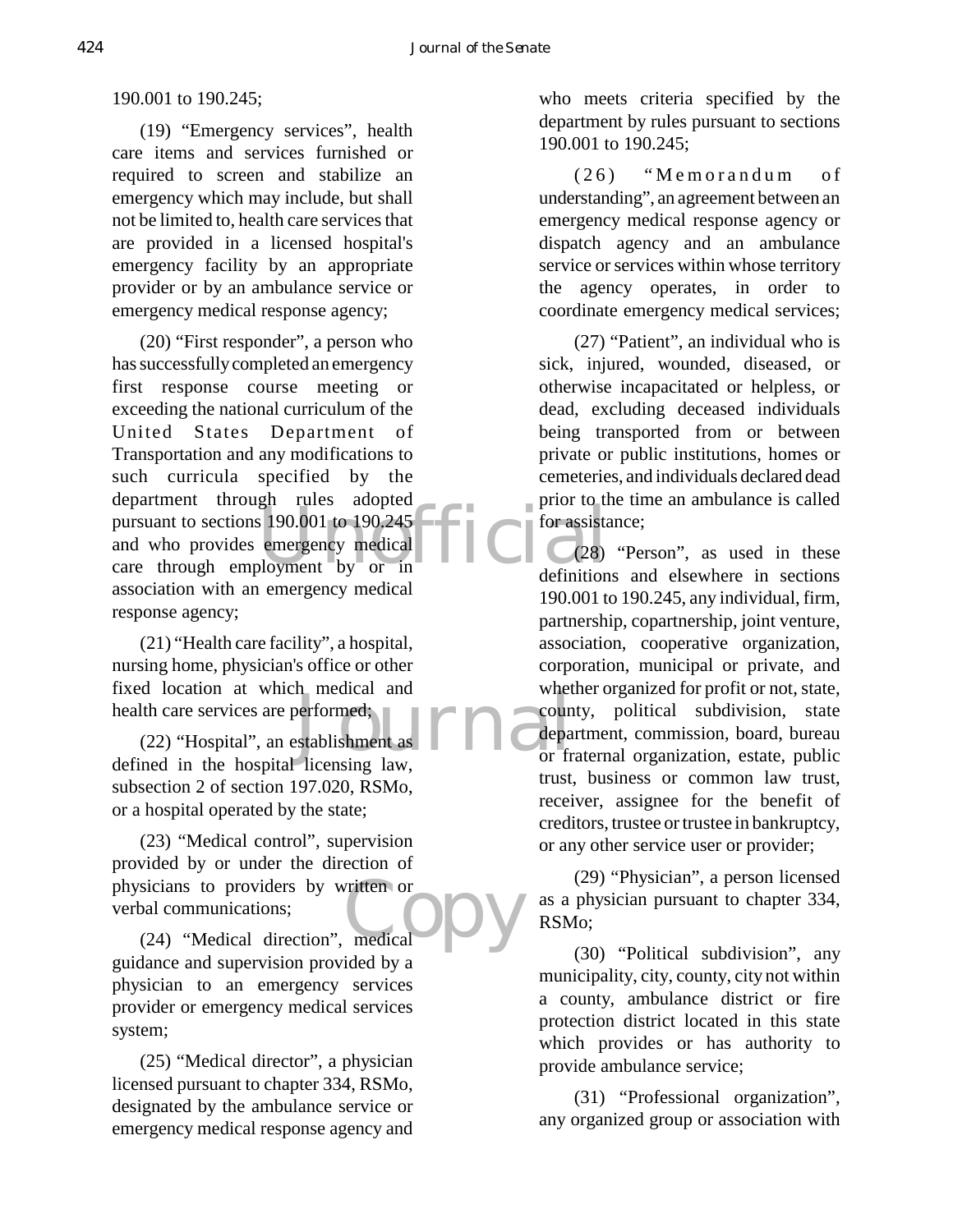an ongoing interest regarding emergency medical services. Such groups and associations could include those representing volunteers, labor, management, firefighters, EMT-B's, nurses, EMT-P's, physicians, communications specialists and instructors. Organizations could also represent the interests of ground ambulance services, air ambulance services, fire service organizations, law enforcement, hospitals, trauma centers, communication centers, pediatric services, labor unions and poison control services;

account of accidents occurring<br>
subsequent to the effective date of such<br>
proof, arising out of the ownership,<br>
meintangnes or we of a materialistic in media responsibility shall be used as<br>
of of self-insurance;<br>
(33) "Protocol", a predetermined, and the state (32) "Proof of financial responsibility", proof of ability to respond to damages for liability, on subsequent to the effective date of such proof, arising out of the ownership, maintenance or use of a motor vehicle in the financial amount set in rules promulgated by the department, but in no event less than the statutory minimum required for motor vehicles. Proof of financial responsibility shall be used as proof of self-insurance;

written medical care guideline, which may include standing orders;

vices, the (34) "Regional EMS advisory committee", a committee formed within an emergency medical services (EMS) region to advise ambulance services, the state advisory council on EMS and the department;

(35) "Specialty care transportation", the transportation of a patient requiring the services of an emergency medical technician-paramedic who has received additional training beyond the training prescribed by the department. Specialty care transportation services shall be defined in writing in the appropriate local

protocols for ground and air ambulance services and approved by the local physician medical director. The protocols shall be maintained by the local ambulance service and shall define the additional training required of the emergency medical technician-paramedic;

(36) "Stabilize", with respect to an emergency, the provision of such medical treatment as may be necessary to attempt to assure within reasonable medical probability that no material deterioration of an individual's medical condition is likely to result from or occur during ambulance transportation unless the likely benefits of such transportation outweigh the risks;

(37) "State advisory council on emergency medical services", a committee formed to advise the department on policy affecting emergency medical service throughout the state;

(38) "State EMS medical directors advisory committee", a subcommittee of the state advisory council on emergency medical services formed to advise the state advisory council on emergency medical services and the department on medical issues;

(39) "Trauma", an injury to human tissues and organs resulting from the transfer of energy from the environment;

(40) "Trauma care" includes injury prevention, triage, acute care and rehabilitative services for major single system or multisystem injuries that potentially require immediate medical or surgical intervention or treatment;

(41) "Trauma center", a hospital that is currently designated as such by the department.**]**

**[**190.101. 1. There is hereby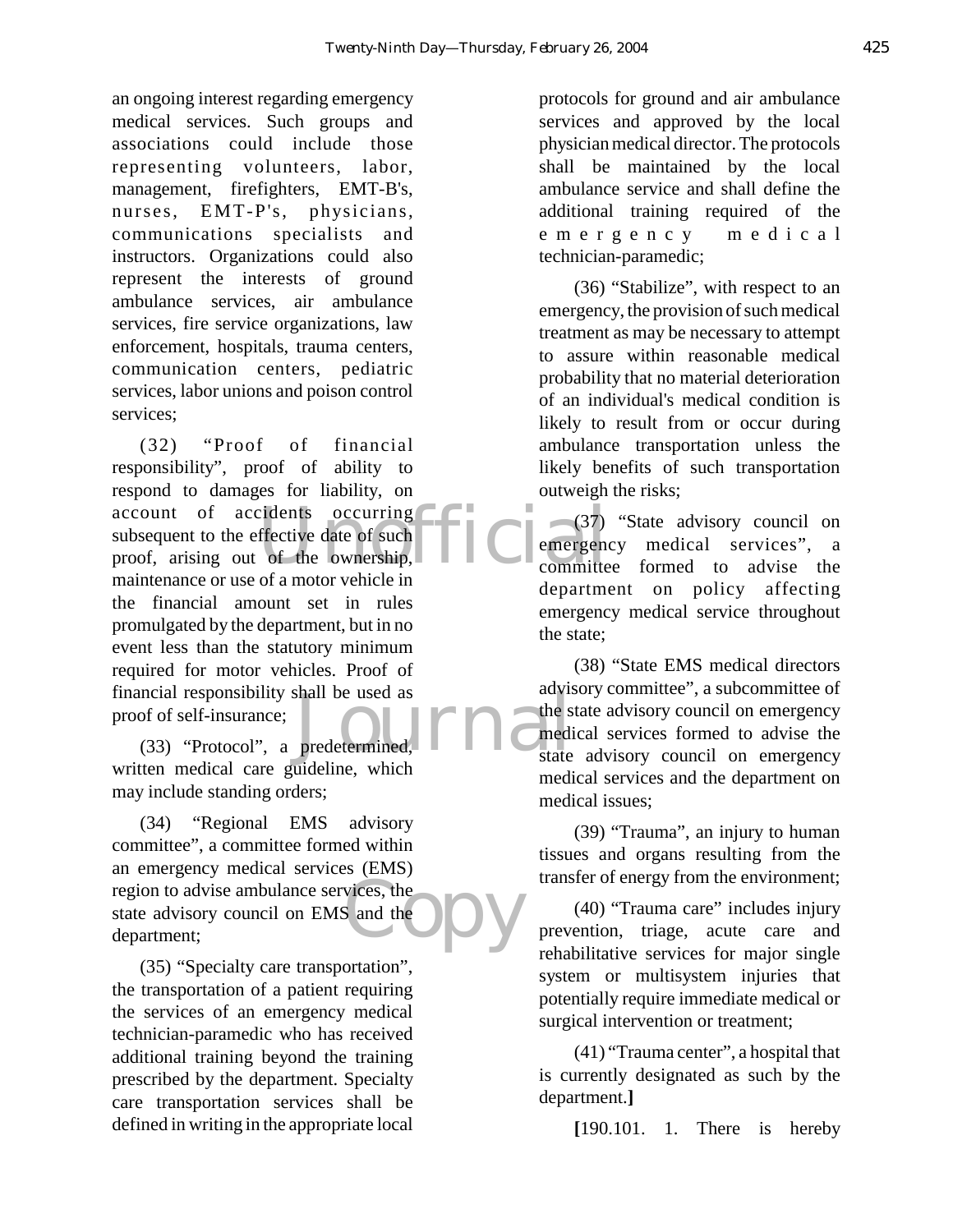established a "State Advisory Council on Emergency Medical Services" which shall consist of sixteen members, one of which shall be a resident of a city not within a county. The members of the council shall be appointed by the governor with the advice and consent of the senate and shall serve terms of four years. The governor shall designate one of the members as chairperson. The chairperson may appoint subcommittees that include noncouncil members.

2. The state EMS medical directors advisory committee and the regional EMS advisory committees will be recognized as subcommittees of the state advisory council on emergency medical services.

3. The council shall have exections 1<br>geographical representation and  $\begin{bmatrix} 2 & N \end{bmatrix}$ <br>representation from appropriate areas of ambulance service administrators, is hospital administrators and other health<br>
care providers concerned with emergency 3. The council shall have geographical representation and expertise in emergency medical services including volunteers, professional organizations involved in emergency medical services, EMT's, paramedics, nurses, firefighters, physicians, ambulance service administrators, hospital administrators and other health medical services. The regional EMS advisory committees shall serve as a resource for the identification of potential members of the state advisory council on emergency medical services.

uncil and<br>
without<br>
pers of the 4. The members of the council and subcommittees shall serve without compensation except that members of the council shall, subject to appropriations, be reimbursed for reasonable travel expenses and meeting expenses related to the functions of the council.

5. The purpose of the council is to make recommendations to the governor, the general assembly, and the department on policies, plans, procedures and proposed regulations on how to improve the statewide emergency medical services system. The council shall advise the governor, the general assembly, and the department on all aspects of the emergency medical services system.**]**

**[**190.105. 1. No person, either as owner, agent or otherwise, shall furnish, operate, conduct, maintain, advertise, or otherwise be engaged in or profess to be engaged in the business or service of the transportation of patients by ambulance in the air, upon the streets, alleys, or any public way or place of the state of Missouri unless such person holds a currently valid license from the department for an ambulance service issued pursuant to the provisions of sections 190.001 to 190.245.

2. No ground ambulance shall be operated for ambulance purposes, and no individual shall drive, attend or permit it to be operated for such purposes in the state of Missouri unless the ground ambulance is under the immediate supervision and direction of a person who is holding a currently valid Missouri license as an emergency medical technician. Nothing in this section shall be construed to mean that a duly registered nurse or a duly licensed physician be required to hold an emergency medical technician's license. Each ambulance service is responsible for assuring that any person driving its ambulance is competent in emergency vehicle operations and has a safe driving record. Each ground ambulance shall be staffed with at least two licensed individuals when transporting a patient, except as provided in section 190.094.

3. No license shall be required for an ambulance service, or for the attendant of an ambulance, which:

(1) Is rendering assistance in the case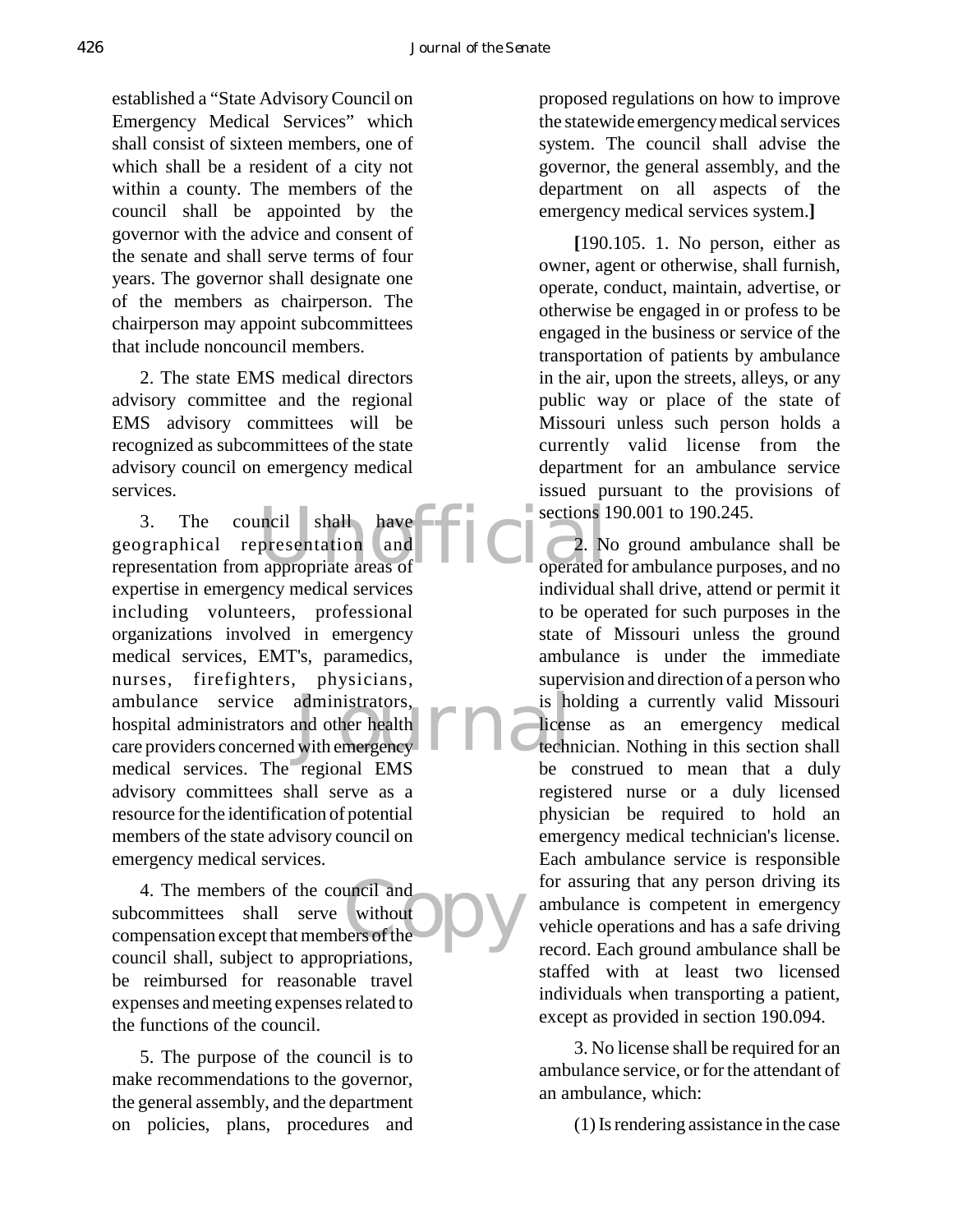of an emergency, major catastrophe or any other unforeseen event or series of events which jeopardizes the ability of the local ambulance service to promptly respond to emergencies; or

(2) Is operated from a location or headquarters outside of Missouri in order to transport patients who are picked up beyond the limits of Missouri to locations within or outside of Missouri, but no such outside ambulance shall be used to pick up patients within Missouri for transportation to locations within Missouri, except as provided in subdivision (1) of this subsection.

authorize any person to provide<br>
ambulance services or to operate any for the transmolulance services or to operate any<br>
ambulances without a franchise in any ich has enacted<br>nlawful to do so.<br>to 190.245 shall contracted 4. The issuance of a license pursuant to the provisions of sections 190.001 to 190.245 shall not be construed so as to authorize any person to provide ambulance services or to operate any city not within a county or in a political subdivision in any county with a population of over nine hundred thousand inhabitants, or a franchise, contract or mutual-aid agreement in any other political subdivision which has enacted an ordinance making it unlawful to do so.

t no such<br>shall be<br>sion in a 5. Sections 190.001 to 190.245 shall not preclude the adoption of any law, ordinance or regulation not in conflict with such sections by any city not within a county, or at least as strict as such sections by any county, municipality or political subdivision except that no such regulations or ordinances shall be adopted by a political subdivision in a county with a population of over nine hundred thousand inhabitants except by the county's governing body.

6. In a county with a population of over nine hundred thousand inhabitants, the governing body of the county shall set the standards for all ambulance services which shall comply with subsection 5 of

this section. All such ambulance services must be licensed by the department. The governing body of such county shall not prohibit a licensed ambulance service from operating in the county, as long as the ambulance service meets county standards.

7. An ambulance service or vehicle when operated for the purpose of transporting persons who are sick, injured, or otherwise incapacitated shall not be treated as a common or contract carrier under the jurisdiction of the Missouri division of motor carrier and railroad safety.

8. Sections 190.001 to 190.245 shall not apply to, nor be construed to include, any motor vehicle used by an employer for the transportation of such employer's employees whose illness or injury occurs on private property, and not on a public highway or property, nor to any person operating such a motor vehicle.

9. A political subdivision that is authorized to operate a licensed ambulance service may establish, operate, maintain and manage its ambulance service, and select and contract with a licensed ambulance service. Any political subdivision may contract with a licensed ambulance service.

10. Except as provided in subsections 5 and 6, nothing in section 67.300, RSMo, or subsection 2 of section 190.109, shall be construed to authorize any municipality or county which is located within an ambulance district or a fire protection district that is authorized to provide ambulance service to promulgate laws, ordinances or regulations related to the provision of ambulance services. This provision shall not apply to any municipality or county which operates an ambulance service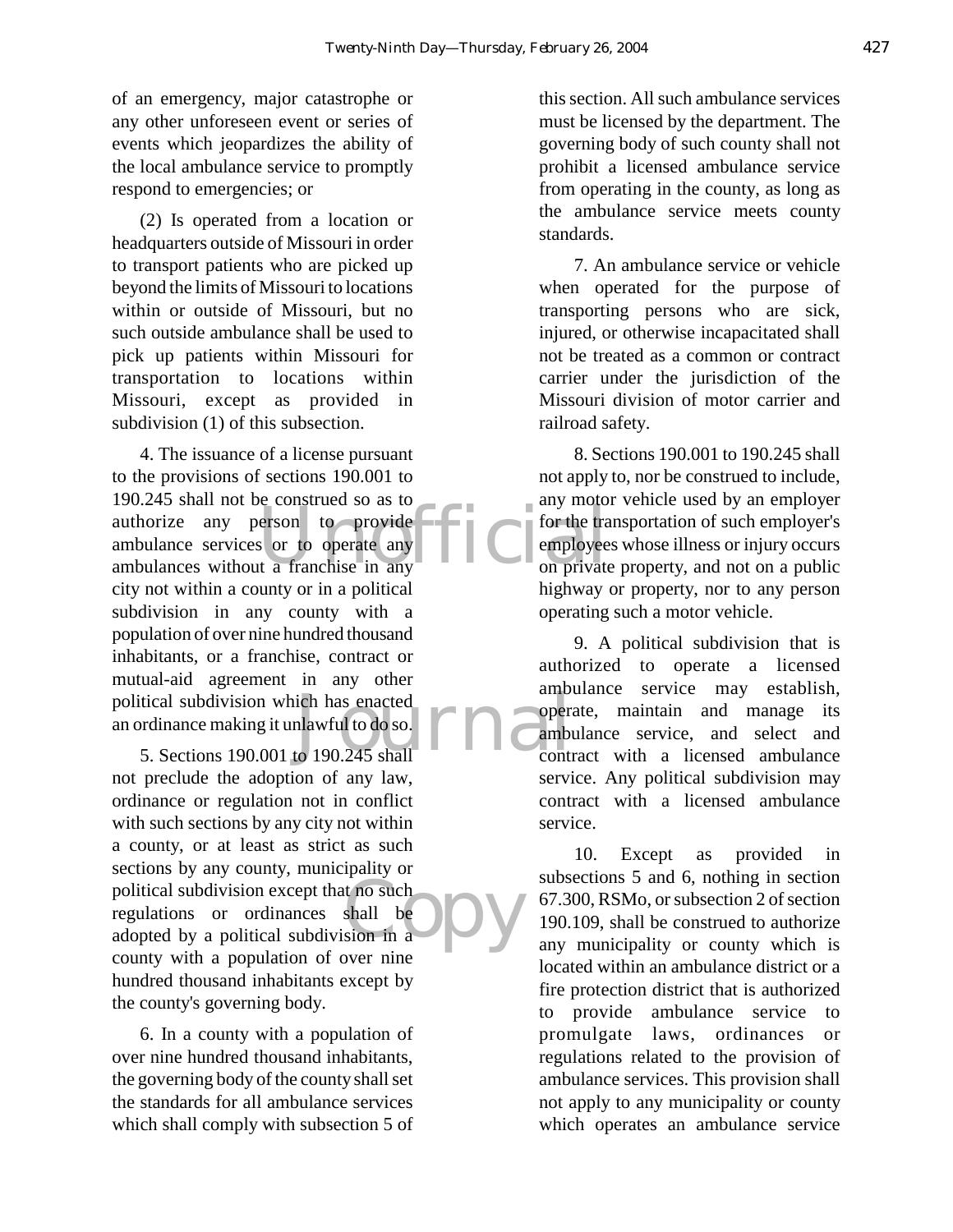established prior to August 28, 1998.

11. Nothing in section 67.300, RSMo, or subsection 2 of section 190.109 shall be construed to authorize any municipality or county which is located within an ambulance district or a fire protection district that is authorized to provide ambulance service to operate an ambulance service without a franchise in an ambulance district or a fire protection district that is authorized to provide ambulance service which has enacted an ordinance making it unlawful to do so. This provision shall not apply to any municipality or county which operates an ambulance service established prior to August 28, 1998.

within the state of Missouri which is<br>
licensed by the department to provide<br>
such service shall discriminate regarding<br>
(3) A 12. No provider of ambulance service within the state of Missouri which is licensed by the department to provide treatment or transportation of emergency patients on the basis of race, sex, age, color, religion, sexual preference, national origin, ancestry, handicap, medical condition or ability to pay.

his section, other<br>D and 11 of this<br>mit or supersede 13. No provision of this section, other than subsections 5, 6, 10 and 11 of this section, is intended to limit or supersede the powers given to ambulance districts pursuant to this chapter or to fire protection districts pursuant to chapter 321, RSMo, or to counties, cities, towns and villages pursuant to chapter 67, RSMo.

er of any DV 14. Upon the sale or transfer of any ground ambulance service ownership, the owner of such service shall notify the department of the change in ownership within thirty days of such sale or transfer. After receipt of such notice, the department shall conduct an inspection of the ambulance service to verify compliance with the licensure standards

of sections 190.001 to 190.245.**]**

**[**190.108. 1. The department shall, within a reasonable time after receipt of an application, cause such investigation as the department deems necessary to be made of the applicant for an air ambulance license.

2. The department shall have the authority and responsibility to license an air ambulance service in accordance with sections 190.001 to 190.245, and in accordance with rules adopted by the department pursuant to sections 190.001 to 190.245. The department may promulgate rules relating to the requirements for an air ambulance license including, but not limited to:

(1) Medical control plans;

(2) Medical director qualifications;

(3) Air medical staff qualifications;

(4) Response and operations standards to assure that the health and safety needs of the public are met;

(5) Standards for air medical communications;

(6) Criteria for compliance with licensure requirements;

(7) Records and forms;

(8) Equipment requirements;

(9) Five-year license renewal;

(10) Quality improvement committees; and

(11) Response time, patient care and transportation standards.

3. Application for an air ambulance service license shall be made upon such forms as prescribed by the department in rules adopted pursuant to sections 190.001 to 190.245. The application form shall contain such information as the department deems necessary to make a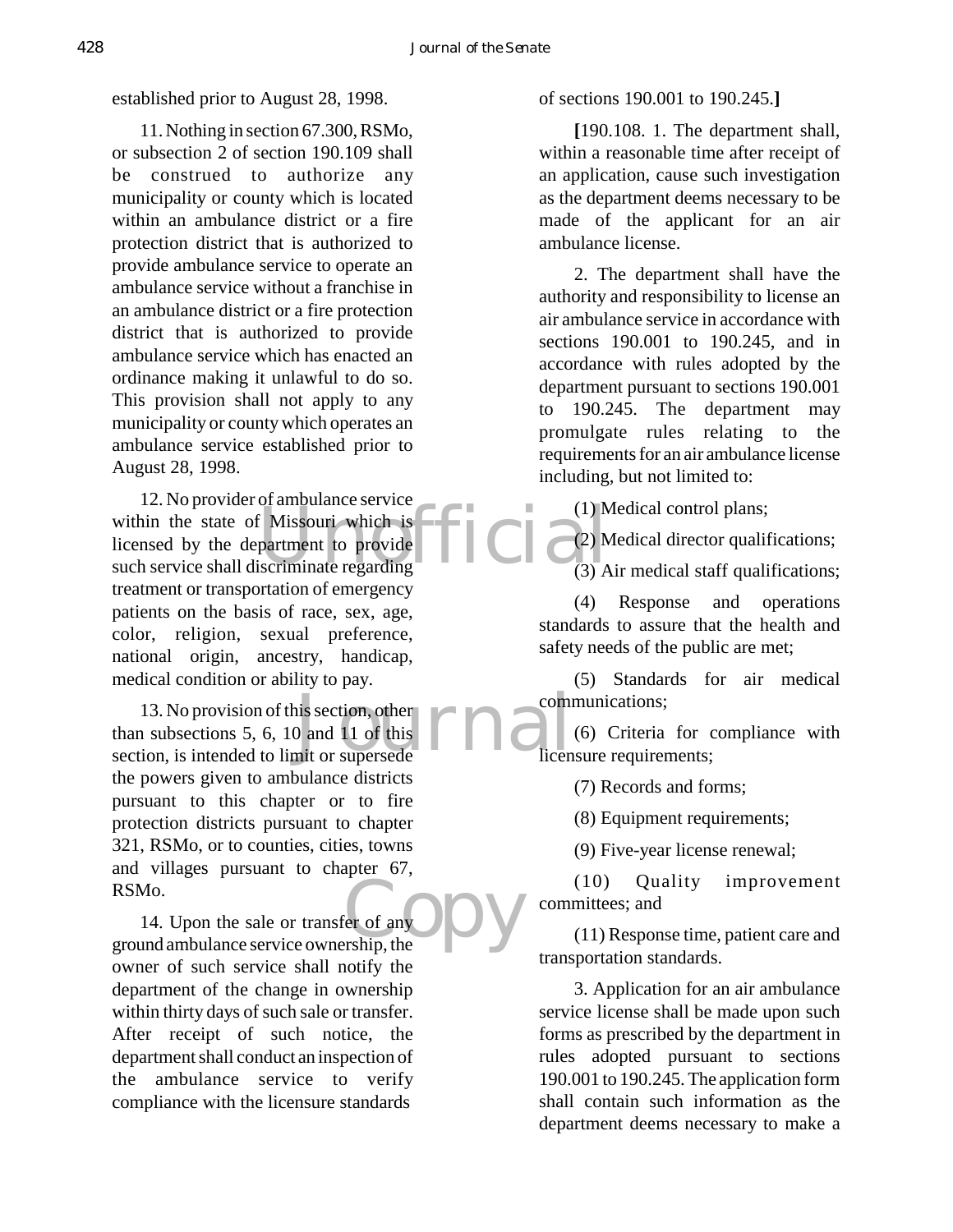determination as to whether the air ambulance service meets all the requirements of sections 190.001 to 190.245 and rules promulgated pursuant to sections 190.001 to 190.245.

4. Upon the sale or transfer of any air ambulance service ownership, the owner of such service shall notify the department of the change in ownership within thirty days of such sale or transfer. After receipt of such notice, the department shall conduct an inspection of the ambulance service to verify compliance with the licensure standards of sections 190.001 to 190.245.**]**

an amount as the department deems necessary to be applicant for a ground amount of the applicant for a ground amount amount amount amount amount amount and the state of the applicant for a ground  $\sum_{n=1}^{\infty}$  and  $\sum_{n=1$ **[**190.109. 1. The department shall, within a reasonable time after receipt of an application, cause such investigation made of the applicant for a ground ambulance license.

bulance service<br>
ember 31, 1997,<br>
the department<br>
the department  $\sum_{\text{ue a new}}^{190.001}$ 2. Any person that owned and operated a licensed ambulance on December 31, 1997, shall receive an ambulance service license from the department, unless suspended, revoked or terminated, for that ambulance service area which was, on December 31, 1997, described and filed with the department as the primary service area for its licensed ambulances on August 28, 1998, provided that the person makes application and adheres to the rules and regulations promulgated by the department pursuant to sections 190.001 to 190.245.

3. The department shall issue a new ground ambulance service license to an ambulance service that is not currently licensed by the department, or is currently licensed by the department and is seeking to expand its ambulance service area, except as provided in subsection 4 of this section, to be valid for a period of five years, unless

suspended, revoked or terminated, when the director finds that the applicant meets the requirements of ambulance service licensure established pursuant to sections 190.100 to 190.245 and the rules adopted by the department pursuant to sections 190.001 to 190.245. In order to be considered for a new ambulance service license, an ambulance service shall submit to the department a letter of endorsement from each ambulance district or fire protection district that is authorized to provide ambulance service, or from each municipality not within an ambulance district or fire protection district that is authorized to provide ambulance service, in which the ambulance service proposes to operate. If an ambulance service proposes to operate in unincorporated portions of a county not within an ambulance district or fire protection district that is authorized to provide ambulance service, in order to be considered for a new ambulance service license, the ambulance service shall submit to the department a letter of endorsement from the county. Any letter of endorsement required pursuant to this section shall verify that the political subdivision has conducted a public hearing regarding the endorsement and that the governing body of the political subdivision has adopted a resolution approving the endorsement. The letter of endorsement shall affirmatively state that the proposed ambulance service:

(1) Will provide a benefit to public health that outweighs the associated costs;

(2) Will maintain or enhance the public's access to ambulance services;

(3) Will maintain or improve the public health and promote the continued development of the regional emergency medical service system;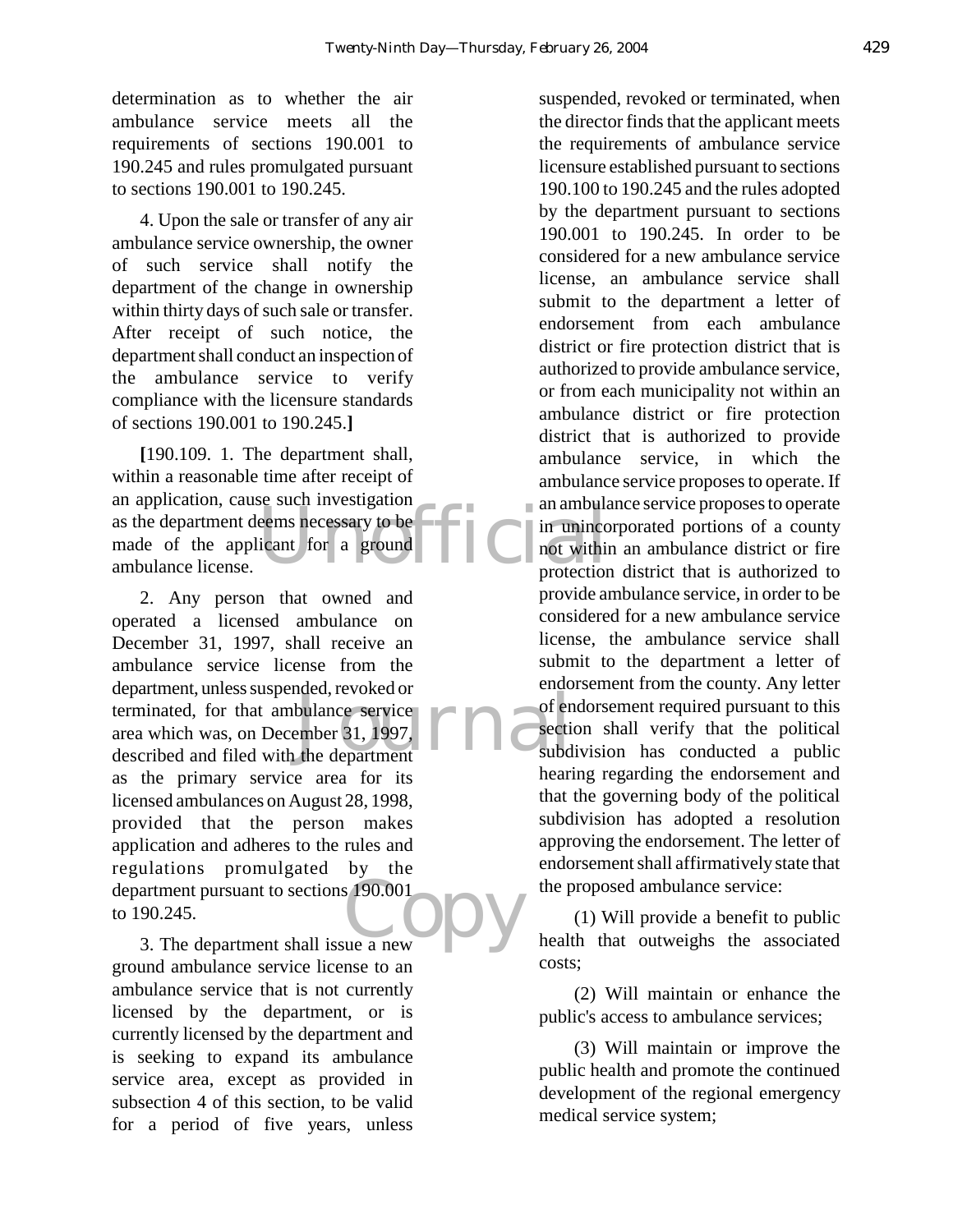(4) Has demonstrated the appropriate expertise in the operation of ambulance services; and

(5) Has demonstrated the financial resources necessary for the operation of the proposed ambulance service.

ambulance service ambulance service<br>
the political subdivision from its<br>
ambulance service area, except that 4. A contract between a political subdivision and a licensed ambulance service for the provision of ambulance services for that political subdivision shall expand, without further action by the department, the ambulance service area of the licensed ambulance service to include the jurisdictional boundaries of the political subdivision. The termination of the aforementioned contract shall result in a reduction of the licensed ambulance service's ambulance service area by removing the geographic area of the political subdivision from its licensed ambulance service providers may provide ambulance services as are needed at and around the state fair grounds for protection of attendees at the state fair.

shall renew a<br>ce license if the **Figure 19** dicen-<br>requirements 5. The department shall renew a ground ambulance service license if the applicant meets the requirements established pursuant to sections 190.001 to 190.245, and the rules adopted by the department pursuant to sections 190.001 to 190.245.

omurgate<br>ents for a<br>license 6. The department shall promulgate rules relating to the requirements for a ground ambulance service license including, but not limited to:

(1) Vehicle design, specification, operation and maintenance standards;

- (2) Equipment requirements;
- (3) Staffing requirements;
- (4) Five-year license renewal;
- (5) Records and forms;

(6) Medical control plans;

(7) Medical director qualifications;

(8) Standards for medical communications;

(9) Memorandums of understanding with emergency medical response agencies that provide advanced life support;

(10) Quality improvement committees; and

(11) Response time, patient care and transportation standards.

7. Application for a ground ambulance service license shall be made upon such forms as prescribed by the department in rules adopted pursuant to sections 190.001 to 190.245. The application form shall contain such information as the department deems necessary to make a determination as to whether the ground ambulance service meets all the requirements of sections 190.001 to 190.245 and rules promulgated pursuant to sections 190.001 to 190.245.**]**

**[**190.120. 1. No ambulance service license shall be issued pursuant to sections 190.001 to 190.245, nor shall such license be valid after issuance, nor shall any ambulance be operated in Missouri unless there is at all times in force and effect insurance coverage or proof of financial responsibility with adequate reserves maintained for each and every ambulance owned or operated by or for the applicant or licensee to provide for the payment of damages in an amount as prescribed in regulation:

(1) For injury to or death of individuals in accidents resulting from any cause for which the owner of such vehicle would be liable on account of liability imposed on him or her by law,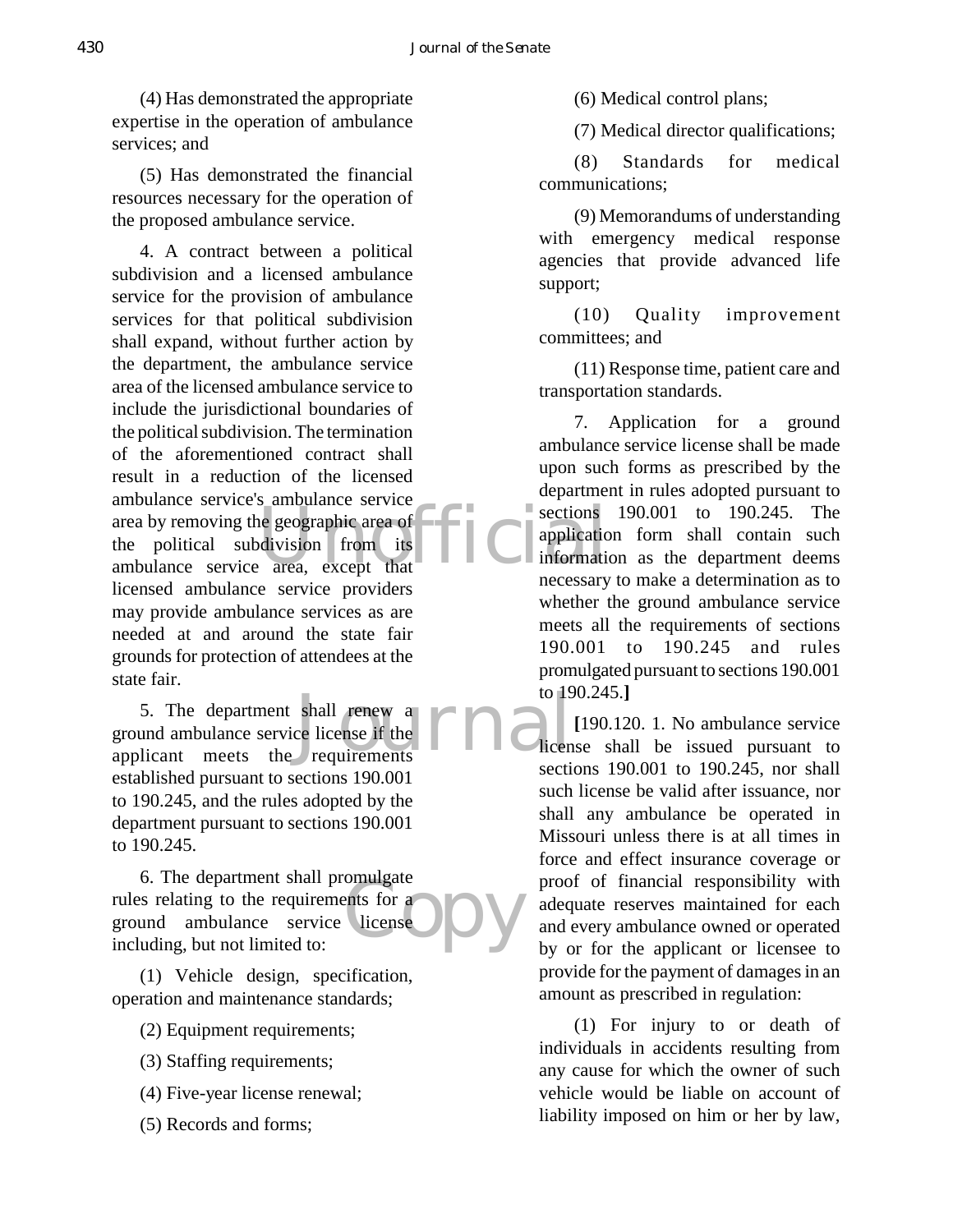regardless of whether the ambulance was being driven by the owner or the owner's agent; and

(2) For the loss of or damage to the property of another, including personal property, under like circumstances.

2. The insurance policy or proof of financial responsibility shall be submitted by all licensees required to provide such insurance pursuant to sections 190.001 to 190.245. The insurance policy, or proof of the existence of financial responsibility, shall be submitted to the director, in such form as the director may specify, for the director's approval prior to the issuance of each ambulance service license.

eve policy or proof of<br>sibility document<br>visions of this section<br>of a provision for a Let the policy is<br>
the policy is<br>
thity will not be<br>
accre Expressed<br>contained a transfer of the set of the set of the set of the set of the set of the set of the set of the set of the set of the set of the set of the set of the set of the set of the set of the set of the set of t 3. Every insurance policy or proof of financial responsibility document required by the provisions of this section shall contain proof of a provision for a continuing liability thereunder to the full amount thereof, notwithstanding any recovery thereon; that the liability of the insurer shall not be affected by the insolvency or the bankruptcy of the assured; and that until the policy is revoked the insurance company or self-insured licensee or entity will not be relieved from liability on account of nonpayment of premium, failure to renew license at the end of the year, or any act or omission of the named assured. Such policy of insurance or self-insurance shall be further conditioned for the payment of any judgments up to the limits of such policy, recovered against any person other than the owner, the owner's agent or employee, who may operate the same with the consent of the owner.

4. Every insurance policy or self-insured licensee or entity as required by the provisions of this section shall extend for the period to be covered by the license applied for and the insurer shall

be obligated to give not less than thirty days' written notice to the director and to the insured before any cancellation or termination thereof earlier than its expiration date, and the cancellation or other termination of any such policy shall automatically revoke and terminate the licenses issued for the ambulance service covered by such policy unless covered by another insurance policy in compliance with sections 190.001 to 190.245.**]**

**[**190.131. 1. The department shall accredit or certify training entities for first responders, emergency medical dispatchers, emergency medical technicians-basic, emergency medical technicians-intermediate, and emergency medical technicians-paramedic, for a period of five years, if the applicant meets the requirements established pursuant to sections 190.001 to 190.245.

2. Such rules promulgated by the department shall set forth the minimum requirements for entrance criteria, training program curricula, instructors, facilities, equipment, medical oversight, record keeping, and reporting.

3. Application for training entity accreditation or certification shall be made upon such forms as prescribed by the department in rules adopted pursuant to sections 190.001 to 190.245. The application form shall contain such information as the department deems reasonably necessary to make a determination as to whether the training entity meets all requirements of sections 190.001 to 190.245 and rules promulgated pursuant to sections 190.001 to 190.245.

4. Upon receipt of such application for training entity accreditation or certification, the department shall determine whether the training entity, its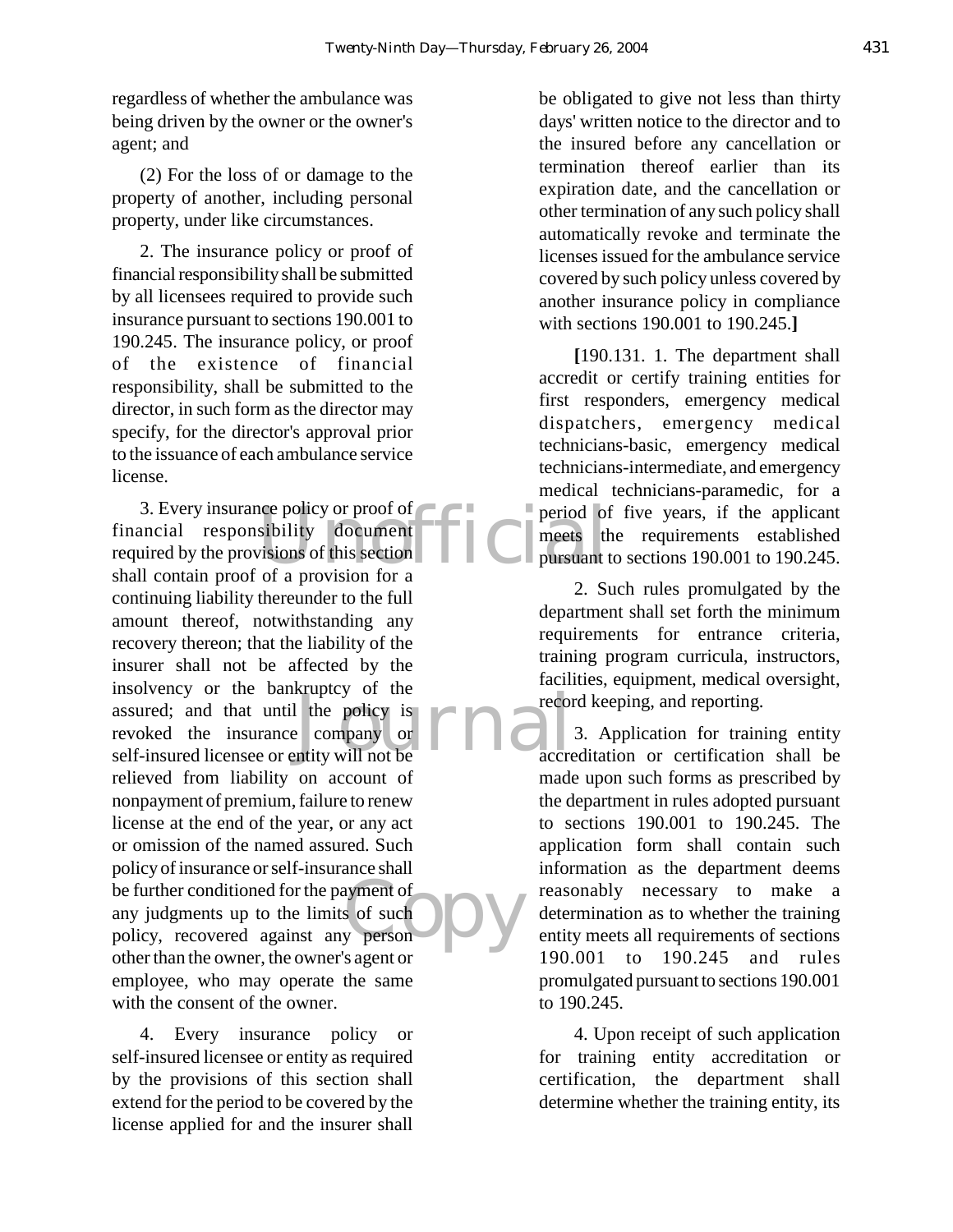instructors, facilities, equipment, curricula and medical oversight meet the requirements of sections 190.001 to 190.245 and rules promulgated pursuant to sections 190.001 to 190.245.

5. Upon finding these requirements satisfied, the department shall issue a training entity accreditation or certification in accordance with rules promulgated by the department pursuant to sections 190.001 to 190.245.

6. Subsequent to the issuance of a training entity accreditation or certification, the department shall cause a periodic review of the training entity to assure continued compliance with the requirements of sections 190.001 to 190.245 and all rules promulgated

pursuant to sections 190.001 to 190.245.<br>
T. No person or entity shall hold itself<br>
out or provide training required by this 7. No person or entity shall hold itself out or provide training required by this section without accreditation or certification by the department.**]**

ch investigation agen<br>
necessary to be<br>
or an emergency<br>
License **[**190.133. 1. The department shall, within a reasonable time after receipt of an application, cause such investigation as the department deems necessary to be made of the applicant for an emergency medical response agency license.

tablished<br>190.245<br>190.245 2. The department shall issue a license to any emergency medical response agency which provides advanced life support if the applicant meets the requirements established pursuant to sections 190.001 to 190.245, and the rules adopted by the department pursuant to sections 190.001 to 190.245. The department may promulgate rules relating to the requirements for an emergency medical response agency including, but not limited to:

- (1) A licensure period of five years;
- (2) Medical direction;

(3) Records and forms; and

(4) Memorandum of understanding with local ambulance services.

3. Application for an emergency medical response agency license shall be made upon such forms as prescribed by the department in rules adopted pursuant to sections 190.001 to 190.245. The application form shall contain such information as the department deems necessary to make a determination as to whether the emergency medical response agency meets all the requirements of sections 190.001 to 190.245 and rules promulgated pursuant to sections 190.001 to 190.245.

4. No person or entity shall hold itself out as an emergency medical response agency that provides advanced life support or provide the services of an emergency medical response agency that provides advanced life support unless such person or entity is licensed by the department.

5. Only emergency medical response agencies licensed and serving in any county of the first classification without a charter form of government and with more than one hundred eighty-four thousand but less than one hundred eighty-eight thousand inhabitants, any county with a charter form of government and with more than six hundred thousand but less than seven hundred thousand inhabitants, or any county of the first classification with more than seventy-three thousand seven hundred but less than seventy-three thousand eight hundred inhabitants will be licensed to provide certain ALS services with the services of EMT-Is.

6. Emergency medical response agencies functioning with the services of EMT-Is must work in collaboration with an ambulance service providing advanced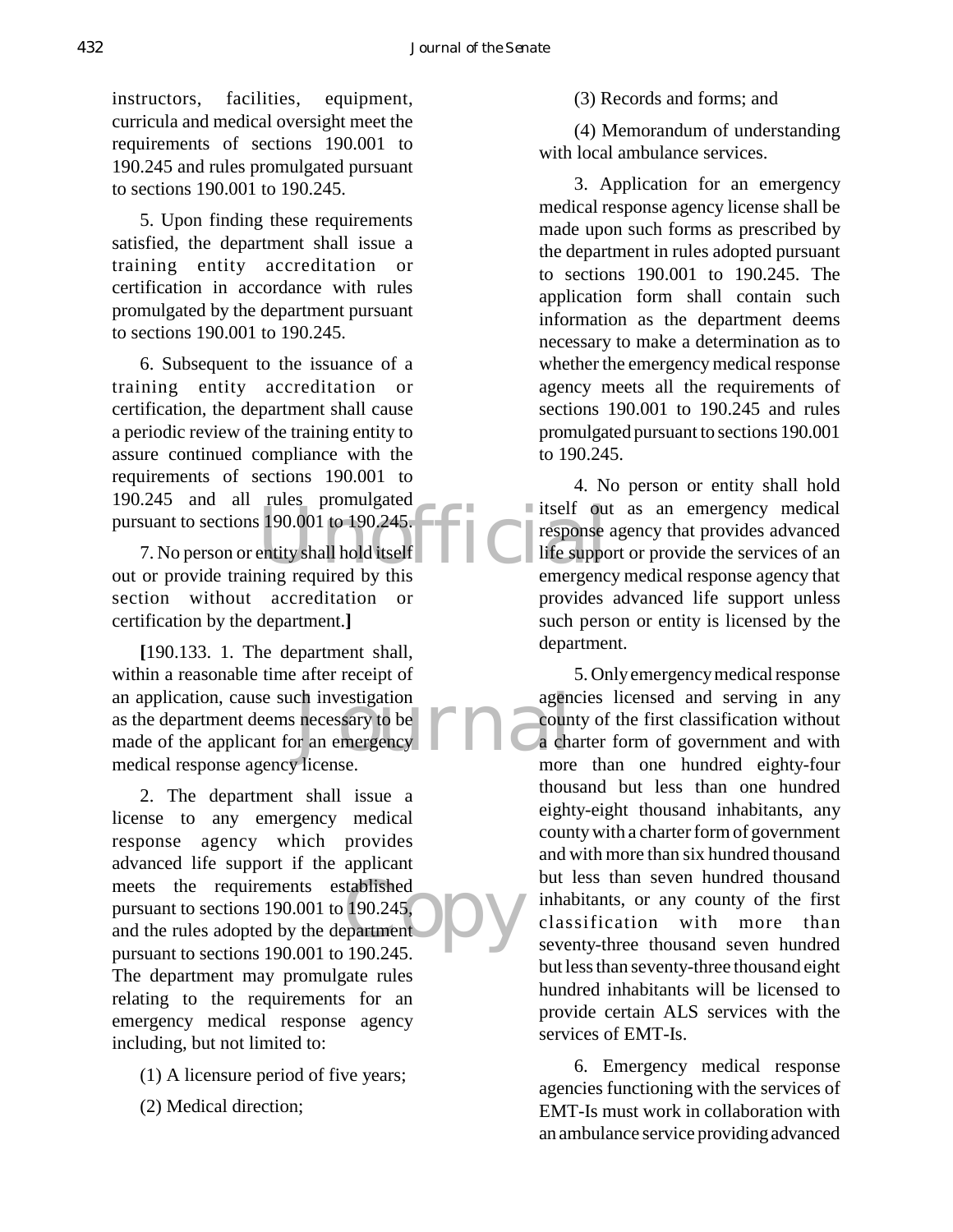life support with personnel trained to the emergency medical technician-paramedic level.**]**

**[**190.142. 1. The department shall, within a reasonable time after receipt of an application, cause such investigation as it deems necessary to be made of the applicant for an emergency medical technician's license. The director may authorize investigations into criminal records in other states for any applicant.

to 190.245. The department may contain the sections 190.001<br>promulgate rules relating to the couras and or providence of the couras and or providence of the couras and or providence of the couras and or providence of the c 2. The department shall issue a license to all levels of emergency medical technicians, for a period of five years, if the applicant meets the requirements established pursuant to sections 190.001 to 190.245 and the rules adopted by the department pursuant to sections 190.001 to 190.245. The department may promulgate rules relating to the technician including but not limited to:

(1) Age requirements;

ates Department<br>
The different state of the contract of the contract of the contract of the contract of the contract of the contract of the contract of the contract of the contract of the contract of the contract of the co (2) Education and training requirements based on respective national curricula of the United States Department of Transportation and any modification to such curricula specified by the department through rules adopted pursuant to sections 190.001 to 190.245;

(3) Initial licensure testing requirements;

(4) Continuing education and relicensure requirements; and

and write (5) Ability to speak, read and write the English language.

3. Application for all levels of emergency medical technician license shall be made upon such forms as prescribed by the department in rules adopted pursuant to sections 190.001 to 190.245. The application form shall

contain such information as the department deems necessary to make a determination as to whether the emergency medical technician meets all the requirements of sections 190.001 to 190.245 and rules promulgated pursuant to sections 190.001 to 190.245.

4. All levels of emergency medical technicians may perform only that patient care which is:

(1) Consistent with the training, education and experience of the particular emergency medical technician; and

(2) Ordered by a physician or set forth in protocols approved by the medical director.

5. No person shall hold themselves out as an emergency medical technician or provide the services of an emergency medical technician unless such person is licensed by the department.

6. Any rule or portion of a rule, as that term is defined in section 536.010, RSMo, that is created under the authority delegated in this section shall become effective only if it complies with and is subject to all of the provisions of chapter 536, RSMo, and, if applicable, section 536.028, RSMo. This section and chapter 536, RSMo, are nonseverable and if any of the powers vested with the general assembly pursuant to chapter 536, RSMo, to review, to delay the effective date or to disapprove and annul a rule are subsequently held unconstitutional, then the grant of rulemaking authority and any rule proposed or adopted after August 28, 2002, shall be invalid and void.**]**

**[**190.143. 1. Notwithstanding any other provisions of law, the department may grant a ninety-day temporary emergency medical technician license to all levels of emergency medical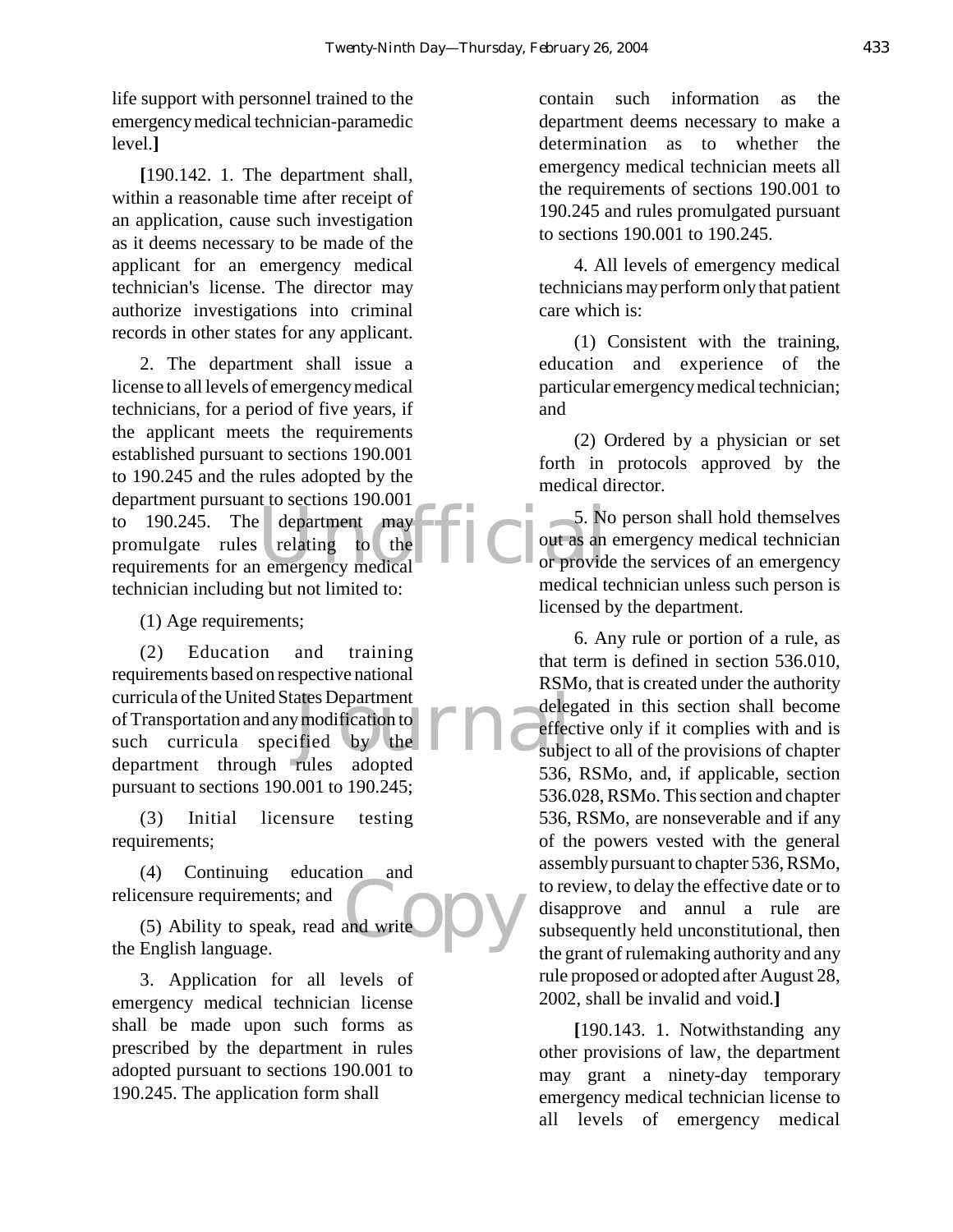technicians who meet the following:

(1) Can demonstrate that they have, or will have, employment requiring an emergency medical technician license;

(2) Are not currently licensed as an emergency medical technician in Missouri or have been licensed as an emergency medical technician in Missouri and fingerprints need to be submitted to the Federal Bureau of Investigation to verify the existence or absence of a criminal history, or they are currently licensed and the license will expire before a verification can be completed of the existence or absence of a criminal history;

such forms as<br>department in rules<br>b sections 190.001 to<br> $\begin{bmatrix} 190.537. \\ 190.537. \end{bmatrix}$ (3) Have submitted a complete application upon such forms as prescribed by the department in rules adopted pursuant to sections 190.001 to 190.245;

(4) Have not been disciplined pursuant to sections 190.001 to 190.245 and rules promulgated pursuant to sections 190.001 to 190.245;

Francisco de la Contra de la Contra de la Contra de la Contra de la Contra de la Contra de la Contra de la Contra de la Contra de la Contra de la Contra de la Contra de la Contra de la Contra de la Contra de la Contra de l (5) Meet all the requirements of rules promulgated pursuant to sections 190.001 to 190.245.

d i c a 1<br>dnurse or bicensed, 2. A temporary emergency medical technician license shall only authorize the license to practice while under the immediate supervision of a licensed emergency medical technician-basic, emergency medical technician-paramedic, registered nurse or physician who is currently licensed, without restrictions, to practice in Missouri.

3. A temporary emergency medical technician license shall automatically expire either ninety days from the date of issuance or upon the issuance of a five-year emergency medical technician license.**]**

**[**190.146. Any licensee allowing a license to lapse may within two years of the lapse request that their license be returned to active status by notifying the department in advance of such intention, and submit a complete application upon such forms as prescribed by the department in rules adopted pursuant to sections 190.001 to 190.245. If the licensee meets all the requirements for relicensure, the department shall issue a new emergency medical technician license to the licensee.**]**

**[**190.160. The renewal of any license shall require conformance with sections 190.001 to 190.245 and sections 190.525 to 190.537, and rules adopted by the department pursuant to sections 190.001  $\bullet$  to 190.245 and sections 190.525 to 190.537.**]**

**[**190.165. 1. The department may refuse to issue or deny renewal of any certificate, permit or license required pursuant to sections 190.100 to 190.245 for failure to comply with the provisions of sections 190.100 to 190.245 or any lawful regulations promulgated by the department to implement its provisions as described in subsection 2 of this section. The department shall notify the applicant in writing of the reasons for the refusal and shall advise the applicant of his or her right to file a complaint with the administrative hearing commission as provided by chapter 621, RSMo.

2. The department may cause a complaint to be filed with the administrative hearing commission as provided by chapter 621, RSMo, against any holder of any certificate, permit or license required by sections 190.100 to 190.245 or any person who has failed to renew or has surrendered his or her certificate, permit or license for failure to comply with the provisions of sections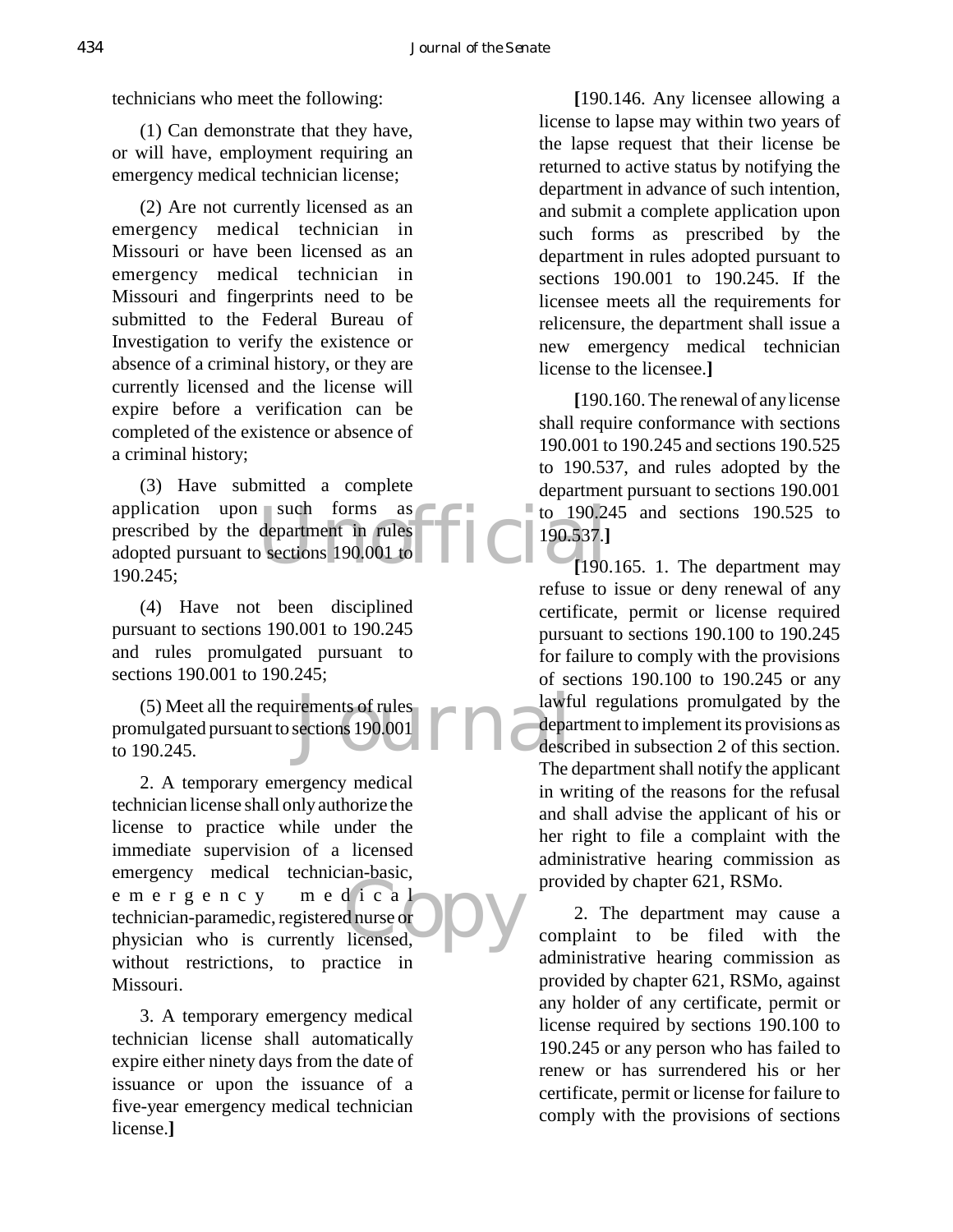190.100 to 190.245 or any lawful regulations promulgated by the department to implement such sections. Those regulations shall be limited to the following:

(1) Use or unlawful possession of any controlled substance, as defined in chapter 195, RSMo, or alcoholic beverage to an extent that such use impairs a person's ability to perform the work of any activity licensed or regulated by sections 190.100 to 190.245;

Functions or duties of any activity<br>
licensed or regulated pursuant to sections<br>
190.100 to 190.245, for any offense an (2) Being finally adjudicated and found guilty, or having entered a plea of guilty or nolo contendere, in a criminal prosecution under the laws of any state or of the United States, for any offense reasonably related to the qualifications, licensed or regulated pursuant to sections 190.100 to 190.245, for any offense an essential element of which is fraud, dishonesty or an act of violence, or for any offense involving moral turpitude, whether or not sentence is imposed;

bery in securing<br>r license issued<br>100 to 190.245 (3) Use of fraud, deception, misrepresentation or bribery in securing any certificate, permit or license issued pursuant to sections 190.100 to 190.245 or in obtaining permission to take any examination given or required pursuant to sections 190.100 to 190.245;

eption or<br>eption or<br>ust gross (4) Obtaining or attempting to obtain any fee, charge, tuition or other compensation by fraud, deception or misrepresentation;

(5) Incompetency, misconduct, gross negligence, fraud, misrepresentation or dishonesty in the performance of the functions or duties of any activity licensed or regulated by sections 190.100 to 190.245;

(6) Violation of, or assisting or enabling any person to violate, any provision of sections 190.100 to 190.245, or of any lawful rule or regulation adopted by the department pursuant to sections 190.100 to 190.245;

(7) Impersonation of any person holding a certificate, permit or license or allowing any person to use his or her certificate, permit, license or diploma from any school;

(8) Disciplinary action against the holder of a license or other right to practice any activity regulated by sections 190.100 to 190.245 granted by another state, territory, federal agency or country upon grounds for which revocation or suspension is authorized in this state;

(9) For an individual being finally adjudged insane or incompetent by a court of competent jurisdiction;

(10) Assisting or enabling any person to practice or offer to practice any activity licensed or regulated by sections 190.100 to 190.245 who is not licensed and currently eligible to practice pursuant to sections 190.100 to 190.245;

(11) Issuance of a certificate, permit or license based upon a material mistake of fact;

(12) Violation of any professional trust or confidence;

(13) Use of any advertisement or solicitation which is false, misleading or deceptive to the general public or persons to whom the advertisement or solicitation is primarily directed;

(14) Violation of the drug laws or rules and regulations of this state, any other state or the federal government;

(15) Refusal of any applicant or licensee to cooperate with the department of health and senior services during any investigation;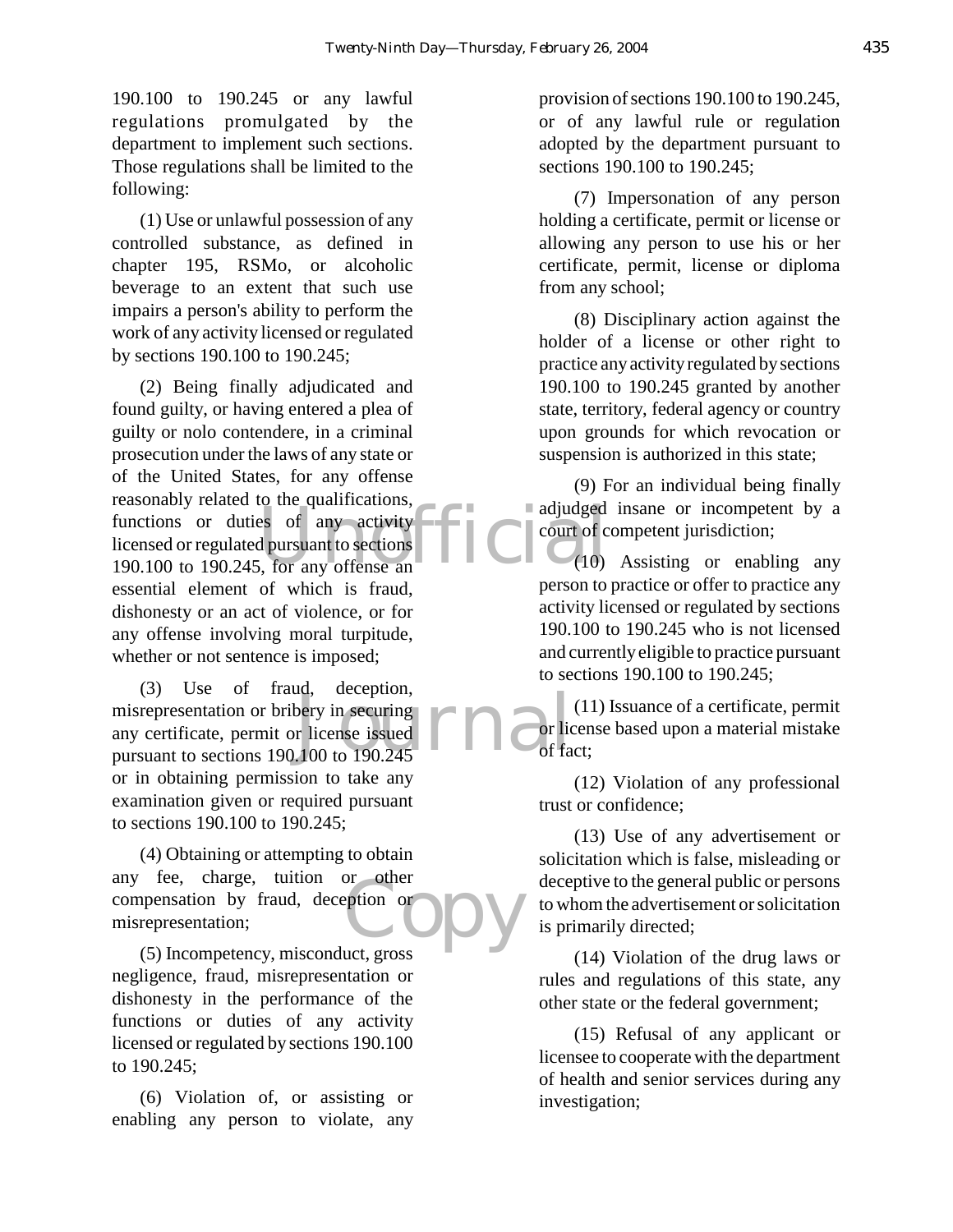(16) Any conduct or practice which is or might be harmful or dangerous to the mental or physical health of a patient or the public;

(17) Repeated negligence in the performance of the functions or duties of any activity licensed or regulated by sections 190.100 to 190.245.

example the complaint of probation on<br>
such terms and conditions as the contribution of the department deems appropriate for a The appear<br>
period not to exceed five years, or may 3. After the filing of such complaint, the proceedings shall be conducted in accordance with the provisions of chapter 621, RSMo. Upon a finding by the administrative hearing commission that the grounds, provided in subsection 2 of this section, for disciplinary action are met, the department may, singly or in combination, censure or place the person named in the complaint on probation on such terms and conditions as the department deems appropriate for a suspend, for a period not to exceed three years, or revoke the license, certificate or permit.

to apply for<br>shall be at the **Form of the state**<br>partment after stave ible for<br>tify the 4. An individual whose license has been revoked shall wait one year from the date of revocation to apply for relicensure. Relicensure shall be at the discretion of the department after compliance with all the requirements of sections 190.100 to 190.245 relative to the licensing of an applicant for the first time. Any individual whose license has been revoked twice within a ten-year period shall not be eligible for relicensure.

5. The department may notify the proper licensing authority of any other state in which the person whose license was suspended or revoked was also licensed of the suspension or revocation.

6. Any person, organization, association or corporation who reports or provides information to the department pursuant to the provisions of sections

190.100 to 190.245 and who does so in good faith shall not be subject to an action for civil damages as a result thereof.

7. The department of health and senior services may suspend any certificate, permit or license required pursuant to sections 190.100 to 190.245 simultaneously with the filing of the complaint with the administrative hearing commission as set forth in subsection 2 of this section, if the department finds that there is an imminent threat to the public health. The notice of suspension shall include the basis of the suspension and notice of the right to appeal such suspension. The licensee may appeal the decision to suspend the license, certificate or permit to the department. The appeal shall be filed within ten days from the date of the filing of the complaint. A hearing shall be conducted by the department within ten days from the date the appeal is filed. The suspension shall continue in effect until the conclusion of the proceedings, including review thereof, unless sooner withdrawn by the department, dissolved by a court of competent jurisdiction or stayed by the administrative hearing commission.**]**

**[**190.171. Any person aggrieved by an official action of the department of health and senior services affecting the licensed status of a person pursuant to the provisions of sections 190.001 to 190.245 and sections 190.525 to 190.537, including the refusal to grant, the grant, the revocation, the suspension, or the failure to renew a license, may seek a determination thereon by the administrative hearing commission pursuant to the provisions of section 621.045, RSMo, and it shall not be a condition to such determination that the person aggrieved seek a reconsideration,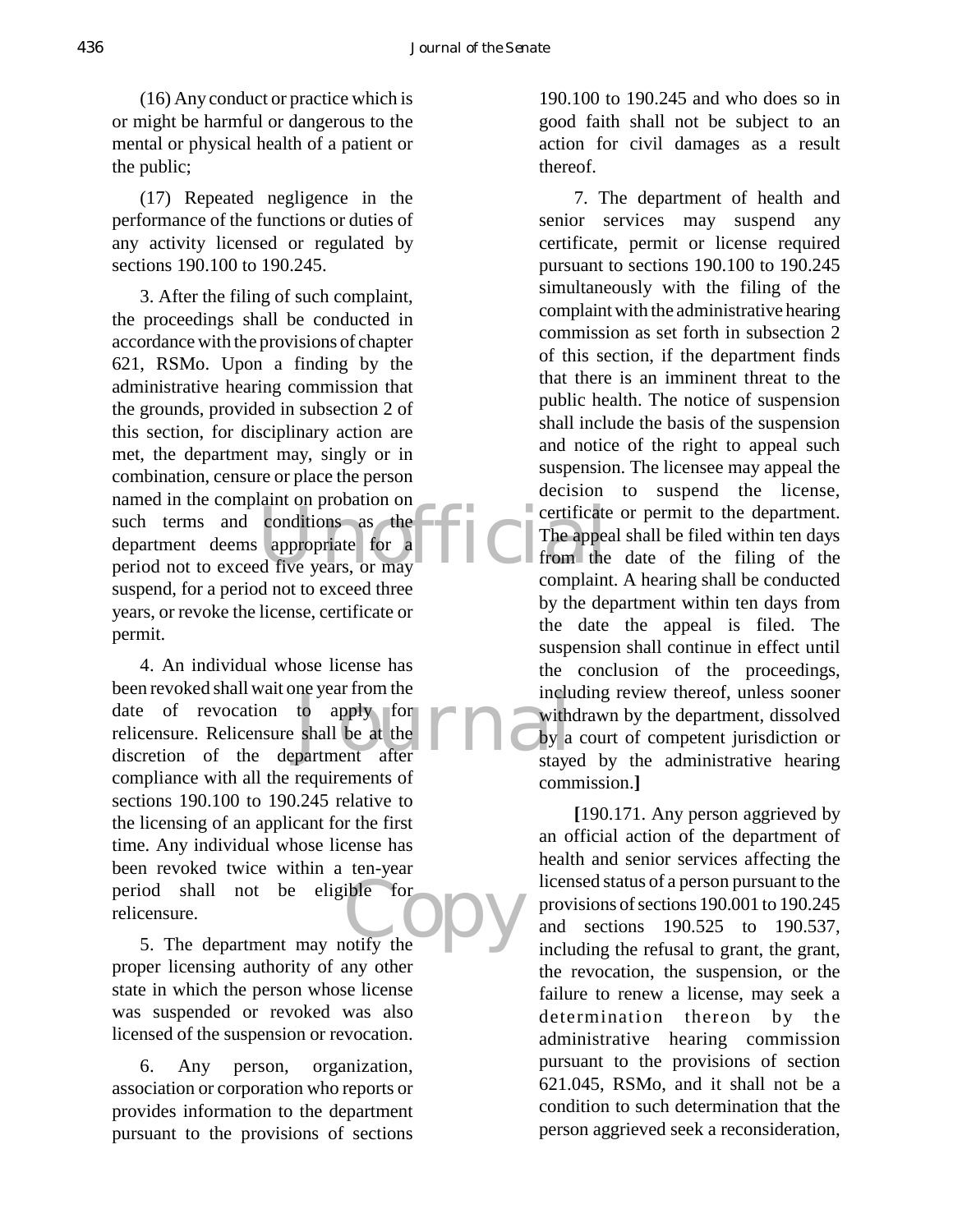a rehearing, or exhaust any other procedure within the department of health and senior services or the department of social services.**]**

for which the discipline is sought may<br>submit a written impact statement to the<br>administrative hearing commission for<br>adopt and adopt an **[**190.172. Notwithstanding the provisions of subdivision (3) of subsection 3 of section 621.045, RSMo, to the contrary, if no contested case has been filed against the licensee, the agency shall submit a copy of the settlement agreement signed by all of the parties within fifteen days after signature to the administrative hearing commission for determination that the facts agreed to by the parties to the settlement constitute grounds for denying or disciplining the license of the licensee. Any person who is directly harmed by the specific conduct for which the discipline is sought may submit a written impact statement to the consideration in connection with the commission's review of the settlement agreement.**]**

aintain accurate<br>in information<br>if applicable, the **Example 19** The Termination **[**190.175. 1. Each ambulance service licensee or emergency medical response agency licensee shall maintain accurate records, which contain information concerning the care and, if applicable, the transportation of each patient.

partment,<br>sale or<br>e services 2. Records will be retained by the ambulance service licensees and emergency medical response agency licensees for five years, readily available for inspection by the department, notwithstanding transfer, sale or discontinuance of the ambulance services or business.

3. A patient care report, approved by the department, shall be completed for each ambulance run on which are entered pertinent remarks by the emergency medical technician, registered nurse or physician and such other items as specified by rules promulgated by the

### department.

4. A written or electronic patient care document shall be completed and given to the ambulance service personnel by the health care facility when a patient is transferred between health care facilities. Such patient care record shall contain such information pertinent to the continued care of the patient as well as the health and safety of the ambulance service personnel during the transport. Nothing in this section shall be construed as to limit the reporting requirements established in federal law relating to the transfer of patients between health care facilities.

5. Such records shall be available for inspection by the department at any reasonable time during business hours.**]**

**[**190.185. The department shall adopt, amend, promulgate, and enforce such rules, regulations and standards with respect to the provisions of this chapter as may be designed to further the accomplishment of the purpose of this law in promoting state-of-the-art emergency medical services in the interest of public health, safety and welfare. When promulgating such rules and regulations, the department shall consider the recommendations of the state advisory council on emergency medical services. Any rule or portion of a rule promulgated pursuant to the authority of sections 190.001 to 190.245 or sections 190.525 to 190.537 shall become effective only if it complies with and is subject to all of the provisions of chapter 536, RSMo, and, if applicable, section 536.028, RSMo. This section and chapter 536, RSMo, are nonseverable and if any of the powers vested with the general assembly pursuant to chapter 536, RSMo, to review, to delay the effective date or to disapprove and annul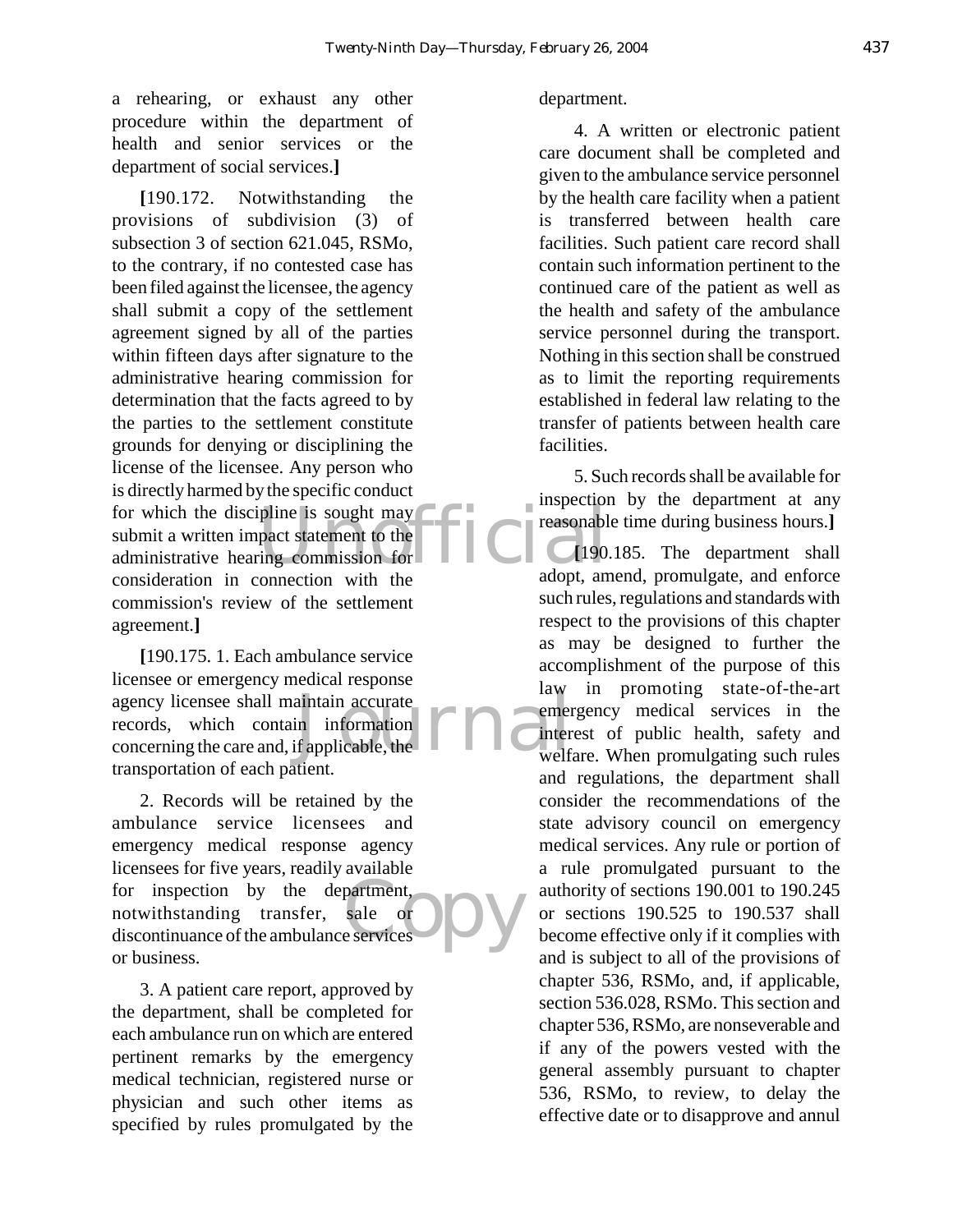a rule are subsequently held unconstitutional, then the grant of rulemaking authority and any rule proposed or adopted after August 28, 2002, shall be invalid and void.**]**

**[**190.196. 1. No employer shall knowingly employ or permit any employee to perform any services for which a license, certificate or other authorization is required by sections 190.001 to 190.245, or by rules adopted pursuant to sections 190.001 to 190.245, unless and until the person so employed possesses all licenses, certificates or authorizations that are required.

dispatcher, emergency medical<br>technician-basic, emergency medical<br>technician-paramedic, registered nurse or commutes 2. Any person or entity that employs or supervises a person's activities as a first responder, emergency medical technician-basic, emergency medical technician-paramedic, registered nurse or physician shall cooperate with the department's efforts to monitor and enforce compliance by those individuals subject to the requirements of sections 190.001 to 190.245.

ty who employs<br>the department<br>.001 to 190.245 3. Any person or entity who employs individuals licensed by the department pursuant to sections 190.001 to 190.245 shall report to the department within seventy-two hours of their having knowledge of any charges filed against a licensee in their employ for possible criminal action involving the following felony offenses:

buse of a DV (1) Child abuse or sexual abuse of  $\epsilon$ child;

(2) Crimes of violence; or

(3) Rape or sexual abuse.

4. Any licensee who has charges filed against him or her for the felony offenses in subsection 3 of this section shall report such an occurrence to the department within seventy-two hours of the charges being filed.

5. The department will monitor these reports for possible licensure action authorized pursuant to section 190.165.**]**

**[**190.246. 1. As used in this section, the following terms shall mean:

(1) "Eligible person, firm, organization or other entity", an ambulance service or emergency medical response agency, a certified first responder, emergency medical technical-basic or emergency medical technician-paramedic who is employed by, or an enrolled member, person, firm, organization or entity designated by, rule of the department of health and senior services in consultation with other appropriate agencies. All such eligible persons, firms, organizations or other entities shall be subject to the rules promulgated by the director of the department of health and senior services;

(2) "Emergency health care provider":

(a) A physician licensed pursuant to chapter 334, RSMo, with knowledge and experience in the delivery of emergency care; or

(b) A hospital licensed pursuant to chapter 197, RSMo, that provides emergency care.

2. Possession and use of epinephrine auto-injector devices shall be limited as follows:

(1) No person shall use an epinephrine auto-injector device unless such person has successfully completed a training course in the use of epinephrine auto-injector devices approved by the director of the department of health and senior services. Nothing in this section shall prohibit the use of an epinephrine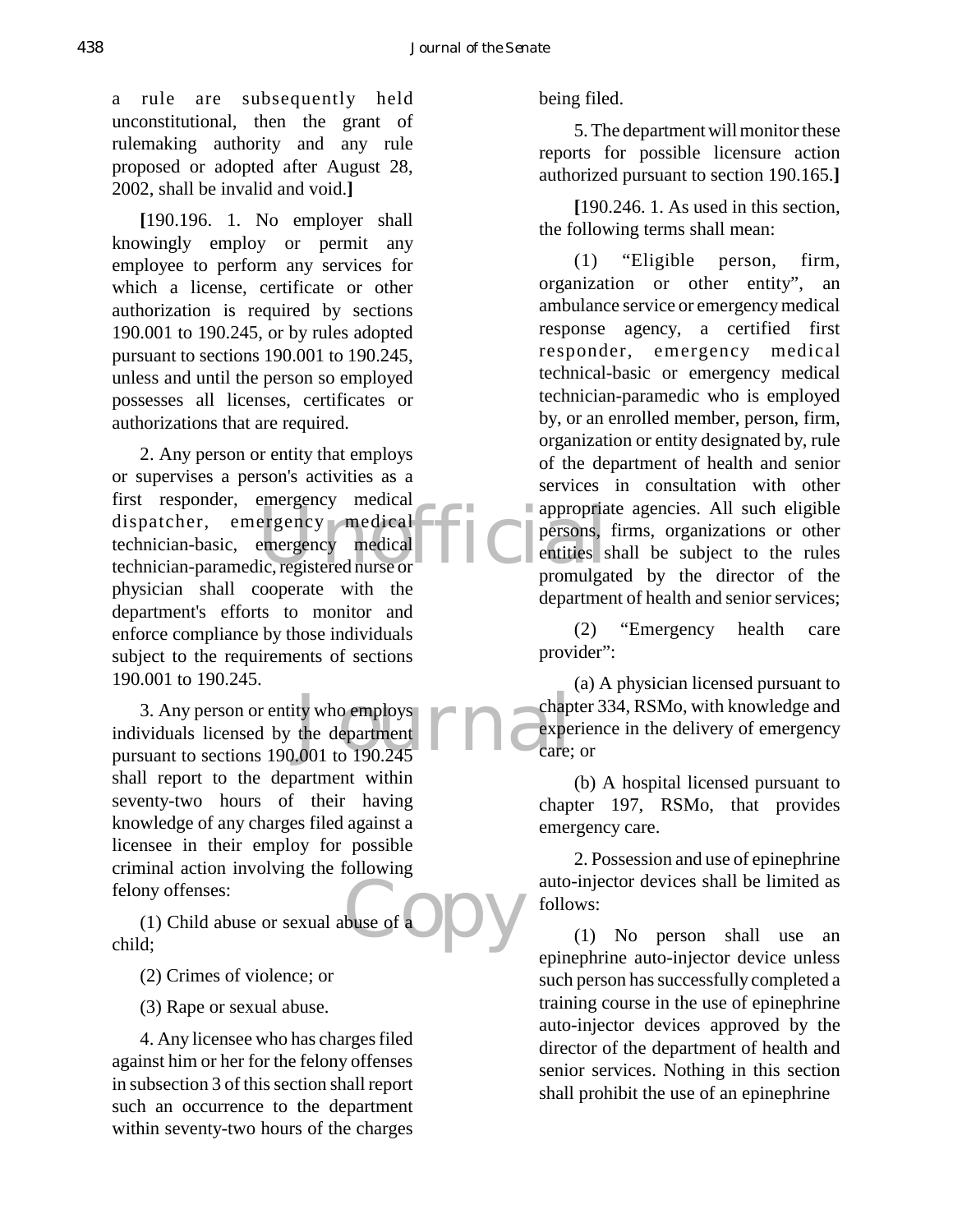auto-injector device:

(a) By a health care professional licensed or certified by this state who is acting within the scope of his or her practice; or

(b) By a person acting pursuant to a lawful prescription;

(2) Every person, firm, organization and entity authorized to possess and use epinephrine auto-injector devices pursuant to this section shall use, maintain and dispose of such devices in accordance with the rules of the department;

(3) Every use of an epinephrine auto-injector device pursuant to this section shall immediately be reported to the emergency health care provider.

th care provider.<br>
of an epinephrine  $\begin{bmatrix} 1 \end{bmatrix}$   $\begin{bmatrix} 0 \end{bmatrix}$  carrier; 3. (1) Use of an epinephrine auto-injector device pursuant to this section shall be considered first aid or emergency treatment for the purpose of any law relating to liability.

or use of an epinephrine auto-injector 383,<br>device pursuant to this section shall not<br>constitute the unlawful practice of a<br>medicine or the unlawful practice of a (2) Purchase, acquisition, possession or use of an epinephrine auto-injector device pursuant to this section shall not constitute the unlawful practice of profession.

possess it<br>ization or DV (3) Any person otherwise authorized to sell or provide an epinephrine auto-injector device may sell or provide it to a person authorized to possess it pursuant to this section.

4. Any person, firm, organization or entity that violates the provisions of this section is guilty of a class B misdemeanor.**]**

**[**190.248. 1. All investigations conducted in response to allegations of violations of sections 190.001 to 190.245 shall be completed within six months of receipt of the allegation.

2. In the course of an investigation the department shall have access to all records directly related to the alleged violations from persons or entities licensed pursuant to this chapter or chapter 197 or 198, RSMo.

3. Any department investigations that involve other administrative or law enforcement agencies shall be completed within six months of notification and final determination by such administrative or law enforcement agencies.**]**

**[**190.250. 1. As used in this section, the following terms mean:

(1) "Claim", a claim of a patient for:

(a) Damages from a tort-feasor; or

(b) Benefits from an insurance carrier;

(2) "Insurance carrier", any person, firm, corporation, association or aggregation of persons conducting an insurance business pursuant to chapter 375, 376, 377, 378, 379, 380, 381, or 383, RSMo;

(3) "Patient", any person to whom an ambulance service delivers treatment, care, or transportation for sickness or injury caused by a tort-feasor from whom such person seeks damages or any insurance carrier which has insured such tort-feasor.

2. Ambulance services shall have the same rights granted to hospitals in sections 430.230 to 430.250, RSMo.

3. If the liens of such ambulance services or hospitals exceed fifty percent of the amount due the patient, every ambulance service or hospital giving notice of its lien, as aforesaid, shall share in up to fifty percent of the net proceeds due the patient, in the proportion that each claim bears to the total amount of all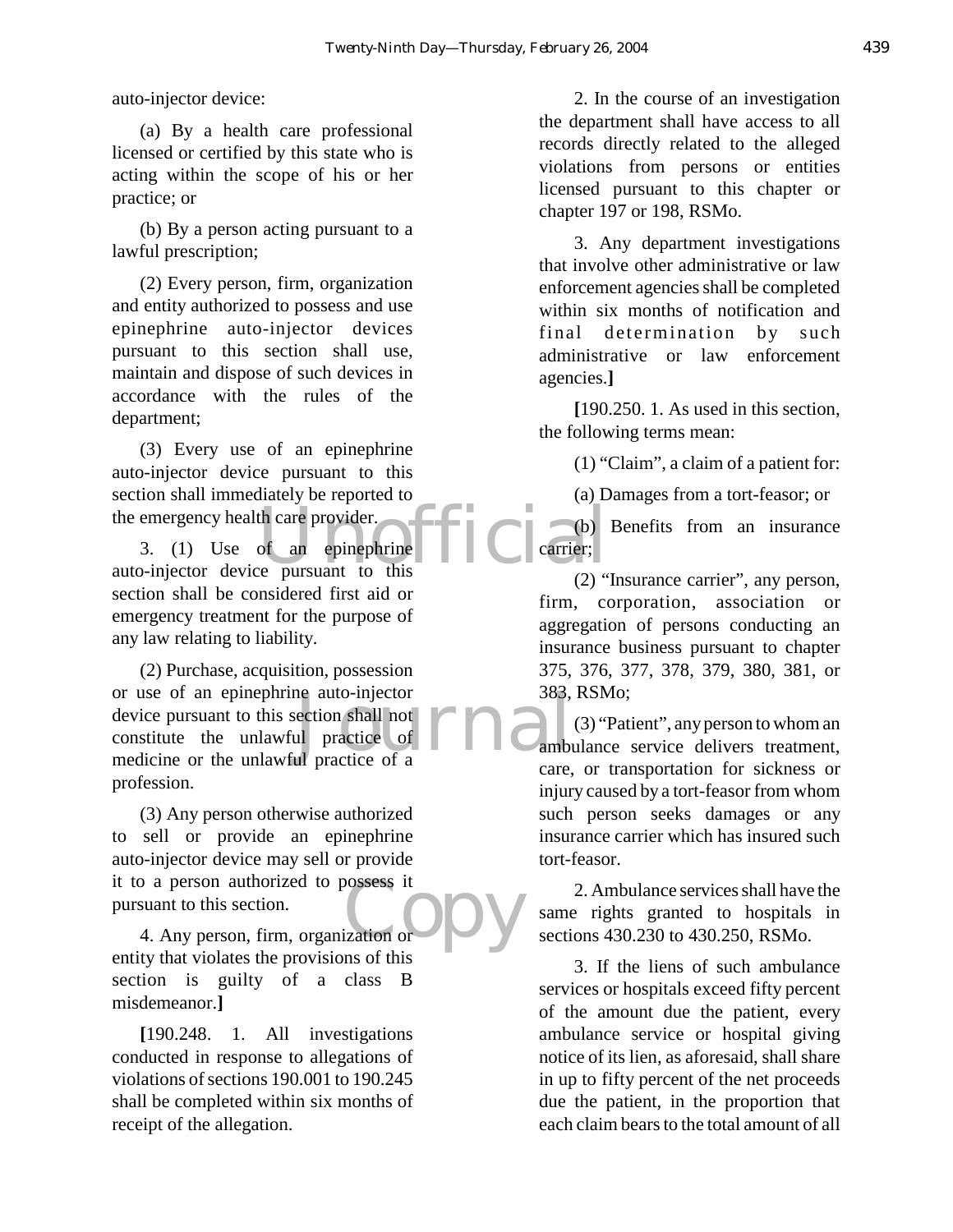other liens of ambulance services or hospitals. "Net proceeds", as used in this section, means the amount remaining after the payment of contractual attorney fees, if any, and other expenses of recovery.

4. In administering the lien of the ambulance service, the insurance carrier may pay the amount due secured by the lien of the ambulance service directly, if the claimant authorizes it and does not challenge the amount of the customary charges or that the treatment provided was for injuries caused by the tort-feasor.

5. Any ambulance service electing to receive benefits hereunder releases the claimant from further liability on the cost of the services and treatment provided to that point in time.**]**

used in sections  $\begin{bmatrix} 1 \\ 1 \end{bmatrix}$  health and<br>631 the following [191.630. As used in sections] 191.630 and 191.631, the following terms mean:

(1) "Care provider", a person who is employed as an emergency medical care provider, firefighter, or police officer;

or infectious<br>y form and any **FRA** Posit<br>ase as defined in nce with<br>
Copyright Disease<br>
Copyright Disease<br>
Humon (2) "Contagious or infectious disease", hepatitis in any form and any other communicable disease as defined in section 192.800, RSMo, except AIDS or HIV infection as defined in section 191.650, determined to be lifethreatening to a person exposed to the disease as established by rules adopted by the department, in accordance with guidelines of the Centers for Disease Control and Prevention of the Department of Health and Human Services;

(3) "Department", the Missouri department of health and senior services;

(4) "Emergency medical care provider", a licensed or certified person trained to provide emergency and nonemergency medical care as a first responder, EMT-B, or EMT-P as defined in section 190.100, RSMo, or other certification or licensure levels adopted by rule of the department;

(5) "Exposure", a specific eye, mouth, other mucous membrane, nonintact skin, or parenteral contact with blood or other potentially infectious materials that results from the performance of an employee's duties;

(6) "HIV", the same meaning as defined in section 191.650;

(7) "Hospital", the same meaning as defined in section 197.020, RSMo.**]**

**[**190.525. As used in sections 190.525 to 190.537, the following terms mean:

(1) "Department", the department of health and senior services;

(2) "Director", the director of the department of health and senior services or the director's duly authorized representative;

(3) "Passenger", an individual needing transportation in a supine position who does not require medical monitoring, observation, aid, care or treatment during transportation, with the exception of self-administered oxygen as ordered by a physician during transportation;

(4) "Patient", an individual who is sick, injured, wounded, diseased, or otherwise incapacitated or helpless, and who may require medical monitoring. medical observation, aid, care treatment during transportation, with the exception of self-administered oxygen as ordered by a physician;

(5) "Person", any individual, firm, partnership, copartnership, joint venture, association, cooperative organization, corporation, municipal or private, and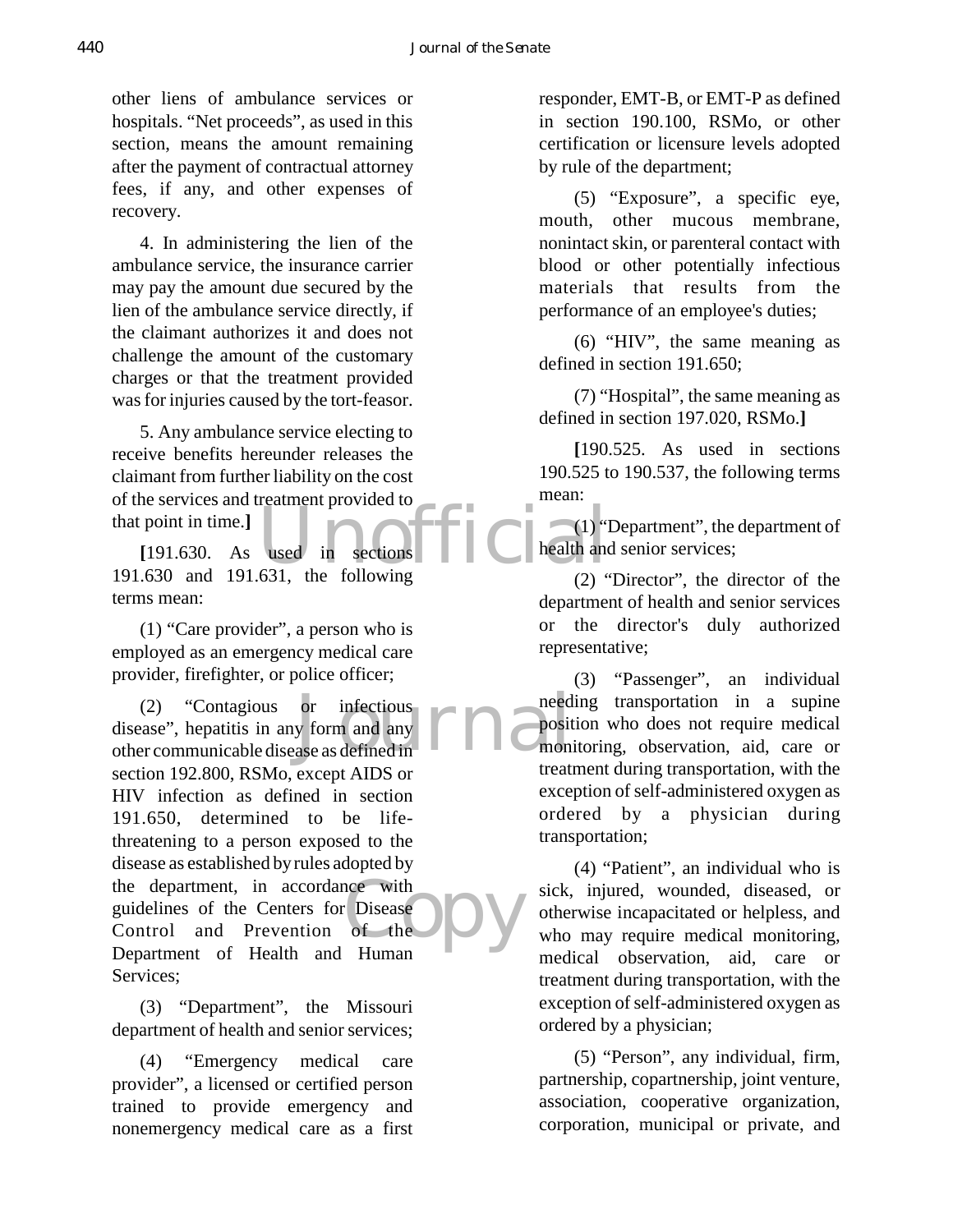whether organized for profit or not, state, county, political subdivision, state department, commission, board, bureau or fraternal organization, estate, public trust, business or common law trust, receiver, assignee for the benefit of creditors, trustee or trustee in bankruptcy, or any other service user or provider;

(6) "Stretcher van", any vehicle other than an ambulance designed and equipped to transport passengers in a supine position. No such vehicle shall be used to provide medical services;

explanations are such that they do not heed<br>
and are not likely to need medical<br>
attention during transportation.]<br>
[190.528 1 No person either as<br>
the county (7) "Stretcher van service", any person or agency that provides stretcher van transportation to passengers who are confined to stretchers and whose conditions are such that they do not need attention during transportation.**]**

gers by stretcher<br>
ys, or any public<br>
ate of Missouri<br>
a currently valid **[**190.528. 1. No person, either as owner, agent or otherwise, shall furnish, operate, conduct, maintain, advertise, or otherwise be engaged in or profess to be engaged in the business or service of the transportation of passengers by stretcher van upon the streets, alleys, or any public way or place of the state of Missouri unless such person holds a currently valid license from the department for a stretcher van service issued pursuant to the provisions of sections 190.525 to 190.537 notwithstanding any provisions of chapter 390 or 622, RSMo, to the contrary.

tion shall 2. Subsection 1 of this section shall not preclude any political subdivision that is authorized to operate a licensed ambulance service from adopting any law, ordinance or regulation governing the operation of stretcher vans that is at least as strict as the minimum state standards, and no such regulations or ordinances shall prohibit stretcher van services that were legally picking up

passengers within a political subdivision prior to January 1, 2002, from continuing to operate within that political subdivision and no political subdivision which did not regulate or prohibit stretcher van services as of January 1, 2002, shall implement unreasonable regulations or ordinances to prevent the establishment and operation of such services.

3. In any county with a charter form of government and with more than one million inhabitants, the governing body of the county shall set reasonable standards for all stretcher van services which shall comply with subsection 2 of this section. All such stretcher van services must be licensed by the department. The governing body of such county shall not prohibit a licensed stretcher van service from operating in the county, as long as the stretcher van service meets county standards.

4. Nothing shall preclude the enforcement of any laws, ordinances or regulations of any political subdivision authorized to operate a licensed ambulance service that were in effect prior to August 28, 2001.

5. Stretcher van services may transport passengers.

6. A stretcher van shall be staffed by at least two individuals when transporting passengers.

7. The crew of the stretcher van is required to immediately contact the appropriate ground ambulance service if a passenger's condition deteriorates.

8. Stretcher van services shall not transport patients, persons currently admitted to a hospital or persons being transported to a hospital for admission or emergency treatment.

9. The department of health and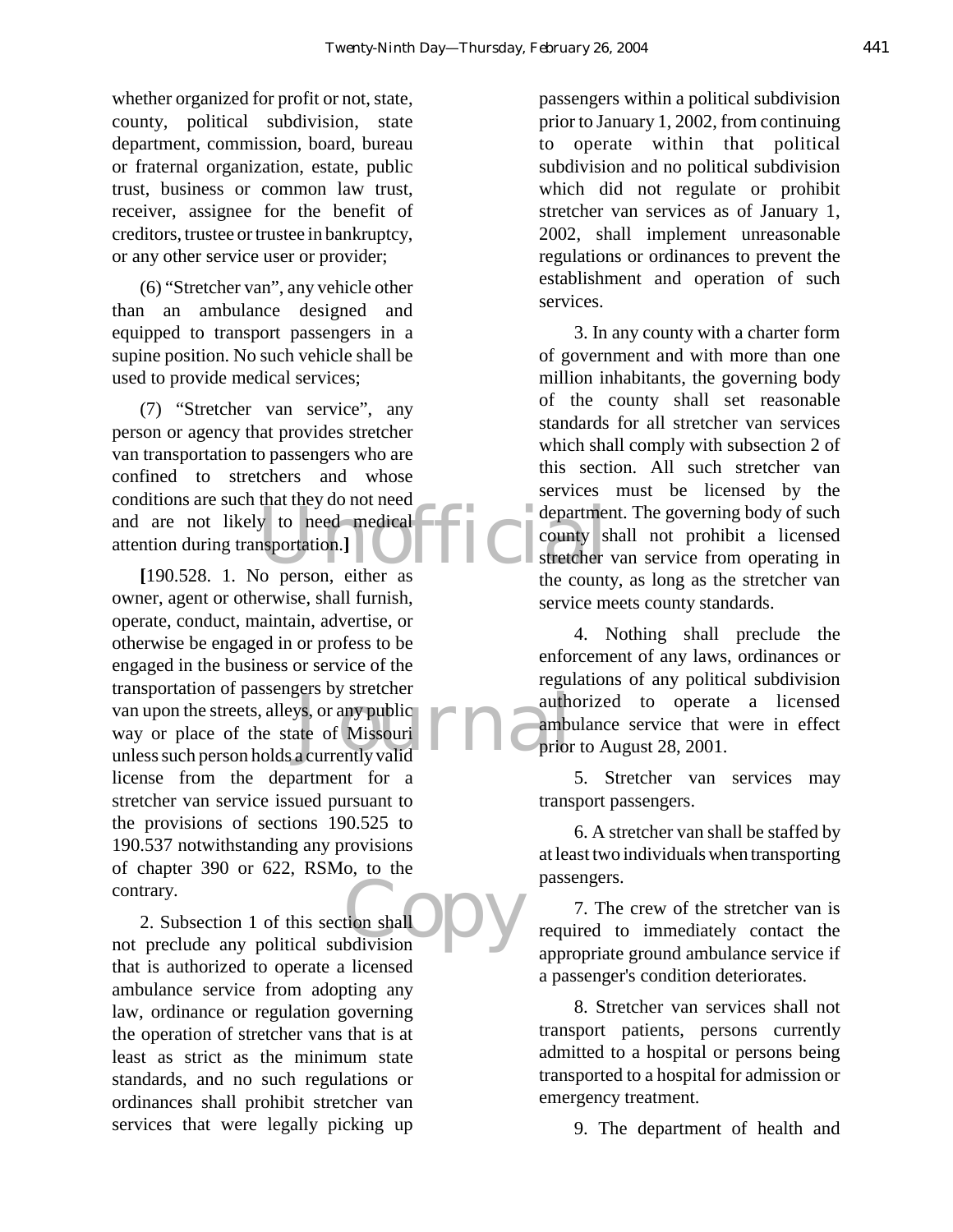senior services shall promulgate regulations, including but not limited to adequate insurance, on-board equipment, vehicle staffing, vehicle maintenance, vehicle specifications, vehicle communications, passenger safety and records and reports.

10. The department of health and senior services shall issue service licenses for a period of no more than five years for each service meeting the established rules.

department deems necessary to make a<br>determination as to whether the stretcher<br>van agency meets all the requirements of 11. Application for a stretcher van license shall be made upon such forms as prescribed by the department in rules adopted pursuant to sections 190.525 to 190.537. The application form shall contain such information as the determination as to whether the stretcher van agency meets all the requirements of sections 190.525 to 190.537 and rules promulgated pursuant to sections 190.525 to 190.537. The department shall conduct an inspection of the stretcher van service to verify compliance with the licensure standards of sections 190.525 to 190.537.

standards of sections 190.525 to 190.537.<br>
12. Upon the sale or transfer of any<br>
stretcher van service ownership, the comm with the  $90.525$  to  $\bigcup$ 12. Upon the sale or transfer of any owner of the stretcher van service shall notify the department of the change in ownership within thirty days prior to the sale or transfer. The department shall conduct an inspection of the stretcher van service to verify compliance with the licensure standards of sections 190.525 to 190.537.

13. Ambulance services licensed pursuant to this chapter or any rules promulgated by the department of health and senior services pursuant to this chapter may provide stretcher van and wheelchair transportation services pursuant to sections 190.525 to 190.537.

14. Any rule or portion of a rule, as that term is defined in section 536.010, RSMo, that is created under the authority delegated in this section shall become effective only if it complies with and is subject to all of the provisions of chapter 536, RSMo, and, if applicable, section 536.028, RSMo. This section and chapter 536, RSMo, are nonseverable and if any of the powers vested with the general assembly pursuant to chapter 536, RSMo, to review, to delay the effective date or to disapprove and annul a rule are subsequently held unconstitutional, then the grant of rulemaking authority and any rule proposed or adopted after August 28, 2002, shall be invalid and void.**]**

**[**190.531. 1. The department may refuse to issue or deny renewal of any license required pursuant to sections 190.525 to 190.537 for failure to comply with the provisions of sections 190.525 to 190.537 or any lawful regulations promulgated by the department to implement the provisions of sections 190.525 to 190.537. The department shall notify the applicant in writing of the reasons for the refusal and shall advise the applicant of his or her right to file a complaint with the administrative hearing commission as provided by chapter 621, RSMo.

2. The department may cause a complaint to be filed with the administrative hearing commission as provided by chapter 621, RSMo, against any holder of any license required by sections 190.525 to 190.537 or any person who has failed to renew or has surrendered his or her license for failure to comply with the provisions of sections 190.525 to 190.537 or any lawful regulations promulgated by the department to implement such sections. Those regulations shall be limited to the following: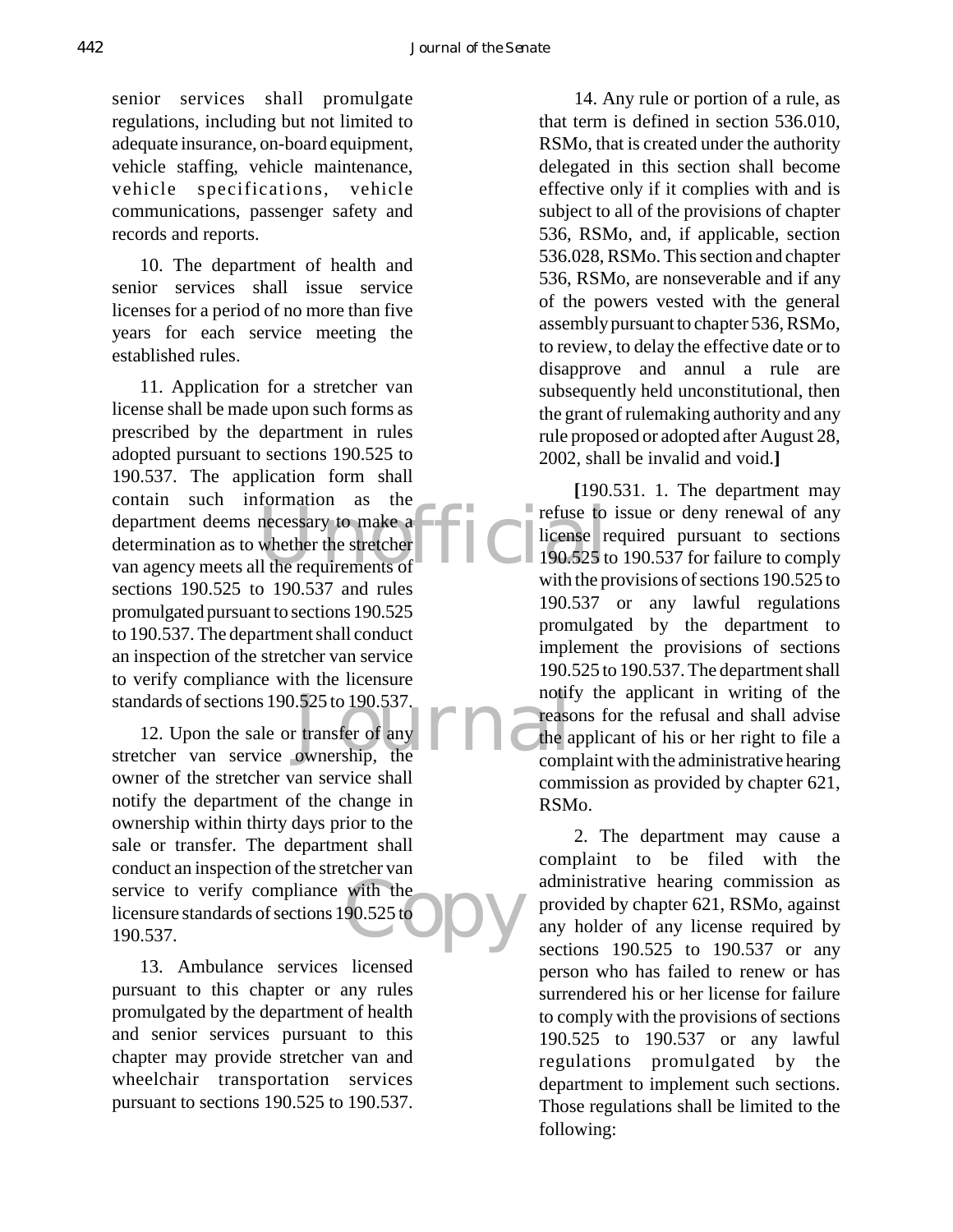(1) Use or unlawful possession of any controlled substance, as defined in chapter 195, RSMo, or alcoholic beverage to an extent that such use impairs a person's ability to perform the work of any activity licensed or regulated by sections 190.525 to 190.537;

for any offense involving moral<br>turpitude, whether or not sentence is  $\begin{bmatrix} 12 \\ 1 \end{bmatrix}$  solicitation<br>imposed; (2) Being finally adjudicated and found guilty, or having entered a plea of guilty or nolo contendere, in a criminal prosecution pursuant to the laws of any state or of the United States, for any offense reasonably related to the qualifications, functions or duties of any activity licensed or regulated pursuant to sections 190.525 to 190.537, for any offense an essential element of which is fraud, dishonesty or an act of violence, or turpitude, whether or not sentence is imposed;

quired pursuant<br>
P0.540;<br>
mpting to obtain (3) Use of fraud, deception, misrepresentation or bribery in securing any certificate, permit or license issued pursuant to sections 190.525 to 190.537 or in obtaining permission to take any examination given or required pursuant to sections 190.537 to 190.540;

(4) Obtaining or attempting to obtain any fee, charge, tuition or other compensation by fraud, deception or misrepresentation;

re of the<br>activity<br>s 190.525 (5) Incompetency, misconduct, gross negligence, fraud, misrepresentation or dishonesty in the performance of the functions or duties of any activity licensed or regulated by sections 190.525 to 190.537;

(6) Violation of, or assisting or enabling any person to violate, any provision of sections 190.525 to 190.537, or of any lawful rule or regulation adopted by the department pursuant to sections 190.525 to 190.537;

(7) Impersonation of any person holding a license or allowing any person to use his or her license;

(8) Disciplinary action against the holder of a license or other right to practice any activity regulated by sections 190.525 to 190.537 granted by another state, territory, federal agency or country upon grounds for which revocation or suspension is authorized in this state;

(9) For an individual, being finally adjudged insane or incompetent by a court of competent jurisdiction;

(10) Issuance of a license based upon a material mistake of fact;

(11) Violation of any professional trust or confidence;

(12) Use of any advertisement or solicitation which is false, misleading or deceptive to the general public or persons to whom the advertisement or solicitation is primarily directed;

(13) Violation of the drug laws or rules and regulations of this state, any other state or the federal government;

(14) Refusal of any applicant or licensee to cooperate with the department of health and senior services during any investigation;

(15) Any conduct or practice which is or might be harmful or dangerous to the mental or physical health of a patient or the public;

(16) Repeated negligence in the performance of the functions or duties of any activity licensed by this chapter.

3. After the filing of such complaint, the proceedings shall be conducted in accordance with the provisions of chapter 621, RSMo. Upon a finding by the administrative hearing commission that the grounds, as provided in subsection 2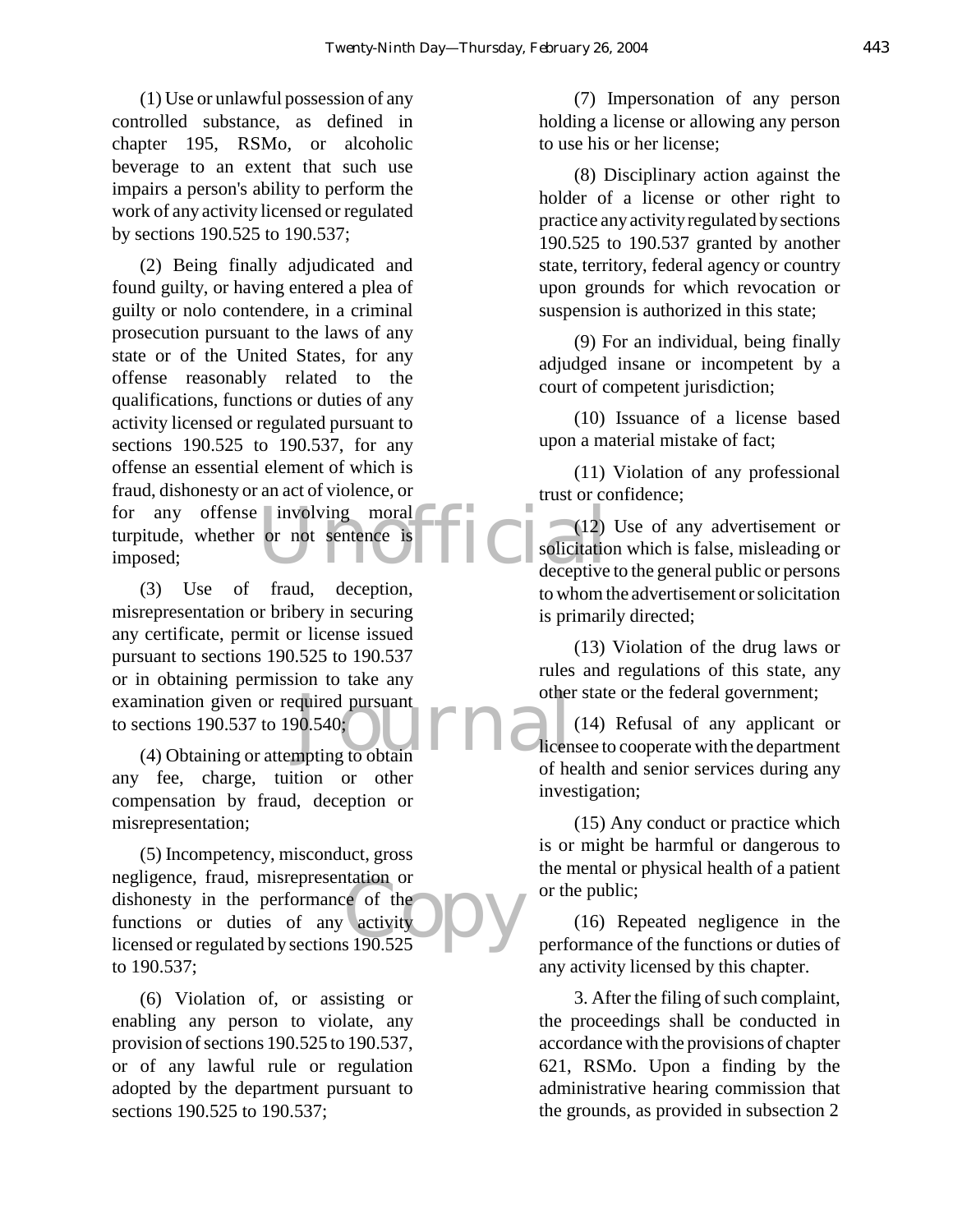of this section, for disciplinary action are met, the department may, singly or in combination, censure or place the person named in the complaint on probation on such terms and conditions as the department deems appropriate for a period not to exceed five years, or may suspend, for a period not to exceed three years, or revoke the license.

4. An individual whose license has been revoked shall wait one year from the date of revocation to apply for relicensure. Relicensure shall be at the discretion of the department after compliance with all the requirements of sections 190.525 to 190.537 relative to the licensing of an applicant for the first time.

5. The department may notify the to 190.53<br>proper licensing authority of any other to 190.53<br>state in which the person whose license distinct of 5. The department may notify the proper licensing authority of any other was suspended or revoked was also licensed of the suspension or revocation.

ons of sections<br>who does so in<br>negligence shall to 19 6. Any person, organization, association or corporation who reports or provides information to the department pursuant to the provisions of sections 190.525 to 190.537 and who does so in good faith and without negligence shall not be subject to an action for civil damages as a result thereof.

so.325 to<br>
e filing of<br>
nistrative<br>
forth in 7. The department of health and senior services may suspend any license required pursuant to sections 190.525 to 190.537 simultaneously with the filing of the complaint with the administrative hearing commission as set forth in subsection 2 of this section, if the department finds that there is an imminent threat to the public health. The notice of suspension shall include the basis of the suspension and notice of the right to appeal such suspension. The licensee may appeal the decision to suspend the license to the department.

The appeal shall be filed within ten days from the date of the filing of the complaint. A hearing shall be conducted by the department within ten days from the date the appeal is filed. The suspension shall continue in effect until the conclusion of the proceedings, including review thereof, unless sooner withdrawn by the department, dissolved by a court of competent jurisdiction or stayed by the administrative hearing commission.**]**

**[**190.534. 1. Any person violating, or failing to comply with, the provisions of sections 190.525 to 190.537 is guilty of a class B misdemeanor.

2. Each day that any violation of, or failure to comply with, sections 190.525 to 190.537 is committed or permitted to continue shall constitute a separate and distinct offense, and shall be punishable as a separate offense pursuant to this section; but the court may, in appropriate cases, stay the cumulation of penalties.

3. The attorney general shall have concurrent jurisdiction with any and all prosecuting attorneys to prosecute persons in violation of sections 190.525 to 190.537, and the attorney general or prosecuting attorney may institute injunctive proceedings against any person operating in violation of sections 190.525 to 190.537.**]**

**[**190.537. Any rule or portion of a rule, as that term is defined in section 536.010, RSMo, that is created pursuant to the authority of sections 190.525 to 190.537 shall become effective only if it complies with and is subject to all of the provisions of chapter 536, RSMo, and, if applicable, section 536.028, RSMo. This section and chapter 536, RSMo, are nonseverable and if any of the powers vested with the general assembly pursuant to chapter 536, RSMo, to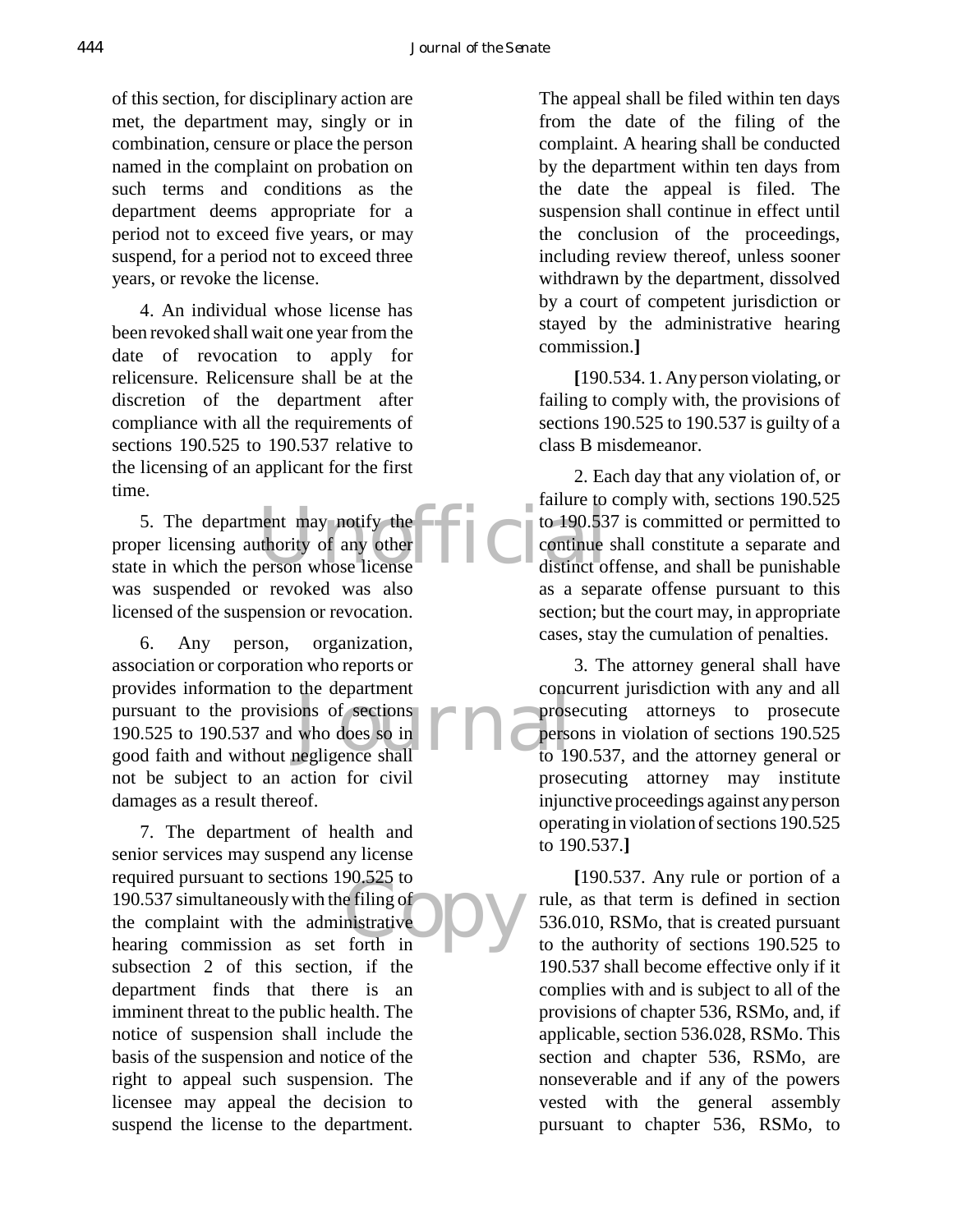review, to delay the effective date or to disapprove and annul a rule are subsequently held unconstitutional, then the grant of rulemaking authority and any rule proposed or adopted after August 28, 2002, shall be invalid and void.**]**

the hospital where the person is delivered<br>
(2) The hospital where the person is<br>
(2) The hospital where the person is **[**191.631. 1. (1) Notwithstanding any other law to the contrary, if a care provider sustains an exposure from a person while rendering emergency health care services, the person to whom the care provider was exposed is deemed to consent to a test to determine if the person has a contagious or infectious disease and is deemed to consent to notification of the care provider of the results of the test, upon submission of an exposure report by the care provider to by the care provider.

(2) The hospital where the person is delivered shall conduct the test. The sample and test results shall only be identified by a number and shall not otherwise identify the person tested.

Figure 11 and to this<br>
In the person of the person of the set of this procedures shall ed to the<br>signated<br>ospital of (3) A hospital shall have written policies and procedures for notification of a care provider pursuant to this section. The policies and procedures shall include designation of a representative of the care provider to whom notification shall be provided and who shall, in turn, notify the care provider. The identity of the designated representative of the care provider shall not be disclosed to the person tested. The designated representative shall inform the hospital of those parties who receive the notification, and following receipt of such information and upon request of the person tested, the hospital shall inform the person of the parties to whom notification was provided.

2. If a person tested is diagnosed or confirmed as having a contagious or infectious disease pursuant to this section, the hospital shall notify the care provider or the designated representative of the care provider who shall then notify the care provider.

3. The notification to the care provider shall advise the care provider of possible exposure to a particular contagious or infectious disease and recommend that the care provider seek medical attention. The notification shall be provided as soon as is reasonably possible following determination that the individual has a contagious or infectious disease. The notification shall not include the name of the person tested for the contagious or infectious disease unless the person consents. If the care provider who sustained an exposure determines the identity of the person diagnosed or confirmed as having a contagious or infectious disease, the identity of the person shall be confidential information and shall not be disclosed by the care provider to any other individual unless a specific written release obtained by the person diagnosed with or confirmed as having a contagious or infectious disease.

4. This section does not require or permit, unless otherwise provided, a hospital to administer a test for the express purpose of determining the presence of a contagious or infectious disease; except that testing may be performed if the person consents and if the requirements of this section are satisfied.

5. This section does not preclude a hospital from providing notification to a care provider under circumstances in which the hospital's policy provides for notification of the hospital's own employees of exposure to a contagious or infectious disease that is not life-threatening if the notice does not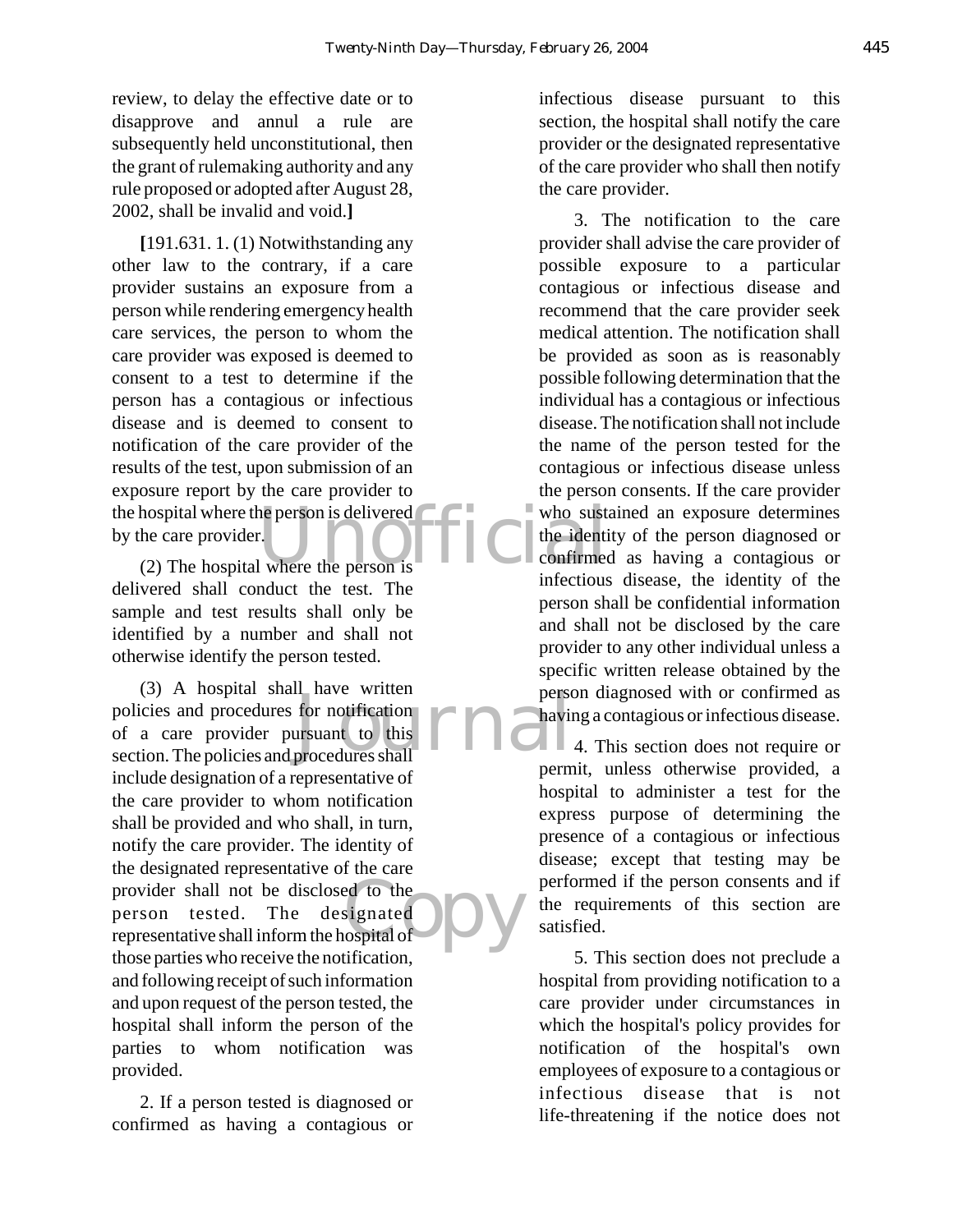reveal a patient's name, unless the patient consents.

6. A hospital participating in good faith in complying with the provisions of this section is immune from any liability, civil or criminal, which may otherwise be incurred or imposed.

7. A hospital's duty of notification pursuant to this section is not continuing but is limited to diagnosis of a contagious or infectious disease made in the course of admission, care, and treatment following the rendering of health care services to which notification pursuant to this section applies.

Unofficial 8. A hospital that performs a test in compliance with this section or that fails to perform a test authorized pursuant to this section is immune from any liability, civil or criminal, which may otherwise be incurred or imposed.

9. A hospital has no duty to perform the test authorized.

department may determine by rule the<br>
contagious or infectious diseases for<br>
which testing is reasonable and<br>
deformed and pter 536,<br>provider 10. The department shall adopt rules to implement this section. The contagious or infectious diseases for which testing is reasonable and appropriate and which may be administered pursuant to this section. No rule or portion of a rule promulgated under the authority of this section shall become effective unless it has been promulgated pursuant to chapter 536, RSMo.

11. The employer of a care provider who sustained an exposure pursuant to this section shall pay the costs of testing for the person who is the source of the exposure and of the testing of the care provider if the exposure was sustained during the course of employment.**]**

**[**321.130. 1. A person, to be qualified to serve as a director, shall be a voter of the district at least two years before the election or appointment and be over the age of twenty-five years; except as provided in subsections 2 and 3 of this section. Nominations and declarations of candidacy shall be filed at the headquarters of the fire protection district by paying a ten dollar filing fee and filing a statement under oath that such person possesses the required qualifications.

2. In any fire protection district located in more than one county one of which is a first class county without a charter form of government having a population of more than one hundred ninety-eight thousand and not adjoining any other first class county or located wholly within a first class county as described herein, a resident shall have been a resident of the district for more than one year to be qualified to serve as a director.

3. In any fire protection district located in a county of the third or fourth classification, a person to be qualified to serve as a director shall be over the age of twenty-five years and shall be a voter of the district for more than two years before the election or appointment, except that for the first board of directors in such district, a person need only be a voter of the district for one year before the election or appointment.

4. A person desiring to become a candidate for the first board of directors of the proposed district shall pay the sum of five dollars as a filing fee to the treasurer of the county and shall file with the election authority a statement under oath that such person possesses all of the qualifications set out in this chapter for a director of a fire protection district. Thereafter, such candidate shall have the candidate's name placed on the ballot as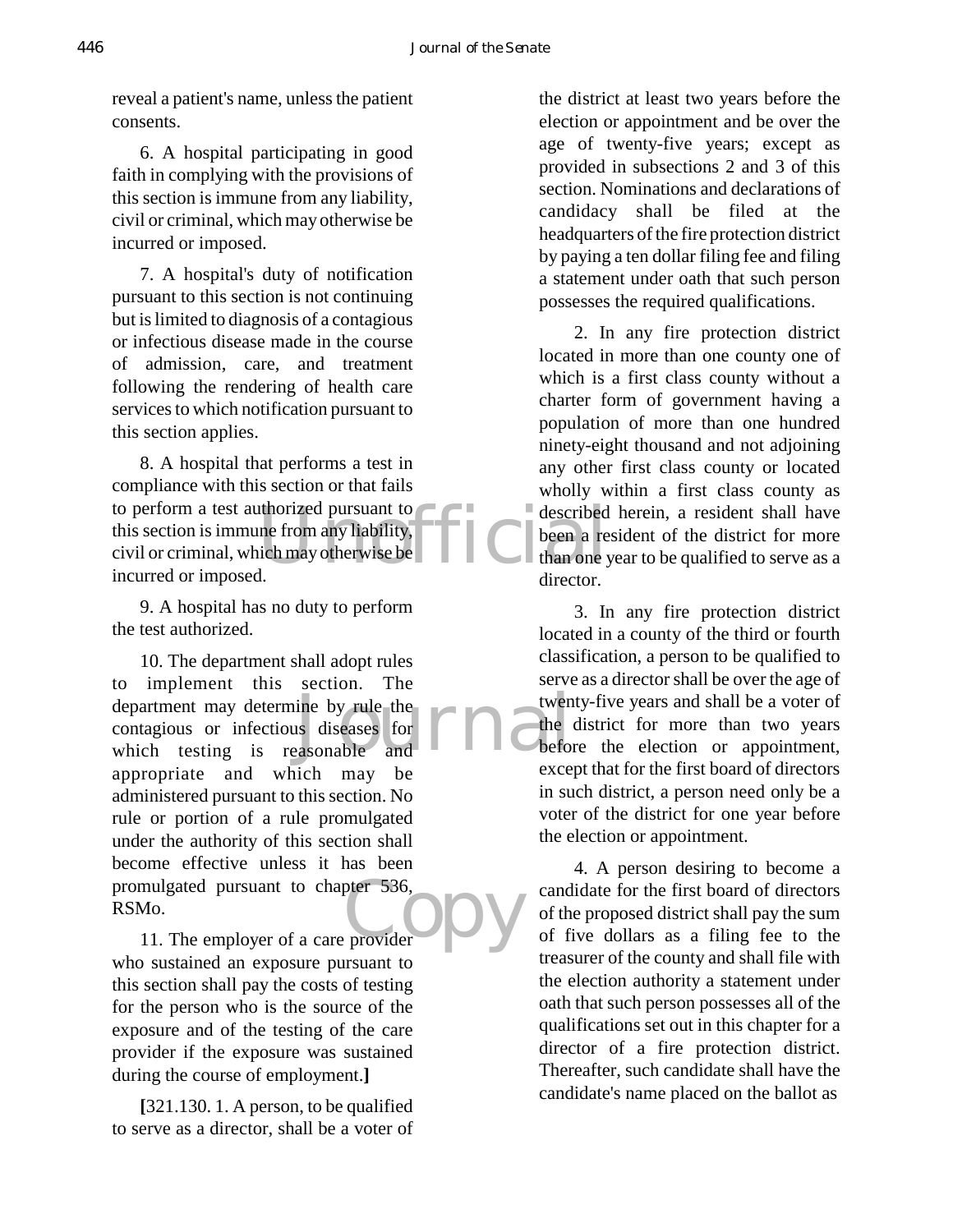a candidate for director.**]**

of real property<br>
ambulance or fire<br>
In the second and the property<br>
second and the second second second second second second second second second second second second second second second second second second second secon r of general<br>ach subsequent<br>the immediately<br>bulance or fire Freedoc of<br>
the shall<br>
trict sales **[**321.554. 1. When the revenue from the ambulance or fire protection district sales tax is collected for distribution pursuant to section 321.552, the board of the ambulance or fire protection district, after determining its budget for the year pursuant to section 67.010, RSMo, and the rate of levy needed to produce the required revenue and after making any other adjustments to the levy that may be required by any other law, shall reduce the total operating levy of the district in an amount sufficient to decrease the revenue it would have received therefrom by an amount equal to fifty percent of the previous fiscal year's sales tax receipts. Loss of revenue, due to a decrease in the assessed valuation of real property located within the ambulance or fire protection district as a result of general reassessment, and from state-assessed railroad and utility distributable property based upon the previous fiscal year's receipts shall be considered in lowering the rate of levy to comply with this section in the year of general reassessment and in each subsequent year. In the event that in the immediately preceding year the ambulance or fire protection district actually received more or less sales tax revenue than estimated, the ambulance or fire protection district board may adjust its operating levy for the current year to reflect such increase or decrease. The director of revenue shall certify the amount payable from the ambulance or fire protection district sales tax trust fund to the general revenue fund to the state treasurer.

2. Except that, in the first year in which any sales tax is collected pursuant to section 321.552, the collector shall not reduce the tax rate as defined in section 137.073, RSMo.

3. In a year of general reassessment, as defined by section 137.073, RSMo, or assessment maintenance as defined by section 137.115, RSMo, in which an ambulance or fire protection district in reliance upon the information then available to it relating to the total assessed valuation of such ambulance or fire protection district revises its property tax levy pursuant to section 137.073 or 137.115, RSMo, and it is subsequently determined by decisions of the state tax commission or a court pursuant to sections 138.430 to 138.433, RSMo, or due to clerical errors or corrections in the calculation or recordation of assessed valuations that the assessed valuation of such ambulance or fire protection district has been changed, and but for such change the ambulance or fire protection district would have adopted a different levy on the date of its original action, then the ambulance or fire protection district may adjust its levy to an amount to reflect such change in assessed valuation, including, if necessary, a change in the levy reduction required by this section to the amount it would have levied had the correct assessed valuation been known to it on the date of its original action, provided:

(1) The ambulance or fire protection district first levies the maximum levy allowed without a vote of the people by article X, section 11(b) of the constitution; and

(2) The ambulance or fire protection district first adopts the tax rate ceiling otherwise authorized by other laws of this state; and

(3) The levy adjustment or reduction may include a one-time correction to recoup lost revenues the ambulance or fire protection district was entitled to receive during the prior year.**]**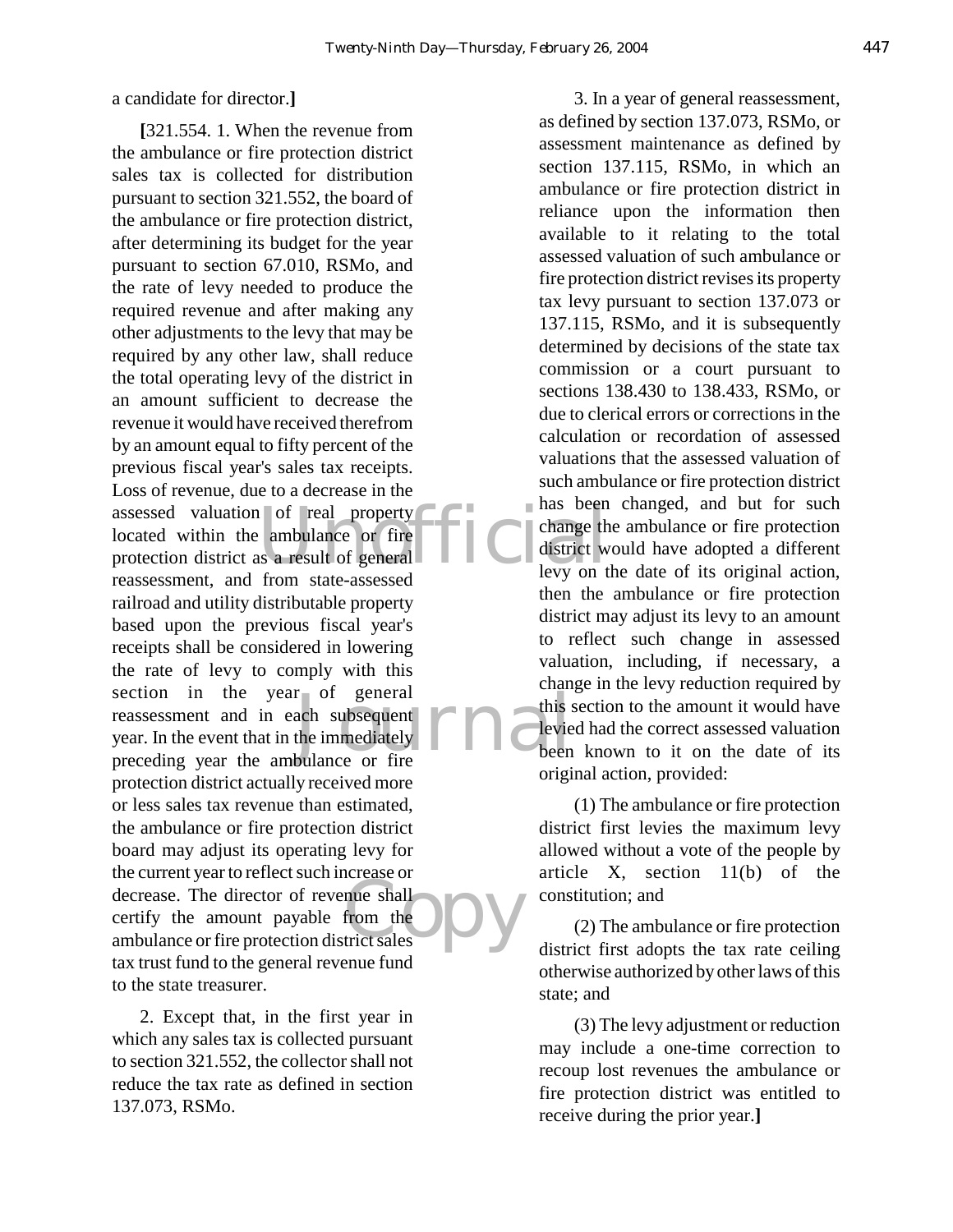**[**321.556. 1. The governing body of any ambulance or fire protection district, when presented with a petition signed by at least twenty percent of the registered voters in the ambulance or fire protection district that voted in the last gubernatorial election, calling for an election to repeal the tax pursuant to section 321.552, shall submit the question to the voters using the same procedure by which the imposition of the tax was voted. The ballot of submission shall be in substantially the following form:

ambulance or fire protection district) and<br>
reestablish the property tax levy in the<br>
district to the rate in existence prior to the<br> **ENA**<br>
Amend "Shall .................. (insert name of ambulance or fire protection district) repeal the ........ (insert amount up to one-half) of one percent sales tax now in effect in the .......... (insert name of reestablish the property tax levy in the district to the rate in existence prior to the enactment of the sales tax?

**[ ]** Yes **[ ]** No

If you are in favor of the question, place an "X" in the box opposite "Yes". If you are opposed to the question, place an "X" in the box opposite "No"."

2. If a majority of the votes cast on the proposal by the qualified voters of the district voting thereon are in favor of repeal, that repeal shall become effective December thirty-first of the calendar year in which such repeal was approved.**]**"; and

acting clause Courant Further amend the title and enacting clause accordingly.

Senator Childers moved that the above amendment be adopted, which motion prevailed.

Senator Stoll offered **SA 10**, which was read:

#### SENATE AMENDMENT NO. 10

Amend Senate Substitute for Senate Committee Substitute for Senate Bill No. 715,

Page 14, Section 67.2000, Line 2 of said page, by inserting after "inhabitants," the following: "**or any county of the first classification with more than one hundred ninety-eight thousand but less than one hundred ninety-nine thousand two hundred inhabitants,**".

Senator Stoll moved that the above amendment be adopted, which motion prevailed.

#### Senator Caskey offered **SA 11**:

## SENATE AMENDMENT NO. 11

Amend Senate Substitute for Senate Committee Substitute for Senate Bill No. 715, Page 32, Section 137.721, Lines 4-5 of said page, by striking the following: "continue to".

Senator Caskey moved that the above amendment be adopted, which motion prevailed.

Senator Caskey offered **SA 12**:

SENATE AMENDMENT NO. 12

Amend Senate Substitute for Senate Committee Substitute for Senate Bill No. 715, Pages 30-32, Section 135.720, by striking said section from the bill; and inserting in lieu thereof the following:

Journal "137.720. **1.** A percentage of all ad valorem property tax collections allocable to each taxing authority within the county and the county shall be deducted from the collections of taxes each year and shall be deposited into the assessment fund of the county as required pursuant to section 137.750. The percentage shall be one-half of one percent for all counties of the first and second classification and cities not within a county and one percent for counties of the third and fourth classification.

> **2. For counties of the first classification and counties with a charter form of government, an additional one-eighth of one percent of all ad valorem property tax collections shall be deducted from the collections of taxes each year and shall be deposited into the assessment fund of the county as required pursuant to section 137.750, and for counties of the second, third, and fourth classification, an additional onequarter of one percent of all ad valorem**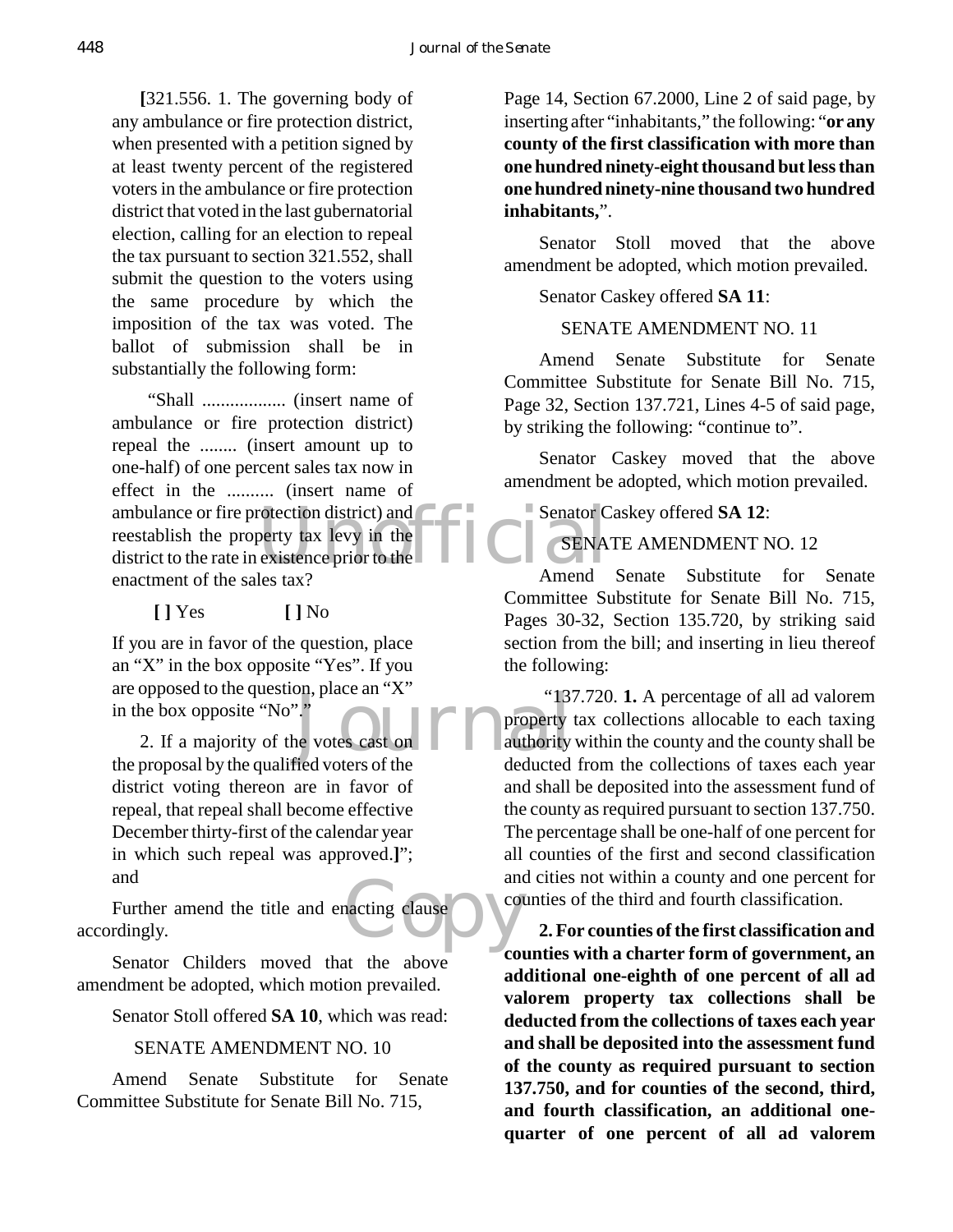**property tax collections shall be deducted from the collections of taxes each year and shall be deposited into the assessment fund of the county as required pursuant to section 137.750, provided that such additional amounts shall not exceed one hundred thousand dollars in any year for any county of the first classification and any county with a charter form of government and fifty thousand dollars in any year for any county of the second, third, or fourth classification.** 

years of the amount provided from general revenue<br>to the assessment fund, except that a lesser amount<br>shall be acceptable if unanimously agreed upon by<br>the county sesses a county covering bedy and the Four years following the effective date,<br> **4. Four years following the effective date,**<br> **4. Four years following the effective date,**<br> **1.** Entertain **3.** The county shall bill any taxing authority collecting its own taxes. The county may also provide additional moneys for the fund. To be eligible for state cost-share funds provided pursuant to section 137.750, every county shall provide from the county general revenue fund, an amount equal to an average of the three most recent to the assessment fund, except that a lesser amount shall be acceptable if unanimously agreed upon by the county assessor, county governing body and the state tax commission. The county shall deposit the county general revenue funds in the assessment fund as agreed to in its original or amended maintenance plan, state reimbursement funds shall be withheld until the amount due is properly deposited in such fund.

**the state tax commission shall conduct a study to determine the impact of increased fees on assessed valuation.**

assessment funds provided for in subsection 2 of<br>
this section shall be disallowed in any year in<br>
which the state tax commission certifies an **5. Any increase to the portion of property tax collections deposited into the county this section shall be disallowed in any year in which the state tax commission certifies an equivalent sales ratio for the county of less than or equal to thirty-one and two-thirds percent pursuant to the provisions of section 138.395, RSMo.**

**6. The provisions of subsections 2, 4, and 5 of this section shall expire on December 31, 2009.**"; and

Further amend said bill, Pages 31 and 32,

Section 137.721, by striking said section from the bill; and

Further amend said bill, Pages 32 and 33, Section 137.723, by striking said section from the bill; and

Further amend the title and enacting clause accordingly.

Senator Caskey moved that the above amendment be adopted, which motion prevailed.

Senator Gross offered **SA 13**:

SENATE AMENDMENT NO. 13

Amend Senate Substitute for Senate Committee Substitute for Senate Bill No. 715, Page 24, Section 67.2000, Line 17 of said page, by inserting after all of said line the following:

 "**67.2500. 1. The governing body of any city, town or village that is within a first class county with a charter form of government with a population over two hundred fifty thousand that adjoins a first class county with a charter form of government with a population over nine hundred thousand, may establish a theater, cultural arts and entertainment district in the manner provided in this section.**

**2. Sections 67.2500 to 67.2530 shall be know as the "Theater, Cultural Arts and Entertainment District Act".**

**3. As used in sections 67.2500 to 67.2530, the following terms mean:**

**(1) "District" a theater, cultural arts and entertainment district organized under this section;**

**(2) "Qualified electors", "qualified voters" or "voters", registered voters residing within the district or subdistrict, or proposed district or subdistrict, who have registered to vote pursuant to chapter 115, RSMo, or, if there are no persons eligible to be registered voters residing in the district or subdistrict, proposed district or subdistrict, property owners, including corporations and other entities, that are owners of real property;**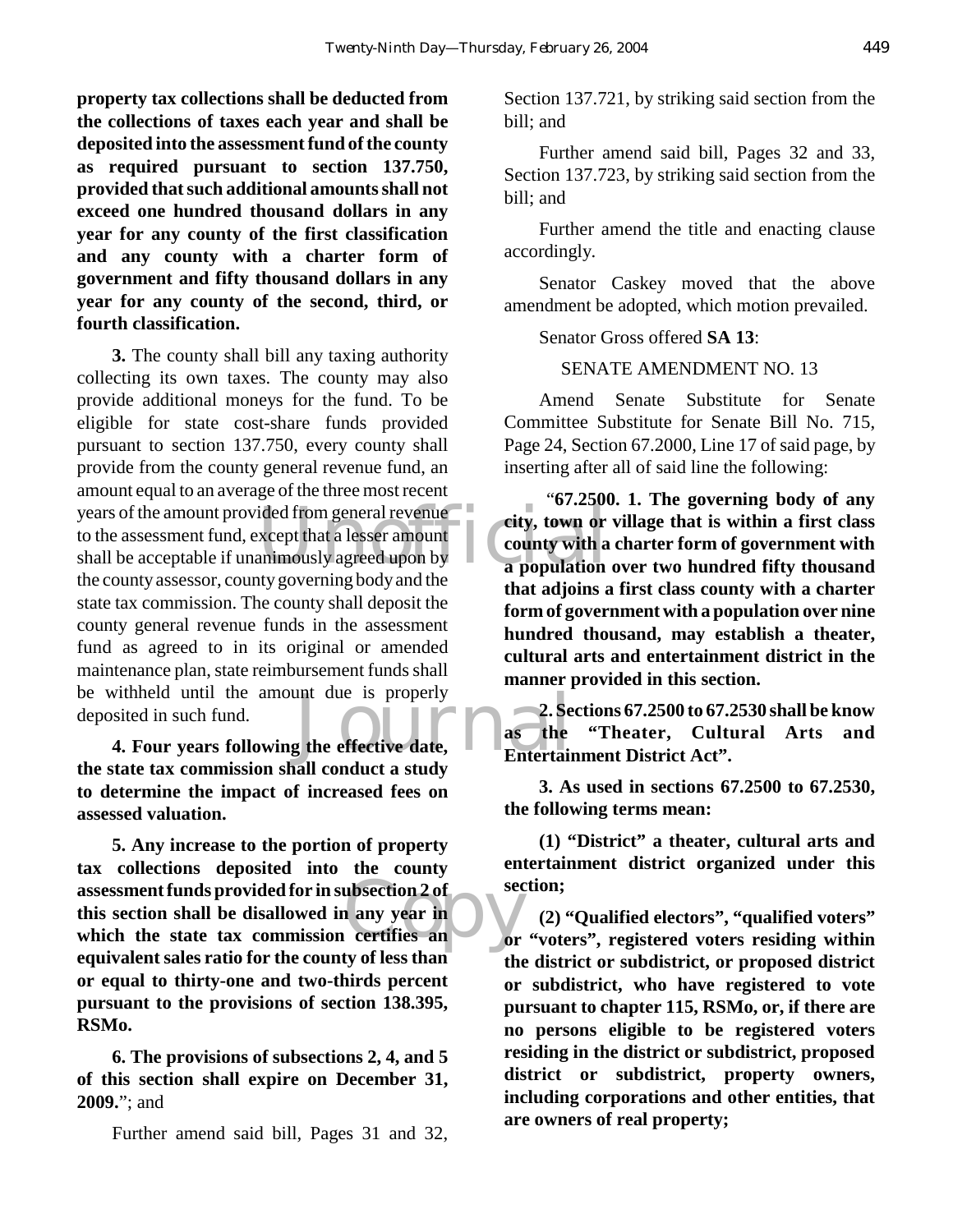**(3) "Registered voters", persons qualified and registered to vote pursuant to chapter 115, RSMo; and**

**(4) "Subdistrict" a subdivision of a district, but not a separate political subdivision, created for the purposes specified in subsection 5 of section 67.2505;**

**67.2505. 1. A district may be created to fund, promote and provide educational, civic, musical, theatrical, cultural, concerts, lecture series, and related or similar entertainment events or activities, and to fund, promote, plan, design, construct, improve, maintain, and operate public improvements, transportation projects, and related facilities in the district.**

**2. A district is a political subdivision of the state.**

U. The name of a district shan consist of a<br>
name chosen by the original petitioners,<br>
preceding the words "theater, cultural arts and<br>
entertainment district". **3. The name of a district shall consist of a preceding the words "theater, cultural arts and entertainment district".**

**4. The district shall include a minimum of fifty contiguous acres.**

the creation of the the creation of the oposed subdistrict,<br>n of imposing a property **5. Subdistricts provided for herein shall not be a separate political subdivisions of the state. Subdistricts shall be formed for the purpose of voting upon proposals for the creation of the district or subsequent proposed subdistrict, voting upon the question of imposing a proposed sales tax, and for representation on the board of directors, and for no other purpose.**

subdistrict of the proposed district, or one or<br>
more property owners who collectively own one<br>
or more parcels of real estate comprising at **6. Whenever the creation of a district is desired, one or more registered voters from each more property owners who collectively own one or more parcels of real estate comprising at least a majority of the land situated in the proposed subdistricts within the proposed district, may file a petition requesting the creation of a district with the governing body of the city, town or village within which the proposed district is to be established. The petition shall contain the following information:**

**(1) The name, address, and phone number**

**of each petitioner and the location of the real property owned by the petitioner;**

**(2) The name of the proposed district;**

**(3) A legal description of the proposed district, including a map illustrating the district boundaries, which shall be contiguous, and the division of the district into at least five, but not more than fifteen, subdistricts that shall contain, or are projected to contain upon full development of the subdistricts, approximately equal populations;**

**(4) A statement indicating the number of directors to serve on the board, which shall be not less than five or more than fifteen;**

**(5) A request that the district be established;**

**(6) A general description of the activities that are planned for the district;**

**(7) A proposal for a sales tax to fund the district initially, pursuant to the authority granted in sections 67.2500 to 67.2530, together with a request that the imposition of the sales tax be submitted to the qualified voters within the district;**

**(8) A statement that the proposed district shall not be an undue burden on any owner of property within the district and is not unjust or unreasonable;**

**(9) A request that the question of the establishment of the district be submitted to the qualified voters of the district;**

**(10) A signed statement that the petitioners are authorized to submit the petition to the governing body; and**

**(11) Any other items the petitioners deem appropriate.**

**7. Upon the filing of a petition pursuant to this section, the governing body of any city, town or village described in this section may pass a resolution containing the following information:**

**(1) A description of the boundaries of the**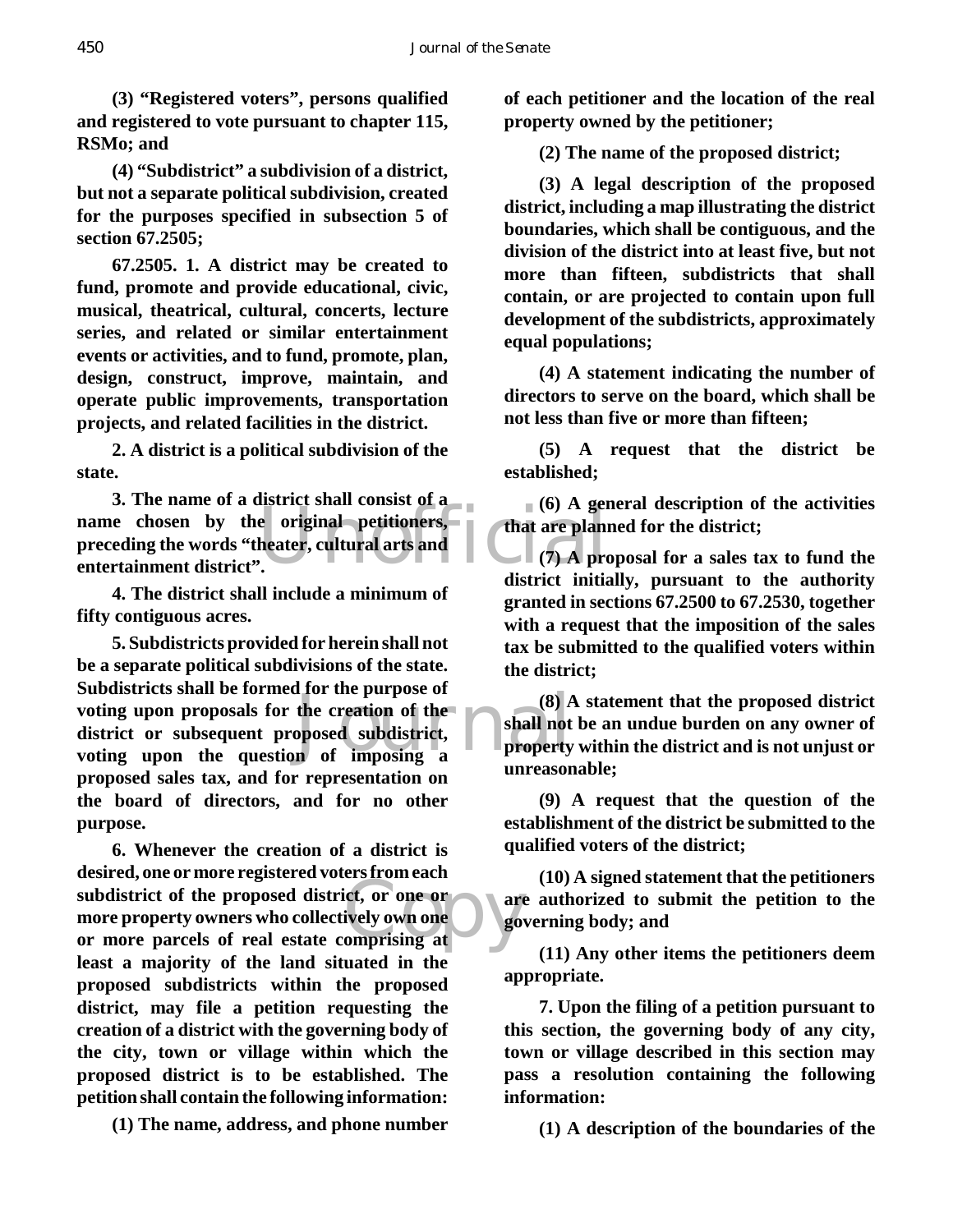**proposed district and each subdistrict;**

**(2) The time and place of a hearing to be held to consider establishment of the proposed district;**

**(3) The timeframe and manner for the filing of protests;**

**(4) The proposed sales tax rate to be voted upon within the subdistricts of the proposed district;**

**(5) The proposed uses for the revenue to be generated by the new sales tax; and**

**(6) Such other matters as the governing body may deem appropriate.**

electors, a hearing shall be held as provided by<br>
this subsection. The governing body of the in accordance<br>
municipality approving a resolution as set forth in analysis of the<br>
majority of **8. Prior to the governing body certifying the question of the district's creation and imposition of a sales tax for approval by the qualified this subsection. The governing body of the municipality approving a resolution as set forth in section 67.2520 of this section shall:**

general circulation in the county where the<br>
proposed district is located, with the first<br>
publication to occur not more than thirty days<br>
let exite the distribution of the distribution of the distribution of the distribut **(1) Publish notice of the hearing, which shall include the information contained in the resolution cited in section 67.2520, on two separate occasions in at least one newspaper of proposed district is located, with the first publication to occur not more than thirty days before the hearing, and the second publication to occur not more than fifteen days or less than ten days before the hearing;**

**(2) Hear all protests and receive evidence for or against the establishment of the proposed district; and**

ests, which po **(3) Consider all protests, which determinations shall be final.**

**The costs of printing and publication of the notice shall be paid by the petitioners. If the district is organized pursuant to sections 67.2500 to 67.2530, the petitioners may be reimbursed for such costs out of the revenues received by the district.**

**9. Following the hearing, the governing**

**body of any city, town or village within which the proposed district will be located may order an election on the questions of the district creation and sales tax funding for voter approval and certify the questions to the municipal clerk. The election order shall include the date on which the ballots will be mailed to qualified electors, which shall be not sooner than the eighth Tuesday from the issuance of the order. The election regarding the incorporation of the district and the imposition of the sales tax shall follow the procedure set forth in section 67.2520, and shall be held pursuant to the order and certification by the governing body. Only those subdistricts approving the question of creating the district and imposition of the sales tax shall become part of the district.**

**10. If the results of the election conducted in accordance with section 67.2520 show that a majority of the votes cast were in favor of organizing the district and imposing the sales tax, the governing body may establish the proposed district in those subdistricts approving the question of creating the district and imposition the sales tax, by adopting an ordinance to that effect. The ordinance establishing the district shall contain the following:**

**(1) The description of the boundaries of the district and each subdistrict;**

**(2) A statement that a theater, cultural arts and entertainment district has been established;**

**(3) A declaration that the district is a political subdivision of the state;**

**(4) The name of the district;**

**(5) The date on which the sales tax election in the subdistricts was held, and the result of the election;**

**(6) The uses for any revenue generated by a sales tax imposed pursuant to this section;**

**(7) A certification to the newly created district of the election results, including the**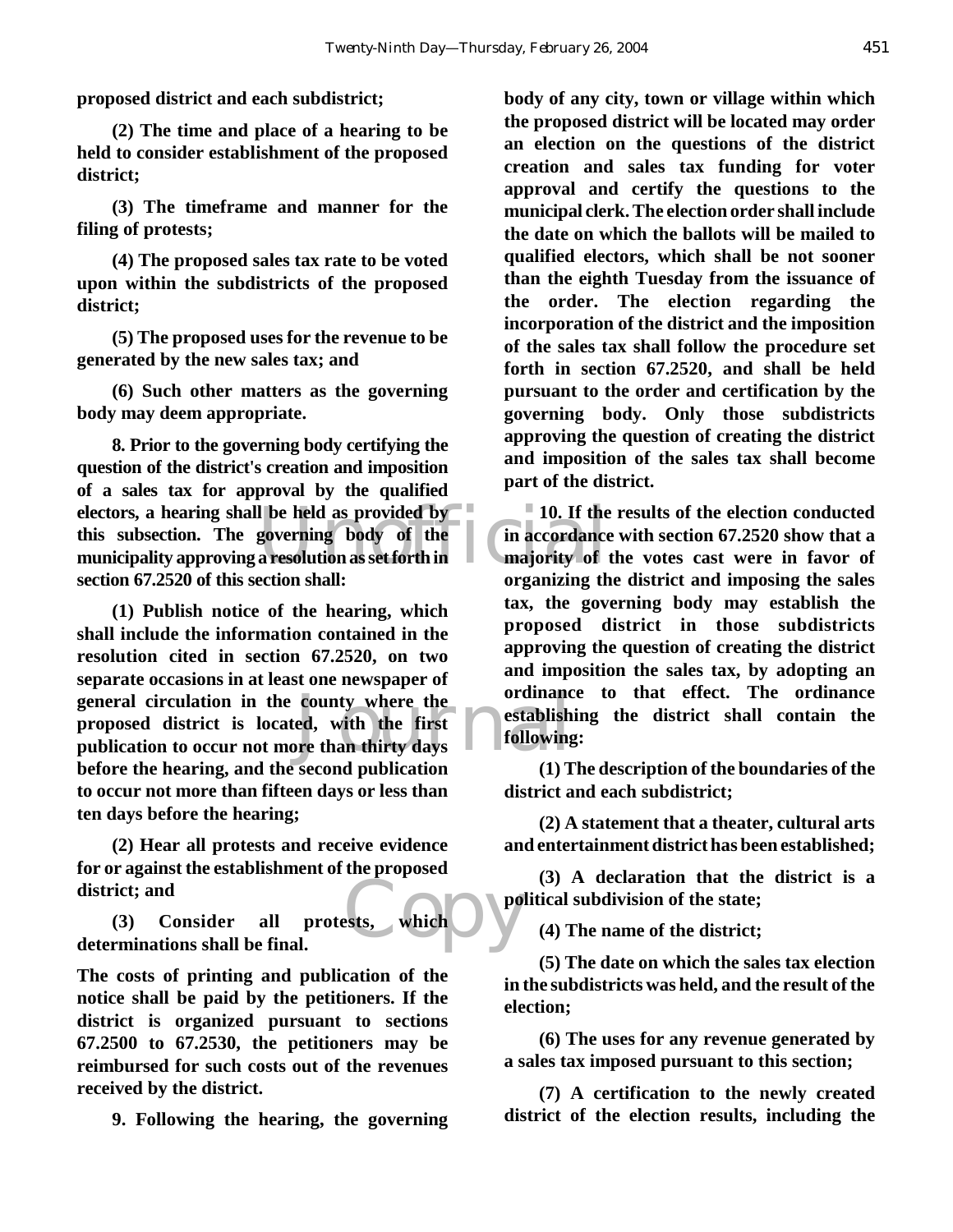**election concerning the sales tax; and**

**(8) Such other matters as the governing body deems appropriate.**

voters of a proposed subdistrict, and the (4) A sta<br>
municipal clerk, or circuit clerk if the district is<br>
formed by the circuit court shall conduct the not less than **11. Any subdistrict that does not approve the creation of the district and imposition of the sales tax shall not be a part of the district and the sales tax shall not be imposed until after the district board of directors has submitted another proposal for the inclusion of the area into the district and such proposal and the sales tax proposal are approved by a majority of the qualified voters in the subdistrict voting thereon. Such subsequent elections shall be conducted in accordance with section 67.2520; provided, however, that the district board of directors may place the question of the inclusion of a subdistrict within a district and the question of imposition of a sales tax before the municipal clerk, or circuit clerk if the district is formed by the circuit court shall conduct the election. In subsequent elections the election judges shall certify the election results to the district board of directors.**

 $\begin{array}{c}\n\text{first set for all } m \\
\text{first with jurisdiction} \\
\text{age that is within a} \\
\text{character form of} \\
\text{in} \\
\end{array}$ entertainment district in the manner provided<br>in this section.<br>67.2515. 1. Whenever the creation of a **67.2510. As a complete alternative to the procedure establishing a district set forth in section 67.2505, a circuit court with jurisdiction over any city, town or village that is within a first class county with a charter form of government with a population over two hundred fifty thousand that adjoins a first class county with a charter form of government with a population over nine hundred thousand, may establish a theater, cultural arts and in this section.**

**67.2515. 1. Whenever the creation of a theater, cultural arts and entertainment district is desired, one or more registered voters from each subdistrict of the proposed district, or if there are no registered voters in a subdistrict, one or more property owners who collectively own one or more parcels of real estate comprising at least a majority of the land situated in the proposed subdistricts within the**

**proposed district, may file a petition with the circuit court requesting the creation of a theater, cultural arts and entertainment district. The petition shall contain the following information:**

**(1) The name, address, and phone number of each petitioner and the location of the real property owned by the petitioner;**

**(2) The name of the proposed district;**

**(3) A legal description of the proposed district, including a map illustrating the district boundaries, which shall be contiguous, and the division of the district into at least five, but not more than fifteen, subdistricts that shall contain, or are projected to contain upon full development of the subdistricts, approximately equal populations;**

**(4) A statement indicating the number of directors to serve on the board, which shall be not less than five or more than fifteen;**

**(5) A request that the district be established;**

**(6) A general description of the activities that are planned for the district;**

**(7) A proposal for a sales tax to fund the district initially, pursuant to the authority granted in sections 67.2500 to 67.2530, together with a request that the imposition of the sales tax be submitted to the qualified voters within the district;**

**(8) A statement that the proposed district shall not be an undue burden on any owner of property within the district and is not unjust or unreasonable;**

**(9) A request that the question of the establishment of the district be submitted to the qualified voters of the district;**

**(10) A signed statement that the petitioners are authorized to submit the petition to the circuit court; and**

**(11) Any other items the petitioners deem appropriate.**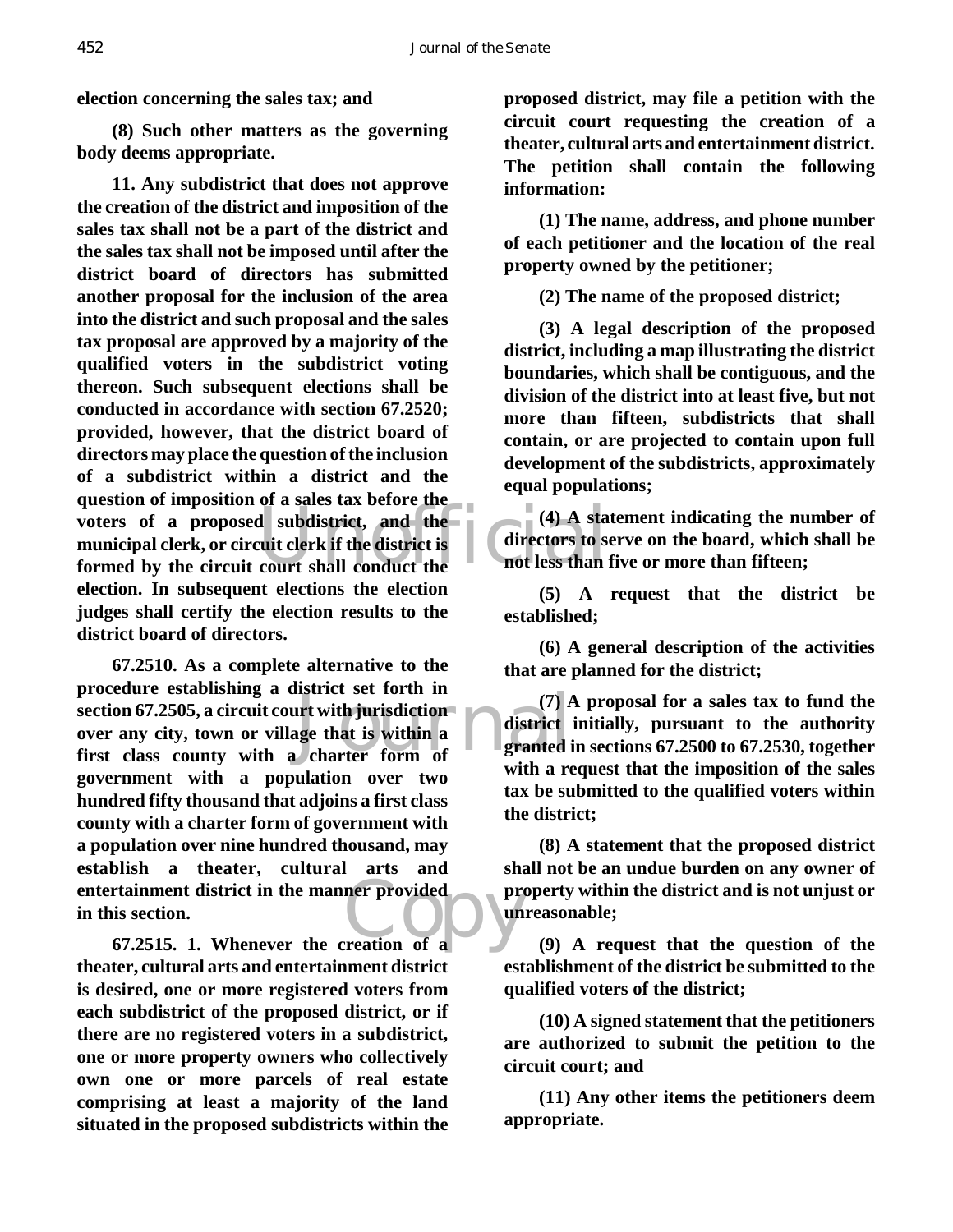**2. The circuit clerk of the county in which the petition is filed pursuant to this section shall present the petition to the judge, who shall thereupon set the petition for hearing not less than thirty days nor more than forty days after the filing. The judge shall cause publication of the notice of the hearing on two separate occasions in at least one newspaper of general circulation in the county where the proposed district is located, with the first publication to occur not more than thirty days before the hearing, and the second publication to occur not more than fifteen days or less than ten days before the hearing. The notice shall recite the following information:**

**(1) A description of the boundaries of the proposed district and each subdistrict;**

held to consider establishment of the proposed<br>district;<br>(3) The timeframe and manner for the circuit judge. **(2) The time and place of a hearing to be district;**

**(3) The timeframe and manner for the filing of the petitions or answers in the case;**

**(4) The proposed sales tax rate to be voted on within the subdistricts of the proposed district;**

(5) The proposed uses for the revenue accordance accordance rated by the new sales tax; and **and**  $\begin{bmatrix} \text{arrows} \\ \text{arrows} \\ \text{arrows} \end{bmatrix}$  and  $\begin{bmatrix} \text{arrows} \\ \text{arrows} \\ \text{arrows} \end{bmatrix}$  and  $\begin{bmatrix} \text{arrows} \\ \text{arrows} \end{bmatrix}$  and  $\begin{bmatrix} \text{arrows} \\$ **generated by the new sales tax; and**

**(6) Such other matters as the circuit court may deem appropriate.**

the revenues **The costs of printing and publication of the notice shall be paid by the petitioners. If the district is organized pursuant to sections 67.2500 to 67.2530, the petitioners may be reimbursed for such costs out of the revenues received by the district.**

**3. Any registered voter or owner of real property within the proposed district may join in or file a petition supporting or answer opposing the creation of the district and seeking a judgment respecting these same issues; provided, however, that all pleadings must be filed with the court no later than five days before the case is heard.**

**4. The court shall hear the case without a jury. If the court determines the petition is defective or the proposed district or its plan of operation is unconstitutional, it shall enter its judgment to that effect and shall refuse to incorporate the district as requested in the pleadings. If the court determines the petition is not legally defective and the proposed district and plan of operation are not unconstitutional, the court shall order an election on the questions of the district creation and sales tax funding for voter approval and certify the questions to the circuit clerk. The election order shall include the date on which the ballots will be mailed to qualified electors, which shall be not sooner than the eighth Tuesday from the issuance of the order. The election regarding the incorporation of the district and the imposition of the sales tax shall follow the procedure set forth in section 67.2520, and shall be held pursuant to the order and certification by the circuit judge. Only those subdistricts approving the question of creating the district and imposition the sales tax shall become part of the district.**

**5. If the results of the election conducted in accordance with section 67.2520 show that a majority of the votes cast were in favor of organizing the district and imposing the sales tax, the circuit judge shall establish the proposed district in those subdistricts approving the question of creating the district and imposition the sales tax, by issuing an order to that effect. The court shall determine and declare the district organized and incorporated and issue an order that includes the following:**

**(1) The description of the boundaries of the district and each subdistrict;**

**(2) A statement that a theater, cultural arts and entertainment district has been established;**

**(3) A declaration that the district is a political subdivision of the state;**

**(4) The name of the district;**

**(5) The date on which the sales tax election**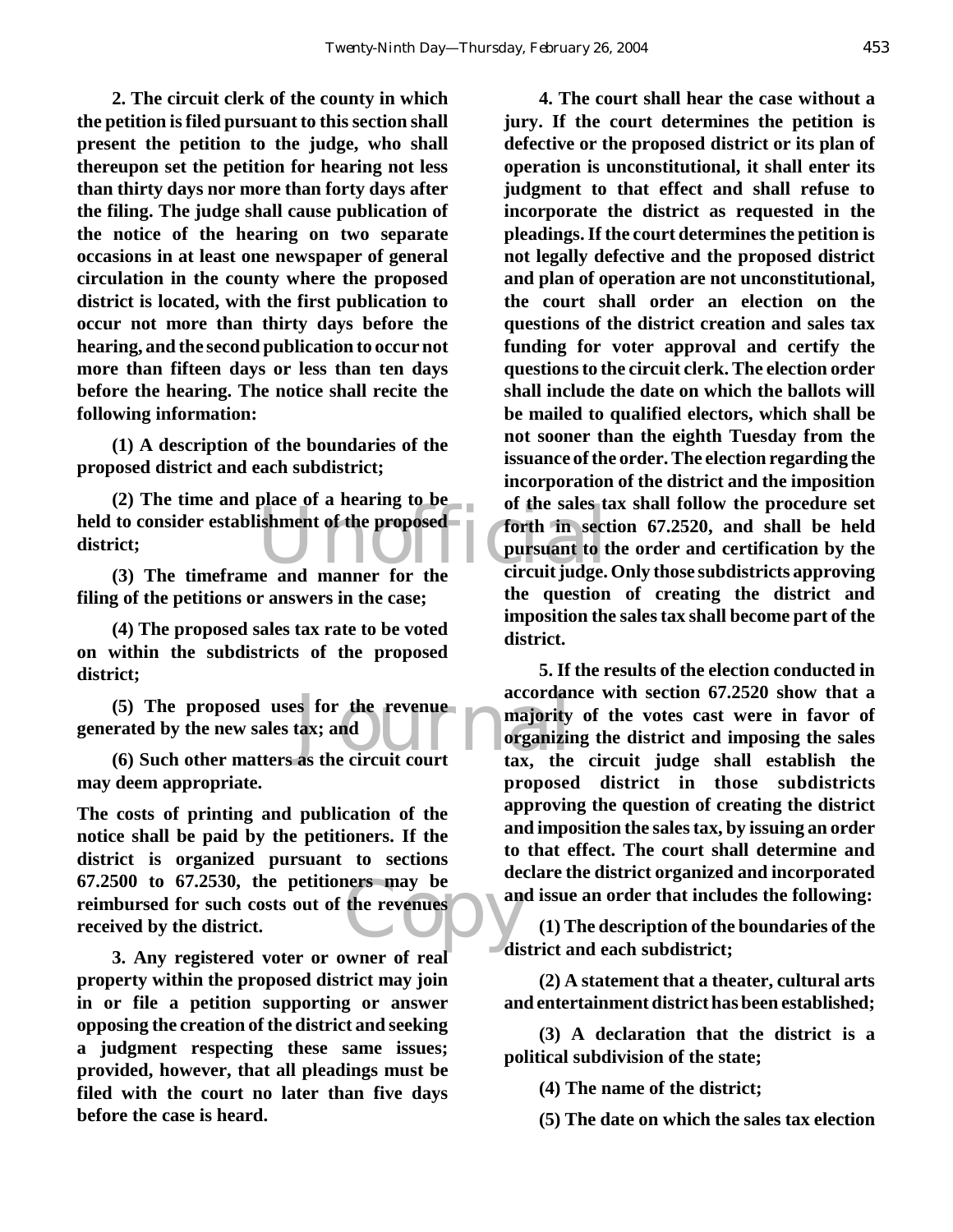**in the subdistricts was held, and the result of the election;**

**(6) The uses for any revenue generated by a sales tax imposed pursuant to this section;**

**(7) A certification to the newly created district of the election results, including the election concerning the sales tax; and**

**(8) Such other matters as the circuit court deems appropriate.**

qualified voters in the subdistrict voting<br>thereon. Such subsequent elections shall be<br>conducted in accordance with section 67.2520;<br>the notice, a e circuit clerk shall<br>
tion. In subsequent<br>
es shall certify the<br>
theord of directors<br>
pursuant **6. Any subdistrict that does not approve the creation of the district and imposition of the sales tax, shall not be a part of the district and the sales tax shall not be imposed until after the district board of directors has submitted another proposal for the inclusion of the area into the district and such proposal and the sales tax proposal are approved by a majority of the thereon. Such subsequent elections shall be conducted in accordance with section 67.2520; provided, however, that the district board of directors may place the question of the inclusion of a subdistrict within a district and the question of imposition of a sales tax in the proposed subdistrict before the voters of a proposed subdistrict, and the circuit clerk shall conduct the subsequent election. In subsequent elections the election judges shall certify the election results to the district board of directors.**

district or France **8. Any party having filed a petition or answer to a petition may appeal the circuit court's order or judgment in the same manner as provided for other appeals. Any order either refusing to incorporate the district or incorporating the district shall be a final judgment for purposes of appeal.**

**67.2520. 1. If a governing body, or circuit court judge, has certified the question regarding the district creation and sales tax funding for voter approval, the municipal clerk in which the district is located, or the circuit clerk if the order and certification has been by a circuit judge, shall conduct the election. The questions shall be submitted to the qualified voters of each**

**subdistrict within the district boundaries who have filed an application pursuant to subsection c of this section. The municipal clerk, or the circuit clerk if the district is being formed by the circuit court, shall publish notice of the election in at least one newspaper of general circulation in the county where the proposed district is located, with the publication to occur not more than fifteen days but not less than ten days before the date when applications for ballots will be accepted. The notice shall include a description of the district boundaries, the timeframe and manner of applying for a ballot, the questions to be voted upon, and where and when applications for ballots will be accepted. The municipal clerk, or circuit clerk if the district is being formed by the circuit court, shall also send a notice of the election to all registered voters in the proposed district, which shall include the information in the published notice. The costs of printing and publication of the notice, and mailing of the notices to registered voters, shall be paid by the petitioners. If the district is organized pursuant to sections 67.2500 to 67.2530, the petitioners may be reimbursed for such costs out of the revenues received by the district.**

**2. For elections held in subdistricts pursuant to this section, if all the owners of property in a subdistrict joined in the petition for formation of the district, such owners may cast their ballot by unanimous petition approving any measure submitted to them as subdistrict voters pursuant to this section. Each owner shall receive one vote per acre owned. Fractional votes shall be allowed. The petition shall be submitted to the municipal clerk, or the circuit court clerk if the district is being formed by the circuit court, who shall verify the authenticity of all signatures thereon. The filing of a unanimous petition shall constitute an election in the subdistrict under this section and the results of said election shall be entered pursuant to this section.**

**3. The sales tax shall be not more than one-half of one percent on all retail sales within**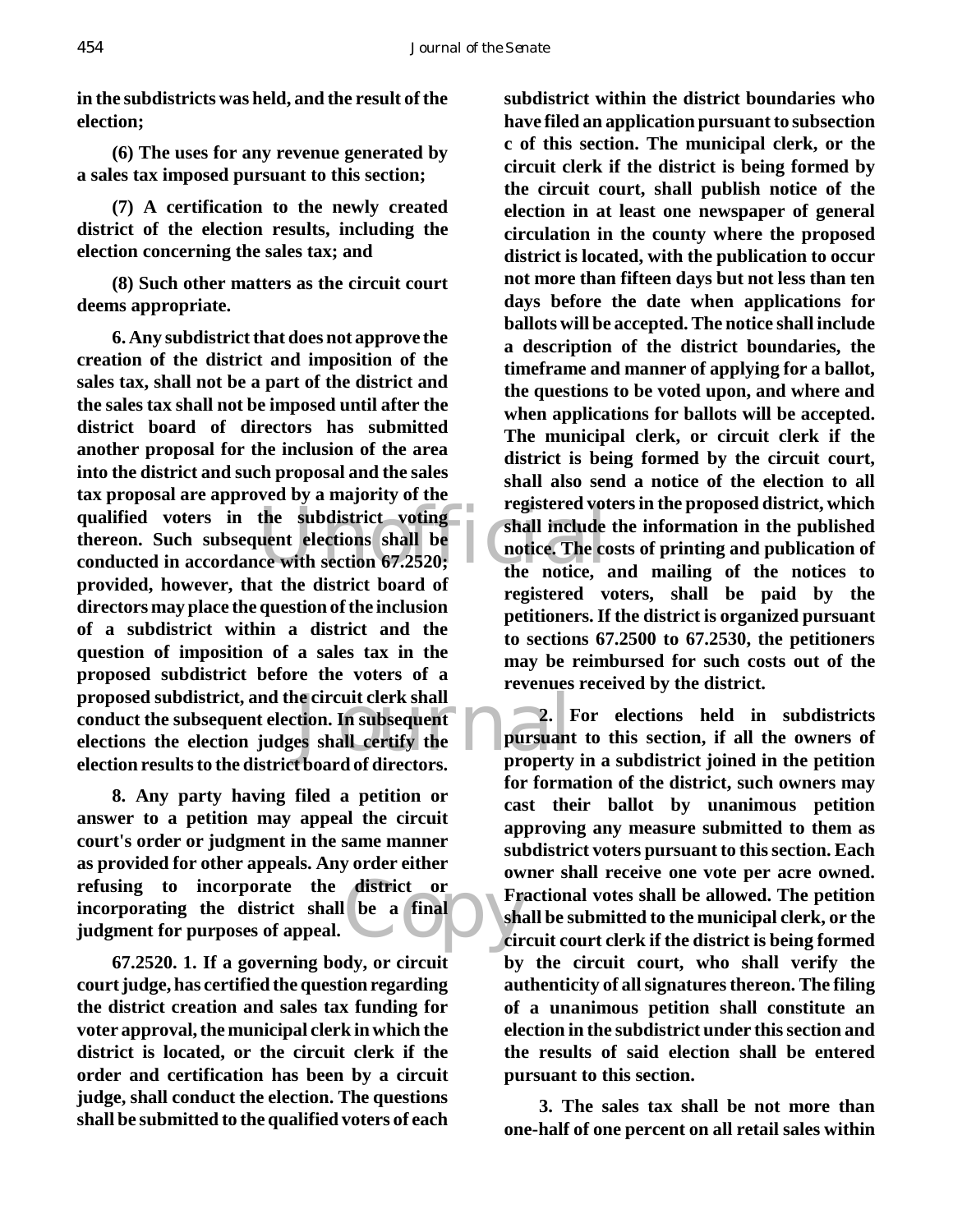**the district, which are subject to taxation pursuant to subsection 12 of this section, to fund, promote and provide educational, civic, musical, theatrical, cultural, concerts, lecture series and related or similar entertainment events or activities, and to fund, promote, plan, design, construct, improve, maintain, and operate public improvements, transportation projects, and related facilities in the district.**

**4. Application for a ballot shall be made as provided in this subsection:**

**(1) Persons entitled to apply for a ballot in an election shall be:**

**(a) A resident registered voter of the district; or**

eluding a corporation or equal concerns<br>
ms real property within<br>
voter which is not an<br>
ine how to cast its vote as<br>
constructing shall be cast as<br>of the persons who<br>of the voter. Each<br>of the voter. Each<br> $NQ$ . **(b) If there are no registered voters in a subdistrict, a person, including a corporation or other entity, which owns real property within the subdistrict. Each voter which is not an individual shall determine how to cast its vote as provided for in its articles of incorporation, articles of organization, articles of partnership, bylaws, or other document which sets forth an appropriate mechanism for the determination of the entity's vote. If a voter has no such mechanism, then its vote shall be cast as determined by a majority of the persons who run the day-to-day affairs of the voter. Each property owner shall receive one vote.**

clerk if the **(2) Only persons entitled to apply for a ballot in elections pursuant to this subdivision shall apply. Such persons shall apply with the municipal clerk, or the circuit clerk if the district is formed by the circuit court. Each person applying shall provide:**

**(a) Such person's name, address, mailing address, and phone number;**

**(b) An authorized signature; and**

**(c) Evidence that such person is entitled to vote. Such evidence shall be a copy of:**

**a. For resident individuals, proof of**

**registration from the election authority;**

**b. For owners of real property, a tax receipt or deed or other document which evidences an equitable ownership, and identifies the real property by location;**

**(3) Applications for ballot applications shall be made not later than the fourth Tuesday before the ballots are mailed to qualified electors. The ballot of submission shall be in substantially the following form:**

 **"Shall there be organized in (here specifically describe the proposed district boundaries), within the state of Missouri, a district, to be known as the "........... Theater, Cultural Arts and Entertainment District' for the purpose of funding, promoting and providing educational, civic, musical, theatrical, cultural, concerts, lecture series, and related or similar entertainment events or activities, and funding, promoting, planning, designing, constructing, improving, maintaining, and operating public improvements, transportation projects, and related facilities in the district?**

**YES [ ] NO [ ]**

**If you are in favor of the question, place an "X" in the box opposite "YES". If you are opposed to the question, place an "X" in the box opposite "NO".**

**Shall the .......... (name of district) impose a sales tax of .......... (insert rate) to fund, promote and provide educational, civic, musical, theatrical, cultural, concerts, lecture series, and related or similar entertainment events or activities, and to fund, promote, plan, design, construct, improve, maintain, and operate public improvements, transportation projects, and related facilities in the district?**

**YES [ ] NO [ ]**

**If you are in favor of the question, place an "X" in the box opposite "YES". If you are opposed to the question, place an "X" in the box opposite "NO".**

**(4) Not sooner than the fourth Tuesday**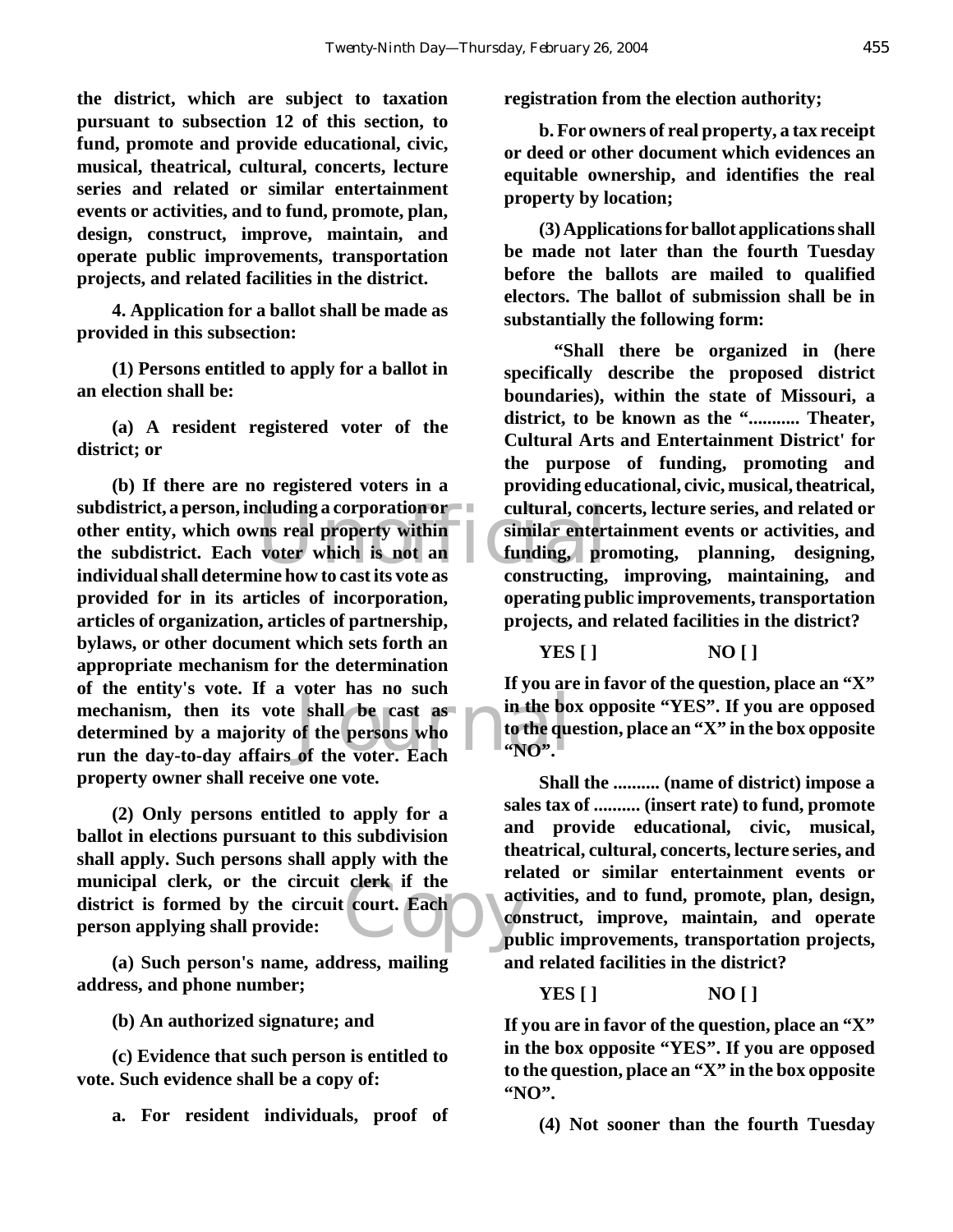**after the deadline for applying for ballots, the municipal clerk, or the circuit clerk if the district is being formed by the circuit court, shall mail a ballot to each qualified voter who applied for a ballot pursuant to this subsection along with a return addressed envelope directed to the municipal clerk or the circuit clerk's office, with a sworn affidavit on the reverse side of such envelope for the voter's signature. Such affidavit shall be in the following form:**

**"I hereby declare under penalties of perjury that I am qualified to vote, or to affix my authorized signature in the name of an entity which is entitled to vote, in this election.**

**Subscribed and sworn to before me this ...... day of ....., 20.......**

**Authorized Signature ..........................................**

Printed Name of Voter Signature of notary or<br>
other officer authorized to administer oaths.<br> **Example 19 and 19 and 19 and 19 and 19 and 19 and 19 and 19 and 19 and 19 and 19 and 19 and 19 and 19 and 19 and 19 and 19 and 1 other officer authorized to administer oaths.**

**........................ Mailing Address of Voter (if different)**

**Subscribed and sworn to before me this ............ day of........., 20..**

**Signature of notary or other officer authorized ............................ to administer oaths**

ter oaths<br>
Fifteen subdivideo fifteen subdivideo fifteen subdivideo fifteen subdivideo fifteen subdivideo fifteen subdivideo fifteen subdivideo fifteen subdivideo fifteen subdivideo fifteen subdivideo fifteen subdivideo fi **Mailing Address of Voter ........................ (if different)"**

**(5) Each qualified voter shall have one vote, except as provided for in section 67.2520. Each voted ballot shall be signed with the authorized signature as provided for in this subsection.**

turned to the<br>
exercuit court<br>
y the circuit<br>
y the circuit<br>
y the parameters<br>
y the parameters<br>
y the parameters<br>
y the parameters<br>
y the parameters<br>
y the parameters<br>
y the parameters<br>
y the parameters<br>
y the parameters<br> **(6) Voted ballots shall be returned to the municipal clerk, or the clerk of the circuit court if the district is being formed by the circuit court, by mail or hand delivery no later than 5:00 p.m. on the fourth Tuesday after the date for mailing the ballots. The municipal clerk, or circuit clerk if the district is being formed by the circuit court, shall transmit all voted ballots to a beam of judges of not less than four, with an equal number from each of the two major political parties. The judges shall be selected by the city, town or village, or the circuit clerk,**

**from lists compiled by the county election authority. Upon receipt of the voted ballots the judges shall verify the authenticity of the ballots, canvass the votes, and certify the results. Certification by the election judges shall be final and shall be immediately transmitted to the governing body of the city, town or village for further action pursuant to subsection 5 (e), or the circuit judge for further action pursuant to subsection 6 (f) if the district is being formed by the circuit court. Any voter who applied for such election may contest the result in the same manner as provided in chapter 115, RSMo.**

**67.2525. 1. Each member of the board of directors shall have the following qualifications:**

**(1) As to those subdistricts in which there are registered voters, a resident registered voter in the subdistrict that he represents, or be a property owner or, as to those subdistricts in which there are not registered voters who are residents, a property owner or representative of a property owner in the subdistrict he or she represents.**

**(2) Be at least twenty-one years of age and a registered voter in the district shall be subdivided into at least five, but not more than fifteen subdistricts, which shall be represented by one representative on the district board of directors. All board members shall have terms of four years, including the initial board of directors. All members shall take office upon being appointed and shall remain in office until a successor is appointed by the mayor or chairman of the municipality in which the district is located, or elected by the property owners in those subdistricts without registered voters.**

**(3) For those subdistricts which contain one or more registered voters, the mayor or chairman of the city, town or village shall, with the consent of the governing body, appoint a registered voter residing in the subdistrict to the board of directors.**

**(4) For those subdistricts which contain no registered voters, the property owners who**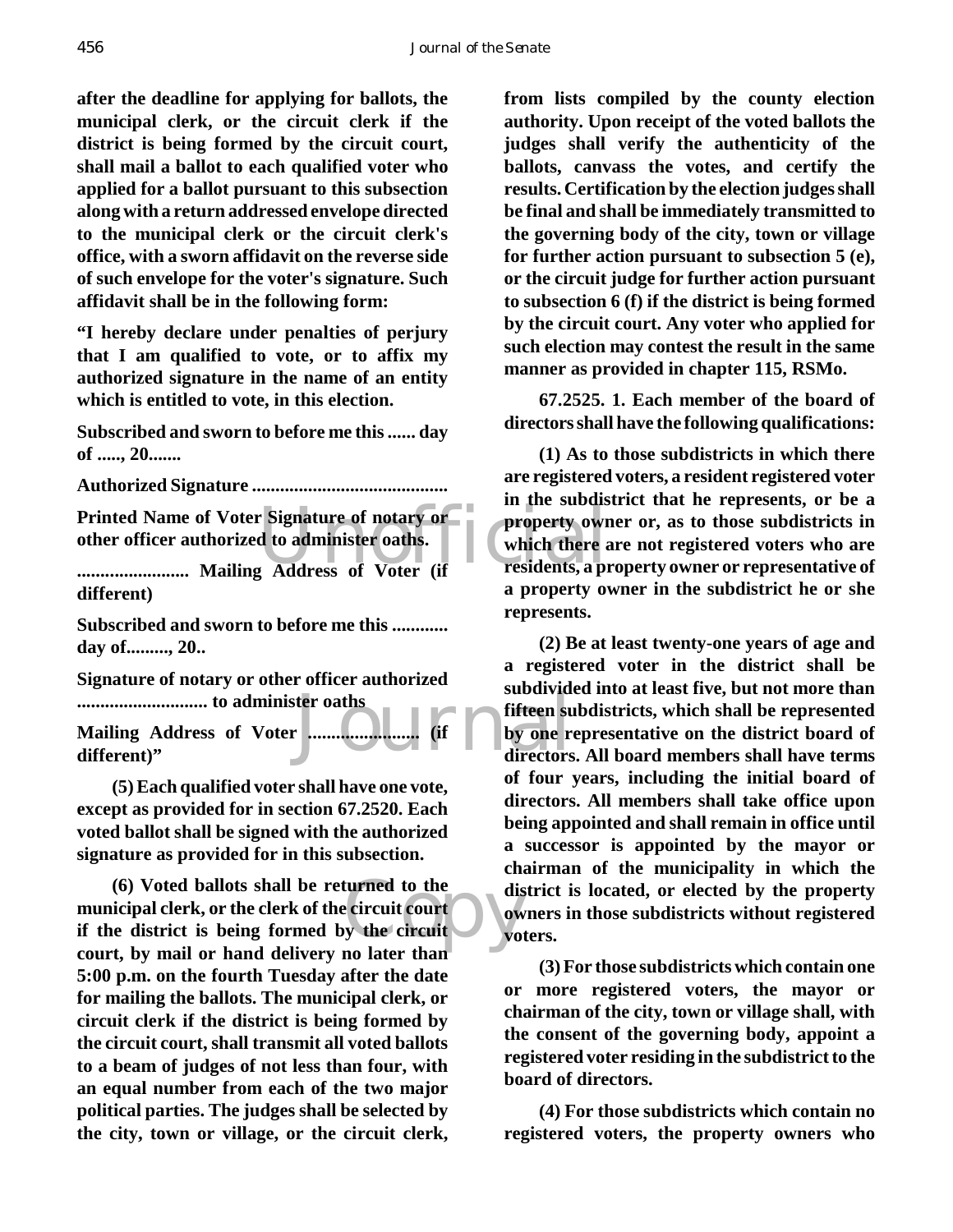and secretary of the caused by res<br>
and secretary of the dection. An<br>
exted for each subdistrict, of the district Final Property<br>
Ain the subdistrict.<br>
This maintain<br>
Transport of the subdistrict. mism, then its<br>
a majority of<br>
lay affairs of<br>
ting shall be **collectively own one or more parcels of real estate comprising more than half of the land situated in each subdistrict shall meet and shall elect a representative to serve upon the board of directors. The clerk of the city, town or village in which the petition was filed, shall, unless waived in writing by all property owners in the subdistrict, give notice by causing publication to be made once a week for two consecutive weeks in a newspaper of general circulation in the county, the last publication of which shall be at least ten days before the day of the meeting required by this section, to call a meeting of the owners of real property within the subdistrict at a day and hour specified in a public place in the city, town or village in which the petition was filed for the purpose of electing members of the board of directors. The property owners, when assembled, shall organize by the election of a temporary chairman and secretary of the meeting who shall conduct the election. An election shall be conducted for each subdistrict, with the eligible property owners voting in that subdistrict. At the election, each acre of real property within the subdistrict shall represent one share, and each owner, including corporations and other entities, may have one vote in person or for every acre of real property owned by such person within the subdistrict. Each voter which is not an individual shall determine how to cast its vote as provided for in its articles of incorporation, articles of organization, articles of partnership, bylaws, or other document which sets forth an appropriate mechanism for the determination of the entity's vote. If a voter has no such mechanism, then its vote shall be cast as determined by a majority of the persons who run the day-to-day affairs of the voter. The results of the meeting shall be certified by the temporary chairman and secretary to the municipal clerk if the district is established by a municipality described in this section, or to the circuit clerk if the district is established by a circuit court.**

**2. Successor boards shall be appointed or elected, depending upon the presence or absence**

**of resident registered voters, by the mayor or chairman of a city, town or village described in this section, or the property owners as set forth above; provided, however, that elections held by the property owners after the initial board is elected shall be certified to the municipal clerk of the city, town or village where the district is located and the board of directors of the district.**

**3. Should a vacancy occur on the board of directors, the mayor or chairman of the city, town or village if there are registered voters within the subdistrict, or a majority of the owners of real property in a subdistrict if there are not registered voters in the subdistrict, shall have the authority to appoint or elect, as set forth in this section, an interim director to complete any unexpired term of a director caused by resignation or disqualification.**

**4. The board shall possess and exercise all of the district's legislative and executive powers, including:**

**(1) The power to fund, promote and provide educational, civic, musical, theatrical, cultural, concerts, lecture series, and related or similar entertainment events or activities, and fund, promote, plan, design, construct, improve, maintain, and operate public improvements, transportation projects, and related facilities within the district;**

**(2) The power to accept and disburse tax or other revenue collected in district; and**

**(3) The power to receive property by gift or otherwise.**

**Within thirty days after the selection of the initial directors, the board shall meet. At its first meeting and annually thereafter the board shall elect a chairman from its members.**

**5. The board shall appoint an executive director, district secretary, treasurer and such other officers or employees as it deems necessary.**

**6. At the first meeting, the board, by**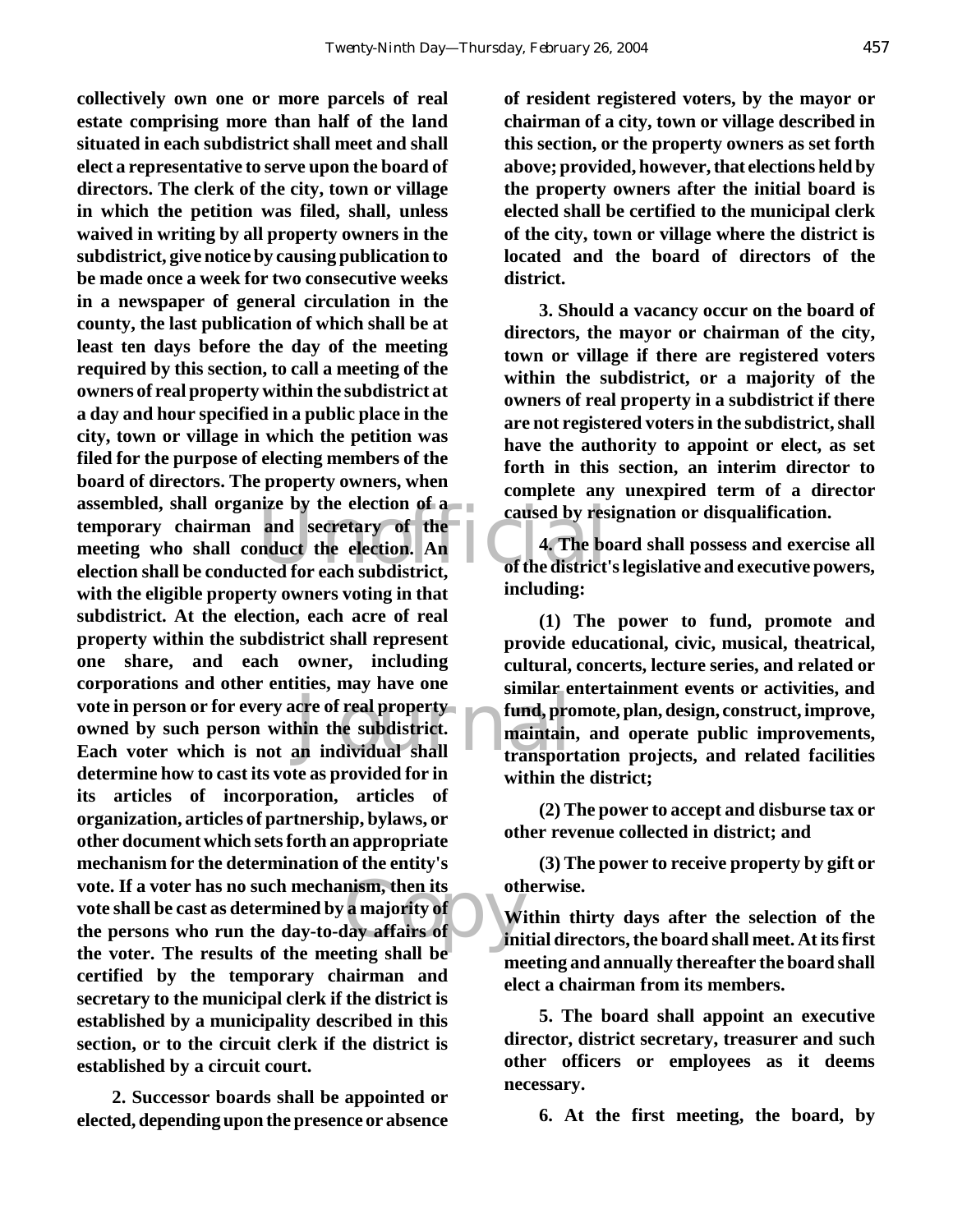**resolution, shall define the first and subsequent fiscal years of the district, and shall adopt a corporate seal.**

**7. A simple majority of the board shall constitute a quorum. If a quorum exists, a majority of those voting shall have the authority to act in the name of the board, and approve any board resolution.**

**8. At the first meeting, the board, by resolution, shall receive the certification of the election regarding the sales tax, and may impose the sales tax in all subdistricts approving the imposition of the sales tax. In those subdistricts that approve the sales tax the sales tax shall become effective on the first day of the first calendar quarter immediately following the action by the district board of directors imposing the tax.**

b. 10 0<br>hall devote such time to<br>as the faithful discharge<br>d may be reimbursed for<br>d may be reimbursed for **9. Each director shall devote such time to the duties of the office as the faithful discharge thereof may require and may be reimbursed for his actual expenditures in the performance of his duties on behalf of the district. Directors may be compensated, but such compensation shall not exceed one hundred dollars per month.**

her powers granted (j) I<br>30, the district shall engineers<br>powers: (k) I **10. In addition to all other powers granted by sections 67.2500 to 67.2530, the district shall have the following general powers:**

**(1) To sue and be sued in its own name, and to receive service of process, which shall be served upon the district secretary;**

**(2) To fix compensation of its employees and contractors.**

anchises, and<br>tity, public or **(3) To enter into contracts, franchises, and agreements with any person or entity, public or private, affecting the affairs of the district, including contracts with any municipality, district, or state, or the United States, and any of their agencies, political subdivisions, or instrumentalities, for the funding, including without limitation interest rate exchange or swap agreements, planning, development, construction, acquisition, E maintenance, or**

**operation of a district facility or to assist in such activity;**

**(4) To acquire, develop, construct, equip, transfer, donate, lease, exchange, mortgage, and encumber real and personal property in furtherance of district purposes;**

**(5) To collect and disburse funds for its activities;**

**(6) To collect taxes and other revenues:**

**a. To borrow money and incur indebtedness and evidence the same by certificates, notes, bonds, debentures or refunding of any such obligations for the purpose of paying all or any part of the cost of land, construction, development or equipping of any facilities or operations of the district;**

**b. To own or lease real or personal property for use in connection with the exercise of powers hereunder;**

**(i) To provide for the election or appointment of officers, including a chairman, treasurer and secretary. Officers shall not be required to be residents of the district, and one officer may hold more than one office;**

**(j) To hire and retain agents, employees, engineers, and attorneys;**

**(k) To enter into entertainment contracts binding the district and artists, agencies, or performers, management contracts, contracts relating to the booking of entertainment and the sale of tickets, and all other contracts which relate to the purposes of the district;**

**(1) To contract with a local government, a corporation, partnership or individual regarding funding, promotion, planning, designing, constructing, improving, maintaining, or operating a project or to assist in such activity;**

**(m) To contract for transfer to a city, town, or village such district facilities and improvements free of cost or encumbrance on such terms set forth by contract.**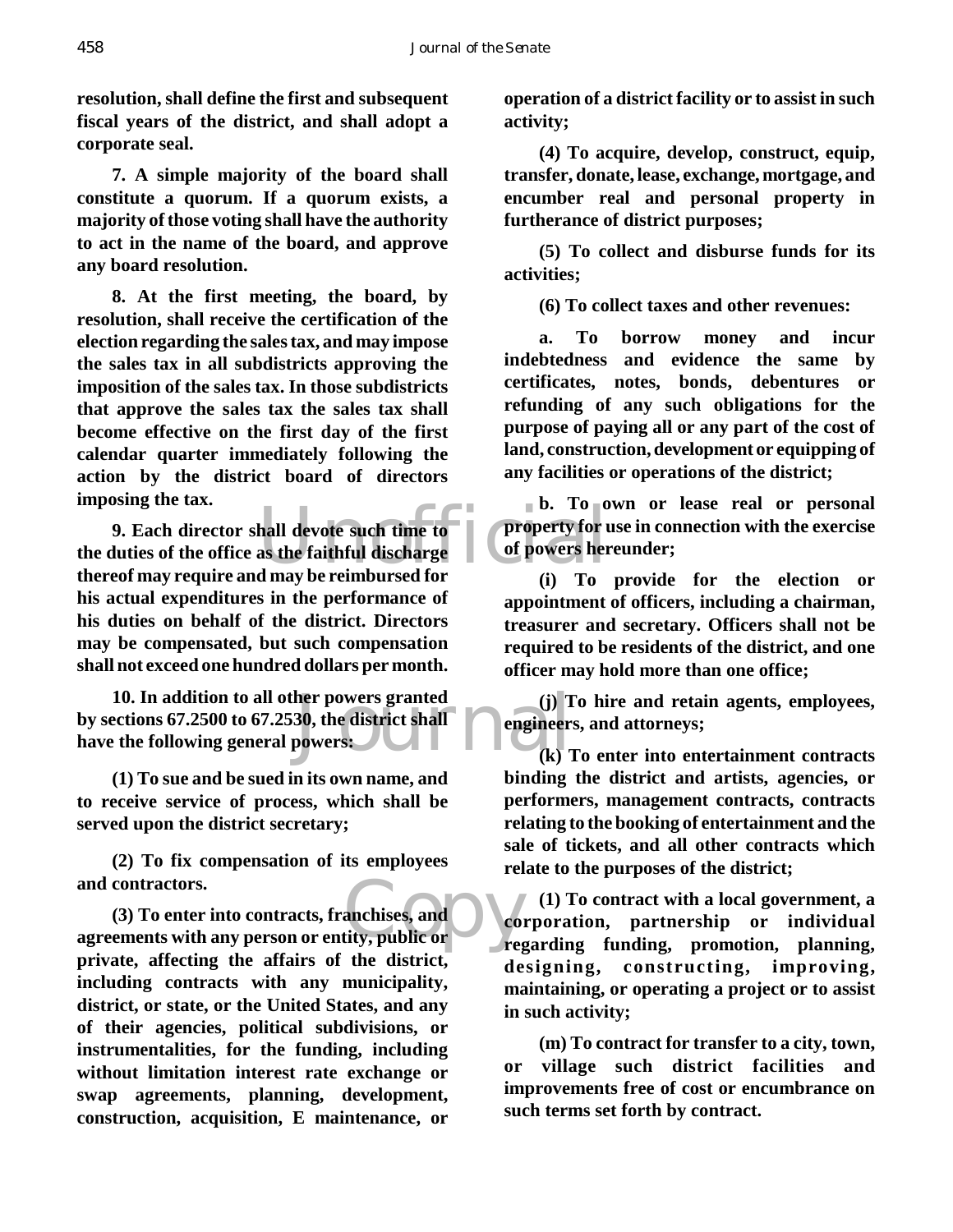**(n) To exercise such other powers necessary or convenient for the district to accomplish its purposes which are not inconsistent with its express powers.**

**11. (a) A district may at any time authorize or issue notes, bonds or other obligations for any of its powers or purposes. Such notes, bonds or other obligations:**

**a. Shall be in such amounts as deemed necessary by the district, including costs of issuance thereof;**

**b. Shall be payable out of all or any portion of the revenues or other assets of the district;**

**c. May be secured by any property of the district which may be pledged, assigned, mortgaged or otherwise encumbered for payment;**

Example 12 debt or liability<br>the district, shall bear<br>intes, bonds<br>interior about the district chall of the district chall of **d. Shall be authorized by resolution of the district, and if issued by the district, shall bear such date or dates, and shall mature at such time or times, but not in excess of forty years, as the resolution shall specify;**

compound interest<br>
convertible bonds,<br>
be issued in such<br>
place or places and **e. Shall be in such denomination, bear interest at such rates, be in such form, be issued as current interest bonds, compound interest bonds, variable rate bonds, convertible bonds, or zero coupon bonds, be issued in such manner, be payable in such place or places and subject to redemption as such resolution may provide; and**

ermine. The by<br>cable to the ha<br>rovisions of me **f. May be sold at either public or private sale, at such interest rates, and at such price or prices as the district shall determine. The foregoing provisions are applicable to the district notwithstanding the provisions of section 108.170 RSMo.**

**67.2530. 1. Any note, bond or other indebtedness of the district may be refunded at any time by the district by issuing refunding bonds in such amount as the district may deem necessary. Such bonds shall be subject to, and shall have the benefit of the foregoing provisions regarding notes, bond and other**

**obligations. Without limiting the generality of the foregoing, refunding bonds may include amounts necessary to finance any premium, unpaid interest and costs of issuance in connection with the refunding bonds. Any such refunding may be effected whether the bonds to be refunded then shall have matured or thereafter shall mature, either by sale of the refunding bonds and the application of the proceeds thereof to the payment of the obligations being refunded or the exchange of the refunding bonds for the obligations being refunded wit the consent of the holders of the obligations being refunded.**

**2. Notes, bonds or other indebtedness of the district shall be exclusively the responsibility of the district payable solely out of the district funds and property and shall not constitute a debt or liability of the state of Missouri or any agency or political subdivision of the state. Any notes, bonds or other indebtedness of the district shall state on their face that they are not obligations of the state of Missouri or any agency or political subdivision thereof other than the district.**

**3. Any district may by resolution impose a district sales tax of up to one half of one percent on all retail sales made in such district that are subject to taxation pursuant to the provisions of sections 144.010 to 144.525, RSMo. Upon voter approval, and receiving the necessary certifications from the governing body of the municipality in which the district is located, or from the circuit court if the district was formed by the circuit court, the board of directors shall have the power to impose a sales tax at its first meeting, pursuant to subsection 9(e) or any meeting thereafter. Voter approval of the question of the imposition of the sales tax shall be in accordance with section 67.2520 of this section. The sales tax shall become effective in those subdistricts that approve the sales tax on the first day of the first calendar quarter immediately following the passage of a resolution by the board of directors imposing the sales tax.**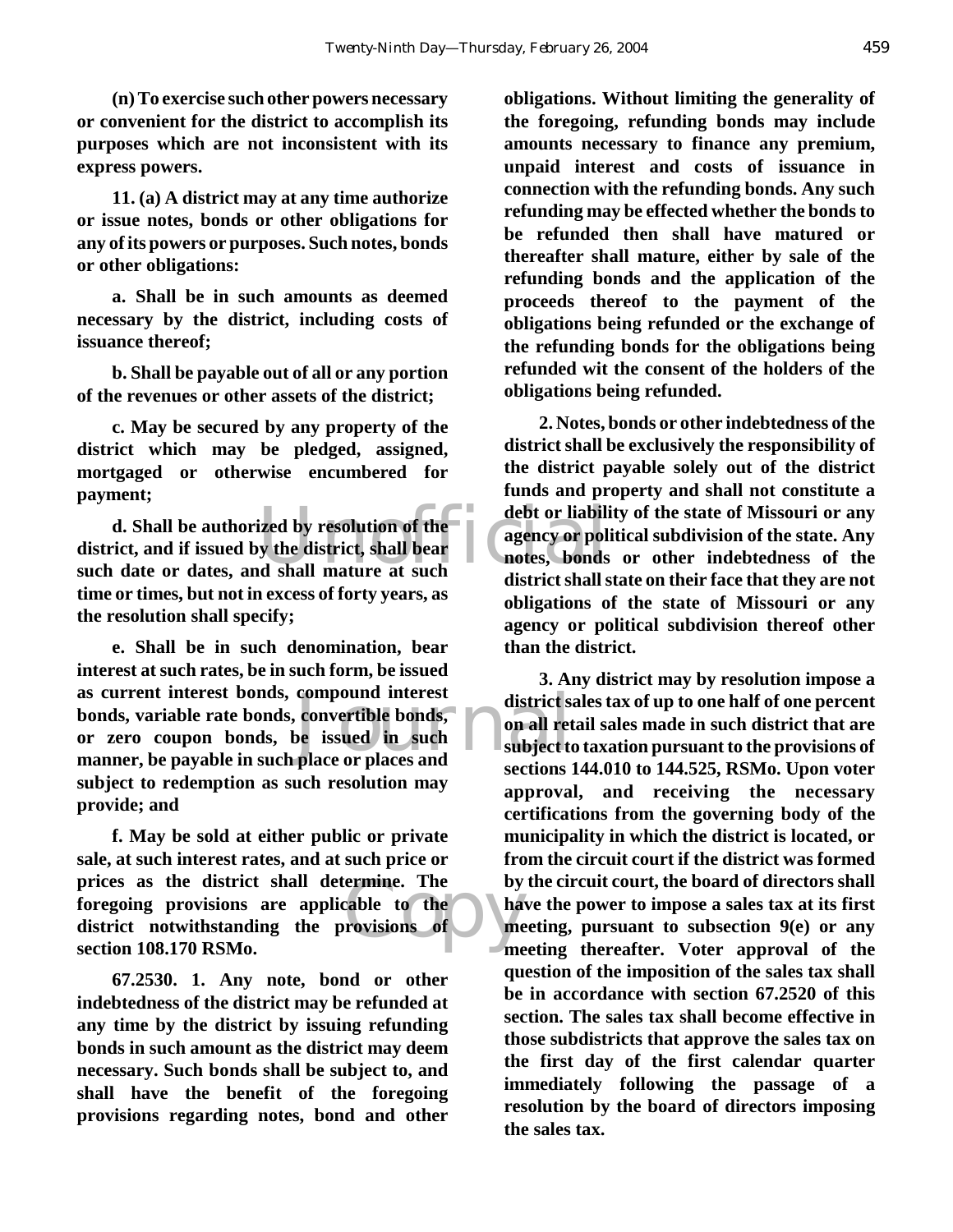**4. In each district in which a sales tax has been imposed in the manner provided by this section, every retailer shall add the tax imposed by the district pursuant to this section to the retailer's sale price, and when so added such tax shall constitute a part of the price, shall be a debt of the purchaser to the retailer until paid, and shall be recoverable at law in the same manner as the purchase price.**

in lieu of those brackets provided in section<br>
144.285, RSMo. (2) All s<br>
6. All revenue received by a district from special fund **5. In order to permit sellers required to collect and report the sales tax authorized by this section to collect the amount required to be reported and remitted, but not to change the requirements of reporting or remitting tax or to serve as a levy of the tax, and in order to avoid fractions of pennies, the district may establish appropriate brackets which shall be used in the district imposing a tax pursuant to this section 144.285, RSMo.**

may be invested by the district board of public.<br>
directors in accordance with applicable laws<br>
relating to the investment of other district<br>
municipal **6. All revenue received by a district from the sales tax authorized by this section shall be deposited in a special trust fund and shall be used solely for the purposes of the district. Any funds in such special trust fund which are not needed for the district's current expenditures directors in accordance with applicable laws relating to the investment of other district funds.**

district adopting such tax, if such property and<br>services are subject to taxation by the state of<br>Missouri pursuant to the provisions of sections **7. The sales tax may be imposed at a rate of up to one half of one percent on the receipts from the sale at retail of all tangible personal property or taxable services at retail within the district adopting such tax, if such property and services are subject to taxation by the state of 144.010 to 144.525, RSMo. Any district sales tax imposed pursuant to this section shall be imposed at a rate that shall be uniform throughout the subdistricts approving the sales tax.**

**8. The resolution imposing the sales tax pursuant to this section shall impose upon all sellers a tax for the privilege of engaging in the**

**business of selling tangible personal property or rendering taxable services at retail to the extent and in the manner provided in sections 144.010 to 144.525, RSMo, and the rules and regulations of the director of revenue issued pursuant thereto; except that the rate of the tax shall be the rate imposed by the resolution as the sales tax and the tax shall be reported and returned to and collected by the district.**

**9. (1) On and after the effective date of any sales tax imposed pursuant to this section, the district shall perform all functions incident to the administration, collection, enforcement, and operation of the tax. The sales tax imposed pursuant to this section shall be collected and reported upon such forms and under such administrative rules and regulations as may be prescribed by the district.**

**(2) All such sales taxes collected by the district shall be deposited by the district in a special fund to be expended for the purposes authorized in this section. The district shall keep accurate records of the amount of money which was collected pursuant to this section, and the records shall be open to the inspection of officers of each district and the general public.**

**(3) The district may contract with the municipality that the district is within for the municipality to collect any revenue received by the district and, after deducting the cost of such collection but not to exceed one percent of the total amount collected, deposit such revenue in a special trust account. Such revenue and interest therefrom may be applied by the municipality to expenses, costs or debt service the district at the direction of the district as set forth in a contract between the municipality and the district.**

**10. (1) All applicable provisions contained in sections 144.010 to 144.525, RSMo, governing the state sales tax, sections 32.085 and 32.087, RSMo, and section 32.057, RSMo, the uniform confidentiality provision, shall apply to the collection of the tax imposed by this section,**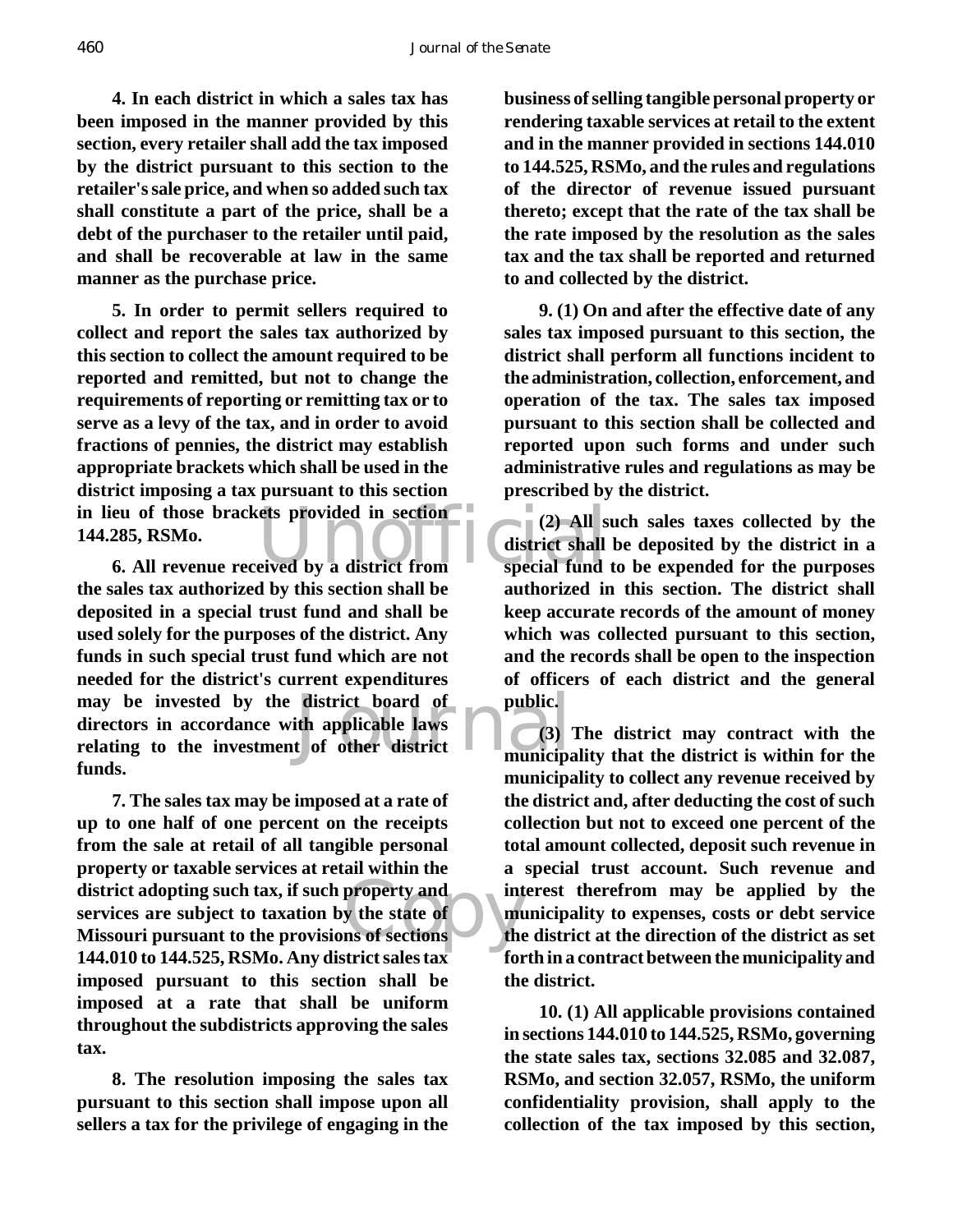**except as modified in this section.**

**(2) All exemptions granted to agencies of government, organizations, persons and to the sale of certain articles and items of tangible personal property and taxable services pursuant to the provisions of sections 144.010 to 144.525, RSMo, are hereby made applicable to the imposition and collection of the tax imposed by this section.**

**(3) The same sales tax permit, exemption certificate and retail certificate required by sections 144.010 to 144.525, RSMo, for the administration and collection of the state sales tax shall satisfy the requirements of this section, and no additional permit or exemption certificate or retail certificate shall be required; except that the district may prescribe a form of exemption certificate for an exemption from the tax imposed by this section.**

**(4) All discounts allowed the retailer pursuant to the provisions of the state sales tax laws for the collection of and for payment of taxes pursuant to such laws are hereby allowed and made applicable to any taxes collected pursuant to the provisions of this section.**

ed in section 32.057,<br>a) to 144.525, RSMo,<br>ms are hereby made<br>his section **(5) The penalties provided in section 32.057, RSMo, and sections 144.010 to 144.525, RSMo, for violation of those sections are hereby made applicable to violations of this section.**

tangible personal property sold is delivered by<br>
the retailer or the retailer's agent to an<br>
out-of-state destination or to a common carrier<br>
for delivery to an eut of state destination. In the **(6) For the purpose of a sales tax imposed by a resolution pursuant to this section, all retail sales shall be deemed to be consummated at the place of business of the retailer unless the the retailer or the retailer's agent to an out-of-state destination or to a common carrier for delivery to an out-of-state destination. In the event a retailer has more than one place of business in this state which participates in the sale, the sale shall be deemed to be consummated at the place of business of the retailer where the initial order for the tangible personal property is taken, even though the order must be forwarded elsewhere for acceptance, approval of credit, shipment or**

**billing. A sale by a retailer's employee shall be deemed to be consummated at the place of business from which the employee works.**

subsequent election.<br>
allowed the retailer to the district<br>
ons of the state sales tax **(7) Subsequent to the initial approval by the voters and implementation of a sales tax in the district, the rate of the sales tax may be increased, but not to exceed a rate of to one half of one percent on retail sales as provided in this subsection The election shall be conducted in accordance with section 67.2520; provided, however, that the district board of directors may place the question of the increase of the sales tax before the voters of the district by resolution, and the municipal clerk of the city, town, or village which originally conducted the incorporation of the district, or the circuit clerk of the court which originally conducted the incorporation of the district, shall conduct the subsequent election. In subsequent elections the election judges shall certify the election results to the district board of directors. The ballot of submission shall be in substantially the following form:**

> **"Shall .................... (name of district) increase the ................. (insert amount) percent district sales tax now in effect to................. (insert amount) in the ................. (name of district)?**

> > **Yes [ ] No [ ]**

**If you are in favor of the question, place an "X" in the box opposite "Yes". If you are opposed to the question, place an "X" in the box opposite "No".**

**If a majority of the votes cast on the proposal by the qualified voters of the district voting thereon are in favor of the increase, the increase shall become effective December thirty-first of the calendar year in which such increase was approved.**

**11. (1) There shall not be any election as provided for in this section while the district has any financing or other obligations outstanding.**

**(2) The board, when presented with a petition signed by at least one-third of the**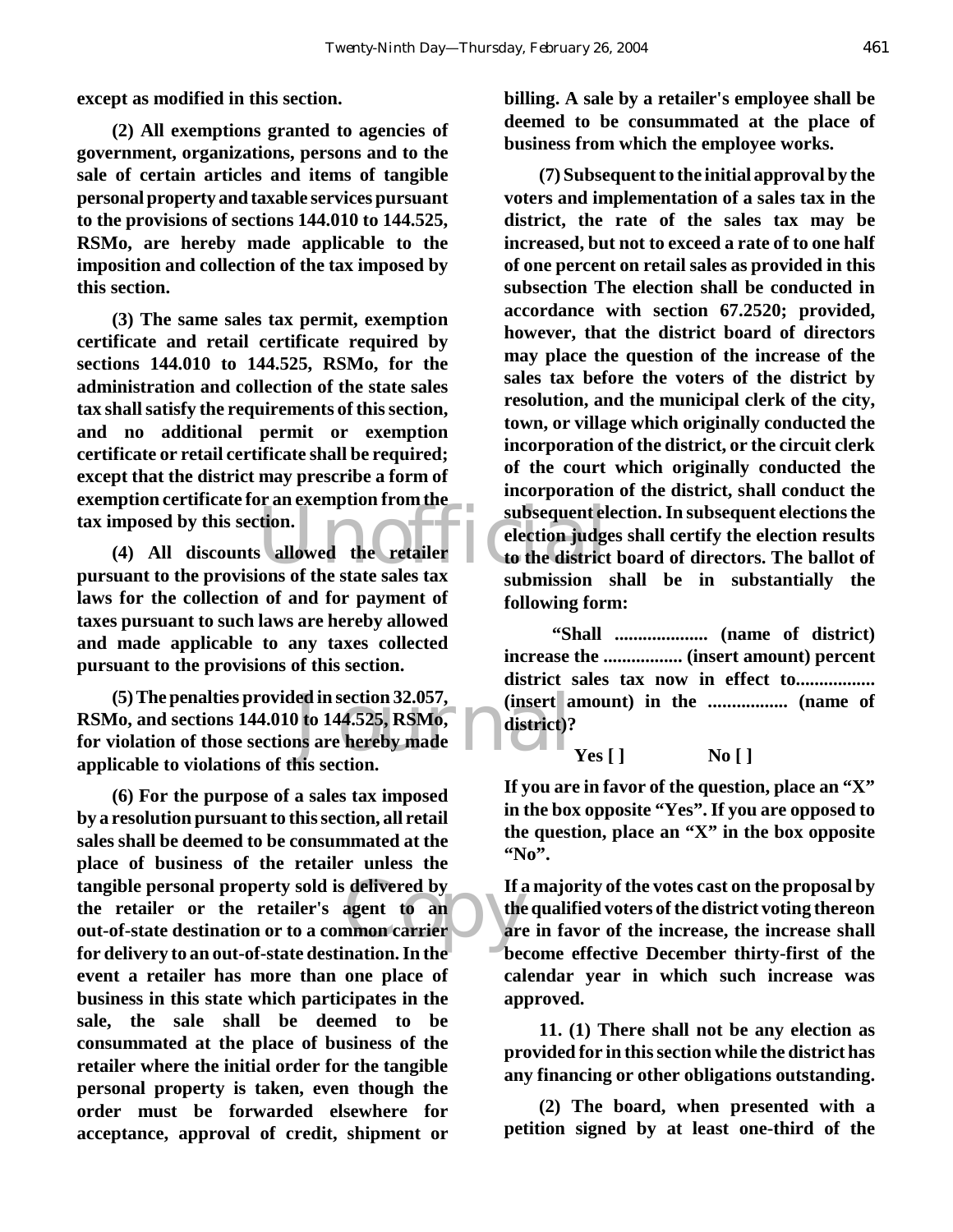**registered voters in a district that voted in the last gubernatorial election, or signed by at least two-thirds of property owners of the district, calling for an election to dissolve and repeal the tax shall submit the question to the voters using the same procedure by which the imposition of the tax was voted. The ballot of submission shall be in substantially the following form:**

 **"Shall .................... (name of district) dissolve and repeal the ................. (insert amount) percent district sales tax now in effect in the ................. (name of district)?**

**Yes [ ] No [ ]**

**If you are in favor of the question, place an "X" in the box opposite "Yes". If you are opposed to the question, place an "X" in the box opposite "No"."**

Such subsequent elections for the repeal of the by the munisales tax shall be conducted in accordance with<br>section 67.2520; provided, however, that the procedure sha rt which originally<br>
of the district, shall<br>
tion. In subsequent<br>
es shall certify the<br>
entitled a **Such subsequent elections for the repeal of the sales tax shall be conducted in accordance with district board of directors may place the question of the repeal of the sales tax before the voters of the district, and the municipal clerk of the city, town, or village which originally conducted the incorporation of the district, or the circuit clerk of the court which originally conducted the incorporation of the district, shall conduct the subsequent election. In subsequent elections the election judges shall certify the election results to the district board of directors.**

thirty-first of<br>h repeal was<br>f the district's<br>tter **(3) If a majority of the votes cast on the proposal by the qualified voters of the district voting thereon are in favor of repeal, that repeal shall become effective December thirty-first of the calendar year in which such repeal was approved or after the repayment of the district's indebtedness, whichever occurs later.**

**12. (1) At such time as the board of directors of the district determines that further operation of the district is not in the best interests of the inhabitants of the district, and that the district should dissolve, the board shall submit for a vote in an election held throughout the district the question of whether the district** **should be abolished. The question shall be submitted in substantially the following form:**

 **"Shall the ............... theater, cultural arts and entertainment district be abolished?"**

**(2) The district board shall not propose the question to abolish the district while there are outstanding claims or causes of action pending against the district, while the district liabilities exceed its assets, while indebtedness of the district is outstanding, or while the district is insolvent, in receivership or under the jurisdiction of the bankruptcy court. Prior to submitting the question to abolish the district to a vote of the entire district, the state auditor shall audit the district to determine the financial status of the district, and whether the district may be abolished pursuant to law. The vote on the abolition of the district shall be conducted by the municipal clerk of the city, town or village in which the district is located. The procedure shall be the same as that followed in section 67.2520, except that the question shall be determined by the qualified voters of the entire district. No individual subdistrict may be abolished, except at such time as the district is abolished.**

**(3) While the district still exists, it shall continue to accrue all revenues to which it is entitled at law.**

**(4) Upon receipt by the board of directors of the district of the certification by the city, town or village in which the district is located that the majority of those voting within the entire district have voted to abolish the district, and if the state auditor has determined that the district's financial condition is such that it may be abolished pursuant to law, then the board of directors of the district shall:**

**(a) Sell any remaining district real or personal property it wishes, and then transfer the proceeds and any other real or personal property owned by the district to the city, town or village in which the district is located, including revenues due and owing the district, to, for its further use and disposition;**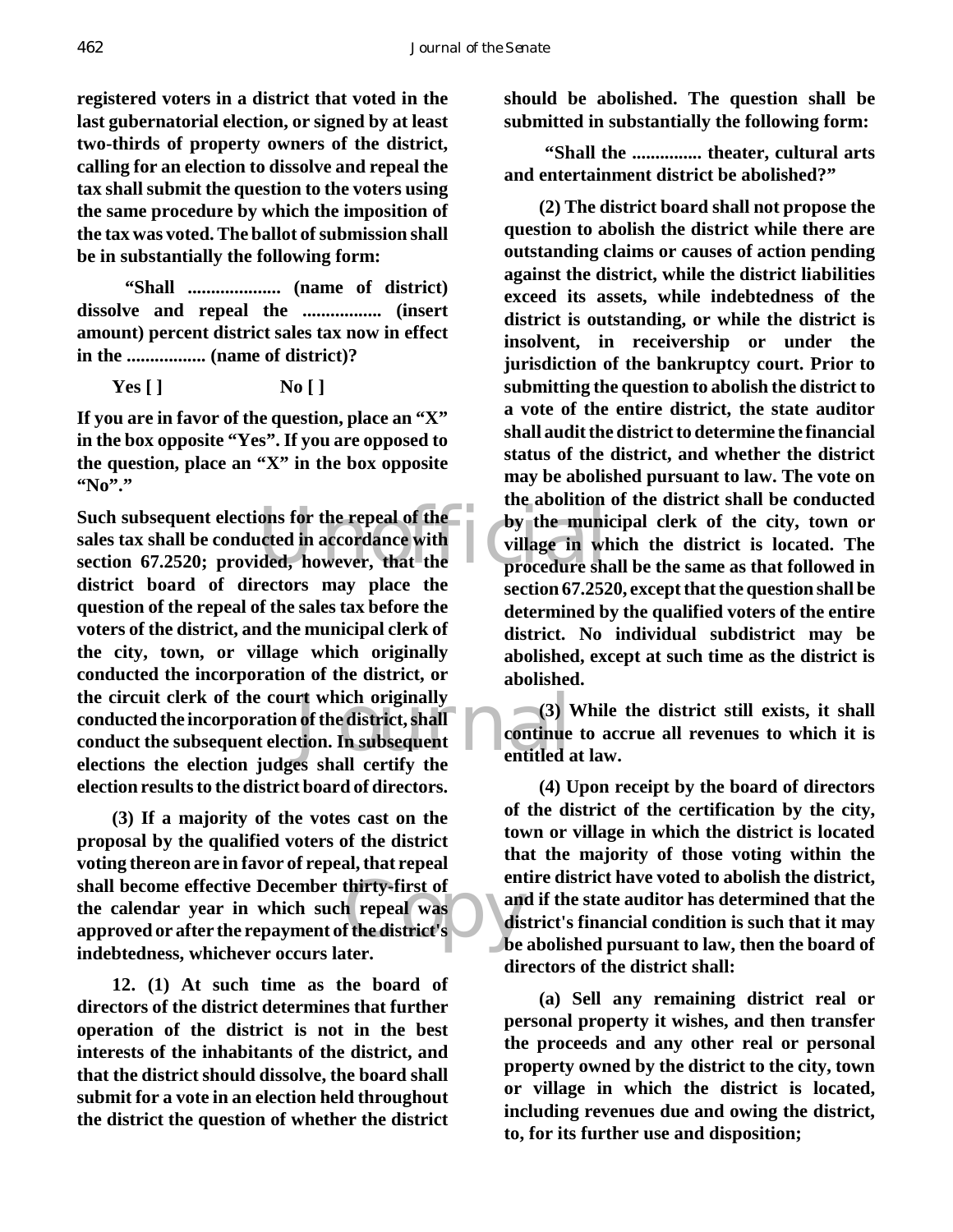**(b) Terminate the employment of any remaining district employees, and otherwise conclude its affairs;**

**(c) At a public meeting of the district, declare by a resolution of the board of directors passed by a majority vote that the district has been abolished effective that date;**

**(d) Cause copies of that resolution under seal to be filed with the secretary of state and the city, town or village in which the district is located. Upon the completion of the final act specified in this subsection, the legal existence of the district shall cease.**

**(5) Provided, however, the legal existence of the district shall not cease for a period of two years after voter approval of the abolition.**"; and

Further amend the title and enacting clause accordingly.

accordingly.<br>
Senator Gross moved that the above situated in the shall be not m<br>
amendment be adopted, which motion prevailed. Senator Gross moved that the above

Senator Nodler offered **SA 14**, which was read:

#### SENATE AMENDMENT NO. 14

enate Bill No. 715,<br>Lines 24 through 28,<br>erting in lieu thereof authorize Amend Senate Substitute for Senate Committee Substitute for Senate Bill No. 715, Page 38, Section 488.5026, Lines 24 through 28, by deleting said lines and inserting in lieu thereof the following:

n systems to au<br>
system. Upon<br>
c verification "**3. The treasurer shall deposit funds generated by the surcharge into the "Inmate Security Fund". Funds deposited shall be utilized to develop biometric verification systems to ensure that inmates can be properly identified and tracked within the local jail system. Upon the installation of the biometric verification system, funds in the "Inmate Security Fund" may be used for the maintenance of the biometric verification system, and to pay for any expenses related to custody and housing and other expenses for prisoners.**".

Senator Nodler moved that the above amendment be adopted, which motion prevailed.

Senator Steelman offered **SA 15**:

## SENATE AMENDMENT NO. 15

Amend Senate Substitute for Senate Committee Substitute for Senate Bill No. 715, Page 24, Section 67.2000, Line 17, by inserting after all of said line the following:

"**94.837. 1. The governing body of any city of the fourth classification with more than two thousand seven hundred but less than two thousand eight hundred inhabitants and located in any county of the third classification without a township form of government and with more than forty-one thousand one hundred but less than forty-one thousand two hundred inhabitants may impose, by order or ordinance, a tax on the charges for all sleeping rooms paid by the transient guests of hotels or motels situated in the city or a portion thereof. The tax shall be not more than five percent per occupied room per night, and shall be imposed solely for the purpose of funding the construction, maintenance, and operation of a convention and multipurpose center. The order or ordinance shall not become effective unless the governing body of the city submits to the voters of the city at a state general or primary election a proposal to authorize the governing body of the city to impose a tax under this section. The tax authorized in this section shall be in addition to the charge for the sleeping room and all other taxes imposed by law, and shall be stated separately from all other charges and taxes.**

**2. The ballot of submission for the tax authorized in this section shall be in substantially the following form:**

**Shall ...... (insert the name of the city) impose a tax on the charges for all sleeping rooms paid by the transient guests of hotels and motels situated in ...... (name of city) at a rate of ...... (insert rate of percent) percent, solely for the purpose of funding the construction, maintenance, and operation of a convention and multipurpose center?**

**[ ] YES [ ] NO**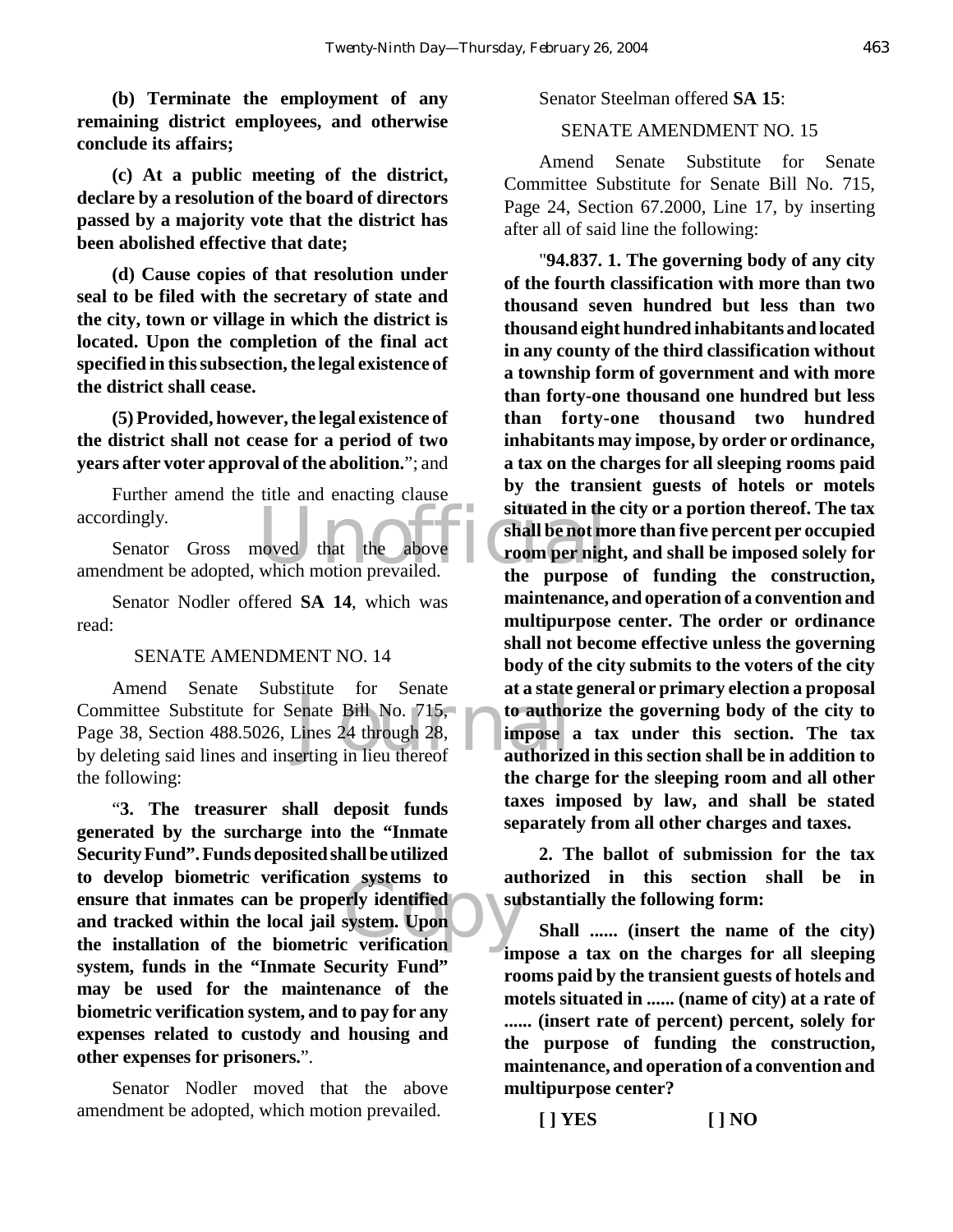**If a majority of the votes cast on the question by the qualified voters voting thereon are in favor of the question, then the tax shall become effective on the first day of the second calendar quarter after the director of revenue receives notice of the adoption of the tax. If a majority of the votes cast on the question by the qualified voters voting thereon are opposed to the question, then the tax shall not become effective unless and until the question is resubmitted under this section to the qualified voters and such question is approved by a majority of the qualified voters voting on the question.**

used solely for the designated purposes. If the<br>
tax is repealed, all funds remaining in the<br>
special trust fund shall continue to be used<br>
and the votes called for the designated purposes. Any funds in the votes votes wit **3. Any tax imposed under this section shall be administered, collected, enforced, and operated as required in section 32.087, RSMo. All revenue generated by the tax shall be deposited in a special trust fund and shall be tax is repealed, all funds remaining in the special trust fund shall continue to be used solely for the designated purposes. Any funds in the special trust fund which are not needed for current expenditures may be invested in the same manner as other funds are invested. Any interest and moneys earned on such investments shall be credited to the fund.**

1. question.<br>
of any city that has<br>
in this section may means a **4. The governing body of any city that has adopted the tax authorized in this section may submit the question of repeal of the tax to the voters on any date available for elections for the city. The ballot of submission shall be in substantially the following form:**

repeal the tax imposed at a rate of ...... (insert<br>rate of percent) percent for the purpose of<br>funding the construction, maintenance, and **Shall ...... (insert the name of the city) rate of percent) percent for the purpose of funding the construction, maintenance, and operation of a convention and multipurpose center?**

## **[ ] YES [ ] NO**

**If a majority of the votes cast on the proposal are in favor of repeal, that repeal shall become effective on December thirty-first of the calendar year in which such repeal was approved. If a majority of the votes cast on the**

**question by the qualified voters voting thereon are opposed to the repeal, then the tax authorized in this section shall remain effective until the question is resubmitted under this section to the qualified voters, and the repeal is approved by a majority of the qualified voters voting on the question.**

**5. Whenever the governing body of any city that has adopted the tax authorized in this section receives a petition, signed by ten percent of the registered voters of the city voting in the last gubernatorial election, calling for an election to repeal the tax imposed under this section, the governing body shall submit to the voters of the city a proposal to repeal the tax. If a majority of the votes cast on the question by the qualified voters voting thereon are in favor of the repeal, that repeal shall become effective on December thirty-first of the calendar year in which such repeal was approved. If a majority of the votes cast on the question by the qualified voters voting thereon are opposed to the repeal, then the tax shall remain effective until the question is resubmitted under this section to the qualified voters and the repeal is approved by a majority of the qualified voters voting on the question.**

**6. As used in this section, "transient guests" means a person or persons who occupy a room or rooms in a hotel or motel for thirty-one days or less during any calendar quarter.**"; and

Further amend the title and enacting clause accordingly.

Senator Steelman moved that the above amendment be adopted, which motion prevailed.

Senator Jacob offered **SA 16**:

## SENATE AMENDMENT NO. 16

Amend Senate Substitute for Senate Committee Substitute for Senate Bill No. 715, Page 8, Section 50.740, Line 9 of said page by inserting after all of said line the following:

 "67.402. 1. The governing body of **any county of the first classification with more than**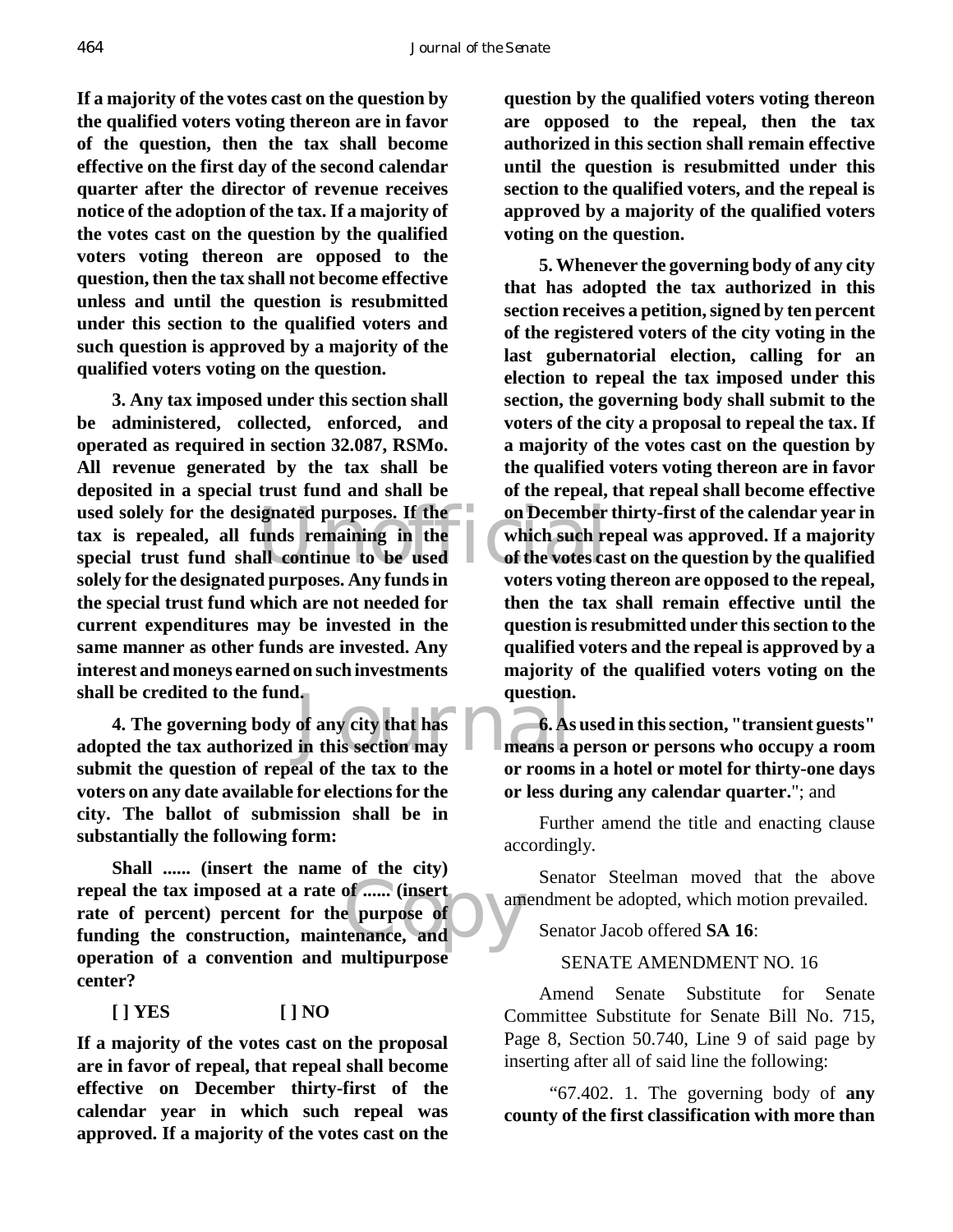endanger public safety or which is unhealthy or<br>
unsafe and declared to be a public nuisance.<br>
2. Any ordinance enacted pursuant to this<br>
or detrimental<br>
or detrimental **one hundred thirty-five thousand four hundred but less than one hundred thirty-five thousand five hundred inhabitants, any county of the first classification with more than seventy-one thousand three hundred but less than seventy-one thousand four hundred inhabitants, and** any county of the first classification without a charter form of government and with more than one hundred ninety-eight thousand but less than one hundred ninety-nine thousand two hundred inhabitants may enact ordinances to provide for the abatement of a condition of any lot or land that has the presence of rubbish and trash, lumber, bricks, tin, steel, parts of derelict motorcycles, derelict cars, derelict trucks, derelict construction equipment, derelict appliances **[**and**],** broken furniture**, or overgrown or noxious weeds in residential subdivisions or districts** which may unsafe and declared to be a public nuisance.

2. Any ordinance enacted pursuant to this section shall:

(1) Set forth those conditions which constitute a nuisance and which are detrimental to the health, safety, or welfare of the residents of the county;

the nuisar<br>
may be declared a<br>
e for duties of the<br>
esignated officer or<br>
building (2) Provide for duties of inspectors with regard to those conditions which may be declared a nuisance, and shall provide for duties of the building commissioner or designated officer or officers to supervise all inspectors and to hold hearings regarding such property;

spectly that the nuisance is to be abated, fisting a<br>reasonable time for commencement, and may<br>personal service or by certified mail, return receipt (3) Provide for service of adequate notice of the declaration of nuisance, which notice shall specify that the nuisance is to be abated, listing a reasonable time for commencement, and may provide that such notice be served either by requested, but if service cannot be had by either of these modes of service, then service may be had by publication. The ordinances shall further provide that the owner, occupant, lessee, mortgagee, agent, and all other persons having an interest in the property as shown by the land records of the recorder of deeds of the county wherein the property is located shall be made parties;

(4) Provide that upon failure to commence work of abating the nuisance within the time specified or upon failure to proceed continuously with the work without unnecessary delay, the building commissioner or designated officer or officers shall call and have a full and adequate hearing upon the matter before the county commission, giving the affected parties at least ten days' written notice of the hearing. Any party may be represented by counsel, and all parties shall have an opportunity to be heard. After the hearings, if evidence supports a finding that the property is a nuisance or detrimental to the health, safety, or welfare of the residents of the county, the county commission shall issue an order making specific findings of fact, based upon competent and substantial evidence, which shows the property to be a nuisance and detrimental to the health, safety, or welfare of the residents of the county and ordering the nuisance abated. If the evidence does not support a finding that the property is a nuisance or detrimental to the health, safety, or welfare of the residents of the county, no order shall be issued.

3. Any ordinance authorized by this section may provide that if the owner fails to begin abating the nuisance within a specific time which shall not be longer than seven days of receiving notice that the nuisance has been ordered removed, the building commissioner or designated officer shall cause the condition which constitutes the nuisance to be removed. If the building commissioner or designated officer causes such condition to be removed or abated, the cost of such removal shall be certified to the county clerk or officer in charge of finance who shall cause the certified cost to be included in a special tax bill or added to the annual real estate tax bill, at the county collector's option, for the property and the certified cost shall be collected by the county collector in the same manner and procedure for collecting real estate taxes. If the certified cost is not paid, the tax bill shall be considered delinquent, and the collection of the delinquent bill shall be governed by the laws governing delinquent and back taxes. The tax bill from the date of its issuance shall be deemed a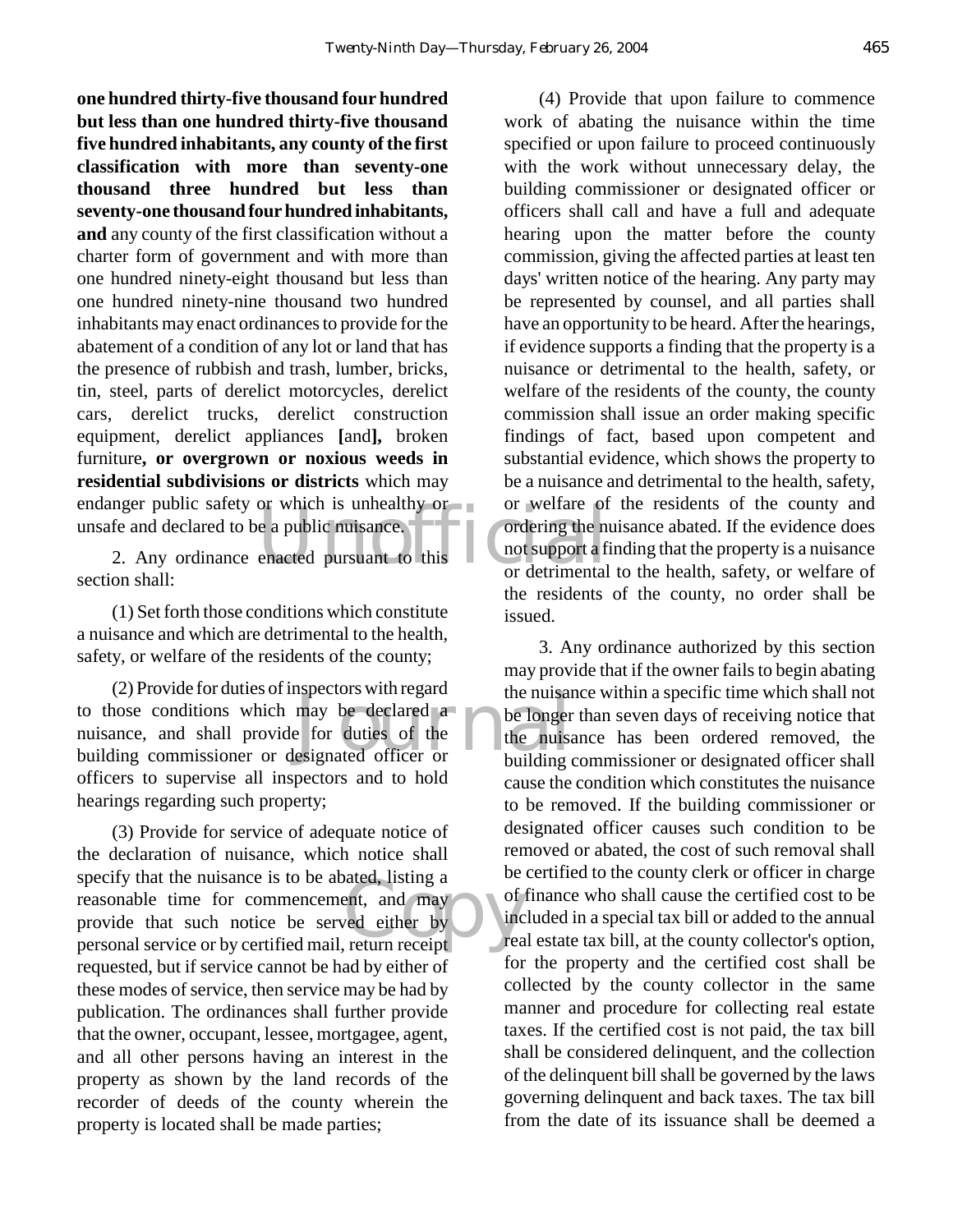personal debt against the owner and shall also be a lien on the property until paid."; and

Further amend the title and enacting clause accordingly.

Senator Jacob moved that the above amendment be adopted, which motion prevailed.

Senator Caskey offered **SA 17**:

SENATE AMENDMENT NO. 17

Amend Senate Substitute for Senate Committee Substitute for Senate Bill No. 715, Page 38, Section 304.010, Line 2, by inserting after said line the following:

government having a population of at least<br>
eighty-two thousand inhabitants, but less than<br>
eighty-two thousand one hundred inhabitants, be issued until such<br>
is section shall not<br>
sts are waived or paid<br>
ipality. "488.447. 1. The circuit and associate circuit judges of the circuit court in any city not within a county**, and in any county of the first classification without a charter form of eighty-two thousand inhabitants, but less than eighty-two thousand one hundred inhabitants,** shall require any party filing a civil case in the circuit court, at the time of filing suit, to deposit with the circuit clerk a surcharge in the amount of forty-five dollars, in addition to all other court costs now or hereafter required by law or court rule, and no summons shall be issued until such surcharge has been paid. This section shall not apply to proceedings when costs are waived or paid by the state, county or municipality.

wo thousand<br>
credited to a<br>
ch shall bear<br>
ch shall bear 2. Such funds shall be payable to the treasury of any city not within a county**, or to the treasurer of any county of the first classification without a charter form of government having a population of at least eighty-two thousand inhabitants, but less than eighty-two thousand one hundred inhabitants,** to be credited to a courthouse restoration fund, which shall bear interest, to be used by any city not within a county**, or any county of the first classification without a charter form of government having a population of at least eighty-two thousand inhabitants, but less than eighty-two thousand one hundred inhabitants,** only for the restoration, maintenance and upkeep of the courthouses; provided, that the courthouse restoration fund may

be pledged to directly or indirectly secure bonds to fund such costs. All funds collected pursuant to this section before August 28, 1995, shall be credited to the courthouse restoration fund provided for in this section, to be used pursuant to the provisions of this section.

3. This section shall expire on August 28, 2033.".

488.2275. 1. In addition to all other court costs prescribed by law, a surcharge of ten dollars shall be assessed as costs in each court proceeding filed in any court in the state located within a county of the first classification with a population of at least two hundred thousand inhabitants which does not adjoin any other county of the first classification**, and in any county of the first classification without a charter form of government having a population of at least eighty-two thousand inhabitants, but less than eight-two thousand one hundred inhabitants,** in all criminal cases including violations of any county ordinance or any violation of criminal or traffic laws of the state, including infractions, except that no such surcharge shall be collected in any proceeding involving a violation of an ordinance or state law in any court when the proceeding or defendant has been dismissed by the court or when costs are to be paid by the state, county or municipality. For violations of the general criminal laws of the state or county ordinances, no such surcharge shall be collected unless it is authorized by the county government where the violation occurred. For violations of municipal ordinances, no such surcharge shall be collected unless it is authorized by the municipal government where the violation occurred. Such surcharges shall be collected and disbursed as provided by sections 488.010 to 488.020 and shall be payable to the treasurer of the county where the violation occurred.

2. Each county shall use all funds received under this section only to pay for the costs associated with the operation of the county judicial facility including, but not limited to, utilities, maintenance and building security. The county shall maintain records identifying such operating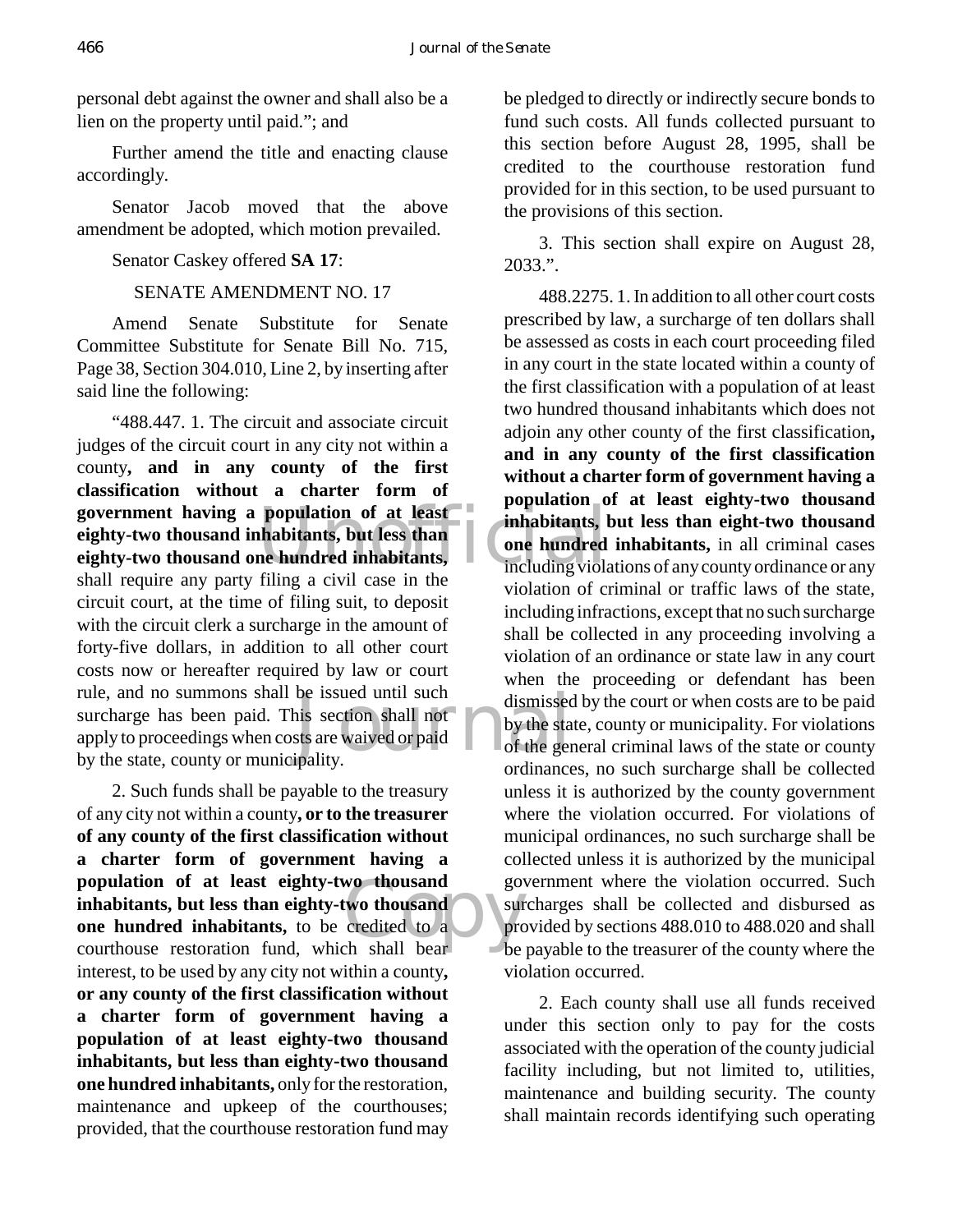costs, and any moneys not needed for the operating costs of the county judicial facility shall be transmitted quarterly to the general revenue fund of the county."; and

Further amend the title and enacting clause accordingly.

Senator Caskey moved that the above amendment be adopted, which motion prevailed.

Senator Goode offered **SA 18**:

## SENATE AMENDMENT NO. 18

Amend Senate Substitute for Senate Committee Substitute for Senate Bill No. 715, Page 33, Section 137.723, Line 2, of said page, by inserting after all of said line the following:

 "190.300. As used in sections 190.300 to 190.320, the following terms and phrases mean:

telephone service". a taxes, fees, lice<br>
ing a single three digit (10) Wire<br>
ing police, fire, medical or<br> **Providing wire:** (1) "Emergency telephone service", a telephone system utilizing a single three digit number "911" for reporting police, fire, medical or other emergency situations;

(2) "Emergency telephone tax", a tax to finance the operation of emergency telephone service;

cilities", all facilities<br>er for local telephone<br>user;<br>Sections (3) "Exchange access facilities", all facilities provided by the service supplier for local telephone exchange access to a service user;

(4) "Governing body", the legislative body for a city, county or city not within a county;

profit or not,<br>wision, state<br>au or fraternal (5) "Person", any individual, firm, partnership, copartnership, joint venture, association, cooperative organization, corporation, municipal or private, and whether organized for profit or not, state, county, political subdivision, state department, commission, board, bureau or fraternal organization, estate, trust, business or common law trust, receiver, assignee for the benefit of creditors, trustee or trustee in bankruptcy, or any other service user;

(6) "Public agency", any city, county, city not within a county, municipal corporation, public district or public authority located in whole or in part within this state which provides or has authority to provide fire fighting, law enforcement, ambulance, emergency medical, or other emergency services;

(7) "Service supplier", any person providing exchange telephone services to any service user in this state;

(8) "Service user", any person, other than a person providing pay telephone service pursuant to the provisions of section 392.520, RSMo, not otherwise exempt from taxation, who is provided exchange telephone service in this state;

(9) "Tariff rate", the rate or rates billed by a service supplier to a service user as stated in the service supplier's tariffs, approved by the Missouri public service commission which represent the service supplier's recurring charges for exchange access facilities or their equivalent, exclusive of all taxes, fees, licenses or similar charges whatsoever**;**

**(10) "Wireless service supplier", any person providing wireless telephone services to any wireless service user in this state;**

**(11) "Wireless service user", any person who uses a wireless telephone service in this state. For the purposes of sections 190.300 to 190.320, any imposition of a tax shall be in accordance with the Federal Mobile Telecommunications Sourcing Act, 4 U.S.C. Sections 116 through 124, as amended**.

**190.304. 1. In addition to its other powers for the protection of the public health, a governing body of a county or a city not within a county may, by a majority vote of its members, choose to submit to a vote of the qualified voters of the county or a city not within a county a ballot containing either of the two proposals pursuant to subdivisions (1) and (2) of this subsection to provide for the operation of an emergency telephone service. In no case shall a governing body be permitted to enact provisions of both subdivisions (1) and (2) of this subsection, whether in simultaneous elections or by separate elections. If the governing body so chooses, by a majority vote of**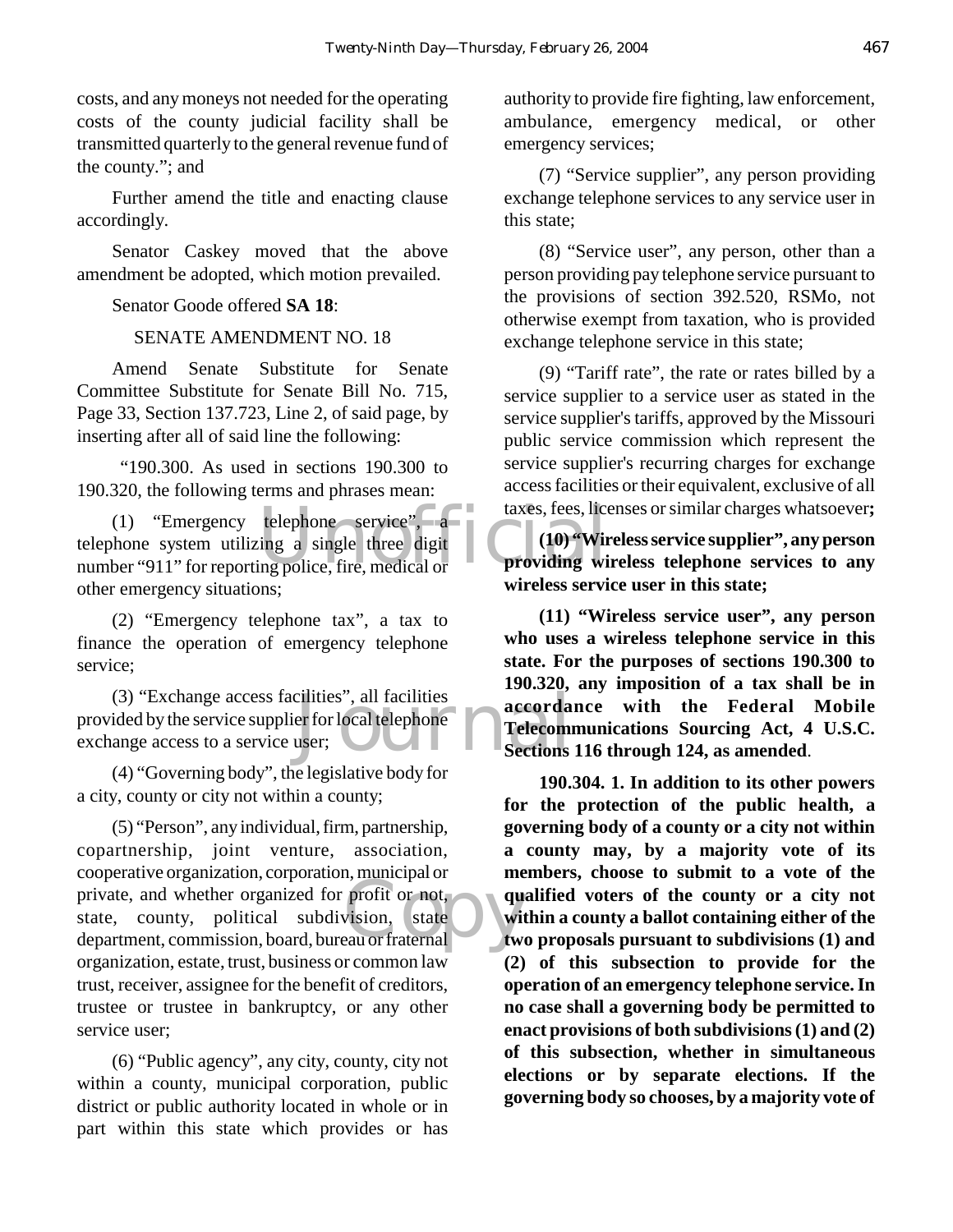**its members, it may submit:**

in lieu of any tax authorized and adopted<br>
pursuant to sections 190.325 to 190.329. The<br>
governing body of the county shall certify to the<br>
shall immedia<br>
effice of edministration, the emeunt of the sond if the sec **(1) A proposition to the qualified voters of the county or a city not within a county to levy a tax in an amount equal to the average levied tax per line for wire lines in such county or such city not within a county in the current year based on the tax on the tariff rate authorized in section 190.305 for each access line or device which has an assigned mobile identification number containing an area code assigned to Missouri by the North American Numbering Plan Administrator in such county or a city not within a county. If a majority of the qualified voters of the county or a city not within a county adopt the provision in this subdivision, such tax shall be in addition to the tax authorized pursuant to section 190.305. The tax authorized pursuant to this subdivision shall be pursuant to sections 190.325 to 190.329. The governing body of the county shall certify to the office of administration the amount of the average levied tax per line for wire lines in such county or city not within a county; or**

Fity cents per month<br>device which has an ification number not within a<br>fied voters of<br>county adopt<br>the annroved **(2) A proposition to the qualified voters of the county or a city not within a county to levy a tax in an amount up to fifty cents per month on each access line user or device which has an assigned mobile identification number containing an area code assigned to Missouri by the North American Numbering Plan Administrator in such county or a city not within a county, plus a tax of up to fifty cents per access line per month for wired telephone services in such county or a city not within a county. If a majority of the qualified voters of the county or a city not within a county adopt the provision in this subdivision, the approved taxes shall be in lieu of the tax authorized pursuant to section 190.305 and in lieu of the tax authorized pursuant to sections 190.325 to 190.329. The taxes authorized pursuant to this subdivision shall not exceed fifty cents and shall be equal to one another.**

**2. The taxes collected pursuant to this**

**section shall be utilized to pay for the operation of emergency telephone service and the operational costs associated with the answering and dispatching of emergency calls as deemed appropriate by the governing body and for no other purpose except as provided in subsection 3 of this section. Collection of such taxes shall not begin prior to twelve months before the operation upgraded to facilities which implement phase I enhanced 911 services as described in Federal Communications Docket 94-102, or in counties which do not have a functioning emergency telephone service and dispatch center the collection of such taxes shall not begin prior to twenty-seven months before operation of such emergency telephone service and dispatch center.**

**3. Any county or city not within a county which has not implemented service pursuant to the requirements of subsection 2 of this section shall immediately cease collection of such tax, and if the county or city not within a county fails to implement such service within twelve months thereafter, the governing body of such county or city not within a county shall remit all taxes collected pursuant to this section to the state treasurer to be deposited in the 911 emergency services fund created pursuant to section 190.312.**

**4. Every billed service user or wireless service user is liable for the taxes until it has been paid to the service supplier.**

**5. The duty to collect the tax from a service user or wireless service user shall commence at such time as specified by the governing body in accordance with the provisions of sections 190.300 to 190.320. The tax required to be collected by the service supplier or wireless service supplier shall be added to and shall be stated separately in the billings to the service user or wireless service user.**

**6. Nothing in this section imposes any obligation upon a service supplier or wireless service supplier to take any legal action to enforce the collection of the tax imposed by this**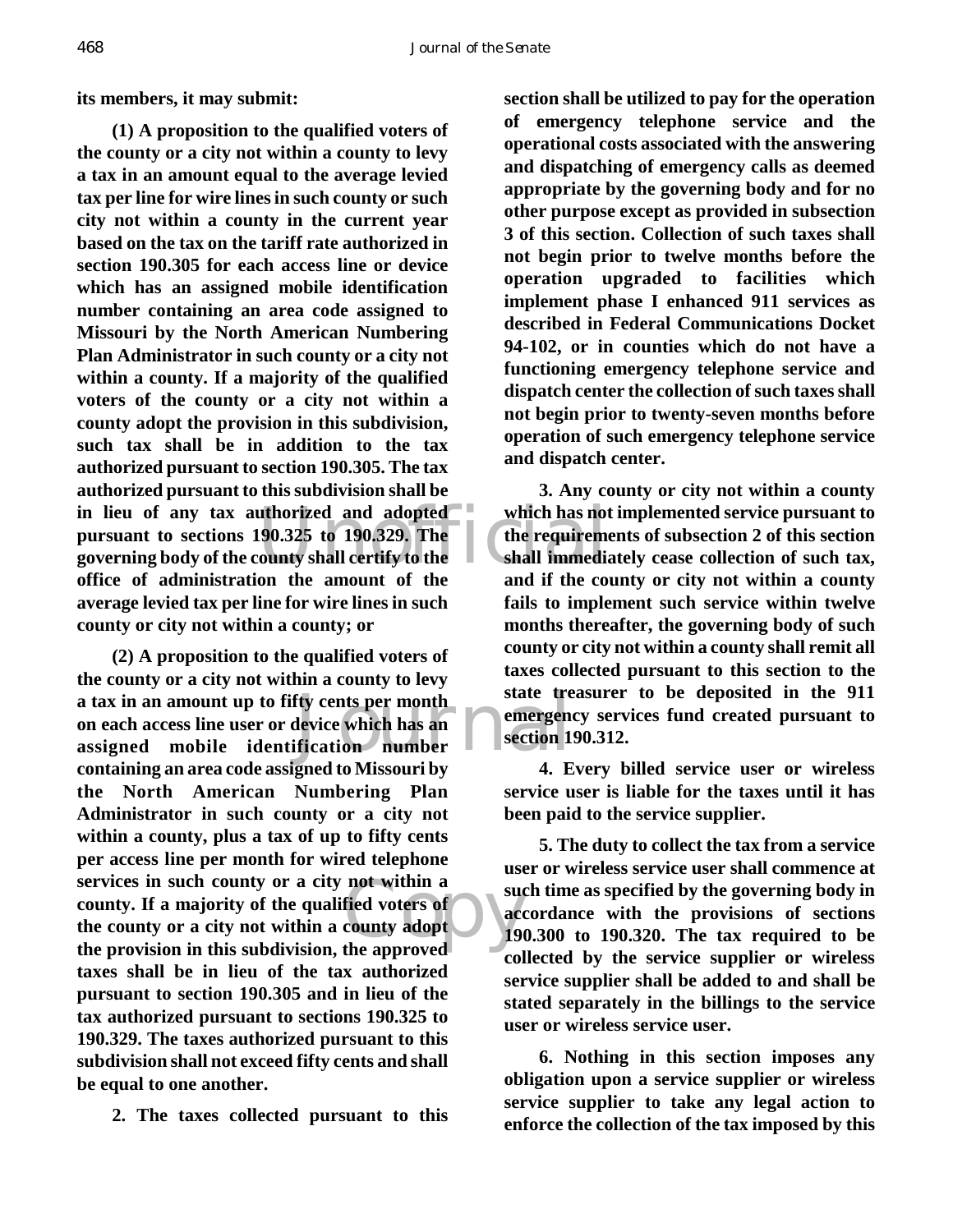**section unless the charges for wireless service are unpaid. The service supplier or wireless service supplier shall provide the governing body with a list of amounts uncollected along with the names and addresses of the service users or wireless service users refusing to pay the tax imposed by this section, if any.**

**7. The tax imposed by this section shall be collected insofar as practicable at the same time as, and along with, the charges for the wire line or wireless service in accordance with the regular billing practice of the service supplier.**

**8. The state auditor shall have the authority to perform audits of receipts and expenditures of taxes collected pursuant to this section to determine whether such taxes are being properly administered for the operational costs of administering emergency telephone services.**

other purpos<br>
ion to its other powers for<br>
ublic health, a governing<br>
which are contributed by<br>
provider of sur-<br>
notation of an contributed by<br>
contributed by<br>
contributed by<br>
contributed by<br>
contributed by<br>
contributed b example of the protection<br>blic health and are<br>of the emergency ons 190.325 to<br>
verning body's<br>
ephone service<br>
sha 190.305. 1. In addition to its other powers for the protection of the public health, a governing body may provide for the operation of an emergency telephone service and may pay for it by levying an emergency telephone tax for such service in those portions of the governing body's jurisdiction for which emergency telephone service has been contracted. The governing body may do such other acts as are expedient for the protection and preservation of the public health and are necessary for the operation of the emergency telephone system. The governing body is hereby authorized to levy the tax in an amount not to exceed fifteen percent of the tariff local service rate, as defined in section 190.300, or seventy-five cents per access line per month, whichever is greater, except as provided in sections 190.325 to 190.329, in those portions of the governing body's jurisdiction for which emergency telephone service has been contracted. In any county of the third classification with a population of at least thirty-two thousand but not greater than forty thousand that borders a county of the first classification, a governing body of a third or fourth class city may, with the consent of the county commission, contract for service with a public agency to provide services within the public

agency's jurisdiction when such city is located wholly within the jurisdiction of the public agency. Consent shall be demonstrated by the county commission authorizing an election within the public agency's jurisdiction pursuant to section 190.320. Any contract between governing bodies and public agencies in existence on August 28, 1996, that meets such criteria prior to August 28, 1996, shall be recognized if the county commission authorized the election for emergency telephone service and a vote was held as provided in section 190.320. The governing body shall provide for a board pursuant to sections 190.327 and 190.328.

2. The tax shall be utilized to pay for the operation of emergency telephone service and the operational costs associated with the answering and dispatching of emergency calls as deemed appropriate by the governing body **and for no other purpose**, and may be levied at any time subsequent to execution of a contract with the provider of such service at the discretion of the governing body, but collection of such tax shall not begin prior to twenty-seven months before operation of the emergency telephone service and dispatch center.

3. Such tax shall be levied only upon the tariff rate. No tax shall be imposed upon more than one hundred exchange access facilities or their equivalent per person per location.

4. Every billed service user is liable for the tax until it has been paid to the service supplier.

5. The duty to collect the tax from a service user shall commence at such time as specified by the governing body in accordance with the provisions of sections 190.300 to 190.320. The tax required to be collected by the service supplier shall be added to and may be stated separately in the billings to the service user.

6. Nothing in this section imposes any obligation upon a service supplier to take any legal action to enforce the collection of the tax imposed by this section. The service supplier shall provide the governing body with a list of amounts uncollected along with the names and addresses of the service users refusing to pay the tax imposed by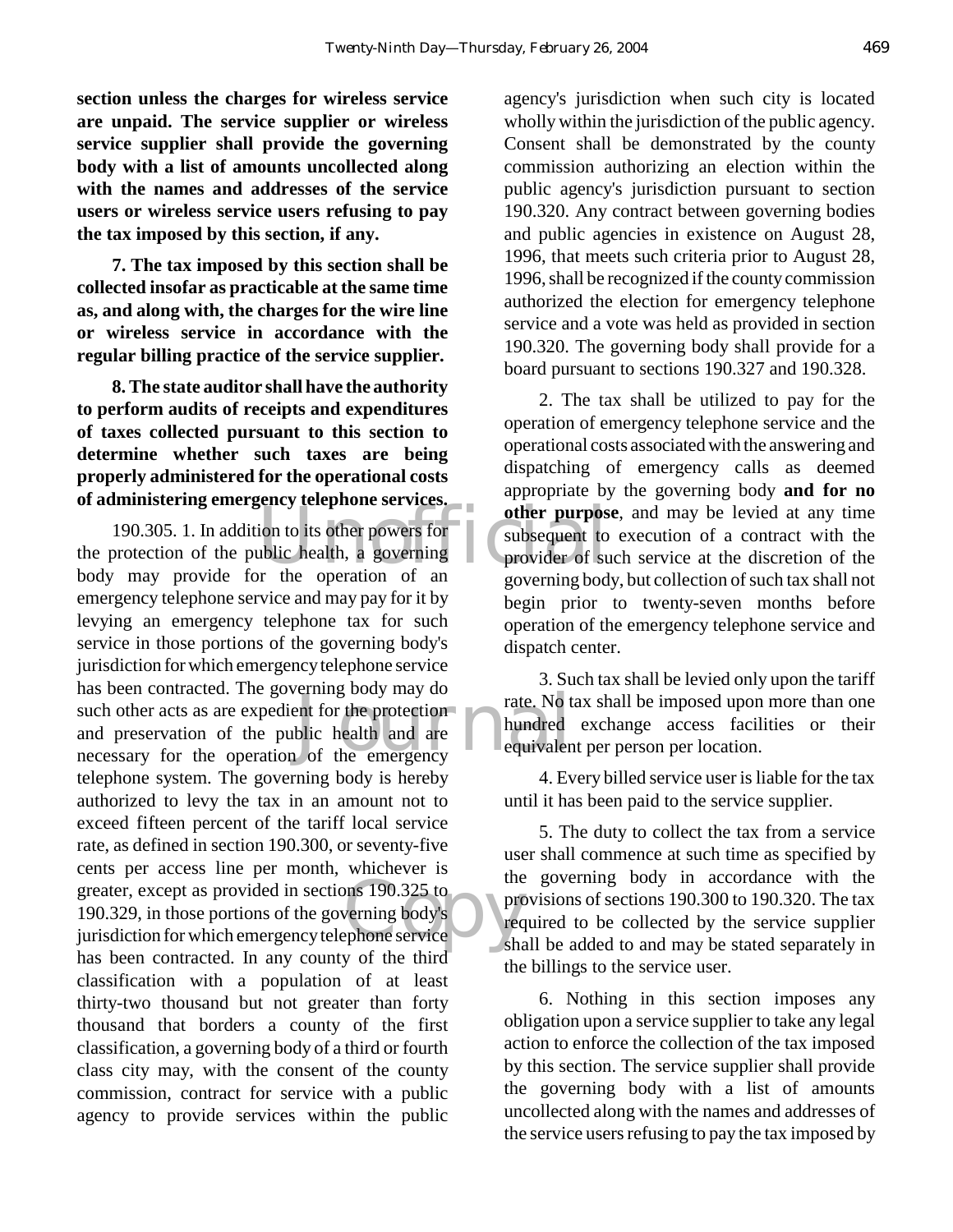this section, if any.

7. The tax imposed by this section shall be collected insofar as practicable at the same time as, and along with, the charges for the tariff rate in accordance with the regular billing practice of the service supplier. The tariff rates determined by or stated on the billing of the service supplier are presumed to be correct if such charges were made in accordance with the service supplier's business practices. The presumption may be rebutted by evidence which establishes that an incorrect tariff rate was charged.

**8. The state auditor shall have the authority to perform audits of receipts and expenditures of taxes collected pursuant to this section to determine whether such taxes are being properly administered for the operational costs of administering emergency telephone services.**"; and

agreement for<br>d bill, Page 33, Section<br>nage by inserting after all Further amend said bill, Page 33, Section 190.306, Line 11 of said page, by inserting after all of said line the following:

x] **taxes** collected in carried for the by the service  $\bullet$  fund the supplier shall be  $\bullet$  190.300 to that n From as the second<br>
experience supplier<br>
Experience supplier<br>
Experience of the second second<br>
that the list of the rate "190.310. 1. The **[**tax**] taxes** imposed by sections 190.300 to 190.320 and the amounts required to be collected are due **[**quarterly**] monthly**. The amount of **[**tax**] taxes** collected in one **[**calendar quarter**] month** by the service supplier **or wireless service supplier** shall be remitted to the governing body no later than **[**sixty**] thirty** days after the close of a **[**calendar quarter**] month**. On or before the **[**sixtieth**] thirtieth** day of each **[**calendar quarter**] month** following, a return for the preceding **[**quarter**] month** shall be filed with the governing body in such form as the governing body and service supplier **or wireless service supplier** shall agree. The service supplier **or wireless service supplier** will include the list of any service user **or wireless service user** refusing to pay the **[**tax**] taxes** imposed by sections 190.300 to 190.320 with each return filing. The service supplier **or wireless service supplier** required to file the return shall deliver the return, together with a remittance of the amount of the **[**tax**] taxes** collected under the provisions of sections 190.300 to 190.320. The records shall be maintained for a

period of one year from the time the **[**tax**] taxes** is collected.

2. From every remittance to the governing body made on or before the date when the same becomes due, the service supplier **or wireless service supplier** required to remit the same shall be entitled to deduct and retain, as a collection fee, an amount equal to two percent thereof.

3. **Every remittance to the governing body which is not paid within thirty days of the due date thereof by the service supplier or wireless service provider shall accrue interest at the rate of one percent per month for which such payment is overdue.**

**4. Nothing in this section shall prevent the governing body and the service supplier or wireless service supplier from entering into an agreement for an alternate remittance schedule which in no event shall require payments less frequently than quarterly.**

**5. For any county collecting the tax authorized pursuant to section 190.305,** at least once each calendar year, the governing body shall establish a tax rate, not to exceed the amount authorized, that together with any surplus revenues carried forward will produce sufficient revenues to fund the expenditures authorized by sections 190.300 to 190.320. Amounts collected in excess of that necessary within a given year shall be carried forward to subsequent years. The governing body shall make its determination of such tax rate each year no later than September first and shall fix the new rate which shall be collected as provided in sections 190.300 to 190.320. Immediately upon making its determination and fixing the rate, the governing body shall publish in its minutes the new rate, and it shall notify by mail every service supplier registered with it of the new rate. The governing body may require an audit of the service supplier's books and records concerning the collection and remittance of the tax authorized by sections 190.300 to 190.320.

**6. Twenty percent of the taxes collected pursuant to any tax levied for wireless services pursuant to section 190.304, subject to the**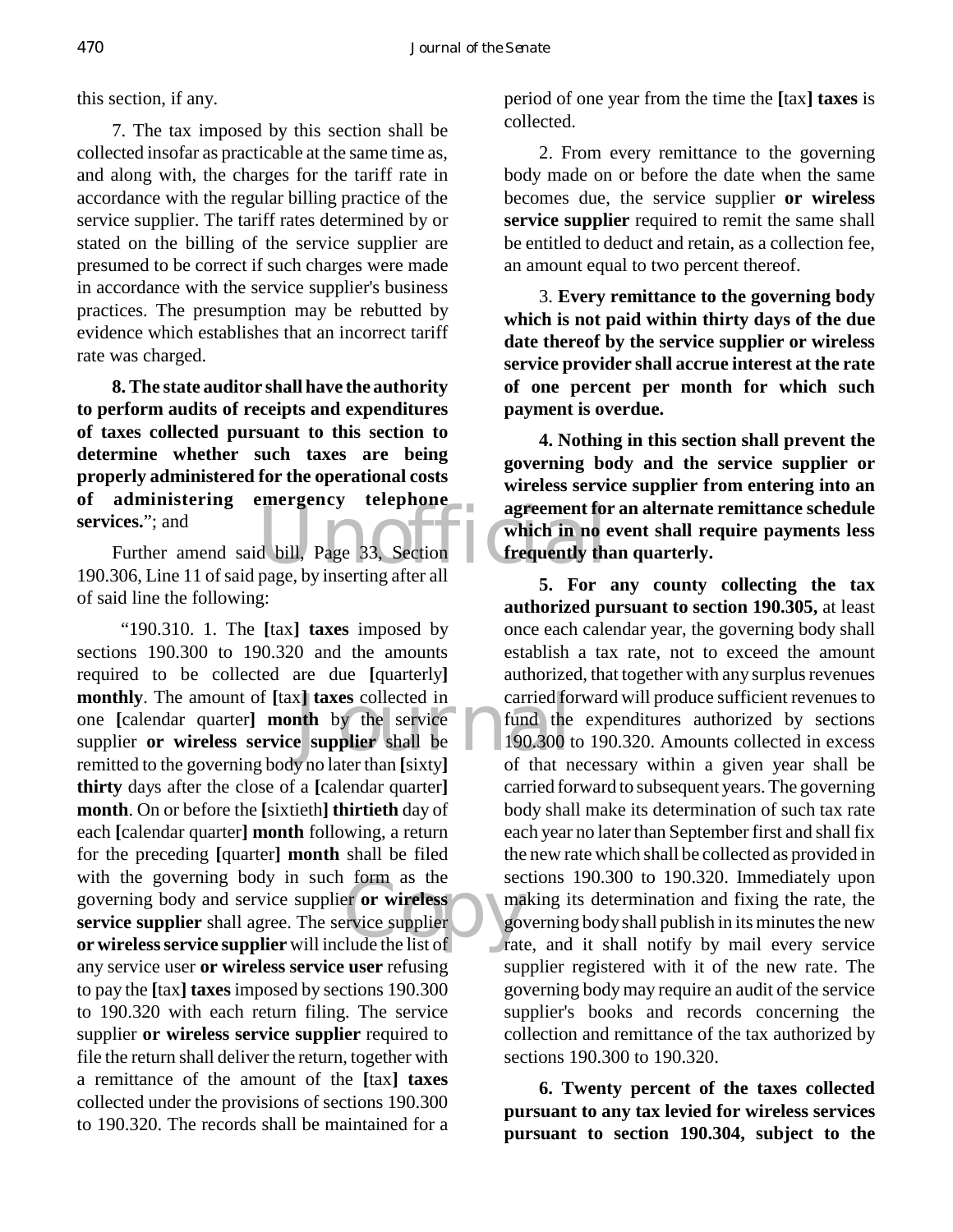**provisions of subsection 7 of this section, shall be collected by the governing body of the county or city not within a county levying the tax and forwarded each quarter to the department of revenue to be deposited in the 911 emergency services fund, which is created pursuant to section 190.312.**

**7. When at least sixty percent of the counties comprising at least seventy-five percent of the population in this state have enacted a tax pursuant to this section, the percentage of such taxes being deposited in the 911 emergency services fund shall be reduced from twenty percent to ten percent, and two calendar years after the office of administration verifies passage of the tax authorized pursuant to section 190.304 in ninety percent of the counties in the state, the percentage deposited in the 911 emergency services fund shall be eliminated.**

emergency services fund shall be eliminated. **EXECUSE 190.312.** 1. There is hereby created in the **RSMo, are 1**<br>state treasury the "911 Emergency Services pursuant to our **190.312. 1. There is hereby created in the Fund", which shall consist of moneys collected pursuant to subsection 6 of section 190.310. The fund shall be administered by the office of administration in consultation with the department of public safety.**

ing such programs<br>
ection shall be paid<br>
vices fund. **2. Cost for administering such programs created pursuant to this section shall be paid from the 911 emergency services fund.**

**3. Other than costs for administration, moneys in the fund shall be used solely for matching grants to counties or a city not within a county for the purpose of implementation of a comprehensive statewide 911 system.**

em.<br>
not within a on<br>
x pursuant to full<br>
x pursuant to full **4. Only counties or a city not within a county which have authorized a tax pursuant to section 190.304 shall be eligible to receive grants from the 911 emergency services fund.**

**5. Any county or city not within a county receiving a grant pursuant to this section shall be required to match at least twenty-five percent of such grant with local funds.**

**6. No county or city not within a county**

**shall receive grants in excess of five percent of the total funds available in any fiscal year or receive grants for longer than three consecutive years.**

**7. Grants may be made on a collective basis to counties which enter into an inter-county agreement to provide services.**

**8. The office of administration shall promulgate rules for the implementation and administration of grants from the 911 emergency services fund.**

**9. Any rule or portion of a rule, as that term is defined in section 536.010, RSMo, that is created under the authority delegated in this section shall become effective only if it complies with and is subject to all of the provisions of chapter 536, RSMo, and, if applicable, section 536.028, RSMo. This section and chapter 536, RSMo, are nonseverable and if any of the powers vested with the general assembly pursuant to chapter 536, RSMo, to review, to delay the effective date or to disapprove and annul a rule are subsequently held unconstitutional, then the grant of rulemaking authority and any rule proposed or adopted after August 28, 2004, shall be invalid and void.**

**10. Notwithstanding the provisions of section 33.080, RSMo, to the contrary, any moneys remaining in the fund at the end of the biennium shall not revert to the credit of the general revenue fund.**

**11. The state treasurer shall invest moneys in the fund in the same manner as other funds are invested. Any interest and moneys earned on such investments shall be credited to the fund.**

190.335. 1. In lieu of the tax levy authorized under section **190.304 or** 190.305 for emergency telephone services, the county commission of any county may impose a county sales tax for the provision of central dispatching of fire protection, including law enforcement agencies, emergency ambulance service or any other emergency services, including emergency telephone services,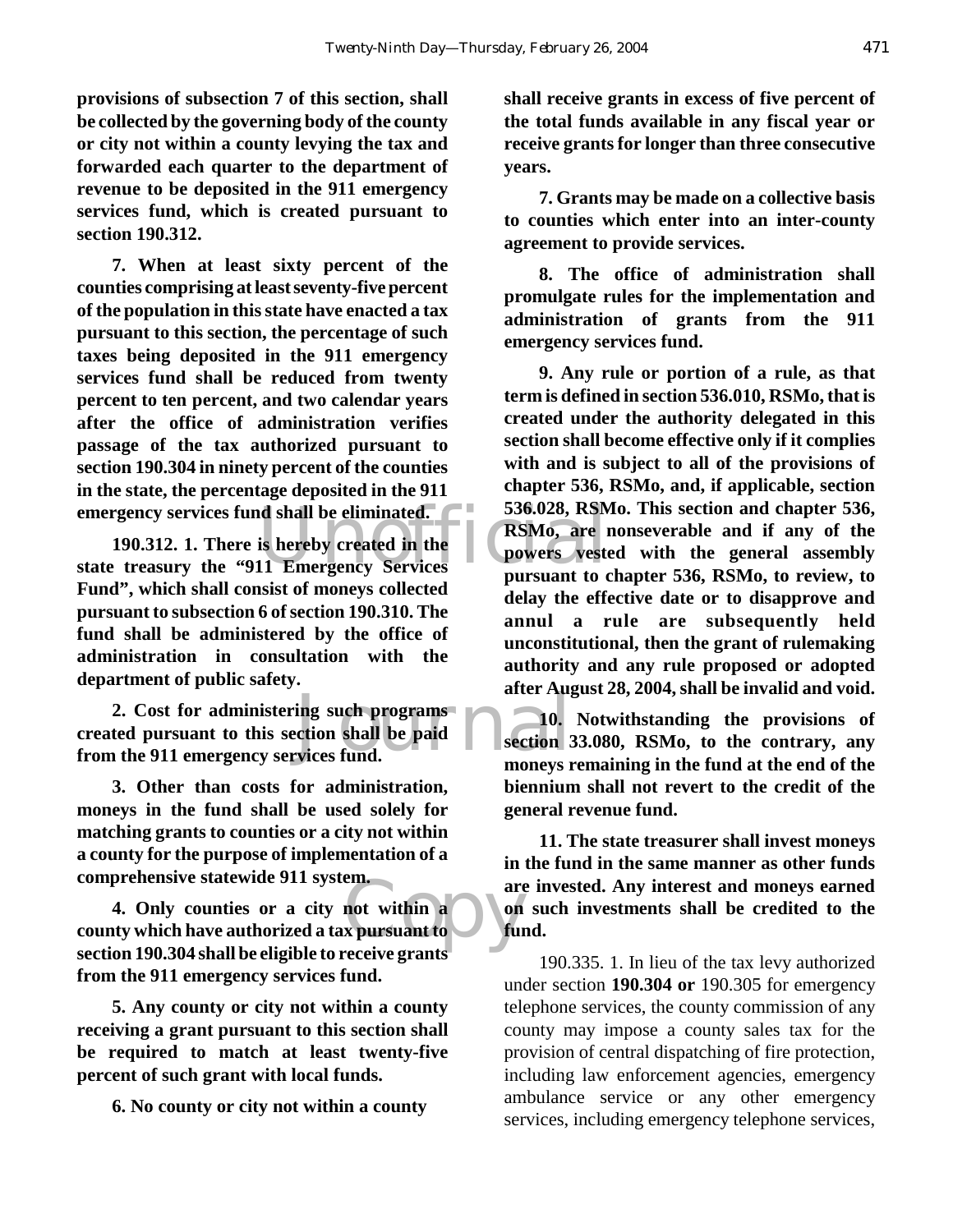which shall be collectively referred to herein as "emergency services", and which may also include the purchase and maintenance of communications and emergency equipment, including the operational costs associated therein, in accordance with the provisions of this section.

2. Such county commission may, by a majority vote of its members, submit to the voters of the county, at a public election, a proposal to authorize the county commission to impose a tax under the provisions of this section. If the residents of the county present a petition signed by a number of residents equal to ten percent of those in the county who voted in the most recent gubernatorial election, then the commission shall submit such a proposal to the voters of the county.

3. The ballot of submission shall be in substantially the following form:

governing both.<br>
Exceed the am<br>
See a county sales tax of<br>
the sufficient rev Shall the county of ............................... (insert name of county) impose a county sales tax of ............ (insert rate of percent) percent for the purpose of providing central dispatching of fire protection, emergency ambulance service, including emergency telephone services, and other emergency services?

**[ ]** YES **[ ]** NO

each year<br>t on the proposal by<br>ereon are in favor of this act by commission<br>
or proposal to<br>
impose the tax<br>
on and such and If a majority of the votes cast on the proposal by the qualified voters voting thereon are in favor of the proposal, then the ordinance shall be in effect as provided herein. If a majority of the votes cast by the qualified voters voting are opposed to the proposal, then the county commission shall have no power to impose the tax authorized by this section unless and until the county commission shall again have submitted another proposal to authorize the county commission to impose the tax under the provisions of this section, and such proposal is approved by a majority of the qualified voters voting thereon.

4. The sales tax may be imposed at a rate not to exceed one percent on the receipts from the sale at retail of all tangible personal property or taxable services at retail within any county adopting such tax, if such property and services are subject to

taxation by the state of Missouri under the provisions of sections 144.010 to 144.525, RSMo. The sales tax shall not be collected prior to thirty-six months before operation of the central dispatching of emergency services.

5. Except as modified in this section, all provisions of sections 32.085 and 32.087, RSMo, shall apply to the tax imposed under this section.

6. Any tax imposed pursuant to section 190.305 shall terminate at the end of the tax year in which the tax imposed pursuant to this section for emergency services is certified by the board to be fully operational. Any revenues collected from the tax authorized under section 190.305 shall be credited for the purposes for which they were intended.

7. At least once each calendar year, the governing body shall establish a tax rate, not to exceed the amount authorized, that together with any surplus revenues carried forward will produce sufficient revenues to fund the expenditures authorized by this act. Amounts collected in excess of that necessary within a given year shall be carried forward to subsequent years. The governing body shall make its determination of such tax rate each year no later than September first and shall fix the new rate which shall be collected as provided in this act. Immediately upon making its determination and fixing the rate, the governing body shall publish in its minutes the new rate, and it shall notify every retailer by mail of the new rate.

8. Immediately upon the affirmative vote of voters of such a county on the ballot proposal to establish a county sales tax pursuant to the provisions of this section, the county commission shall appoint the initial members of a board to administer the funds and oversee the provision of emergency services in the county. Beginning with the general election in 1994, all board members shall be elected according to this section and other applicable laws of this state. At the time of the appointment of the initial members of the board, the commission shall relinquish and no longer exercise the duties prescribed in this chapter with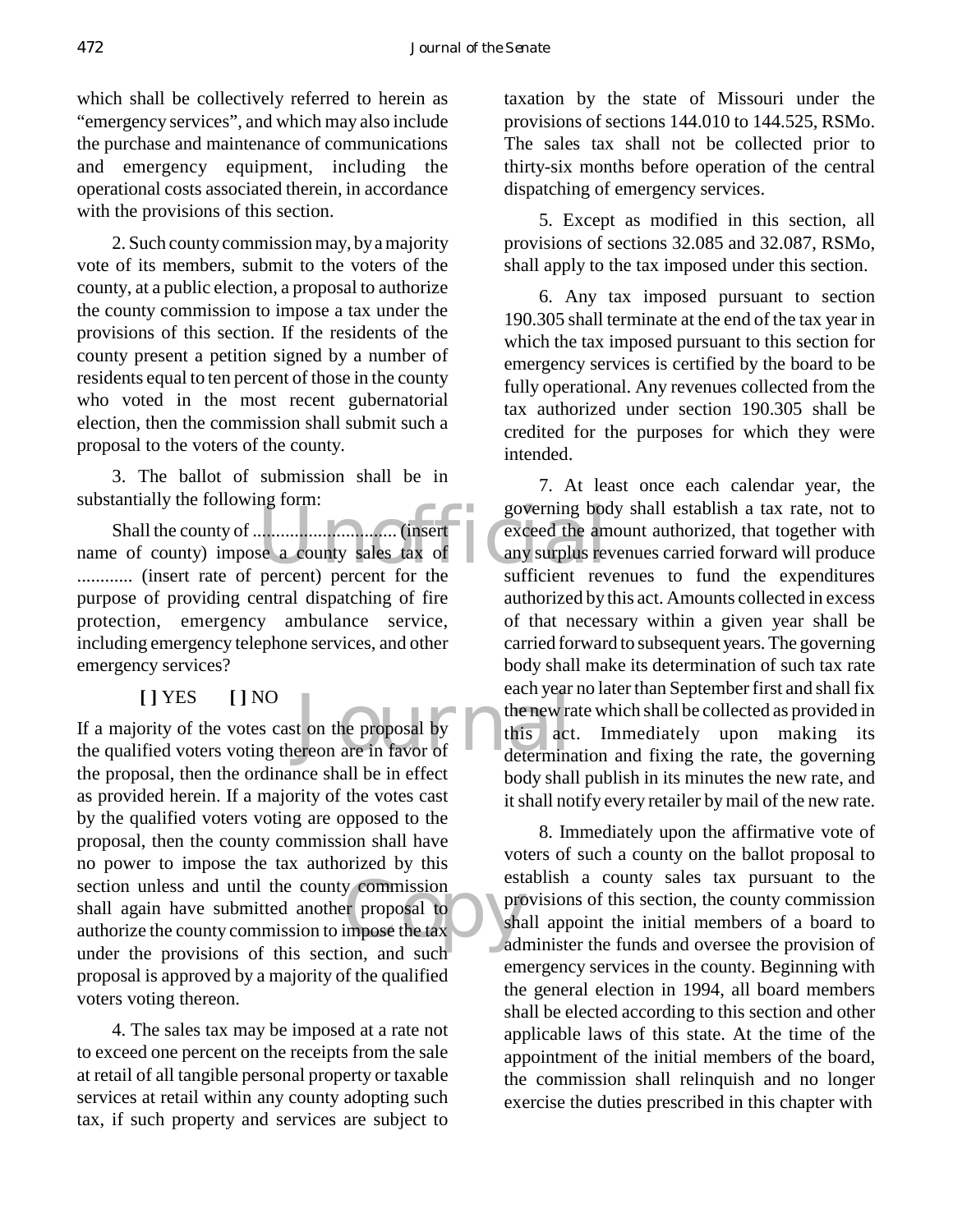regard to the provision of emergency services and such duties shall be exercised by the board.

9. The initial board shall consist of seven members appointed without regard to political affiliation, who shall be selected from, and who shall represent, the fire protection districts, ambulance districts, sheriff's department, municipalities, any other emergency services and the general public. This initial board shall serve until its successor board is duly elected and installed in office. The commission shall ensure geographic representation of the county by appointing no more than four members from each district of the county commission.

The critical commission shall be elected<br>and two members from<br>answering point 10. Beginning in 1994, three members shall be elected from each district of the county commission and one member shall be elected at large, such member to be the chairman of the board. Of those first elected, four members from districts of the county commission shall be elected for terms of two years and two members from districts of the county commission and the member at large shall be elected for terms of four years. In 1996, and thereafter, all terms of office shall be four years.

to establish a fee, if<br>nt to section 190.440,<br>r wireless telephone (c) 1 190.430. **[**1. The commissioner of the office of administration is authorized to establish a fee, if approved by the voters pursuant to section 190.440, not to exceed fifty cents per wireless telephone number per month to be collected by wireless service providers from wireless service customers.

n is defined in<br>
promulgated<br>
d in sections 2. The office of administration shall promulgate rules and regulations to administer the provisions of sections 190.400 to 190.440. Any rule or portion of a rule, as that term is defined in section 536.010, RSMo, that is promulgated pursuant to the authority delegated in sections 190.400 to 190.440 shall become effective only if it has been promulgated pursuant to the provisions of chapter 536, RSMo. All rulemaking authority delegated prior to July 2, 1998, is of no force and effect and repealed; however, nothing in this section shall be interpreted to repeal or affect the validity of any rule filed or adopted prior to July 2,

1998, if it fully complied with the provisions of chapter 536, RSMo. This section and chapter 536, RSMo, are nonseverable and if any of the powers vested with the general assembly pursuant to chapter 536, RSMo, to review, to delay the effective date or to disapprove and annul a rule are subsequently held unconstitutional, then the grant of rulemaking authority and any rule proposed or adopted after July 2, 1998, shall be invalid and void.

3. The office of administration is authorized to administer the fund and to distribute the moneys in the wireless service provider enhanced 911 service fund for approved expenditures as follows:

(1) For the reimbursement of actual expenditures for implementation of wireless enhanced 911 service by wireless service providers in implementing Federal Communications Commission order 94-102; and

(2) To subsidize and assist the public safety answering points based on a formula established by the office of administration, which may include, but is not limited to the following:

(a) The volume of wireless 911 calls received by each public safety answering point;

(b) The population of the public safety answering point jurisdiction;

(c) The number of wireless telephones in a public safety answering point jurisdiction by zip code; and

(d) Any other criteria found to be valid by the office of administration provided that of the total amount of the funds used to subsidize and assist the public safety answering points, at least ten percent of said funds shall be distributed equally among all said public safety answering points providing said services under said section;

(3) For the reimbursement of actual expenditures for equipment for implementation of wireless enhanced 911 service by public safety answering points to the extent that funds are available, provided that ten percent of funds distributed to public safety answering points shall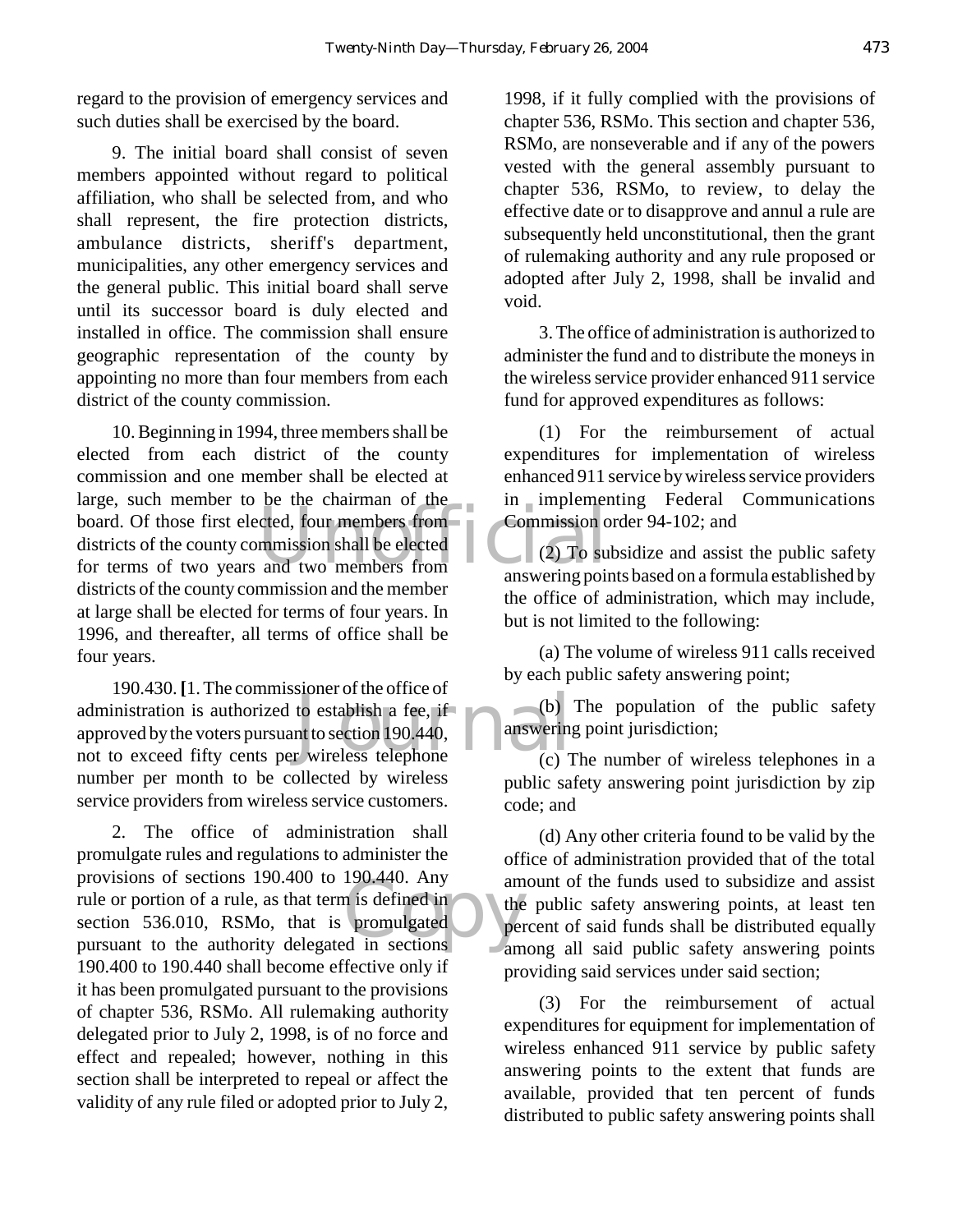be distributed in equal amounts to each public safety answering point participating in enhanced 911 service;

(4) Notwithstanding any other provision of the law, no proprietary information submitted pursuant to this section shall be subject to subpoena or otherwise released to any person other than to the submitting wireless service provider, without the express permission of said wireless service provider. General information collected pursuant to this section shall only be released or published in aggregate amounts which do not identify or allow identification of numbers of subscribers or revenues attributable to an individual wireless service provider.

4. Wireless service providers are entitled to retain one percent of the surcharge money they collect for administrative costs associated with billing and collection of the surcharge.

the surcharge.<br>
Exercise associated which for 911 service<br>
for 911 service<br>  $(650.325;$ <br>  $(2)$ ]  $(3)$ 5. No more than five percent of the moneys in the fund, subject to appropriation by the general assembly, shall be retained by the office of administration for reimbursement of the costs of overseeing the fund and for the actual and necessary expenses of the board.

stration shall review<br>every year and may safety inf<br>within the limits of safety ans 6. The office of administration shall review the distribution formula once every year and may adjust the amount of the fee within the limits of this section, as determined necessary.

7. The provisions of sections 190.307 and 190.308 shall be applicable to programs and services authorized by sections 190.400 to 190.440.

Complete the vision of the volume of the volume of the volume of the volume of the volume of the volume of the volume of the volume of the volume of the volume of the volume of the volume of the volume of the volume of the 8.**]** Notwithstanding any other provision of the its officers, employees, assigns or agents, be liable for any form of civil damages or criminal liability which directly or indirectly result from, or is caused by, an act or omission in the development, design, installation, operation, maintenance, performance or provision of 911 service or other emergency wireless two- and three-digit wireless numbers, unless said acts or omissions constitute gross negligence, recklessness or intentional misconduct. Nor shall any wireless service

provider, its officers, employees, assigns, or agents be liable for any form of civil damages or criminal liability which directly or indirectly result from, or is caused by, the release of subscriber information to any governmental entity as required under the provisions of this act unless the release constitutes gross negligence, recklessness or intentional misconduct."; and

Further amend said bill, page 41, section 644.583, line 28, by inserting after said line the following:

"650.320. For the purposes of sections 650.320 to 650.340, the following terms mean:

## **(1) "911", the primary emergency telephone number within the wired and wireless telephone system;**

**[**(1)**](2)** "Committee", the advisory committee for 911 service oversight established in section 650.325;

 $[(2)]$  **(3)** "Public safety answering point", the location at which 911 calls are initially answered;

**[**(3)**] (4)** "Telecommunicator", any person employed as an emergency telephone worker, call taker or public safety dispatcher whose duties include receiving, processing or transmitting public safety information received through a 911 public safety answering point.

650.330. 1. The committee for 911 service oversight shall consist of sixteen members, one of which shall be chosen from the department of public safety who shall serve as chair of the committee and only vote in the instance of a tie vote among the other members, and the other members shall be selected as follows:

(1) One member chosen to represent an association domiciled in this state whose primary interest relates to counties;

(2) One member chosen to represent the Missouri public service commission;

(3) One member chosen to represent emergency medical services;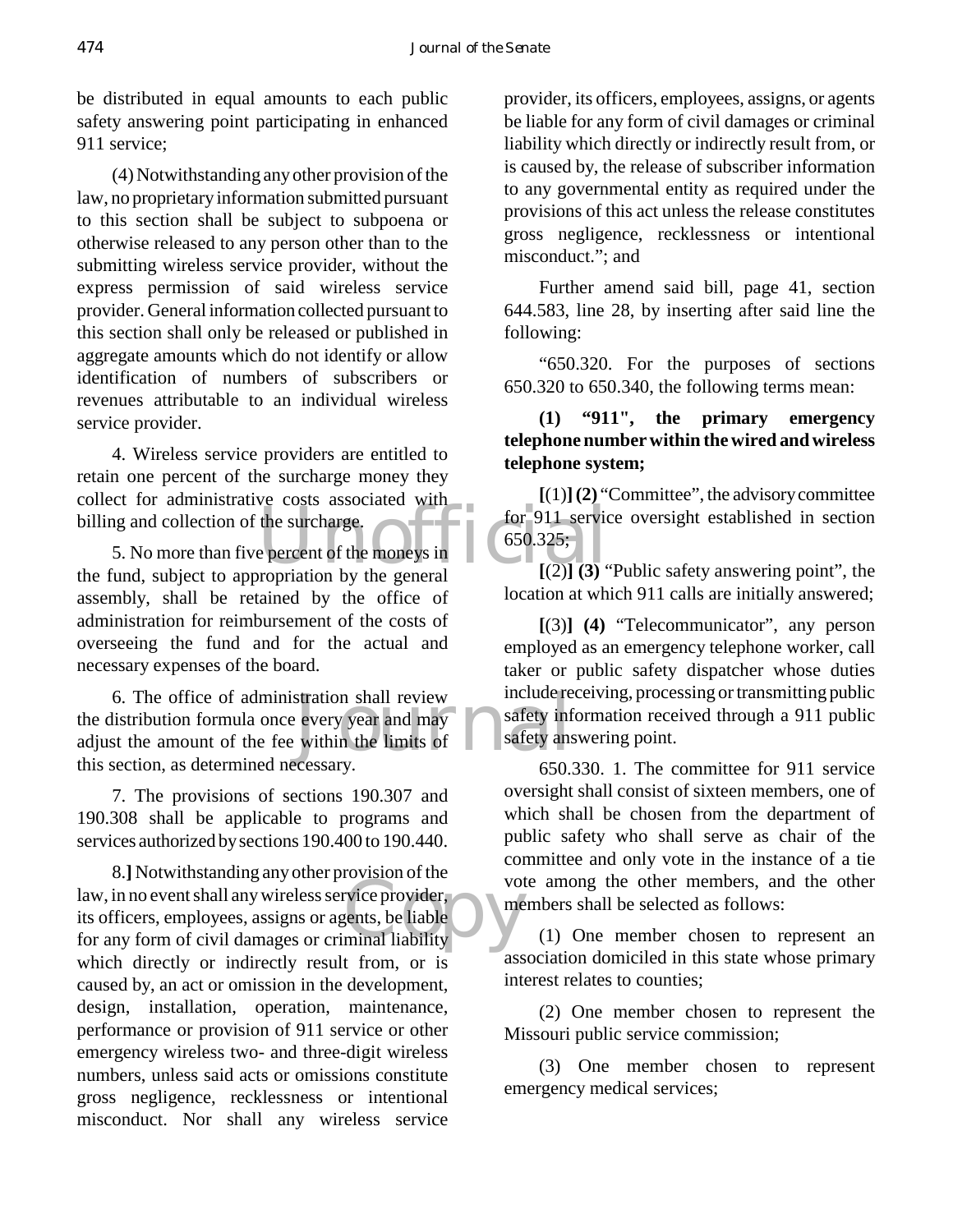(4) One member chosen to represent an association with a chapter domiciled in this state whose primary interest relates to a national emergency number;

(5) One member chosen to represent an association whose primary interest relates to issues pertaining to fire chiefs;

(6) One member chosen to represent an association with a chapter domiciled in this state whose primary interest relates to issues pertaining to public safety communications officers;

(7) One member chosen to represent an association whose primary interest relates to issues pertaining to police chiefs;

(8) One member chosen to represent a league or association domiciled in this state whose primary interest relates to issues pertaining to municipalities;

municipalities;<br>
(9) One member chosen to represent an shall receive<br>
association domiciled in this state whose primary<br>
attending meetings. (9) One member chosen to represent an interest relates to issues pertaining to sheriffs;

(10) One member chosen to represent 911 service providers in counties of the second, third and fourth classification;

en to represent 911 (2)<br>
out charter forms of on state when the charter forms of on state and the charter forms of the charter of the charter of the charter of the charter of the charter of the charter of the charter of th (11) One member chosen to represent 911 service providers in counties of the first classification, with and without charter forms of government, and cities not within a county;

(12) One member chosen to represent telecommunications service providers with at least one hundred thousand access lines located within Missouri;

to represent<br>lers with less dis (13) One member chosen to represent telecommunications service providers with less than one hundred thousand access lines located within Missouri;

(14) One member chosen to represent a professional association of physicians who conduct with emergency care; and

(15) One member chosen to represent the general public of Missouri who represents an association whose primary interest relates to

education and training, including that of 911, police and fire dispatchers.

2. Each of the members of the committee for 911 service oversight shall be appointed by the governor with the advice and consent of the senate for a term of four years; except that, of those members first appointed, four members shall be appointed to serve for one year, four members shall be appointed to serve for two years, four members shall be appointed to serve for three years and four members shall be appointed to serve for four years. Members of the committee may serve multiple terms.

3. The committee for 911 service oversight shall meet at least quarterly at a place and time specified by the chairperson of the committee and it shall keep and maintain records of such meetings, as well as the other activities of the committee. Members shall not be compensated but shall receive actual and necessary expenses for attending meetings of the committee.

4. The committee for 911 service oversight shall:

(1) Organize and adopt standards governing the committee's formal and informal procedures;

(2) Provide recommendations for primary answering points and secondary answering points on statewide technical and operational standards for 911 services;

(3) Provide recommendations to public agencies concerning model systems to be considered in preparing a 911 service plan;

(4) Provide requested mediation services to political subdivisions involved in jurisdictional disputes regarding the provision of 911 services, except that such committee shall not supersede decision-making authority of local political subdivisions in regard to 911 services;

(5) Provide assistance to the governor and the general assembly regarding 911 services;

(6) Review existing and proposed legislation and make recommendations as to changes that would improve such legislation;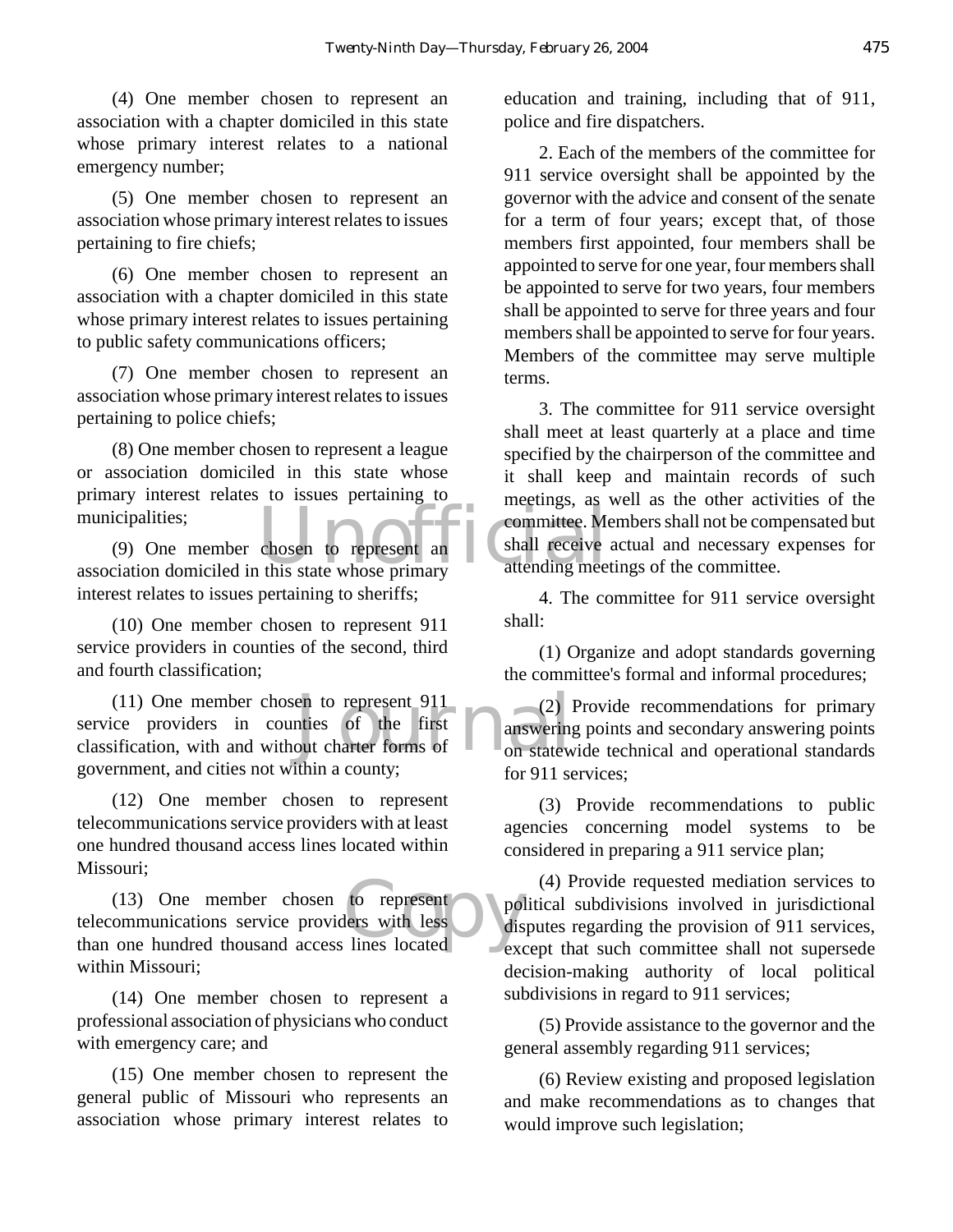(7) Aid and assist in the timely collection and dissemination of information relating to the use of a universal emergency telephone number;

(8) Perform other duties as necessary to promote successful development, implementation and operation of 911 systems across the state; **[**and**]**

**(9) Advise the department of public safety and the office of administration regarding the implementation of Federal Communications Docket 94-102 or any subsequent orders on the same or similar subjects;**

**(10) Advise the department of public safety and the office of administration on the administration of grants from the 911 emergency services fund created pursuant to section 190.312, RSMo, for the purpose of implementing comprehensive statewide 911 services; and**

services; and<br>
[(9)] (11) Advise the department of public and<br>
safety on establishing rules and regulations the locat **[**(9)**] (11)** Advise the department of public necessary to administer the provisions of sections 650.320 to 650.340.

EXECUTE TENDENT IN ALTERATION COMMITTEE TO DESCRIPTION OF THE SECTION SECTION 6. The department of public safety is in the 5. The department of public safety shall provide staff assistance to the committee for 911 service oversight as necessary in order for the sections 650.320 to 650.340.

only if it has been promulgated pursuant to the<br>provisions of chapter 536, RSMo. This section and<br>chapter 536, RSMo, are nonseverable and if any of 6. The department of public safety is authorized to adopt those rules that are reasonable and necessary to accomplish the limited duties specifically delegated within section 650.340. Any rule or portion of a rule, as that term is defined in section 536.010, RSMo, shall become effective only if it has been promulgated pursuant to the provisions of chapter 536, RSMo. This section and the powers vested with the general assembly pursuant to chapter 536, RSMo, to review, to delay the effective date or to disapprove and annul a rule are subsequently held unconstitutional, then the grant of rulemaking authority and any rule proposed or adopted after August 28, 1999, shall be invalid and void.

**[**190.400. As used in sections 190.400 to 190.440, the following words and terms shall mean:

(1) "911", the primary emergency telephone number within the wireless system;

(2) "Board", the wireless service provider enhanced 911 advisory board;

(3) "Public safety agency", a functional division of a public agency which provides fire fighting, police, medical or other emergency services. For the purpose of providing wireless service to users of 911 emergency services, as expressly provided in this section, the department of public safety and state highway patrol shall be considered a public safety agency;

(4) "Public safety answering point", the location at which 911 calls are initially answered;

(5) "Wireless service provider", a provider of commercial mobile service pursuant to Section 332(d) of the Federal Telecommunications Act of 1996 (47 U.S.C. Section 151 et seq).**]**

**[**190.410. 1. There is hereby created in the department of public safety the "Wireless Service Provider Enhanced 911 Advisory Board", consisting of eight members as follows:

(1) The director of the department of public safety or the director's designee who shall hold a position of authority in such department of at least a division director;

(2) The chairperson of the public service commission or the chairperson's designee; except that such designee shall be a commissioner of the public service commission or hold a position of authority in the commission of at least a division director;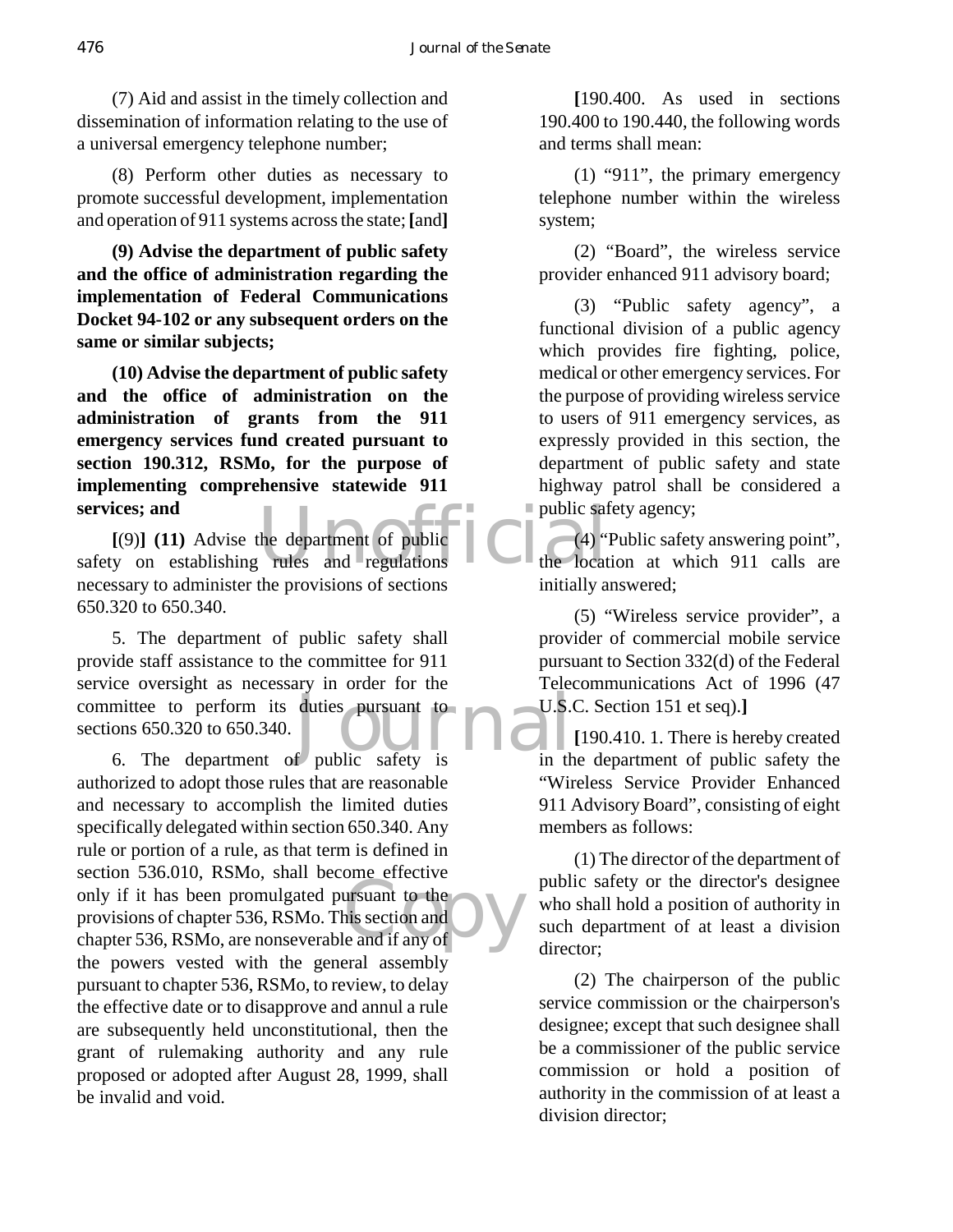(3) Three representatives and one alternate from the wireless service providers, elected by a majority vote of wireless service providers licensed to provide service in this state; and

(4) Three representatives from public safety answering point organizations, elected by the members of the state chapter of the associated public safety communications officials and the state chapter of the National Emergency Numbering Association.

Subsequent terms for members so elected<br>
shall be two years. The membership term<br>
for a member elected pursuant to<br>
subdivision (4) of subsection 1 of this<br>
moviders this section. Members of the board shall such<br>serve without compensation, however,<br>the members may receive reimbursement<br>Non 2. Immediately after the board is established the initial term of membership for a member elected pursuant to subdivision (3) of subsection 1 of this section shall be one year and all subsequent terms for members so elected shall be two years. The membership term for a member elected pursuant to section shall initially and subsequently be two years. Each member shall serve no more than two successive terms unless the member is on the board pursuant to subdivision (1) or (2) of subsection 1 of this section. Members of the board shall serve without compensation, however, of actual and necessary expenses. Any vacancies on the board shall be filled in the manner provided for in this subsection.

3. The board shall do the following:

proposed<br>
the board<br>
uct of its (1) Elect from its membership a chair and other such officers as the board deems necessary for the conduct of its business;

(2) Meet at least one time per year for the purpose of discussing the implementation of Federal Communications Commission order 94-102;

(3) Advise the office of

administration regarding implementation of Federal Communications Commission order 94-102; and

(4) Provide any requested mediation service to a political subdivision which is involved in a jurisdictional dispute regarding the providing of wireless 911 services. The board shall not supersede decision-making authority of any political subdivision in regard to 911 services.

4. The director of the department of public safety shall provide and coordinate staff and equipment services to the board to facilitate the board's duties.**]**

**[**190.420. 1. There is hereby established in the state treasury a fund to be known as the "Wireless Service Provider Enhanced 911 Service Fund". All fees collected pursuant to sections 190.400 to 190.440 by wireless service providers shall be remitted to the director of the department of revenue. The director shall remit such payments to the state treasurer.

2. The state treasurer shall deposit such payments into the wireless service provider enhanced 911 service fund. Moneys in the fund shall be used for the purpose of reimbursing expenditures actually incurred in the implementation and operation of the wireless service provider enhanced 911 system.

3. Any unexpended balance in the fund shall be exempt from the provisions of section 33.080, RSMo, relating to the transfer of unexpended balances to the general revenue fund, and shall remain in the fund. Any interest earned on the moneys in the fund shall be deposited into the fund.**]**

**[**190.440. 1. The office of administration shall not be authorized to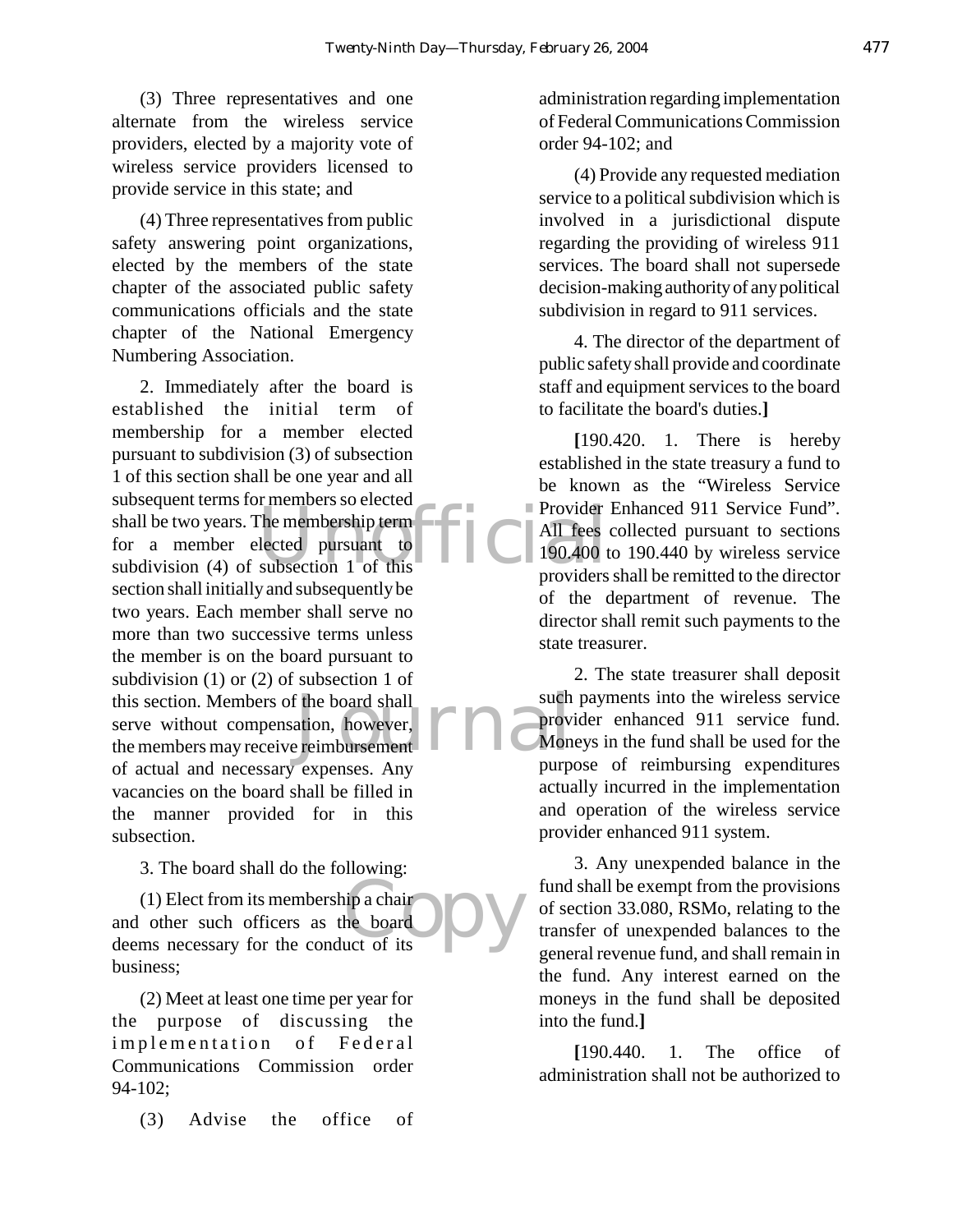establish a fee pursuant to the authority granted in section 190.430 unless a ballot measure is submitted and approved by the voters of this state. The ballot measure shall be submitted by the secretary of state for approval or rejection at the general election held and conducted on the Tuesday immediately following the first Monday in November, 1998, or at a special election to be called by the governor on the ballot measure. If the measure is rejected at such general or special election, the measure may be resubmitted at each subsequent general election, or may be resubmitted at any subsequent special election called by the governor on the ballot measure, until such measure is approved.

2. The ballot of the submission shall compared as a contract of the submitted to the compare of the compare of the compare of the compare of the compare of the compared  $\frac{1}{2}$  of the compare of the compared of the compa contain, but is not limited to, the following language:

Journal Prov Shall the Missouri Office of Administration be authorized to establish a fee of up to fifty cents per month to be charged every wireless telephone number for the purpose of funding wireless enhanced 911 service?

If you are in favor of the question, place an "X" in the box opposite "Yes". If you are opposed to the question, place an "X" in the box opposite "No".

**[ ]** YES **[ ]** NO

ed voters<br>
of such<br>
mistration<br>
lish a foo 3. If a majority of the votes cast on the ballot measure by the qualified voters voting thereon are in favor of such measure, then the office of administration shall be authorized to establish a fee pursuant to section 190.430, and the fee shall be effective on January 1, 1999, or the first day of the month occurring at least thirty days after the approval of the ballot measure. If a majority of the votes cast on the ballot measure by the qualified voters voting thereon are opposed to the measure, then the office of

administration shall have no power to establish the fee unless and until the measure is approved.**]**

**[**190.400. As used in sections 190.400 to 190.440, the following words and terms shall mean:

(1) "911", the primary emergency telephone number within the wireless system;

(2) "Board", the wireless service provider enhanced 911 advisory board;

(3) "Public safety agency", a functional division of a public agency which provides fire fighting, police, medical or other emergency services. For the purpose of providing wireless service to users of 911 emergency services, as expressly provided in this section, the department of public safety and state highway patrol shall be considered a public safety agency;

(4) "Public safety answering point", the location at which 911 calls are initially answered;

(5) "Wireless service provider", a provider of commercial mobile service pursuant to Section 332(d) of the Federal Telecommunications Act of 1996 (47 U.S.C. Section 151 et seq).**]**

**[**190.410. 1. There is hereby created in the department of public safety the "Wireless Service Provider Enhanced 911 Advisory Board", consisting of eight members as follows:

(1) The director of the department of public safety or the director's designee who shall hold a position of authority in such department of at least a division director;

(2) The chairperson of the public service commission or the chairperson's designee; except that such designee shall be a commissioner of the public service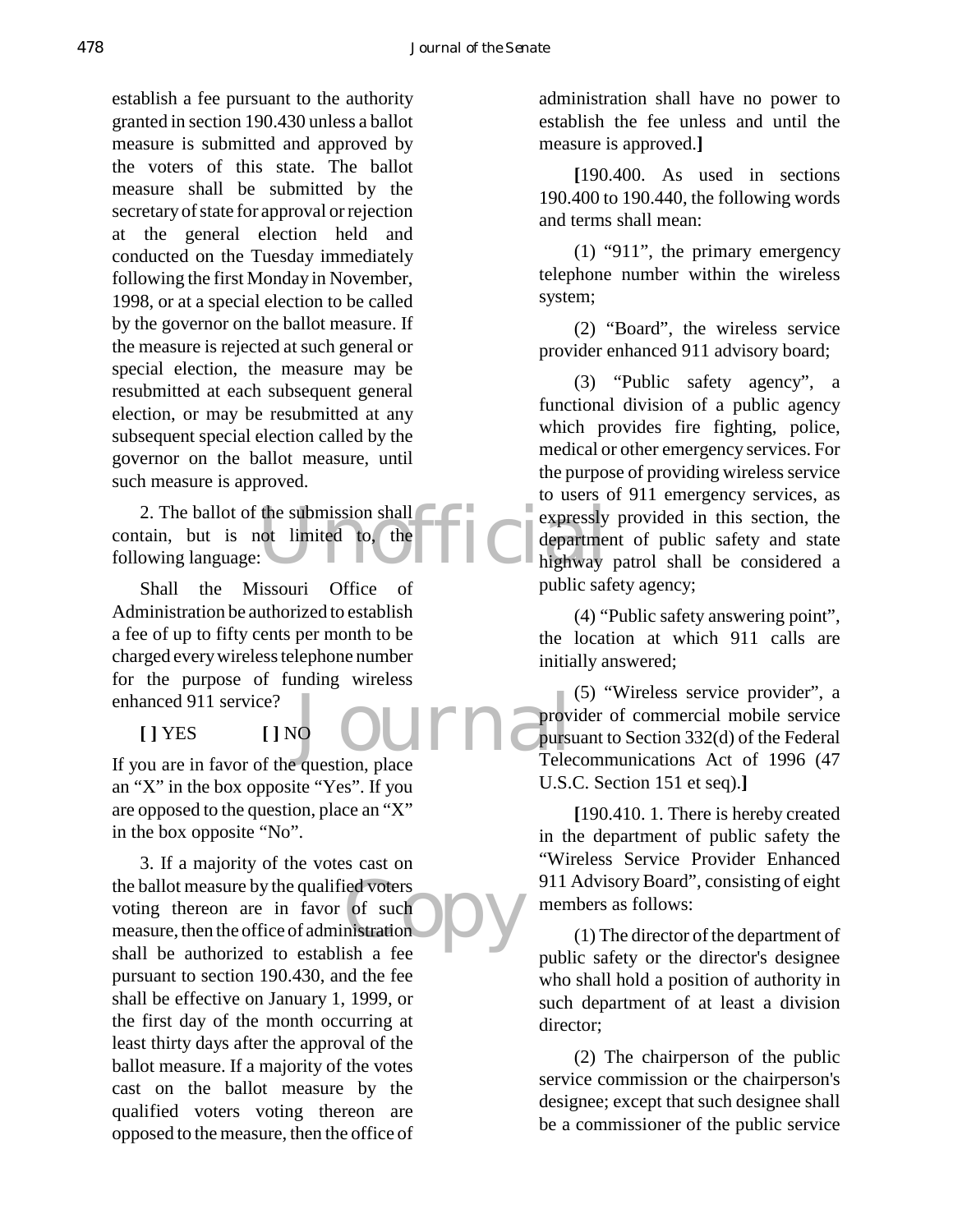commission or hold a position of authority in the commission of at least a division director;

(3) Three representatives and one alternate from the wireless service providers, elected by a majority vote of wireless service providers licensed to provide service in this state; and

(4) Three representatives from public safety answering point organizations, elected by the members of the state chapter of the associated public safety communications officials and the state chapter of the National Emergency Numbering Association.

a -member elected<br>
sion (3) of subsection<br>
III be one year and all<br>
r members so elected<br>  $\begin{bmatrix} 190 \\ 190 \end{bmatrix}$ <br>  $\begin{bmatrix} 190 \\ 190 \end{bmatrix}$ <br>  $\begin{bmatrix} 190 \\ 190 \end{bmatrix}$ For shart serve no<br>ve terms unless<br>pard pursuant to<br>subsection 1 of in this or DV 2. Immediately after the board is established the initial term of membership for a member elected pursuant to subdivision (3) of subsection 1 of this section shall be one year and all subsequent terms for members so elected shall be two years. The membership term for a member elected pursuant to subdivision (4) of subsection 1 of this section shall initially and subsequently be two years. Each member shall serve no more than two successive terms unless the member is on the board pursuant to subdivision (1) or (2) of subsection 1 of this section. Members of the board shall serve without compensation, however, the members may receive reimbursement of actual and necessary expenses. Any vacancies on the board shall be filled in the manner provided for in this subsection.

3. The board shall do the following:

(1) Elect from its membership a chair and other such officers as the board deems necessary for the conduct of its business;

(2) Meet at least one time per year for the purpose of discussing the implementation of Federal Communications Commission order 94-102;

(3) Advise the office of administration regarding implementation of Federal Communications Commission order 94-102; and

(4) Provide any requested mediation service to a political subdivision which is involved in a jurisdictional dispute regarding the providing of wireless 911 services. The board shall not supersede decision-making authority of any political subdivision in regard to 911 services.

4. The director of the department of public safety shall provide and coordinate staff and equipment services to the board to facilitate the board's duties.**]**

**[**190.420. 1. There is hereby established in the state treasury a fund to be known as the "Wireless Service Provider Enhanced 911 Service Fund". All fees collected pursuant to sections 190.400 to 190.440 by wireless service providers shall be remitted to the director of the department of revenue. The director shall remit such payments to the state treasurer.

2. The state treasurer shall deposit such payments into the wireless service provider enhanced 911 service fund. Moneys in the fund shall be used for the purpose of reimbursing expenditures actually incurred in the implementation and operation of the wireless service provider enhanced 911 system.

3. Any unexpended balance in the fund shall be exempt from the provisions of section 33.080, RSMo, relating to the transfer of unexpended balances to the general revenue fund, and shall remain in the fund. Any interest earned on the moneys in the fund shall be deposited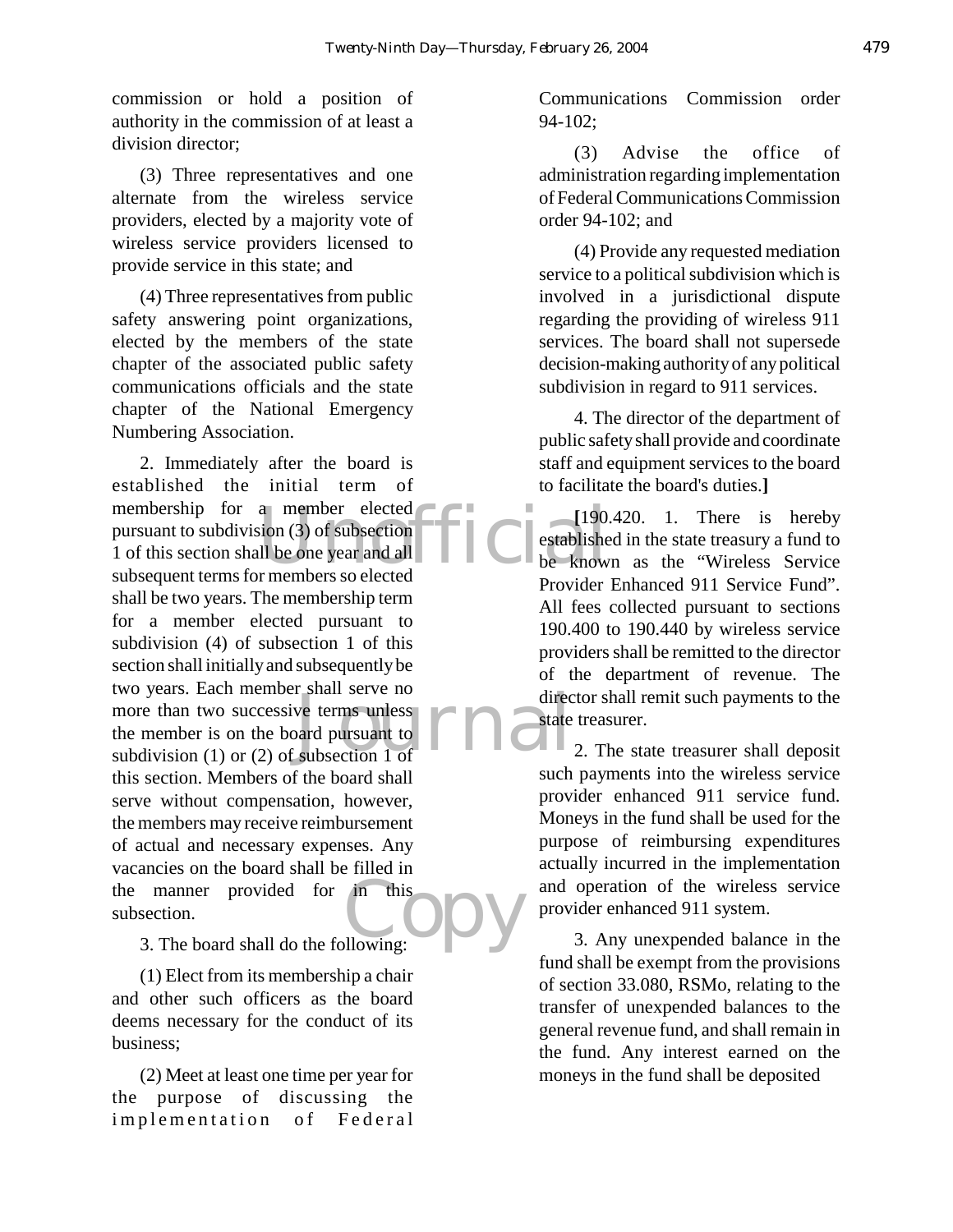into the fund.**]**

subsequent special election called by the<br>governor on the ballot measure, until<br>such measure is approved.<br>amend said pa **[**190.440. 1. The office of administration shall not be authorized to establish a fee pursuant to the authority granted in section 190.430 unless a ballot measure is submitted and approved by the voters of this state. The ballot measure shall be submitted by the secretary of state for approval or rejection at the general election held and conducted on the Tuesday immediately following the first Monday in November, 1998, or at a special election to be called by the governor on the ballot measure. If the measure is rejected at such general or special election, the measure may be resubmitted at each subsequent general election, or may be resubmitted at any governor on the ballot measure, until such measure is approved.

2. The ballot of the submission shall contain, but is not limited to, the following language:

Exercisations tax author<br>
lephone number<br>
Inding wireless<br>
Figure 1 Shall the Missouri Office of Administration be authorized to establish a fee of up to fifty cents per month to be charged every wireless telephone number for the purpose of funding wireless enhanced 911 service?

## **[ ]** YES **[ ]** NO

 $\begin{bmatrix} \text{ce an "X"} \\ \text{cs cast on} \end{bmatrix}$ If you are in favor of the question, place an "X" in the box opposite "Yes". If you are opposed to the question, place an "X" in the box opposite "No".

3. If a majority of the votes cast on the ballot measure by the qualified voters voting thereon are in favor of such measure, then the office of administration shall be authorized to establish a fee pursuant to section 190.430, and the fee shall be effective on January 1, 1999, or the first day of the month occurring at least thirty days after the approval of the ballot measure. If a majority of the votes cast on the ballot measure by the qualified voters voting thereon are opposed to the measure, then the office of administration shall have no power to establish the fee unless and until the measure is approved.**]**"; and

Further amend the title and enacting clause accordingly.

Senator Goode moved that the above amendment be adopted.

Senator Dolan offered **SA 1** to **SA 18**, which was read:

## SENATE AMENDMENT NO. 1 TO SENATE AMENDMENT NO. 18

Amend Senate Amendment No. 18 to Senate Substitute for Senate Committee Substitute for Senate Bill No. 715, Page 3, Section 190.304, Lines 3-26, by striking all of said lines; and further amend said page and section, line 27, by striking "(2)"; and further amend page 4 of said section, line 3, by striking "plus" and inserting in lieu thereof a period, "**.**"; and further amend said page and section, lines 4-12, by striking all of said lines and inserting in lieu thereof the following: "**The tax authorized pursuant to this section shall not exceed fifty cents and shall be used for the reimbursement of actual expenditures for implementation of wireless enhanced 911 service by wireless service providers and to pay for the operation of emergency telephone service and the operational costs associated with the answering and dispatching of emergency calls.**".; and

Further amend said page and section, lines 17 and 18, by striking all of said lines and inserting in lieu thereof the following: "**governing body and shall be used for the reimbursement actual expenditures for implementation of enhanced 911 service by wireless service provider. Collection of such taxes shall not**".

Senator Dolan moved that the above amendment be adopted.

At the request of Senator Dolan, **SA 1** to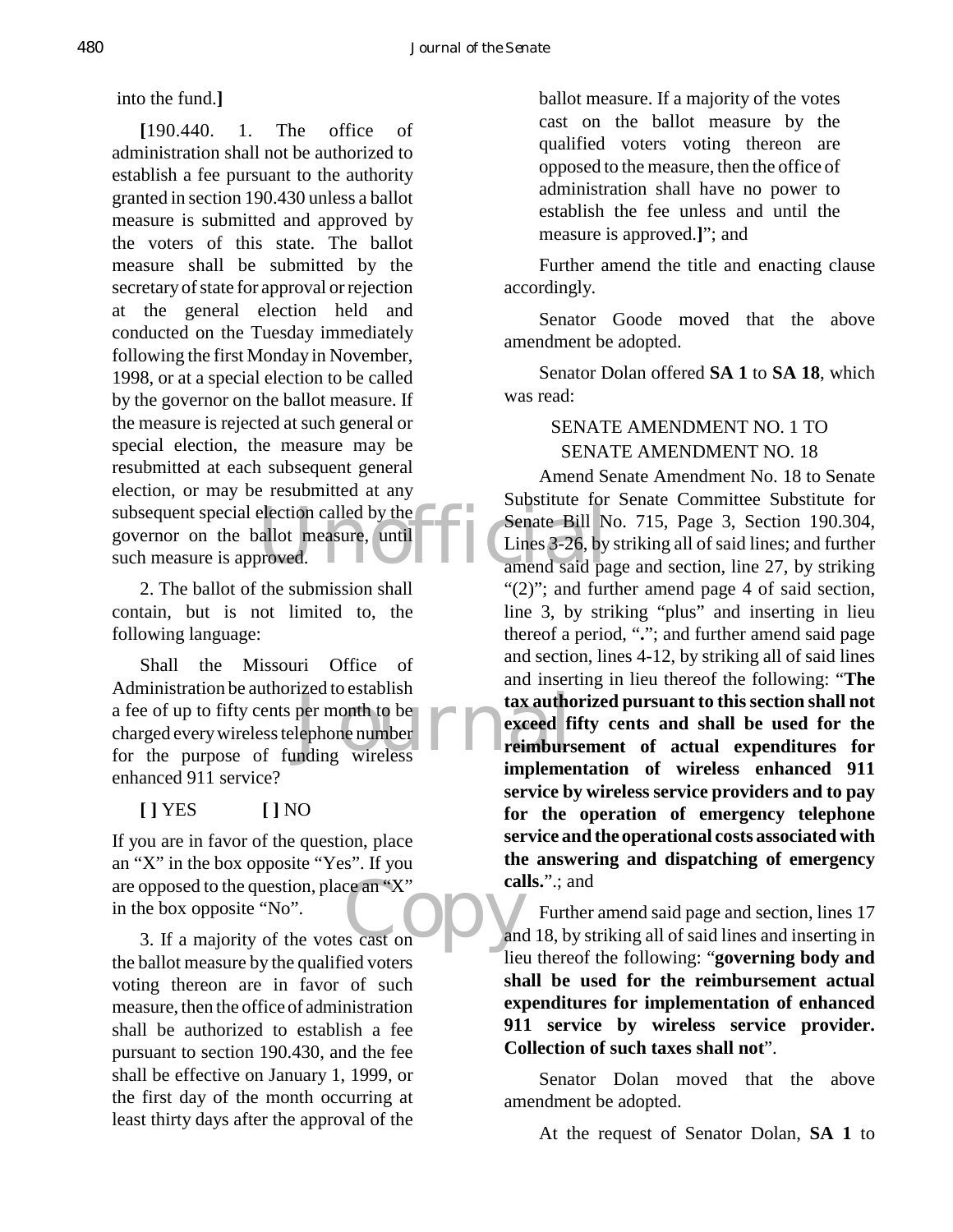#### **SA 18** was withdrawn.

At the request of Senator Goode, **SA 18** was withdrawn.

#### Senator Klindt offered **SA 19**:

## SENATE AMENDMENT NO. 19

Amend Senate Substitute for Senate Committee Substitute for Senate Bill No. 715, Page 41, Section 644.583, Line 28, by inserting after all of said line the following:

ENA<br>
service, any taxpayer residing in the area subject to<br>
the double tax may file a petition with the county<br>
clerk in which the area, or greatest part thereof, is<br>
Committee St "**[**190.044. 1. No taxpayer shall be required to pay property taxes for ground ambulance service to both an ambulance district and a fire protection district or two ambulance districts which operate a ground ambulance service, unless reaffirmed and authorized pursuant to this section. In the event that a taxpayer in a third class county is paying taxes to both entities to provide ground ambulance service, any taxpayer residing in the area subject to the double tax may file a petition with the county situated requesting that the double tax be eliminated and that the area only pay a tax to one entity.

a taxed by two such<br>
a before the voters of<br>  $\begin{array}{ccc}\n\text{number of the two times} & \text{number of the two times} \\
\text{number of the two times} & \text{number of the two times}\n\end{array}$ 2. Upon receipt of such petition, the county clerk shall determine the area taxed by two such entities and place the question before the voters of such area at the next state or municipal election. The petition shall request that the following question be submitted to the voters residing within the geographic limits of the area:

Communism.... (name of entity created first) and the<br>
communism... (name of entity created second).<br>
As a result, choose only one of the following wh The .................... (description of area) is currently paying a tax to provide ambulance service to the ................... (name of entity created first) and the .................... (name of entity created second).

districts to provide ambulance service and taxation:

................... (name of entity created first)

................... (name of entity created second).

3. The entity receiving the most votes shall be declared as the single taxing entity for the area in question. The taxpayers within the area shall thereafter only pay one tax to the single taxing entity following a three-year period, over which the tax rate levied and collected shall be decreased by one-third each year until such tax is no longer levied or collected by the entity not chosen to provide service.

4. All costs incurred by the county clerk as a result of this section, including election costs, shall be paid by the entity not chosen to provide service.

5. The boundaries and service area of the entities providing ambulance service will reflect the change as determined by the election.**]**"; and

Further amend the title and enacting clause accordingly.

Senator Klindt moved that the above amendment be adopted, which motion prevailed.

Senator Cauthorn offered **SA 20**:

## SENATE AMENDMENT NO. 20

Amend Senate Substitute for Senate Committee Substitute for Senate Bill No. 715, Page 38, Section 304.010, Line 2 of said page, by inserting immediately after said line the following:

"393.760. 1. The commission shall, in accordance with the provisions of chapter 115, RSMo, order an election to be held whereby the qualified electors in each contracting municipality participating in the project shall approve or disapprove the issuance of the bonds as provided for in the resolution of the commission. The commission may not order such an election until it has engaged and received a report from an independent consulting engineer as defined in section 327.181, RSMo, for the purpose of determining the economic and engineering feasibility of any proposed project the costs of which are to be financed through the issuance of bonds. The report of the consulting engineer shall be provided to and approved by the legislative body and executive of each contracting municipality participating in the project and such report shall be open to public inspection and shall be the subject of a public hearing in each municipality participating in the project. Notice of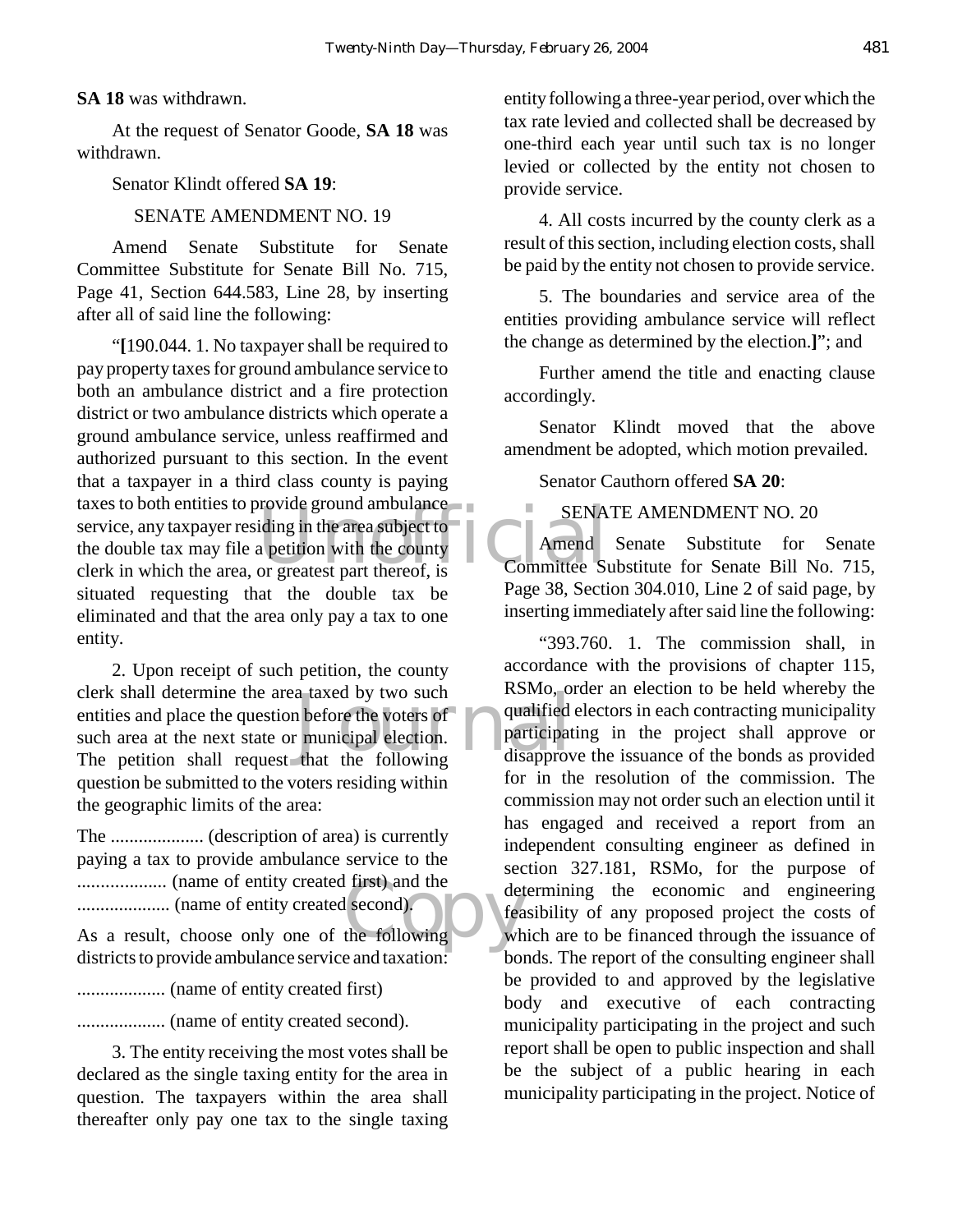the time and place of each such hearing shall be published in a daily newspaper of general circulation within each municipality. Interested parties may appear and fully participate in such hearings.

2. The commission shall notify the election authority or authorities responsible for conducting elections within each contracting municipality participating in the project in accordance with chapter 115, RSMo.

3. The question shall be submitted in substantially the following form:

## OFFICIAL BALLOT

Should a resolution to approve the issuance of revenue bonds by the joint municipal (water) (sewer) (power) (gas) commission in an amount not to exceed \$...... for the purpose of ......... be approved?

 $[ ]$  Yes  $[ ]$  No

If you are in favor of the resolution, place an "X" in the box opposite "Yes". If you are opposed to the question, place an "X" in the box opposite "No".

rity of the qualified<br>
the of the contracting<br>
in the project, the<br>
the sena 4. If the resolution to issue the bonds is approved by at least a majority of the qualified electors voting thereon in each of the contracting municipalities participating in the project, the commission shall declare the result of the election and cause the bonds to be issued.

5. The municipalities participating in the project shall bear all expenses associated with the elections in such contracting municipalities.

**6. In lieu of the public voting procedure set**<br> **forth in subsections 1 to 5 of this section, in the**<br> **case of purchasing or leasing, constructing, 6. In lieu of the public voting procedure set forth in subsections 1 to 5 of this section, in the installing, and operating reservoirs, pipelines, wells, check dams, pumping stations, water purification plants, and other facilities for the production, wholesale distribution, and utilization of water, the commission may provide for a vote by the governing body of each contracting municipality. Such vote shall require the approval of three-quarters of all**

Examples on "Y" vote by ord **governing bodies of the contracting municipalities. The commission may not order such a vote until it has engaged and received a report from an independent consulting engineer as defined in section 327.181, RSMo, for the purpose of determining the economic and engineering feasibility of any proposed project the costs of which are to be financed through the issuance of bonds. The report of the consulting engineer shall be provided to and approved by the legislative body and executive of each contracting municipality participating in the project and such report shall be open to public inspection and shall be the subject of a public hearing in each municipality participating in the project. Notice of the time and place of each such hearing shall be published in a daily newspaper of general circulation within each municipality. Interested parties may appear and fully participate in such hearings. Each contracting municipality shall vote by ordinance or resolution and such ordinance or resolution shall approve the issuance of revenue bonds by the joint municipal water commission in an amount not to exceed a specified amount.**"; and

> Further amend the title and enacting clause accordingly.

> Senator Cauthorn moved that the above amendment be adopted, which motion prevailed.

Senator Childers offered **SA 21**:

SENATE AMENDMENT NO. 21

Amend Senate Substitute for Senate Committee Substitute for Senate Bill No. 715, Pages 25-30, Section 135.207, by striking said section from the bill; and

Further amend said bill, Page 30, Section 135.217, Lines 8 to 17 of said page, by striking said section from the bill; and

Further amend said bill, Page 30, Section 135.261, Lines 18 to 26 of said page, by striking said section from the bill; and

Further amend the title and enacting clause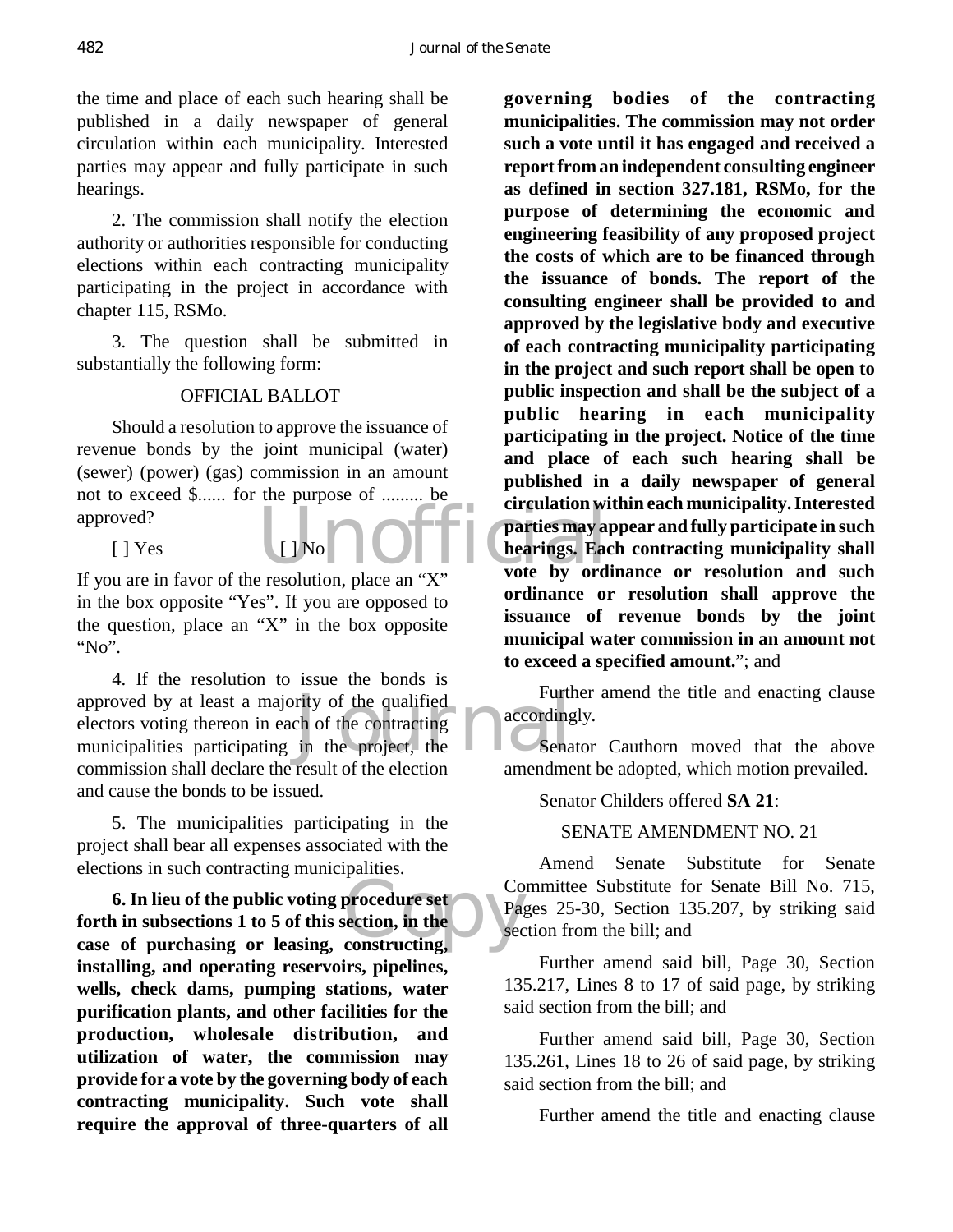accordingly.

Senator Childers moved that the above amendment be adopted, which motion prevailed.

Senator Gross assumed the Chair.

Senator Childers offered **SA 22**:

## SENATE AMENDMENT NO. 22

Amend Senate Substitute for Senate Committee Substitute for Senate Bill No. 715, Page 4, Section 49.272, Line 13 of said page, inserting after all of said line the following:

commissioner, collector, treasurer, assessor or status, the sal<br>
salaried public administrator may be computed on<br>
an assessed valuation basis, without regard to<br>
medifications due to the suistance of ortenuise r next preceding the associate<br>of this section shall in all such<br>in the amount of meet for t<br>January 1, 1997, for the office "50.343. 1. Other provisions of law to the contrary notwithstanding, in any first classification nonchartered county, including any county containing any part of a city with a population of three hundred thousand or more, the annual salary of a county recorder of deeds, clerk, auditor, county salaried public administrator may be computed on an assessed valuation basis**, without regard to modifications due to the existence of enterprise zones or financing pursuant to chapter 100, RSMo,** as set forth in the following schedule except as provided in subsection 2 of this section. The assessed valuation factor shall be the amount thereof as shown for the year next preceding the computation. The provisions of this section shall not permit a reduction in the amount of compensation being paid on January 1, 1997, for any of the offices subject to this section on January 1, 1997.

(1) For a recorder of deeds, clerk, auditor, presiding commissioner, collector, treasurer, assessor, or salaried public administrator:

| assessor, or salaried public administrator. |          |                        |
|---------------------------------------------|----------|------------------------|
| <b>Assessed Valuation</b>                   | Salary   | CO <sub>1</sub><br>thc |
| \$450,000,001 to 600,000,000                | \$47,000 | to t                   |
| 600,000,001 to 750,000,000                  | 49,000   | tho<br>un              |
| 750,000,001 to 900,000,000                  | 51,000   | suł                    |
| 900,000,001 to 1,050,000,000                | 53,000   | if t<br>cla            |
| 1,050,000,001 to 1,200,000,000              | 55,000   | in t                   |
| 1,200,000,001 to 1,350,000,000              | 57,000   | suł                    |
| 1,350,000,000 and over                      | 59,000   | sal                    |

(2) Presiding commissioners shall receive a salary of two thousand dollars more than the salary received by the associate commissioners.

2. After December 31, 1990, in any county of the second classification which becomes a first classification county without a charter form of government, the annual compensation of county recorder of deeds, clerk, auditor, county commissioner, collector, treasurer, assessor and the public administrator in counties where the public administrator is paid a salary under the provisions of section 473.740, RSMo, may be set at the option of the salary commission. On or before October first of the year immediately prior to the beginning of the county fiscal year following the general election after the certification by the state equalizing agency that the county possesses an assessed valuation placing it in first classification status, the salary commission shall meet for the purpose of setting compensation for such county officials and such compensation shall be payable immediately except that no compensation of any county official shall be reduced and the compensation of presiding county commissioners in any of such counties shall be two thousand dollars more than the compensation paid to the associate commissioners in that county. Thereafter in all such counties the salary commission shall meet for the purpose of setting the compensation of the officers in this subsection who will be elected at the next general election, and such compensation shall be payable upon the beginning of the next term of office of such officers; except that, no compensation of any officer shall be reduced and the compensation of presiding county commissioners in any of such counties shall be two thousand dollars more than the compensation paid to the associate commissioners in that county. Two thousand dollars of the compensation established under the procedures authorized pursuant to this subsection shall be payable to a county officer only if the officer has completed at least twenty hours of classroom instruction in the operation of the office in the same manner as provided by law for officers subject to the provisions of section 50.333. At the salary commission meeting which establishes the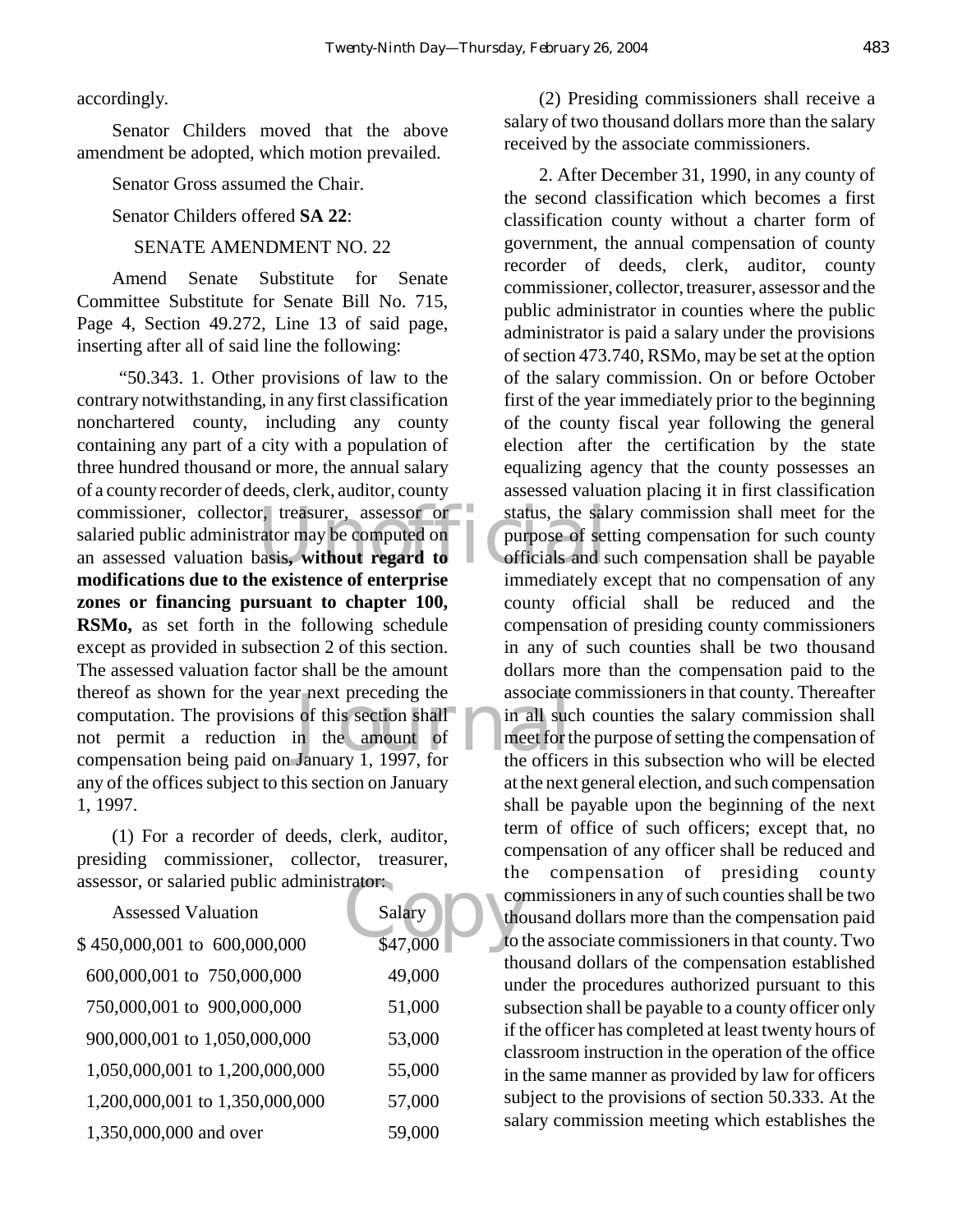percentage rate to be applied to county officers during the next term of office, the salary commission may authorize the further adjustment of such officers' compensation as a cost-of-living component and effective January first of each year, the compensation for county officers may be adjusted by the county commission, not to exceed the percentage increase given to the other county employees.

3. Other provisions of this section to the contrary notwithstanding, at the option of a majority of the county salary commission members, the salary of associate commissioners of a county of the first classification without a charter form of government with a population of at least eighty-two thousand but not more than eighty-five thousand inhabitants may be set at no more than sixty-five percent of the amount on the salary schedule for the county affected."; and

affected."; and<br>title and enacting clause<br>title and enacting clause Further amend the title and enacting clause accordingly.

Senator Childers moved that the above amendment be adopted, which motion prevailed.

Senator Jacob offered **SA 23**:

#### SENATE AMENDMENT NO. 23

ENT NO. 23<br>
titute (for Senate 1997)<br>
Senate Bill No. 715. Amend Senate Substitute for Senate Committee Substitute for Senate Bill No. 715, Page 8, Section 50.740, Line 9 of said page by inserting after all of said line the following:

master plan or<br>s governing<br>ted areas, and "64.825. The county planning commission may also prepare, with the approval of the county commission, as parts of the official master plan or otherwise, sets of regulations governing subdivisions of land in unincorporated areas, and amend or change same from time to time as herein provided, which regulations may provide for the proper location and width of streets, building lines, open spaces, safety, recreation, and for the avoidance of congestion of population, including minimum width and area of lots. Such regulations may also include the extent to which and the manner in which streets shall be graded and improved, and the extent to which water, sewer and

other utility services shall be provided, to protect public health and general welfare. Such regulations may provide that in lieu of the immediate completion or installation of the work, the county planning commission may accept bond for the county commission in the amount and with surety **or other form of security** and conditions satisfactory to the county commission, providing for and securing to the county commission the actual construction of the improvements and utilities within a period specified by the county planning commission, and the county commission shall have power to enforce the bond **or other form of security** by all proper remedies. The subdivision regulations shall be adopted, changed or amended, certified and filed as provided in section 64.815. The subdivision regulations shall be adopted, changed or amended only after a public hearing has been held thereon, public notice of which shall be given in the manner as provided for the hearing in section 64.815."; and

Further amend the title and enacting clause accordingly.

Senator Jacob moved that the above amendment be adopted, which motion prevailed.

Senator Jacob offered **SA 24**:

## SENATE AMENDMENT NO. 24

Amend Senate Substitute for Senate Committee Substitute for Senate Bill No. 715, Pages 5-7, Section 50.565, Lines 28-3, by deleting all of said lines and inserting in lieu thereof the following:

"**And shall be under the supervision of the county commission.**

**2. On a periodic basis, at least once per quarter, the county commission shall direct that the balance held in the county law enforcement restitution fund shall be dispersed as follows:**

**(1) One-half of such funds shall be directed to the crime victims' compensation fund established pursuant to section 595.045, RSMo, and used to benefit and reimburse the victims of**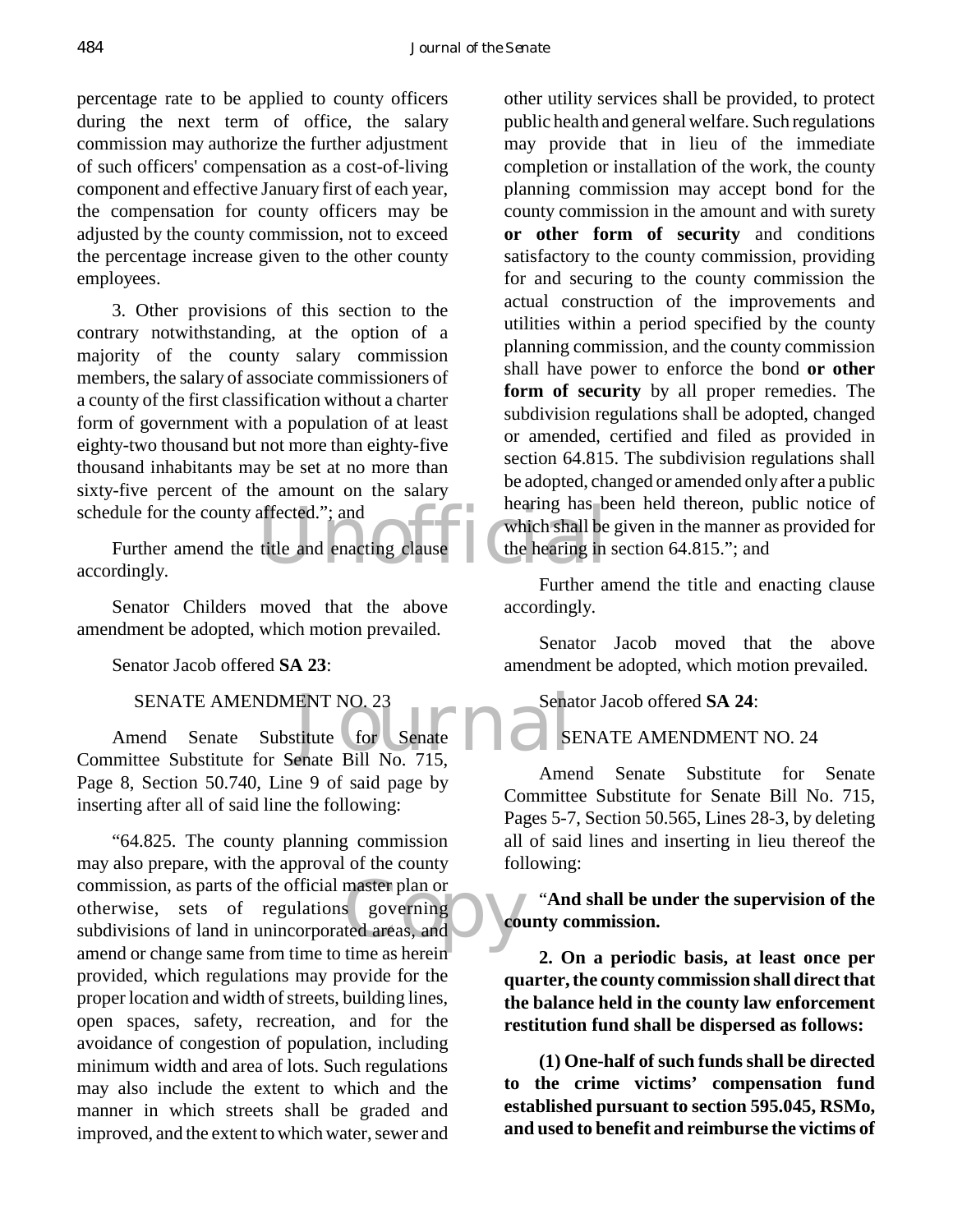**crimes committed in this state; and**

**(2) One-half of such funds shall be directed to the services to victims fund established pursuant to section 595.100, RSMo, and used to provide vital services to the victims of crimes committed in this state.**"; and

Further by renumbering subsequent subsection numbers accordingly; and

Further amend page 41, section 488.5026, line 7, by inserting after the end of said line the following:

public safety. Upon appropriation, money in the administration of<br>
sections 595.050, 595.055 and 595.105. "595.100. 1. There is hereby established in the state treasury the "Services to Victims Fund" which shall consist of money collected pursuant to section 595.045 **and section 50.565, RSMo**. The fund shall be administered by the department of fund shall be used solely for the administration of sections 595.050, 595.055 and 595.105.

2. Notwithstanding the provisions of section 33.080, RSMo, any balance remaining in the fund at the end of an appropriation period shall not be transferred to general revenue, but shall remain in the fund."; and

and enacting clause Represent<br>HBs 126 Further amend the title and enacting clause accordingly.

Senator Jacob moved that the above amendment be adopted.

At the request of Senator Childers, **SB 715**, with **SCS**, **SS** for **SCS** and **SA 24** (pending), was placed on the Informal Calendar.

# **FOUSE OF DEVELOPMENT MESSAGES FROM THE HOUSE**

The following messages were received from the House of Representatives through its Chief Clerk:

Mr. President: I am instructed by the House of Representatives to inform the Senate that the House has taken up and passed **HCS** for **HBs 946**, **1106** and **952**, entitled:

An Act to repeal sections 21.795, 50.515, 226.030, 226.060, 226.527, 227.120, 301.010, and 304.190, RSMo, and to enact in lieu thereof nineteen new sections relating to transportation, with an emergency clause.

Emergency clause defeated.

In which the concurrence of the Senate is respectfully requested.

Read 1st time.

Also,

Mr. President: I am instructed by the House of Representatives to inform the Senate that the House has taken up and passed **HCS** for **HB 980**, entitled:

An Act to amend chapter 640, RSMo, by adding thereto one new section relating to environmental rules.

In which the concurrence of the Senate is respectfully requested.

Read 1st time.

Also,

Mr. President: I am instructed by the House of Representatives to inform the Senate that the House has taken up and passed **HS** for **HCS** for **HBs 1268** and **1211**, entitled:

An Act to repeal sections 285.300, 288.030, 288.036, 288.038, 288.040, 288.050, 288.060, 288.110, 288.121, 288.128, 288.270, 288.290, 288.310, and 288.330, RSMo, and to enact in lieu thereof nineteen new sections relating to employees, with penalty provisions and an emergency clause.

Emergency clause defeated.

In which the concurrence of the Senate is respectfully requested.

Read 1st time.

## **INTRODUCTION OF BILLS**

The following Bills were read the 1st time and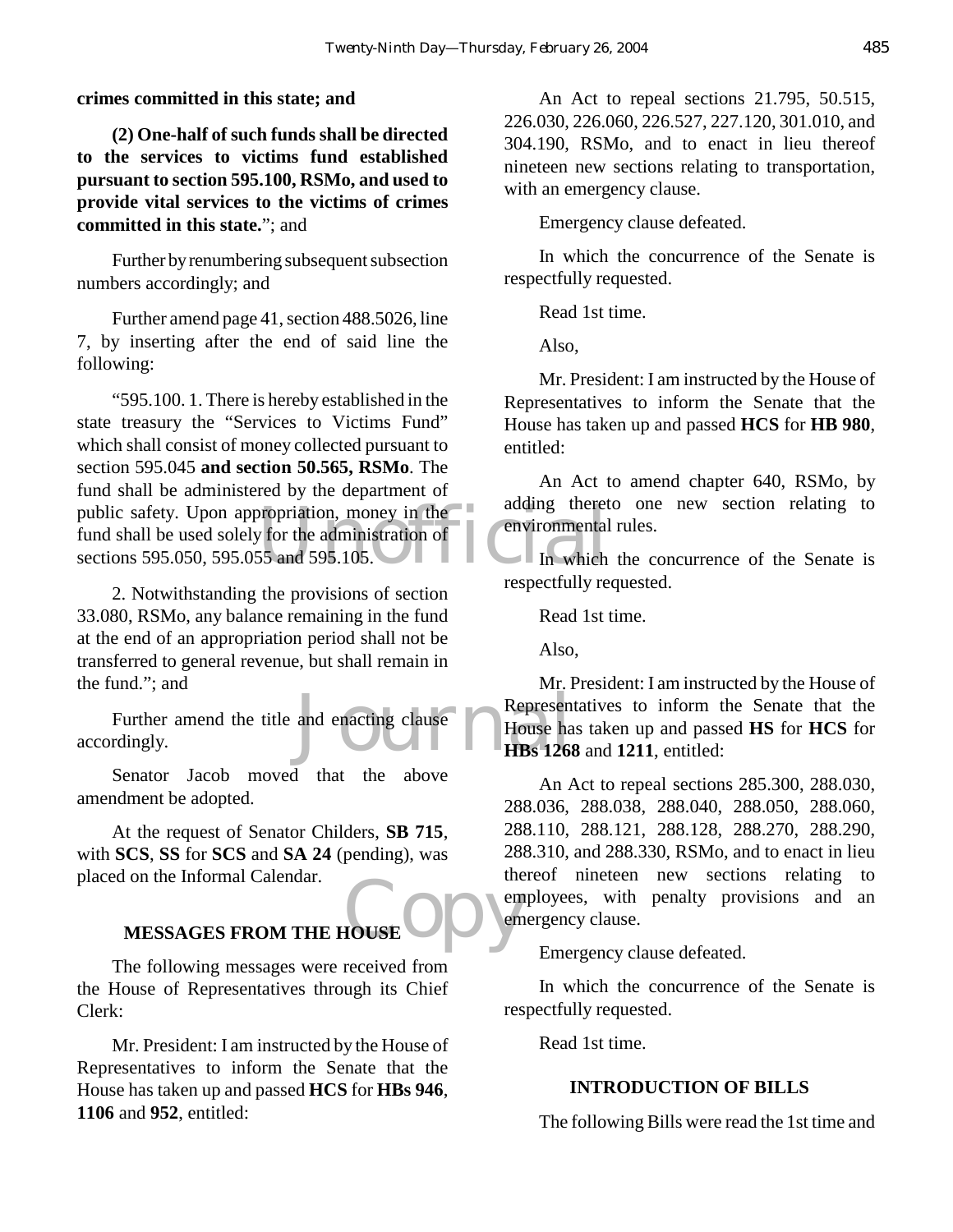ordered printed:

**SB 1322**–By Mathewson.

An Act to amend chapter 8, RSMo, by adding thereto one new section relating to the state capitol.

**SB 1323**–By Shields.

An Act to repeal section 160.254, RSMo, and to enact in lieu thereof one new section relating to the joint committee on education.

**SB 1324**–By Dolan, Callahan, Coleman and Scott.

An Act to repeal sections 307.178, 537.600, and 537.610, RSMo, and to enact in lieu thereof three new sections relating to tort reform.

**SB 1325**–By Dolan.

Christian and the new section relating to<br>the new section relating to<br>dparents. An Act to repeal section 452.402, RSMo, and to enact in lieu thereof one new section relating to visitation rights for grandparents.

# **SB 1326**–By Dolan.

An Act to repeal section 577.023, RSMo, and to enact in lieu thereof one new section relating to intoxication-related traffic offenses, with penalty provisions.

# **SB 1327**–By Coleman.

SB 1327–By Coleman.<br>An Act to repeal section 115.155, RSMo, and Contract to repeal section 115.155, RSMo, and to enact in lieu thereof six new sections relating to primary elections.

# **SB 1328**–By Yeckel.

thereto one new section relating to legislative intent<br>
Clauses.<br>
SB 1329-By Griesheimer. An Act to amend chapter 1, RSMo, by adding clauses.

# **SB 1329**–By Griesheimer.

An Act to repeal sections 190.335 and 190.339, RSMo, and to enact in lieu thereof four new sections relating to emergency services.

**SB 1330**–By Bray and Days.

An Act to repeal sections 193.085 and 193.087, RSMo, and to enact in lieu thereof three new sections relating to establishment of paternity.

## **SB 1331**–By Gibbons.

An Act to repeal section 99.918, RSMo, and to enact in lieu thereof one new section relating to downtown and rural development.

## **REFERRALS**

President Pro Tem Kinder referred **SCS** for SB 700 to the Committee on Governmental Accountability and Fiscal Oversight.

# **RESOLUTIONS**

Senator Kennedy offered Senate Resolution No. 1405, regarding Norma Harmon Compton, Potosi, which was adopted.

Senator Kennedy offered Senate Resolution No. 1406, regarding Harvey Compton, Potosi, which was adopted.

# **INTRODUCTIONS OF GUESTS**

Senator Champion introduced to the Senate, Paul Baker, Mary Magnus and twenty-three seventh and eighth grade students from Springfield Lutheran School.

On behalf of Senator Steelman and himself, Senator Cauthorn introduced to the Senate, Jon Dye, John Osorio, Rachel Borgmeyer, Amy Johnson, Theresa Ferriman, Sharon Beauchamp and Sonja Hill, Waynesville.

On behalf of Senator Loudon, Senator Griesheimer introduced to the Senate, the Physician of the Day, Dr. H.G. "Tad" Berry, M.D., Des Peres.

Senator Griesheimer introduced to the Senate, Dan Vogel, Wildwood.

On motion of Senator Gibbons, the Senate adjourned until 3:00 p.m., Monday, March 1, 2004.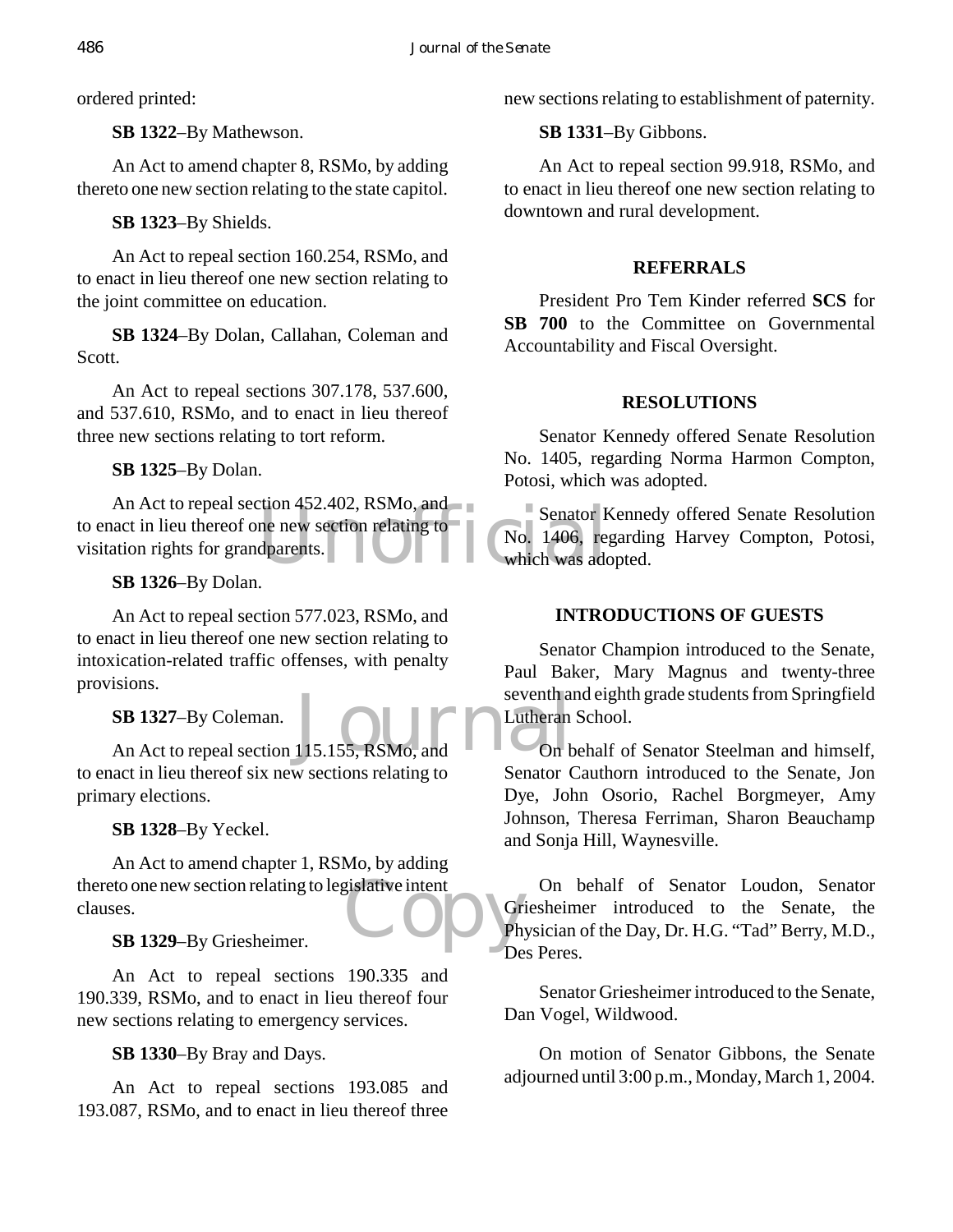## SENATE CALENDAR  $\overline{\phantom{a}}$

## THIRTIETH DAY–MONDAY, MARCH 1, 2004  $\overline{\phantom{a}}$

#### FORMAL CALENDAR

## SECOND READING OF SENATE BILLS

| SB 1306-Nodler               |
|------------------------------|
| SB 1307-Gibbons              |
| SB 1308-Klindt               |
| SB 1309-Stoll                |
| SB 1310-Gross                |
| SB 1311-Wheeler              |
| SB 1312-Callahan             |
| <b>SB</b> 1313-Bray          |
| SB 1314-Bray, et al          |
| SB 1315-Steelman and Clemens |
| SB 1316-Steelman             |
| SB 1317-Steelman             |
| SB 1318-Scott                |
| SB 1319-Shields              |
| SB 1320-Kinder               |
| SB 1321-Callahan             |
| SB 1322-Mathewson            |
| SB 1323-Shields              |
| SB 1324-Dolan, et al         |
| SB 1325-Dolan                |
| SB 1326-Dolan                |
| SB 1327-Coleman              |
| SB 1328-Yeckel               |
| SB 1329-Griesheimer          |
| SB 1330-Bray and Days        |
| SB 1331-Gibbons              |
|                              |

#### HOUSE BILLS ON SECOND READING

HB 994-Cunningham (145), et al HCS for HB 1040 HCS for HBs 946, 1106 & 952

HCS for HB 980 HS for HCS for HBs 1268 & 1211-Smith (118)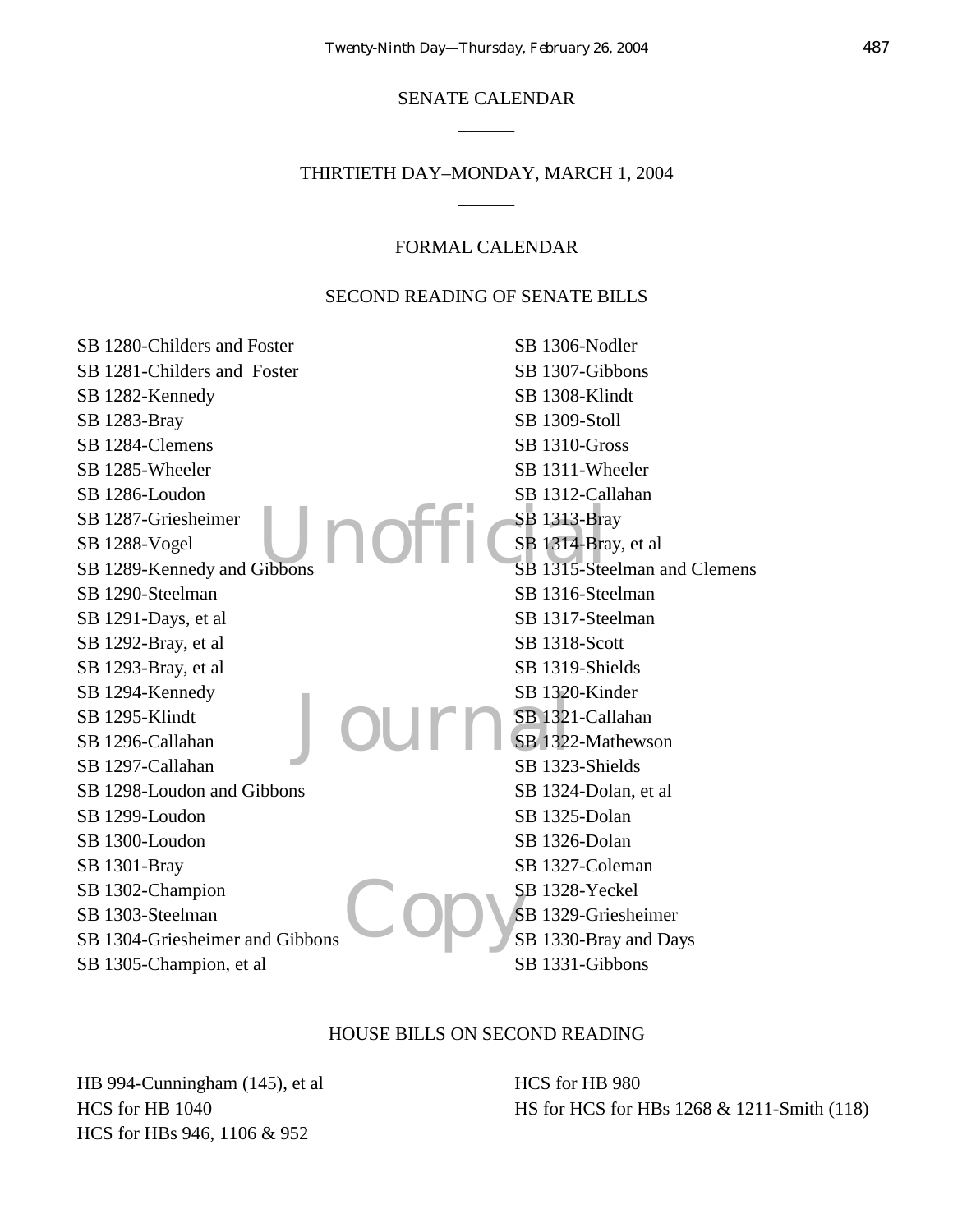## THIRD READING OF SENATE BILLS

SCS for SB 969-Shields SCS for SB 1038-Yeckel SJR 29-Steelman, et al

SB 870-Bartle SCS for SB 700-Russell (In Fiscal Oversight)

## SENATE BILLS FOR PERFECTION

SBs 740, 886 & 1178-Klindt, with SCS SB 755-Shields, with SCS SB 1122-Shields, with SCS SB 920-Caskey SB 937-Gross, with SCS

SB 968-Shields, with SCS SB 1045-Kinder, et al, with SCS SB 754-Vogel, with SCS SB 1160-Shields, et al, with SCS

## INFORMAL CALENDAR

## SENATE BILLS FOR PERFECTION

Skey, with SCS, SS CONSERVANCES 990-Loud SB 715-Childers and Caskey, with SCS, for SCS  $&$  SA 24 (pending) SB 718-Yeckel, et al SB 856-Loudon, with SCS SB 933-Yeckel, et al SB 989-Gross, et al, with SCS (pending)

SB 990-Loudon, with SCS SBs 1020, 889 & 869-Steelman, et al, with SCS, SA 2 & SSA 1 for SA 2 (pending) SB 1123-Gibbons, et al SB 1138-Bartle



Senate Bills

Reported 2/9

SB 741-Klindt SB 827-Bartle, with SCS SB 803-Gross SB 1093-Gibbons and Yeckel, with SCS SB 783-Mathewson

Copy's SB 837-Caskey, with SCS SB 859-Klindt, with SCS SB 799-Steelman, with SCS SB 878-Goode, et al, with SCS

Reported 2/16

SB 1197-Quick, with SCS SB 1107-Shields SB 1106-Shields, with SCS SB 921-Caskey, with SCS SRB 1108-Bartle